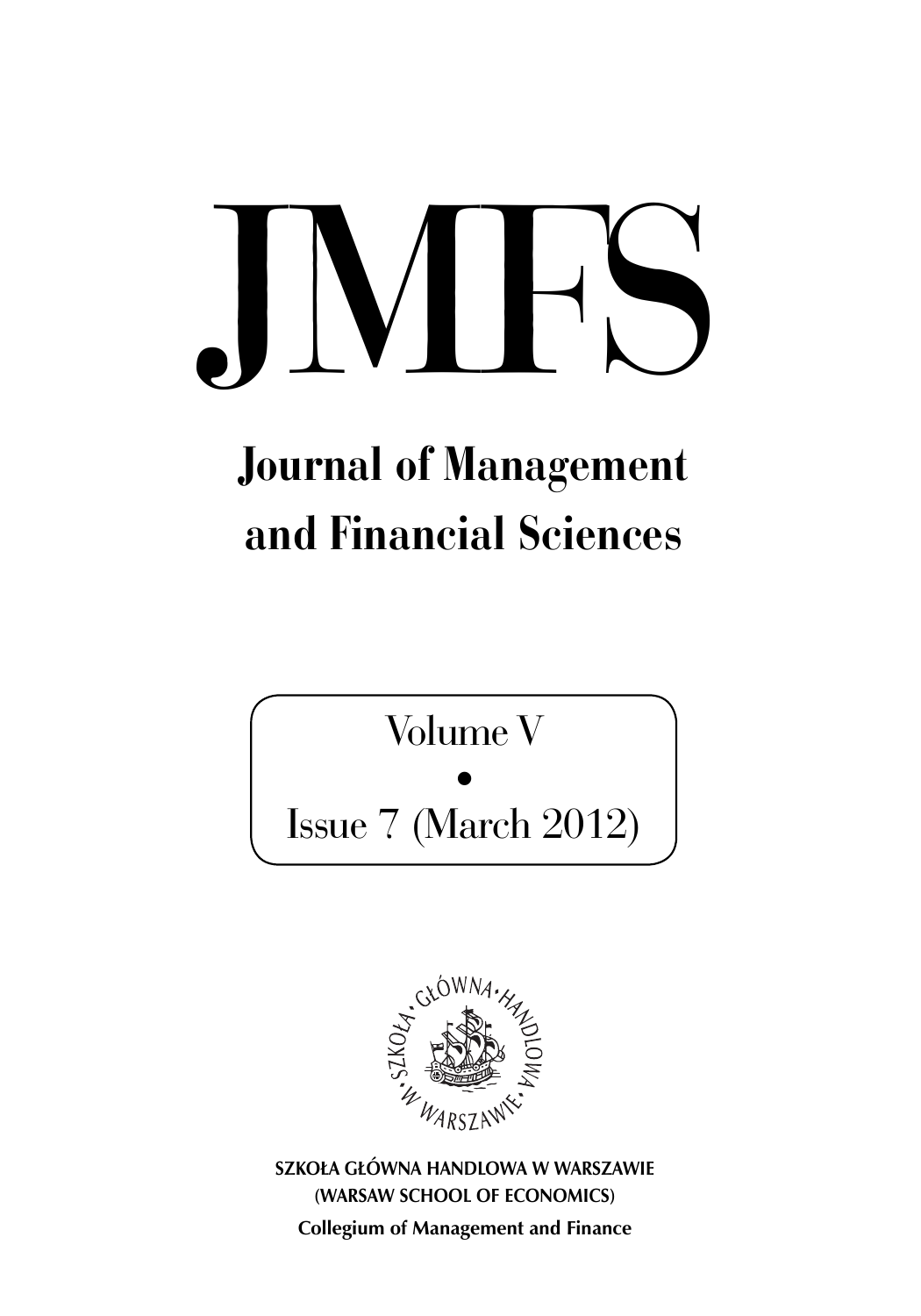#### **THE SCIENTIFIC COUNCIL OF JOURNAL OF MANAGEMENT AND FINANCIAL SCIENCES**

Janusz Ostaszewski – Chairman (Warsaw School of Economics) Ryszard Bartkowiak – Vice-Chairman (Warsaw School of Economics) Luisa Anderloni (University of Milan) Edward Altman (New York University) Paul H. Dembinski (Observatoire de la Finance in Geneva) Ivo Drahotský (University of Pardubice) Mikhail A. Eskindarov (Financial University under the Government of the Russian Federation) Jan Głuchowski (Toruń School of Banking) Małgorzata Iwanicz-Drozdowska (Warsaw School of Economics) Jan Komorowski (Warsaw School of Economics) David Mayes (University of Auckland) Biswa Swarup Misra (Xavier Institute of Management in Bhubaneswar) Mileti Mladenov (University of National and World Economy in Sofia) Maria Romanowska (Warsaw School of Economics)

#### **TRANSLATION**

(except articles submitted by the Authors in English) Mirosław Szymański

#### **LANGUAGE SUPERVISION** Kevin Essex

**STATISTICAL EDITOR** Tomasz Michalski

#### **THEMATIC EDITORS**

Małgorzata Iwanicz-Drozdowska (Finance) Wojciech Pacho (Economics) Piotr Płoszajski (Management)

#### **COVER**

Ewa Grabowska

#### **TECHNICAL ASSISTANT** Marcin Jakubiak

#### ISSN 1899-8968



Typesetting and printed by: Dom Wydawniczy ELIPSA, ul. Inflancka 15/198, 00-189 Warszawa tel./fax 22 635 03 01, 22 635 17 85, e-mail: elipsa@elipsa.pl, www.elipsa.pl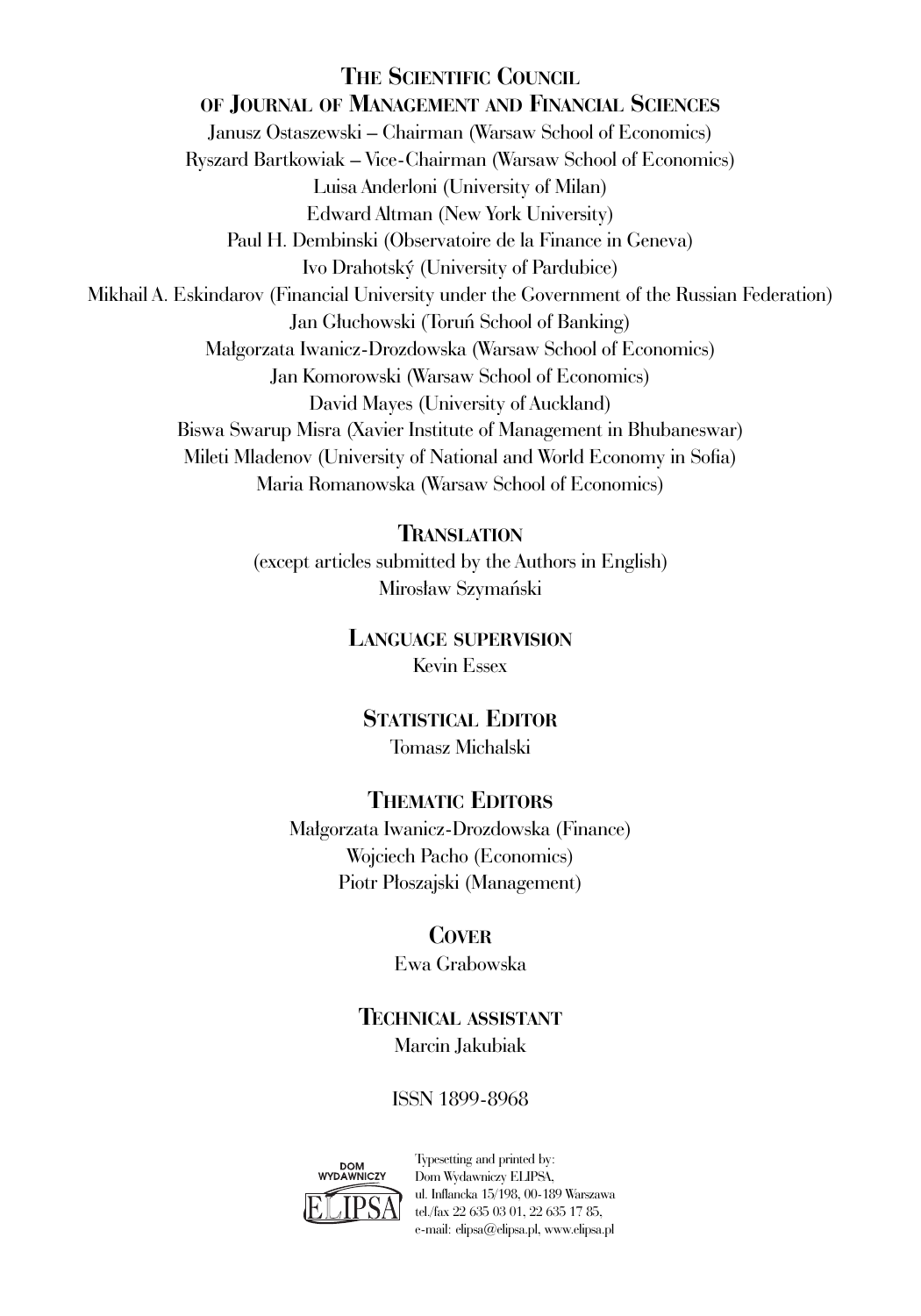#### **CONTENTS**

|                                                                                                                            | $\overline{5}$ |
|----------------------------------------------------------------------------------------------------------------------------|----------------|
| On Constructive Methods for Equilibrium Modelling on Dynamic Oligopolistic<br>Markets under Uncertainty                    | 7              |
| The Early Internationalisation of Polish Companies. Research results                                                       | 34             |
| Emotional Intelligence and Leadership styles                                                                               | 50             |
| The Impact of Tax Issues on the Financing Effectiveness of Capital Groups<br>Using Cash Pooling Services                   | 57             |
| An Enterprise: The Integrated Approach. Several remarks on the emergence<br>and development of a new scientific discipline | 75             |
| Analysis of the Mortgage Portfolio in Poland and Europe<br>in the period $2002-2009$                                       | 84             |
|                                                                                                                            |                |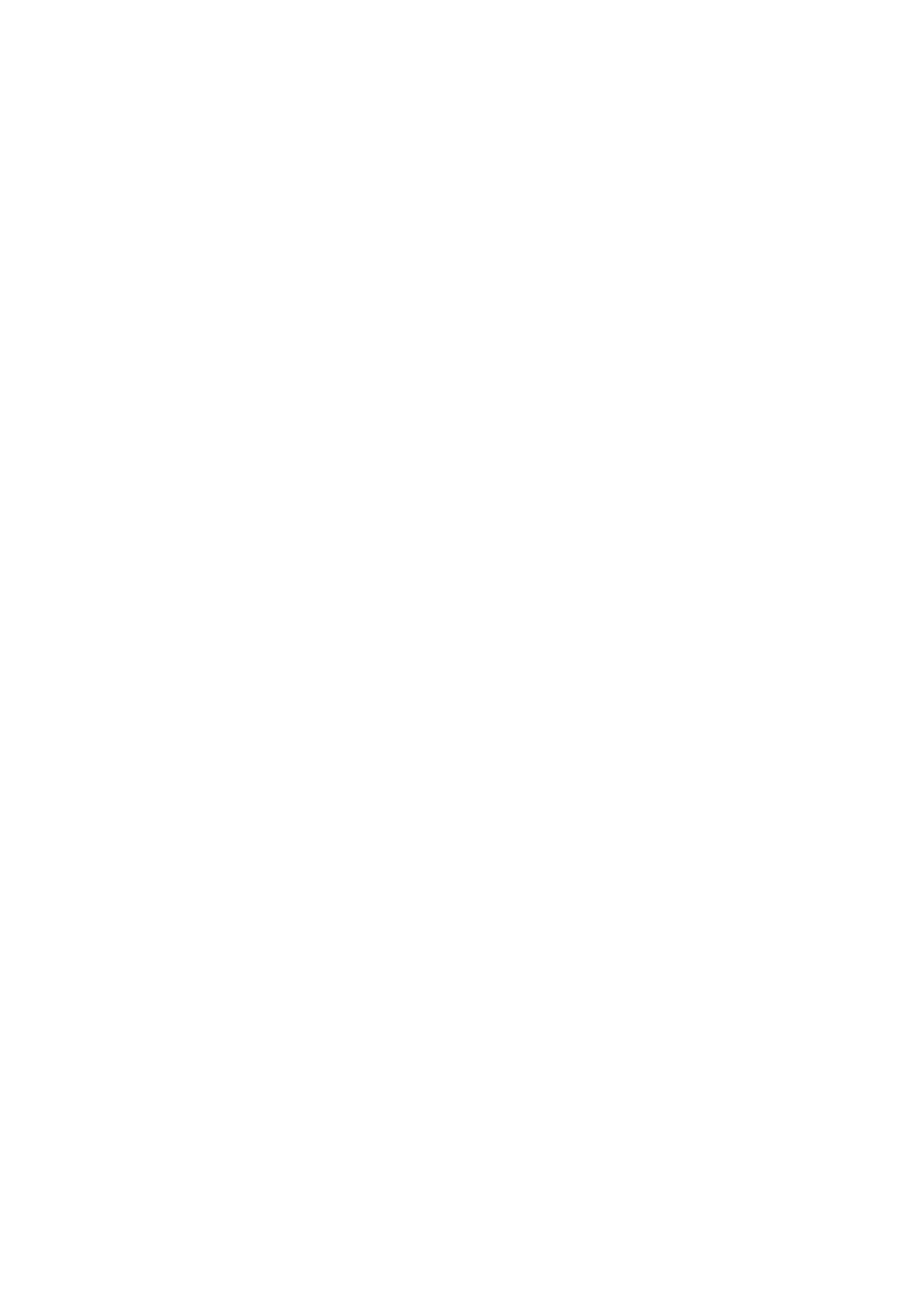#### **FROM THE SCIENTIFIC COUNCIL**

Ladies and Gentlemen,

We present you with the seventh edition of the 'Journal of Management and Financial Sciences'. We hope that these articles will present a contribution to the development of economic thought and contribute to a fuller understanding of the complex economic issues. We wish you pleasant reading.

> *Janusz Ostaszewski*, Chairman of the Scientific Council and Dean of the Faculty *Ryszard Bartkowiak*, Vice-Chairman of the Scientific Council and Vice-Dean of the Faculty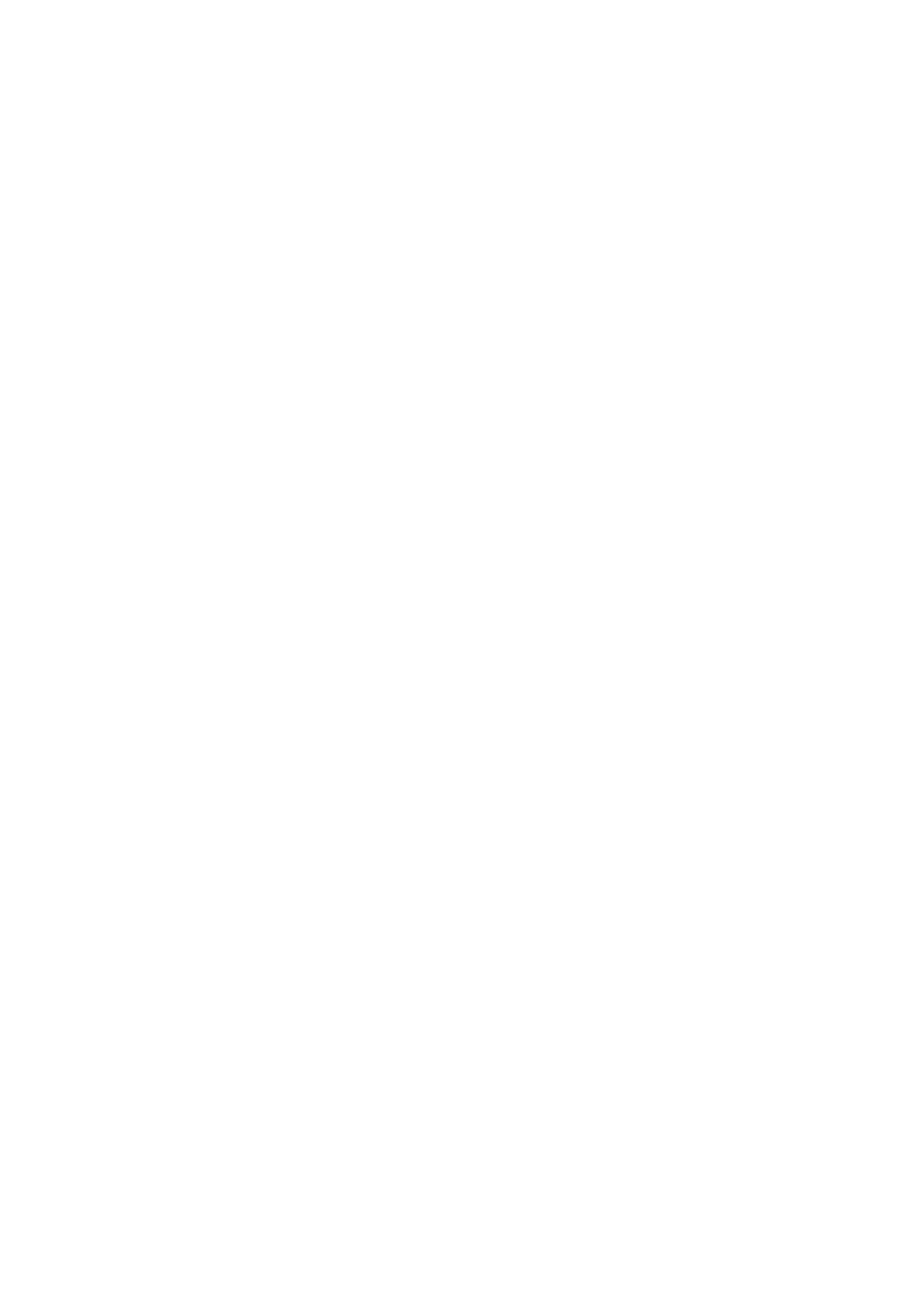Paweł Dziewulski Department of Economics University of Oxford Łukasz Woźny Collegium of Management and Finance Warsaw School of Economics

### **On Constructive Methods for Equilibrium Modelling on Dynamic Oligopolistic Markets under Uncertainty**

#### **1. Introduction**

The observation of industrial sector segments shows their strong dynamics. Companies enter and exit the market, undertake long-term investments and compete against each other in prices, product quality and production levels. Selected entities develop and increase the size of their production, whereas others decide to maintain their small scale businesses. Some firms develop rapidly to achieve a dominant position on the market, while others cannot cope with the competition and are forced to terminate their activity. The companies which have collapsed are replaced by new ones, which after some time cede their position to their successors. Corporate activity seems to be doomed to unstoppable change driven by the competition between companies as well as the technological shocks to affect them.

At the beginning of the analysis of industrial sector segments it is worth answering several related questions.

1. Does the size of the company have any impact on its success and growth dynamics? If so, which companies grow faster: small of large ones? Which of them are more resistant to exogenous shocks hitting their businesses, which of them are more easily adjustable to market changes?

2. In which way can idiosyncratic uncertainty of entities affect their decisions with reference to the level of production, prices and investment? Are companies inclined to incur short-term losses in order to better familiarise themselves with the market and the effectiveness of other players; do they leave the market the moment the first negative phenomenon occurs?

3. Is the success determined by the whole course of corporate activity from the market entry or perhaps only the current events are decisive?

4. In which way is the market equilibrium created? Is it static, determined by a group of the most effective companies; or is it necessary to determine it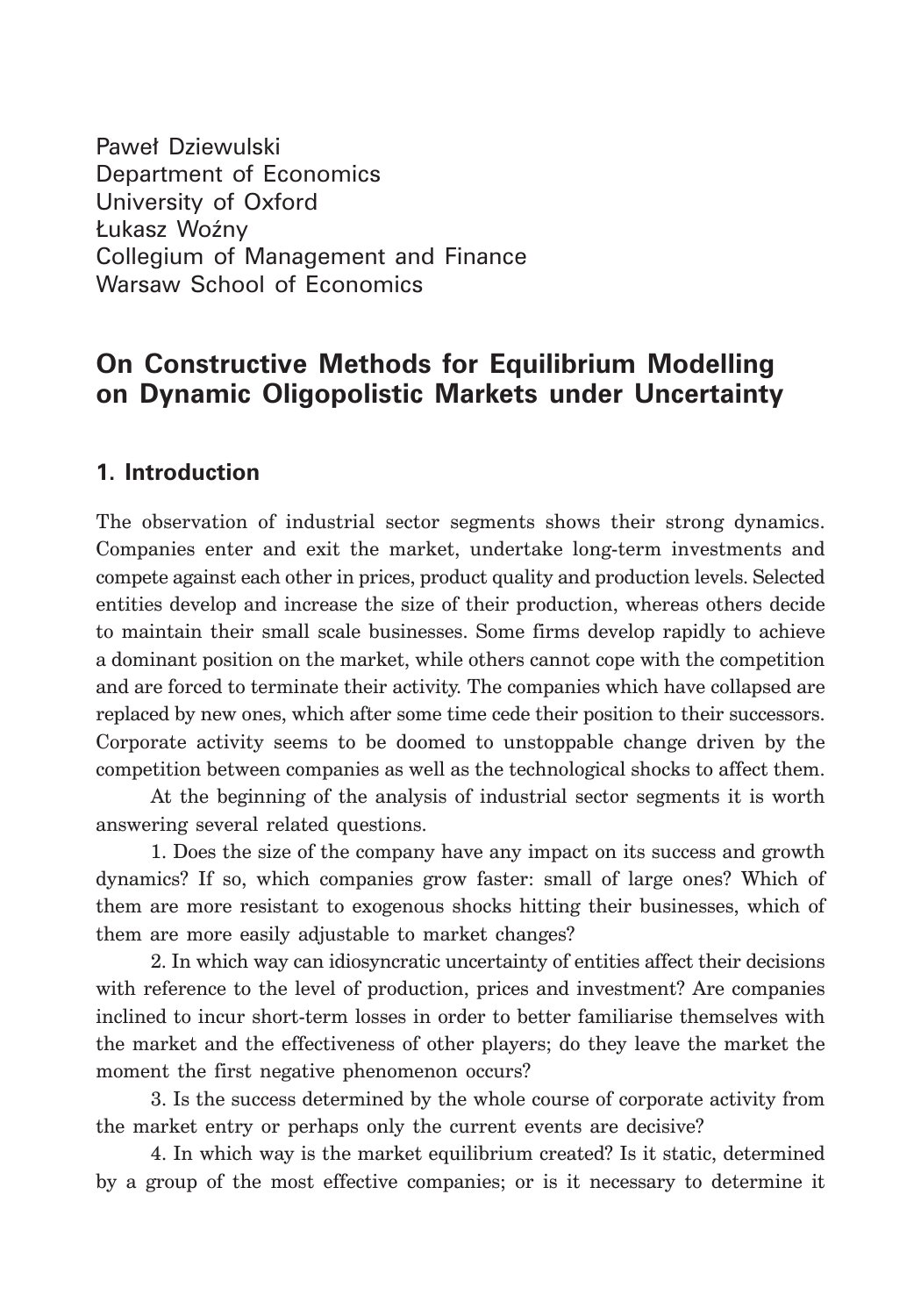in a dynamic framework allowing for analysis of the segment/sector subject to constant changes, in which companies can freely enter and leave the market? Does the equilibrium depend on the individual strategy of players or on the current state of the market?

5. Why do some markets show a high asymmetry of their structures in which some entities may acquire the status of a leader on a permanent basis, while in others tough competition makes the determination of a dominant company impossible? To what extent do companies achieve the leading position in the sector through endogenous interactions among competitors, and to what extent is the market structure determined in an exogenous way through stochastically determined shocks?

6. And eventually: in which way do government policies and legal regulations affect the dynamics of oligopolistic markets?

Economic literature has tried to answer the aforementioned questions for few recent decades. One of the first studies formally analysing market was an article written by Jovanovic<sup>1</sup>. The author of the paper, as well as the references therein, indicate that smaller firms (present on the market for a shorter term) develop faster than large companies (present on the market for a longer term); however in their case there is a much higher chance of failure than in the case of large companies. According to Jovanovic, the key issue is not the size of the company but the ability to precisely define its individual effectiveness. As companies learn this when they are present on the market, the entities that do business longer have a better insight into their own activity and have consequently a better chance to survive.

The empirical research conducted by Ericson and Pakes<sup>2</sup> undermined the results achieved by Jovanovic. While analysing a large group of companies in the sector of retail sales and manufacturing, they discovered that not in every case companies with a larger and longer experience had a better chance of survival. Apparently, following the suggestions made by Jovanovic, the learning processes were of key significance in the case of retail sales, where one could not deny the interdependence between the length of market experience and the business entity success. However, within the manufacturing sector the current short-term history was more significant on results. It would indicate that the Markov structure of interactions on the market, in which the corporate decisions/strategies and equilibria depend only on the current state variable, is more suitable for the analysis of manufacturing market analysed by Ericson and Pakes, than in the

<sup>&</sup>lt;sup>1</sup> B. Jovanovic, Selection and the Evolution of Industry, "Econometrica", Vol. 50(3), 1982, pp. 649–670.

<sup>2</sup> R. Ericson, A. Pakes, Markov-Perfect Industry Dynamics: A Framework for Empirical Work, "Review of Economic Studies", 62(1), 1995, pp. 53–82.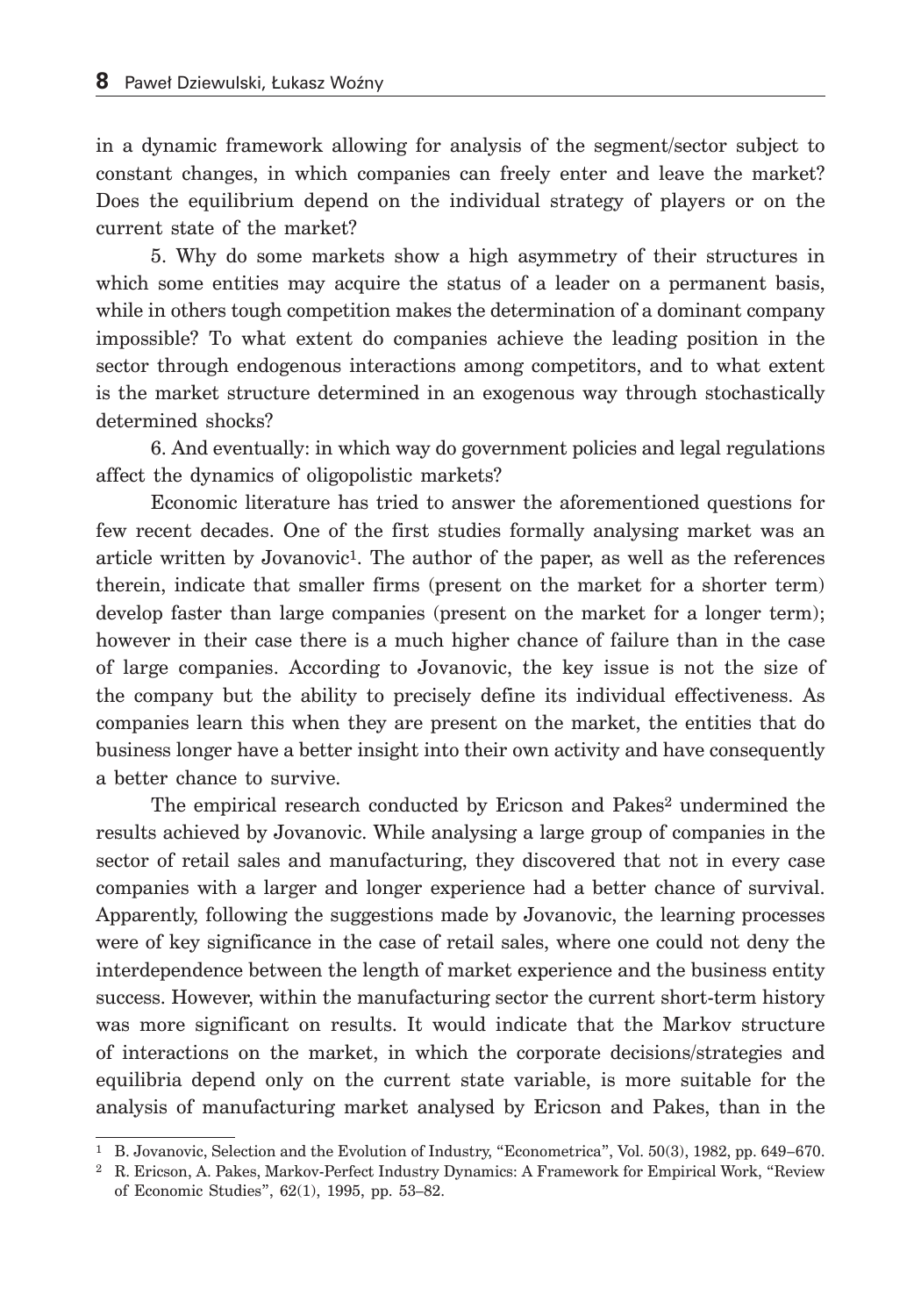case of retail sales, where the whole history of interactions on the market affects the success of entities (compare also with the Amir and Lambson analysis3).

A considerable significance of information asymmetry and learning processes are mentioned by other authors researching the problem. Ericson and  $Pakes<sup>4</sup>$ point to the considerable impact of individual shocks exerted on the endogenous heterogeneity of market entities. Furthermore, Hopenhayn<sup>5</sup> indicates the importance of shocks for the macroeconomic situation in the economy, in which the dynamics of individual corporate sectors affects both other sectors and the labour market.

This issue is connected with the structure stability of economic sectors, varied in individual cases. As indicated by Mueller<sup>6</sup>, after World War II within 44% of the sectors in the American economy, on the average for 20 years the position of business leaders, possessing about 60% of the market share, was intact. The literature mentions both endogenous and exogenous causes of structure stability. Studies conducted by Saloner<sup>7</sup>, Maggi<sup>8</sup>, or Reynolds and Wilson<sup>9</sup> point to the issue of the accumulation of production capacity in the dynamic game of companies which are *ex ante* identical. Their models point to their strategic interactions when determining the position of every entity, but do not present a satisfactory explanation of the long-term stability of dominating companies. Firstly, it results from the fact that these authors fail to focus in their studies on the volatility of the environment in which the game takes place. Which means that the equilibrium, once achieved, remains unchanged as there are no exogenous factors to make the entities change their strategy. Thus, it is not known if in the dynamically changing environment (for instance through the stochastic shocks), it is possible to achieve the same high model stability.

Introducing to the model of production capacities depreciation, Besanko i Doraszelski<sup>10</sup> claim that depending on how companies compete between each

 <sup>3</sup> R. Amir, V. E. Lambson, Entry, exit, and imperfect competition in the long run, "Journal of Economic Theory", 110(1), 2003, pp. 191–203 and R. Amir, V. E. Lambson, Imperfect competition, integer constraints and industry dynamics, "International Journal of Industrial Organization", 25(2), 2007, pp. 261–274.

<sup>4</sup> *Op. cit*.

 <sup>5</sup> H. Hopenhayn, Entry, Exit, and Firm Dynamics in Long Run Equilibrium, "Econometrica", 60(5), 1992, pp. 1127–1150.

 <sup>6</sup> D. Mueller, Profits in the long run, Cambridge University Press, Cambridge Massachusetts, 1986.

 <sup>7</sup> G. Saloner, Cournot duopoly with two production periods, "Journal of Economic Theory", 42 (1), 1987, pp. 183–187.

 <sup>8</sup> G. Maggi, Endogenous leadership in a new market, "RAND Journal of Economics", 27 (4), 1996, pp. 641–659.

 <sup>9</sup> S. Reynolds, B. Wilson, Bertrand–Edgeworth competition, demand uncertainty, and asymmetric outcomes, "Journal of Economic Theory", 92, 2000, pp. 122–141.

<sup>10</sup> D. Besanko, U. Doraszelski, Capacity dynamics and endogenous asymmetries in firm size, "RAND Journal of Economics", 35 (1), 2004, pp. 23–49.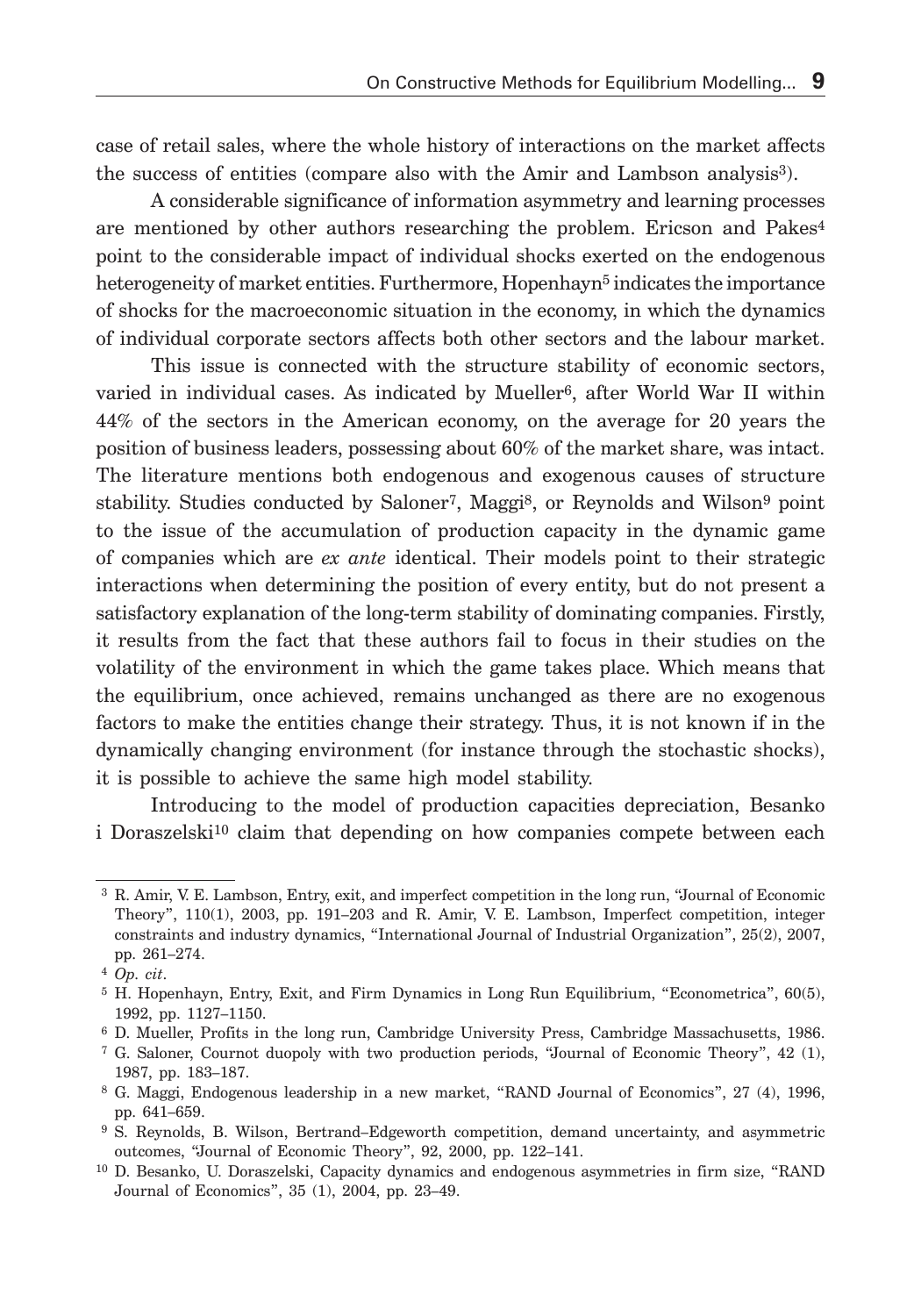other (in prices or production levels), the market structure may be different. In the case of competition of the Cournot type, the market aims at a uniform structure, in which companies do not use their full production capacities treating them as a buffer in the case of strong rises in demand. On the other hand, in the case of price competition markets tend to meet in asymmetric structures, in which one leader can be distinguished. Furthermore, as long as companies have similar characteristics, they tend to invest excessively in order to deter other companies from entering. As a result, there may appear a structure with entities of similar effectiveness levels and very high production capacities, which, to a large extent, are not used on account of too small demand. Furthermore, the higher the depreciation of conducted investments, the stronger the effect.

The empirical analysis of the impact of policies on the dynamics of oligopolistic markets was conducted, citing some, by Gowrisankaran and Town11 or Ryan<sup>12</sup>, with the application of tools presented by Ericson and Pakes. The results of their work were interesting as they proved that decisions about the entry, exit and investment level may be determined in such a way after the introduction of policy that they will not achieve the goal set by the decision makers, conversely in some cases the situation after the introduction of changes may become worse than the initial situation.

In conclusion, in order to precisely answer theoretically the questions asked at the beginning of the article, it seems to be necessary to create a dynamic stochastic model of the heterogenic corporate market whose analysis will outline the ongoing processes within the discussed problem. The aim of this paper is to present several basic approaches to dynamic equilibrium modelling on the oligopolistic market with entry/exit and investment undertaken by companies under uncertainty, as well as to present results within the literature concerned with the issue. The study is concerned, mainly, with the technical aspects of the discussed models rather than the concrete empirical implications resulting from them.

The modelling of the issue of dynamic competition on oligopolistic markets is related to two major problems. First, as it is the case with every issue of economic modelling based on equilibrium approach, it is crucial to define the equilibrium and the setting of necessary, sufficient conditions to allow for the equilibrium, which is the object of primary interest. Formally, the behaviour of companies on the market is modelled as a stochastic game with a finite number

<sup>11</sup> G. Gowrisankaran, R. Town, Dynamic equilibrium in the hospital industry, "Journal of Economics and Management Strategy", 6 (1), 1997, pp. 45–74.

<sup>12</sup> S. Ryan, The costs of environmental regulation in a concentrated industry, Duke University, Durham, mimeo, 2005.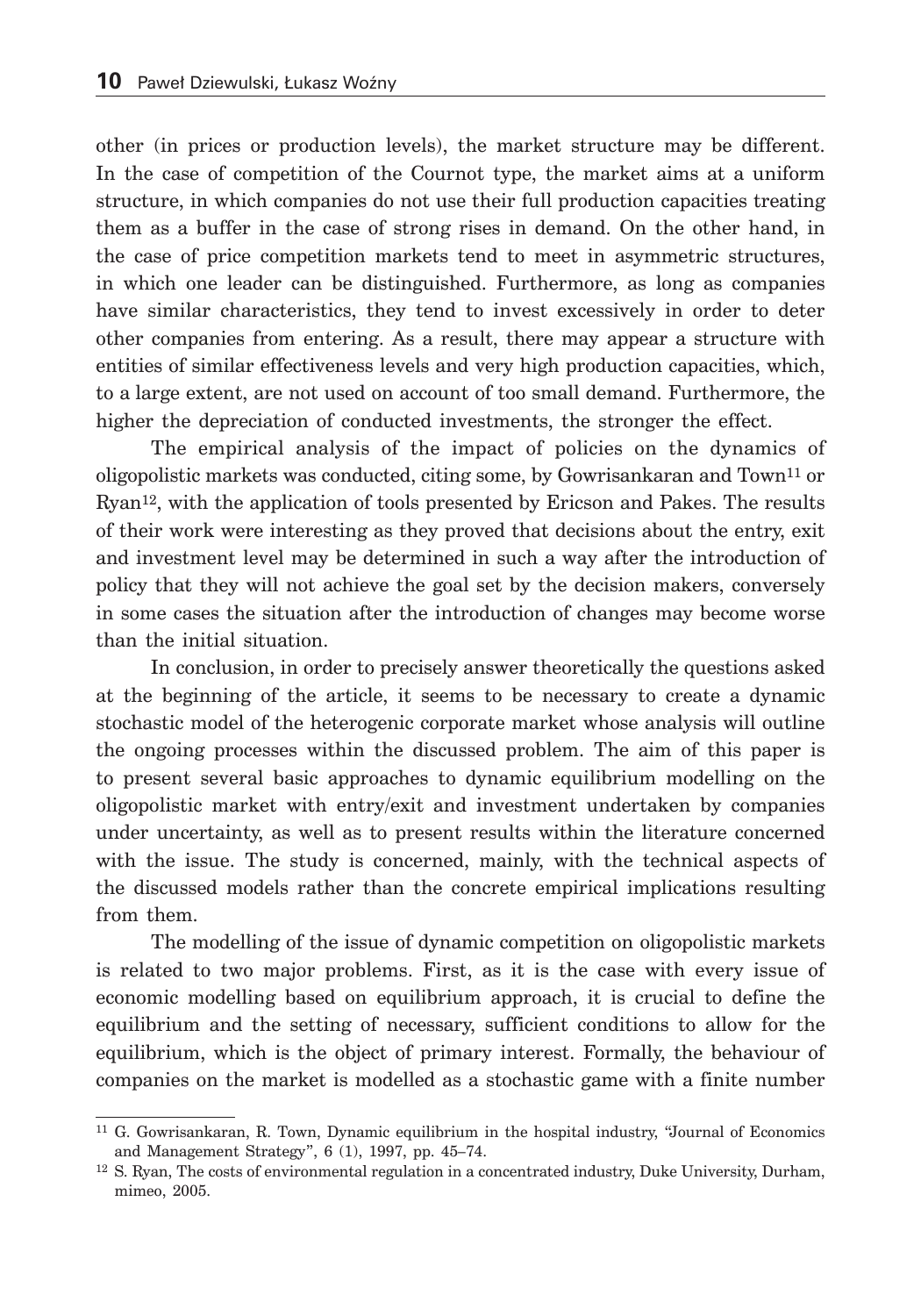of players and states13, so the issue of equilibrium determination on the market leads the Nash equilibrium of stochastic game on the space of strategy suitable for the modelled corporate behaviour. Apart from the equilibrium perceived in this way, from the empirical perspective what seems to be important is the issue of the existence and parameterisation of invariant distribution generated by the model dynamics.

The other problem within the modelling of the discussed phenomena is connected directly with practical issues and the opportunity to use the tools created for the numerical and empirical analysis of changes made in different segments of the corporate sector. As indicated by the authors themselves (Ericson and Pakes) in one of the first articles referring to the formal modelling of dynamic equilibria on oligopolistic markets, one cannot be sure of the convergence of the proposed numerical algorithm which is to calculate equilibrium. Besides, even if such convergence exists, due to excessive calculation complexity, it may be used to empirically analyse only the simplest markets. More importantly, the calculation complexity of the aforementioned model occurs despite the imposed limitations of interaction of the entities which were meant to simplify it. The discussed problem of numerical equilibrium calculation is connected with the so-called non-constructiveness of the proof of equilibrium existence, and refers also to many studies published after Ericson and Pakes's article.

There are a few papers aimed at the further simplification of the Ericson and Pakes model and the reduction in the calculation complexity of the problem14. These studies, as a rule, attempted to simplify the definition of equilibrium used in the model so as to minimise the number of operations to be made by the introduced algorithm in order to determine the solution. It includes both the study by Weintraub, Benkard and Van Roy15, who introduced the so-called oblivious equilibria and studies by Doraszelski and Satterthwait16 focusing on symmetric equilibria.

<sup>13</sup> Cf. L. Shapley, Stochastic games, Proceedings of the National Academy of Sciences of the USA, 39, 1953, pp. 1095–1100 and A. Neyman, S. Sorin (ed.), Stochastic games and applications, NATO Advanced Science Institutes Series D, Behavioural and Social Sciences, Kluwer Academin Press, Boston, 2003.

<sup>14</sup> Cf. U. Doraszelski, K. Judd, Avoiding the Curse of Dimensionality in Dynamic Stochastic Games, NBER Technical Working Papers No. 0304, 2006; U. Doraszelski, A. Pakes, A Framework for Applied Dynamic Analysis in IO, in: Handbook of Industrial Organization, Vol. 3, (ed. M. Armstrong, R. Porter), North-Holland Amsterdam, 2007, pp. 1887–1966; G. Y. Weintraub, C. L. Benkard, B. Van Roy, Markov Perfect Industry Dynamics With Many Firms, "Econometrica", 76(6), 2008, pp. 1375 – 1411; U. Doraszelski, M. Satterthwaite, Foundations of Markov-Perfect Industry Dynamics: Existence, Purification, and Multiplicity, Harvard University, mimeo, 2007; U. Doraszelski, M. Satterthwaite, Computable Markov-Perfect Industry Dynamics, "RAND Journal of Economics", 41 (2), 2010, pp. 215–243.

<sup>15</sup> *Op. cit.*

<sup>16</sup> *Op. cit*.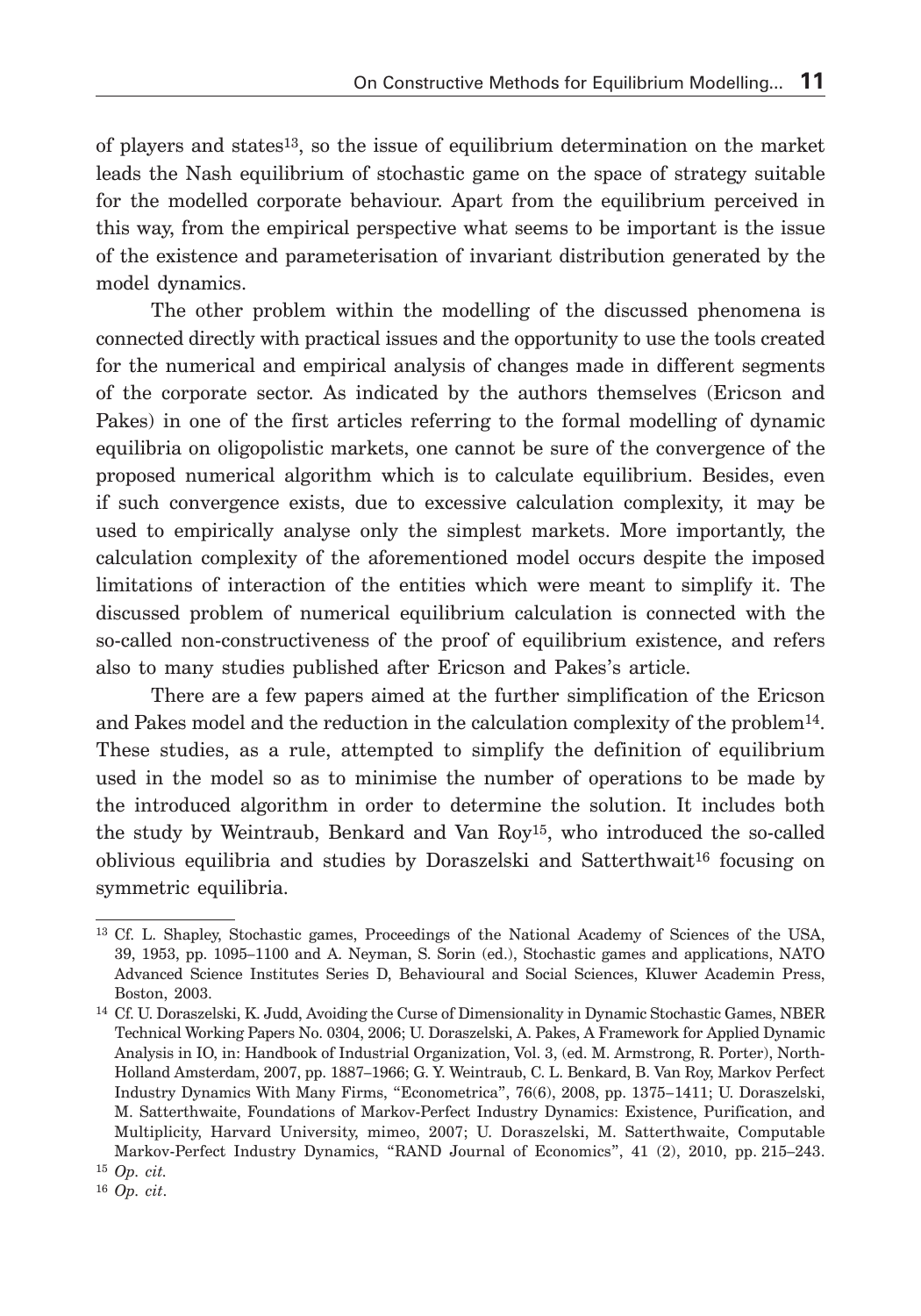The rest of the article is organised as follows. Chapter 2 presents the economic problem together with the major issues connected with the modelling of this kind of economic phenomena. Part 3 focuses on modelling of dynamic equilibria on oligopolistic markets defined through decisions or strategies, for games with the finite number of players. Chapter 4 characterises in detail numerical properties of methods of equilibrium calculation on the markets presented in Chapter 3. Eventually, Chapter 5 presents a different literature area in which equilibria on large markets (i.e. with a continuum of players) are defined by probability distributions. The study concludes with a summary to indicate the future research areas and selected thematic literature.

#### **2. An economic problem**

The literature on modelling dynamic, stochastic oligopolistic markets presents relatively uniform approach to the problem. Despite numerous differences between the studies completed by different authors, it is possible to distinguish several key characteristic features typical of a large part of the literature.

In the decisive majority of cases the discussed problem is analysed in partial equilibrium. The standard model of a dynamic oligopolistic market describes interactions between companies maximising future, expected and discounted profits under the conditions of individual risk. Every company may be characterised by a parameter determining its productivity. In every period it is drawn from the known distribution determined by the investments made by the entity. Depending on the model, companies may be treated as price takers<sup>17</sup> or they may strategically set the production and price levels<sup>18</sup>.

The company possessing information on its productivity, knowing also the distribution of the effectiveness of the remaining companies, makes a decision on investment in technology or possible market exit, on the basis of the expectation of future profit. In the case of market exit, the company incurs one-time costs (some authors indicate that companies could recover some scrap value after having finished their business activity; however, this does not affect the major results of the analysis). Additionally, there are companies ready to enter the market when their expected profit from future activity reaches the threshold value, with the assumed cost necessary to launch production. Like companies operating on the market, entities beginning their activity know their productivity with the accuracy of probability distribution. In order to define its position on

<sup>17</sup> Cf. Jovanovic, *op. cit.*, and Hopenhayn, *op. cit*.

<sup>18</sup> Amir and Lambson, *op. cit*. or Doraszelski and Satterthwaite, *op. cit*.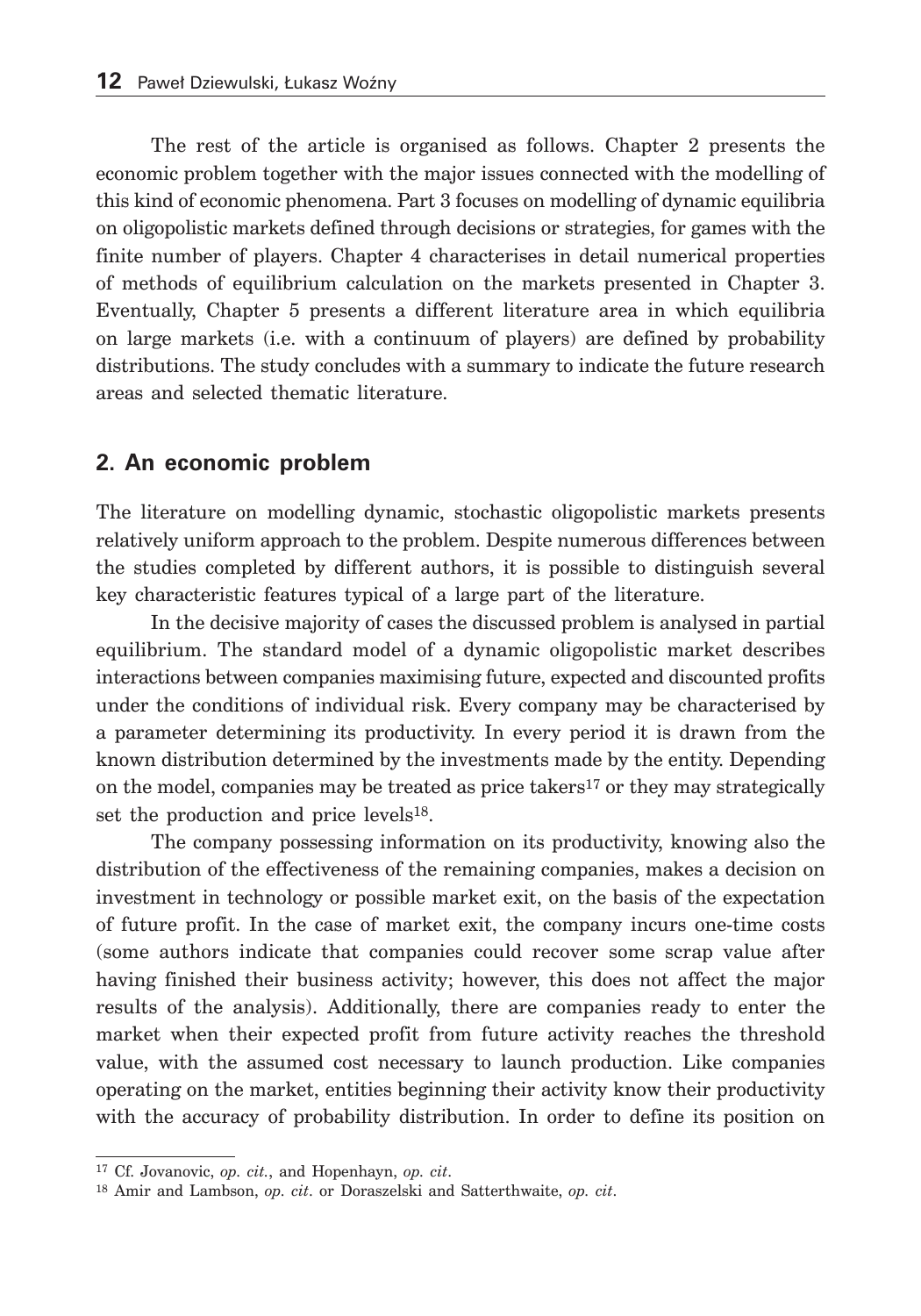the market, the company has to incur the cost of entry and wait for one period in order to decide, based on the drawn state variable, on its further presence on the selected market.

A decisive majority of models found in the literature focuses on anonymous games. Only a few studies rescind this assumption19. This refer to, not only the so called "large games" which make an assumption of an infinite number of players20, but also the case of the finite number of players. This, in turn, that when making decisions entities do not consider types and individual player's decisions but their distribution. Anonymity means that companies are only interested in the number of entities possessing a given type and playing a definite strategy rather than assigning them to specific units. Technically, it consists in the introduction of symmetry in relation to the strategy of other players to the goal function of players, as a result of which their payoffs are constant for any vector permutation of decisions made by the remaining entities. Due to this operation in every period, state variables may be determined through measures counting the number of companies assigned to a given type without the necessity of tracking the decision made by individual entities**.**

Apart from a few studies contained within the literature available, equilibria in games characterised in such a way are based on the idea of the Markov stationary (non-strategic) decision rules or (strategic) Markov equilibria, in which every entity deciding about the entry/exit and the scale of undertaken investment, maximises their profits with state variables drawn at the beginning of every period. The motivation to use the concept of the Markov stationary decisions/equilibria is their usefulness in conducting simulation and econometric empirical research as well as a number of properties simplifying the analysis from the technical point of view. As indicated by Maskin, Tirole<sup>21</sup>, through the Markov stationary equilibria we can replicate a large class of allocations in the subgame perfect Nash equilibria. The equilibria may be determined by decision rules/strategies of the companies, with which expectations of future states are compliant with the real probability of their occurrence, or through invariant probability distributions reflecting the stationary market structure. Only a few studies defined equilibria by means of non-Markovian<sup>22</sup> subgame perfect Nash equlibria.

For economists, the major point of interest was the determination of necessary and sufficient conditions for the existence of equlibrium in the discussed

<sup>19</sup> Cf. Amir, Lambson, *op. cit*.

<sup>&</sup>lt;sup>20</sup> The issue of oligopolistic markets with infinite number of entities was presented in Chapter 5.

<sup>21</sup> E. Maskin, J. Tirole, Markov Perfect Equilibrium: I. Observable Actions, "Journal of Economic Theory", 100(2), 2001, pp. 191–219.

<sup>22</sup> Thus, decisions in period T depend on the implementation of the whole history of interaction.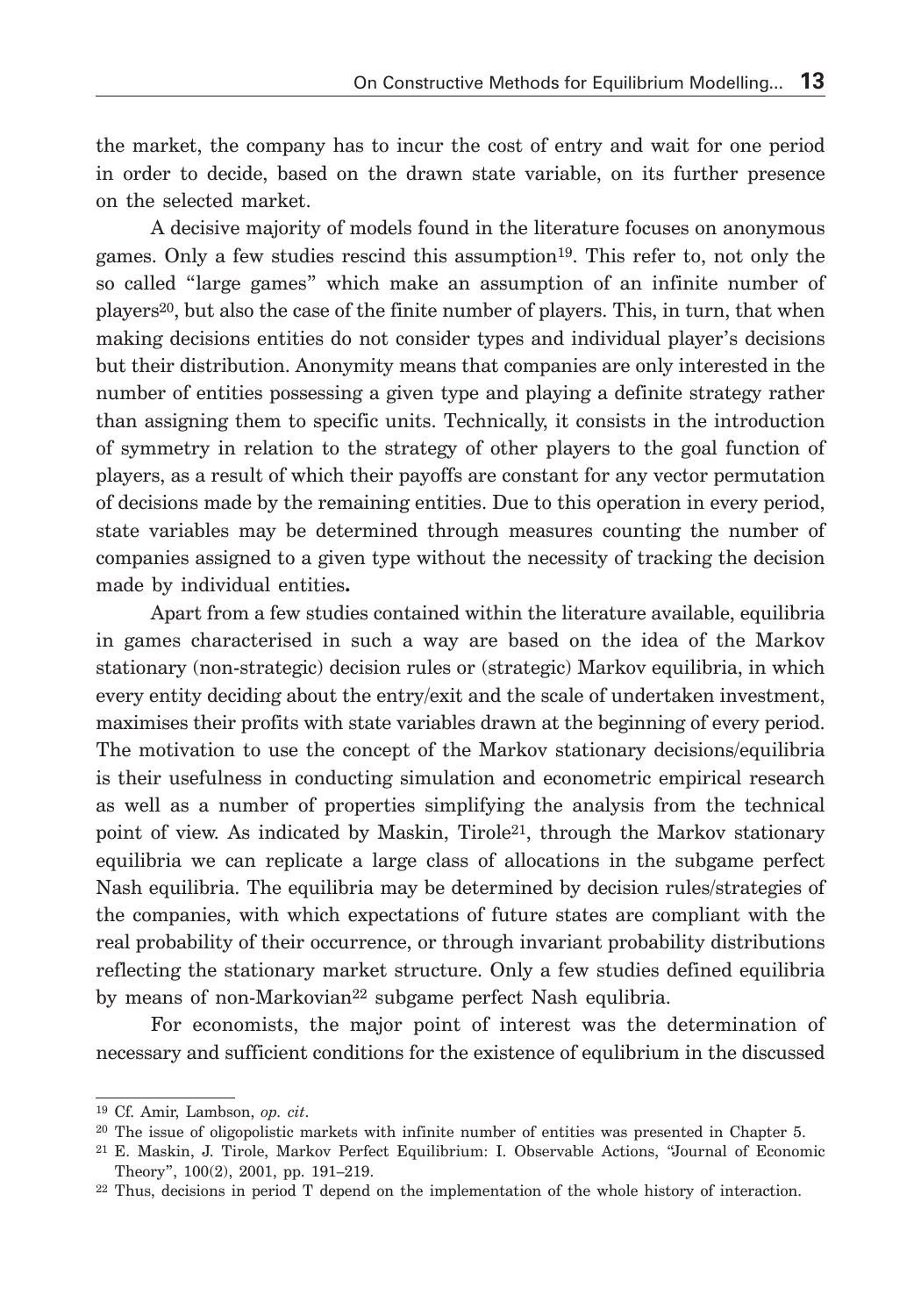models as well as their characteristics with reference to optimality and dependence on the parameters. The application of the models in empirical research also enjoyed an extensive interest.

#### **3. The modelling of dynamic equilibria on oligopolistic markets**

#### **3.1. Market analysis through the Markovian decision rules**

The first studies in the area of dynamic oligopolistic markets<sup>23</sup> focused on the analysis of models with infinite (actually continuum) number of entities acting on the principles of perfect competition, not observing their direct impact on the behaviour of other entities. Simultaneously, equilibria were defined through invariant probability distributions determining the structure of companies acting on the market.

From the theoretical point of view, the aforementioned specification possesses many properties which allow for the determination of equilibrium with relatively poor assumptions. The analysis of the continuous space of players and world states as well as the elimination of strategic interaction of companies make functions of optimal policies of corporate entry/exit continuous (or multivalued mappings of policies have a continuous selection), thus, it is possible to explicitly determine equilibrium in which the measure of companies active on the market is constant (i.e. invariant).

While the analysis of equilibria defined through distributions of players is useful to prove the existence of equilibrium, it is hardly useful from the empirical perspective.

Firstly, corporate sectors are characterised by the finite number of entities. This means that even if we allow for a certain discretisation so that the number of companies would correspond to the actual number on the market, we omit certain aspects connected with strategic corporate interactions, which in the case of a small number of companies on the market may considerably affect the state of the market. Additionally, earlier empirical analysis focused on the market structure in which entities were anonymous, and companies defined their decisions depending on the state of the market and not the behaviour of individual players. From the empirical point of view, what is important is not only the structure (distribution) of companies on the market and their decisions but also the information about the behaviour of concrete entities.

The aforementioned limitations of theoretical analysis lead to the search for a tool allowing for the empirical research of oligopolistic markets, looking at

<sup>23</sup> Cf. Jovanovic, *op. cit.*, and Hopenhayn, *op. cit*.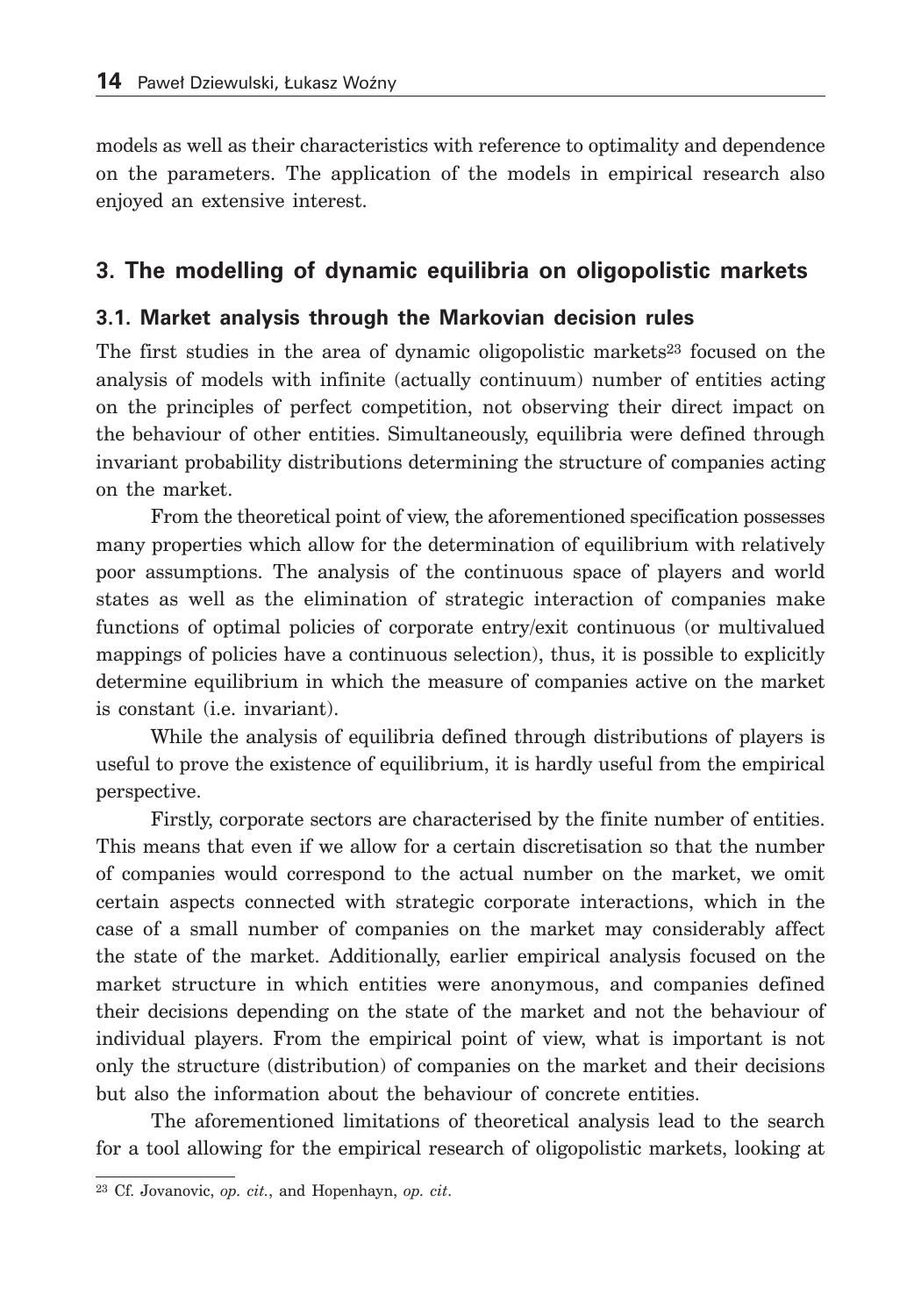the corporate behaviour from the perspective of tools in the area of theory of dynamic games and defining the market equilibrium through equilibria based on strategies undertaken by the players.

One of the first, and at the same time most important work in the field of empirical analysis of dynamic oligopolistic markets was presented by Ericson and Pakes24. They analyse a market model in which there is a finite number of entities, each of which makes decisions concerning entry and exit under the conditions of individual uncertainty. Like in the whole line of presented literature, entities determining levels of their investments as well as entry and exit policies, strive to maximise their future discounted profits, with incomplete information about individual effectiveness.

Unlike previous studies conducted by Jovanovich and Hopenhayn, Ericson and Pakes they analyse (Markov) equilibria defined by means of company decisions depending only on the current market structure and company effectiveness, which are treated as state variables. Thus, their work departs from the analysis of company distributions focusing on decisions taken by every entity, and the only conditions imposed on transition probabilities in the equilibrium concern the so called expectations consistency, i.e. the condition in which the expected transition probability between any two states must be equal to the actual transition probability to a new market structure, affected by the investments made by other companies. Additionally, the literature is abounding in extensions of the Ericson and Pakes model in the area of intertemporal competition structure and transition probability between state variables<sup>25</sup>. Let us note that the discussed extensions/ changes are dictated by the model adjustment to the analysis of a specific market as well as the technical features of these models or eventually the numerical properties of algorithms calculating equilibria.

The work completed by Ericson and Pakes is much more biased towards empirical research than it was the case in earlier studies of the same period. The article does not only analyses the market with the finite number of entities but also with the finite number of states in which companies may operate. However, in earlier studies, the analysis of the strategic behaviours of entities was limited. The decisions are made by entities only on the basis of the observed states and are not directly dependent on the strategy chosen in every period by the other players. Every company decides about the entry/exit and investments to be made based on the observed effectiveness and market structure. This means that the equilibria analysed by them are non-Markovian subgame perfect Nash equilibria

<sup>24</sup> *Op. cit*.

<sup>25</sup> Cf. A. Pakes, R. Ericson, Empirical Implications of Alternative Models of Firm Dynamics, "Journal of Economic Theory", 79, 1998, pp. 1–45; and U. Doraszelski, A. Pakes, *op. cit*.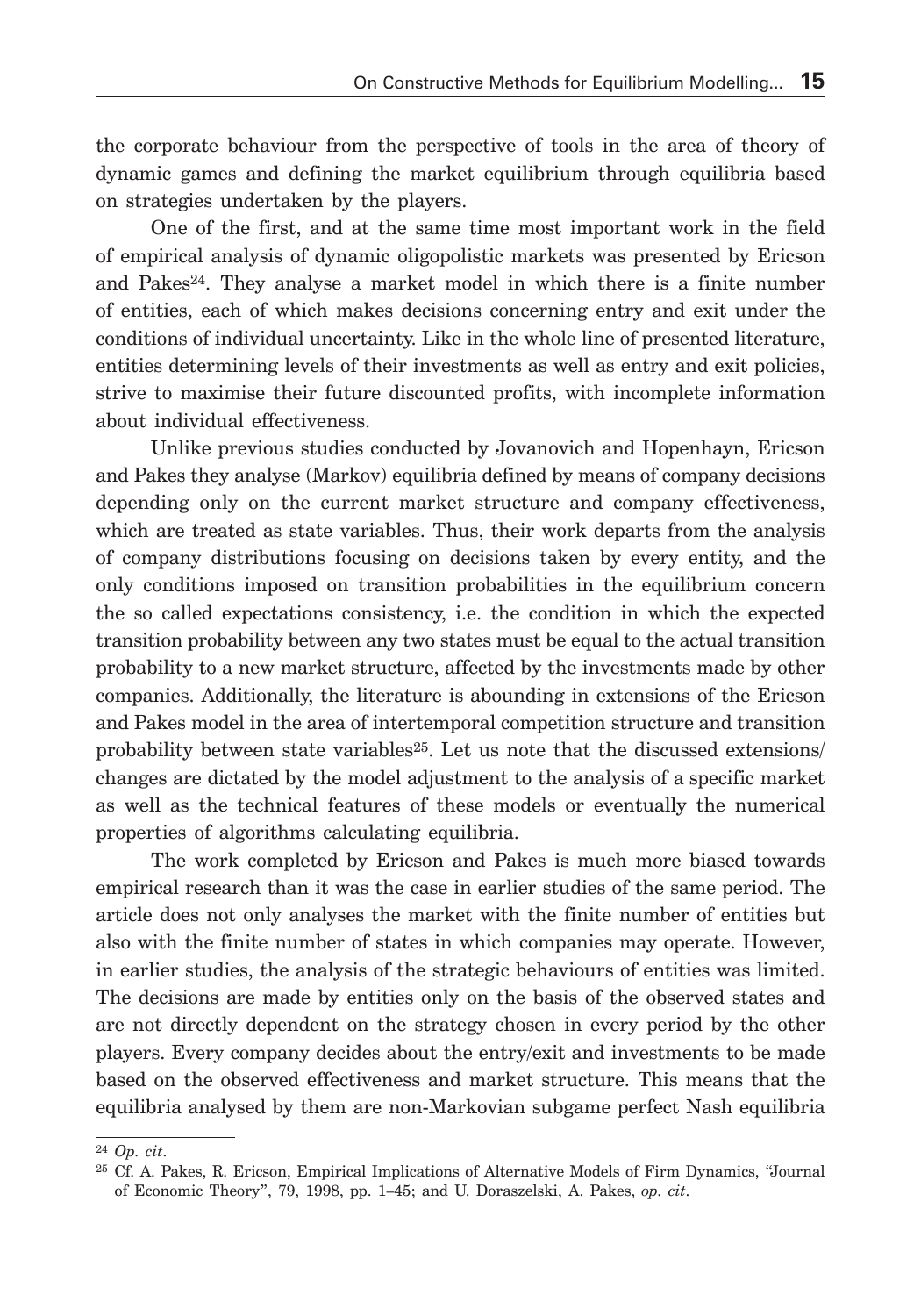because actually in the period analysed by them the companies did not conduct games between each other in the individual periods. Their equilibrium decision rules affect only the market structure which is formed in the following period.

Such a game structure was imposed on the model as a result of two assumptions concerning companies entering the market. First, Ericson and Pakes assume sequential market entries, i.e. enterprises wanting to launch operations do it one by one until it stops being profitable for all the companies outside the market. Besides, new companies, on arrival, cannot make investments which would enhance their chance of survival in the following periods. These assumptions have their strong implications. First of all, they eliminate from the model all behaviours aimed at discouraging new companies from entering the market. As indicated by Doraszelski and Satterthwaite, processes that occur in the oligopolistic competition often have a form of race, in which companies try to overtake rivals when launching new kinds of business. Companies of a similar position invest heavily in order to improve their effectiveness, but the moment one of them achieves an advantage the remaining companies retreat allowing space for the strongest. This means that companies entering the market earlier have a better chance of survival than those that decide to make the same step later. The assumption concerning the sequential market entry eliminates all strategic behaviours aimed at deterring new firms by those operating on the market as well as strategic decisions to be made by companies racing for market entry precedence (and the related problem of shakeout). What is more, the incapacitating of new companies to make investment decisions results in the difficulty of catching up with the old competitors.

Eventually, as mentioned before, due to the calculation complexity of the Ericsson and Pakes model, the application of their algorithm is highly impracal. Simultaneously, the simplification of analysis to do research of only symmetric equilibria in their model is possible without making any additional assumptions.

As indicated by Gowrisankaran<sup>26</sup>, Doraszelski and Satterthwaite<sup>27</sup> the existence of symmetric equilibrium in the discussed Erikson and Pakes model is indispensable to allow for the opportunity to make mixed decisions on a discrete action space (entry and exit). This means that the introduction of randomness in decision about discrete variable (entry and exit) enables the convexify the best response mapping, thanks to which the symmetric equilibrium of the game is shown to exist. Doraszelski and Satterthwaite give an example in which with the

<sup>26</sup> G. Gowrisankaran, A Dynamic Model of Endogenous Horizontal Mergers, "RAND Journal of Economics", 30, 1999, pp. 56–83.

<sup>27</sup> *Op. cit*.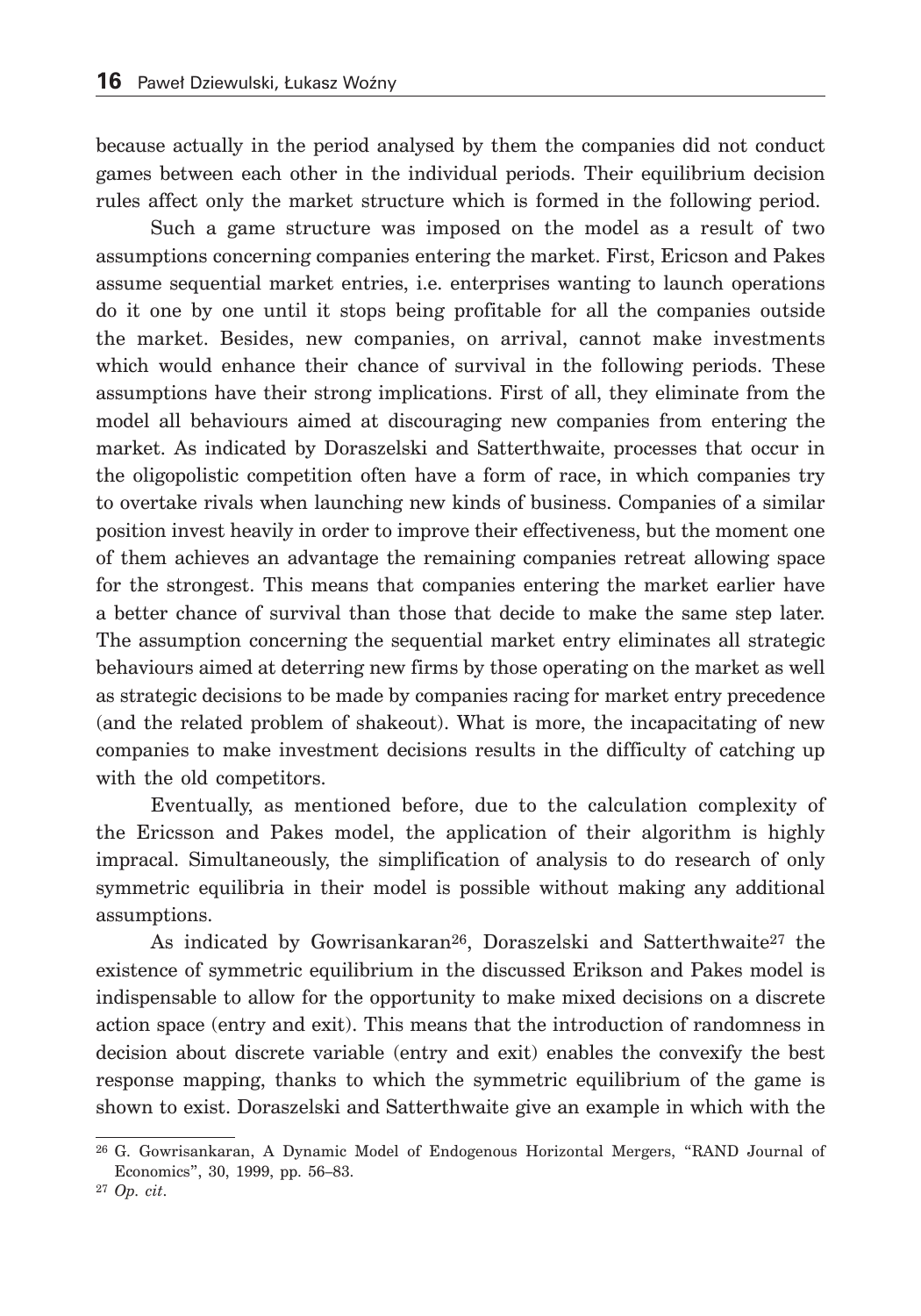deterministic cost of market exit, symmetric equilibrium does not exist, despite satisfying all the remaining conditions defined by Ericson and Pakes.

The high calculation complexity of the Ericson and Pakes model<sup>28</sup>, growing exponentially with the number of companies considered in the model, may not be possible to eliminate even if the research is confined to symmetric equilibria. This is so, first of all, due to the growing number of possible states depending on the number of entities within the model. As remarked by Weintraub, Benkard and Van Roy, in the analysis of the market of 20 companies to consider 40 states, 20 gigabytes of computer operational memory is required in order to examine optimal policies chosen by the companies in this way. In conclusion, despite a number of simplifications, the model of the dynamic oligopolistic market is so complex that conducting empirical research is in fact impossible from a practical point of view. The literature describes the problem as the *curse of dimensionality*.

The technical issues connected with the discussed class of economic models necessitate considerable simplifications affecting the structure and results generated by the model. As mentioned before, one of the most important simplifications in the line of models proposed by Ericson and Pakes is confining the company strategic interactions to the "game of entities with the market structure", and not its individual members. Such an approach requires the search for Markov equilibria (depending only on the states) and not the Nash equilibria (in which decisions made by other players are also significant). The extension of strategic interactions between companies could lead to much more interesting results that cannot be generated by means of the Markovian decision rules.

#### **3.2. Analysis of oligopolistic markets through Markovian strategies**

One of the extensions of the Ericson and Pakes work in this direction was presented for instance by Doraszelski and Satterthwaite. They analysed the Markovian subgame perfect Nash equilibrium. This type of extension in relation to the Ericson and Pakes study was possible thanks to the modification of the sequence of company market entry discussed before. In the study by Doraszelski and Satterthwaite companies simultaneously decide about launching business, which is why each of them treats the number of new market entrants endogenously. Additionally, new entities have an opportunity to invest in the first period of their activities in order to maximise their chance of survival in the following stages. As a result, competitors' strategies affect every company's expectations

<sup>28</sup> Applying the algorithm from: A. Pakes, P. McGuire, Computing Markov–Perfect Nash Equilibria: Numerical Implications of a Dynamic Differentiated Product Model, "RAND Journal of Economics", 25, 1994, pp. 555–589.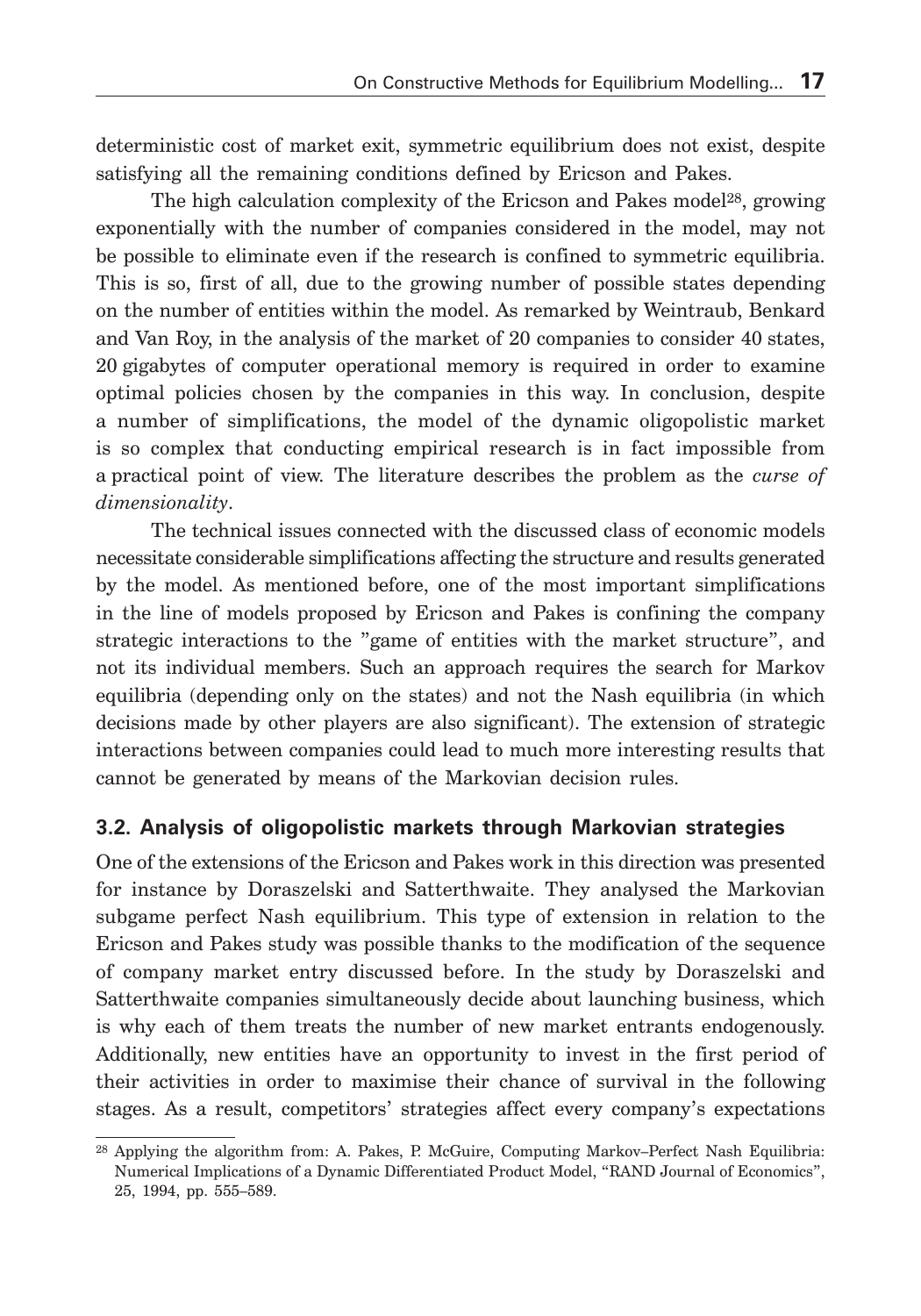of the future market state and are considered in the process of making decisions about investments and market entry/exit. Unlike in the work by Ericson and Pakes where, in their model, companies participate in the game in every period, and a subgame perfect, pure strategy equilibrium concept is used in the infinite horizon game.

Doraszelski and Satterthwaite focus additionally on the proof of existence of the symmetric Markovian equilibria. In their 2010 work, they try to improve the results of their earlier publications through the elimination of the necessity of using mixed entry and exit decisions in the model of the dynamic oligopolistic model. In order to do this, with the simultaneous guarantee of equilibrium existence, they apply the so called purification of Nash equilibria in mixed strategies<sup>29</sup>, proposed for the first time by Harsanyi's for static games. The authors modify this method in such a way that it may be used for the Markov equilibria in stochastic games. The idea is based on the introduction of incomplete information to the game through private knowledge of the entities concerning their entry and exit costs. As a result, companies maximise their payoffs using pure strategies; however, as they are dependent on randomly determined entry and exit costs, constituting private information, in real terms competitors may treat them as if they were mixed. This means that in a way Doraszelski and Satterthwaite transfer randomness imposed on the decision space to the space of parameters characterising the model, with simultaneous retention of all properties that would guarantee the existence of symmetric equilibria. Besides, they present a class of transition probabilities which guarantee that the optimal investment policy of every company is a function and not multivalued mapping as it was the case in earlier studies. As a result, after the introduction of slight modifications to simplify the analysis, it is possible to use models and calculation algorithms in empirical research proposed by Ericson and Pakes, Pakes and McGuire, or their followers<sup>30</sup>.

A constructive approach to analysis of dynamic oligopolistic models based on the structure proposed by Ericson and Pakes was presented  $by<sup>31</sup>$  Besanko and Doraszelski. In their study they extended the earlier analysis with the consideration of the possibility of forgetting the knowledge acquired by entities in the course of their market operations. Introducing the process being the reverse

<sup>29</sup> J. Harsanyi, Games with Randomly Disturbed Payoffs: A New Rationale for Mixed-Strategy Equilibrium Points, "International Journal of Game Theory", 2, 1973, pp. 1–23.

<sup>30</sup> Por. A. Pakes, P. McGuire, Stochastic Algorithms, Symmetric Markov Perfect Equilibrium, and the 'Curse' of Dimensionality, "Econometrica", 69, 2001, pp. 1261–1281.

<sup>31</sup> D. Besanko, U. Doraszelski, Capacity dynamics and endogenous asymmetries in firm size, "RAND Journal of Economics", 35 (1), 2004, pp. 23–49.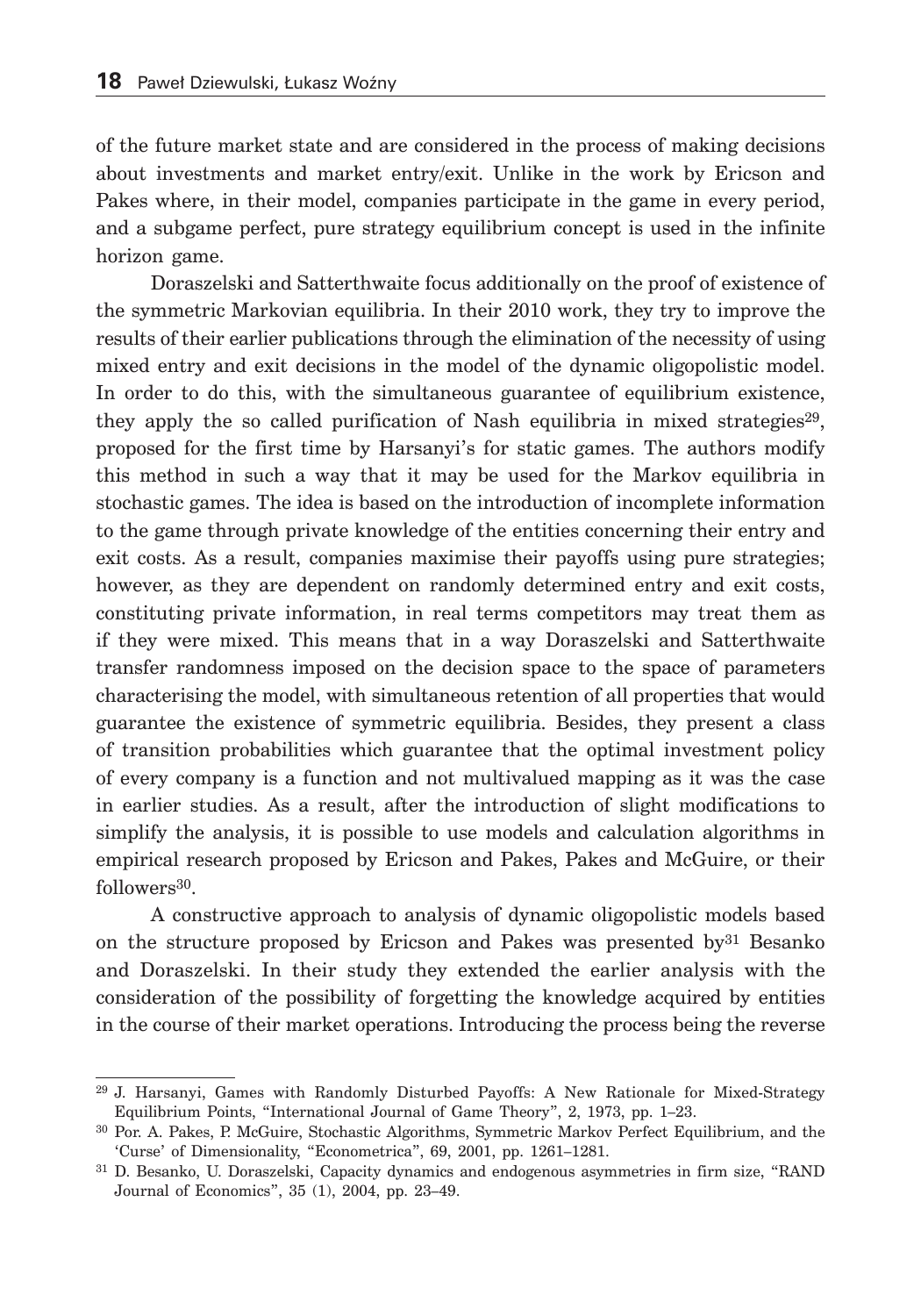of learning, the authors made markets become more competitive as the mechanism consisting in the market domination of companies operating on it the longest, and knowing the market conditions best, loses its earlier significance. In the case when the acquired knowledge does not depreciate, every strategy chosen by companies has a double motivation. On the one hand staying on the market lets enterprises acquire further knowledge that contributes to their later success. On the other hand, forcing competitors to leave the market, the company deters them from further learning, and consequently it reduces the set of entities that could threaten it in the future. When the depreciation of knowledge becomes possible, there is a field open to completely new strategies of how to retain the market position. In such a situation staying on the market lets the company create a certain buffer of knowledge. Companies, as a result of this, may act more aggressively than in the earlier environment. What is more, forgetting may also be a source multiplicity of equilibria, examined by the earlier algorithms. As shown by Besanko and co-authors in the game defined by them, for two successively ordered equilibria determined by the algorithm of Pakes and Mc Guire there is always one equilibrium between them which cannot be calculated by means of their method. In order to solve this problem they propose their own algorithm based on the method of homotopy.

#### **3.3. The analysis of the non-Markovian subgame perfect Nash equilibrium**

The approach applying the idea of the subgame perfect Nash equilibrium within measurable strategies was used with reference to the discussed problem also by Amir and Lambson. Like Ericson and Pakes, they analysed the dynamic oligopolistic market under the conditions of individual uncertainty with the finite number of entities and states. The authors focused on entry and exit strategies eliminating all other aspects of strategic interactions.

According to Amir and Lambson companies decide about market entry/exit on the basis of the whole market history (i.e. sequences of states drawn and decisions made) up to a given period. The goal of every entity is to maximise the future discounted profit. Because decisions on investment and effectiveness are not considered, temporary payoffs depend only on the number of companies on the market (Amir and Lambson make an assumption that in every period companies play the Cournot game, whose outcome depends only on the number of players on the market).

The equilibria analysed by Amir and Lambson are called LIFO (last in first out), determined for a specific sequence of entity market entry and exit. In their study, the company that entered the market last, always leaves it first. This kind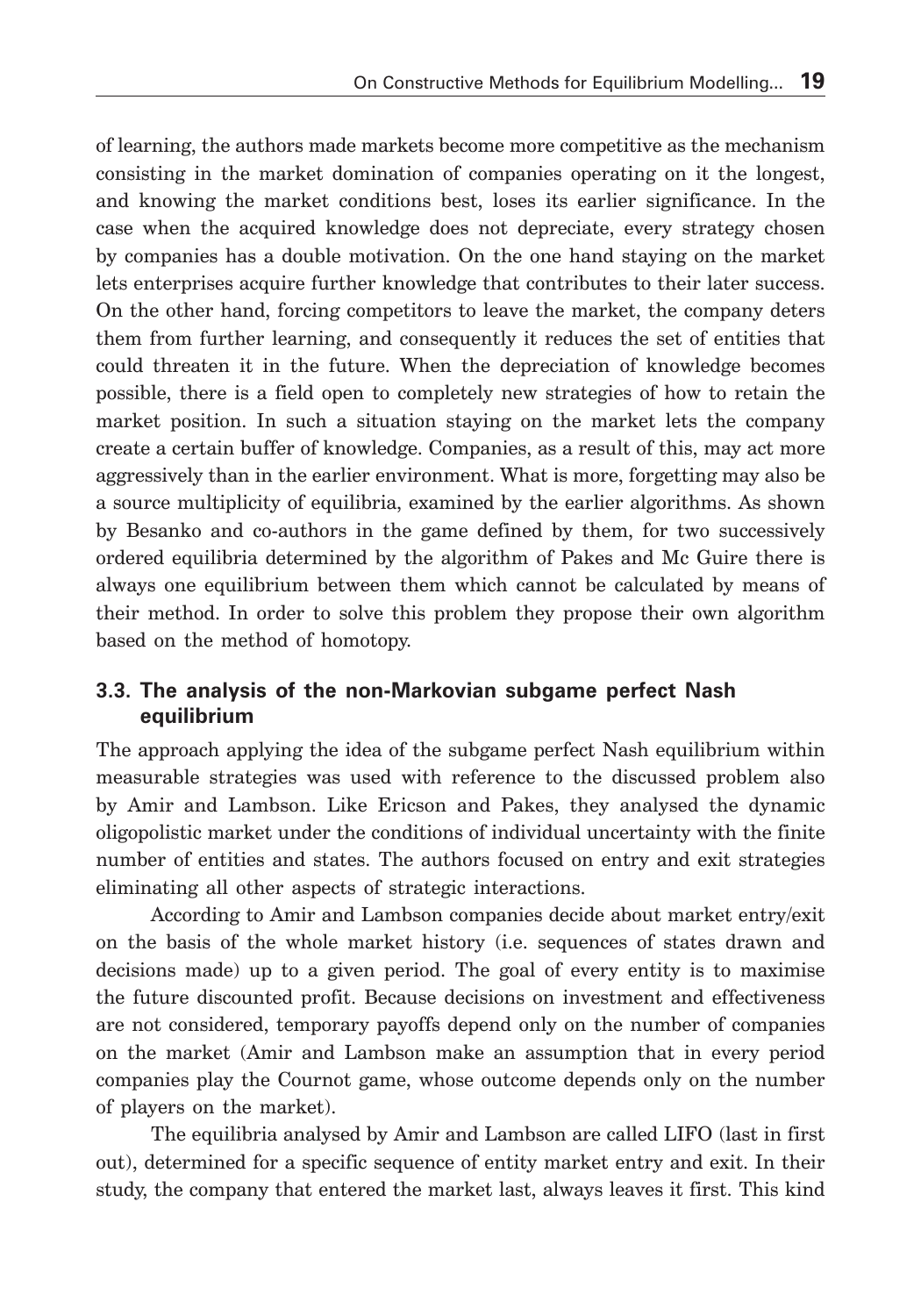of construction allows for the analysis of game with the infinite time horizon by means of the so-called truncated game, i.e. analysis, for any period T, of all the histories finishing in period T. It enables the division of a set of companies that are not on the market into a calculable number of subsets with one assigned history truncated in a certain period T. The subsets are defined in such a way so that all companies belonging to a given subset would decide to enter the market in the last period of the history assigned to it. The operating companies decide about the exit according to the lifo principle in every next stage of the game induced by the history finishing in period T. Thanks to such a market scheme, for every set of histories truncated at moment T, one can be found for which corporate strategies concerning entry and exit are the perfect Nash equilibrium in pure strategies for the game finishing in period T. Furthermore, Amir and Lambson indicate that together with moving T towards infinity, the sequence of truncated histories at moment T, generating perfect equilibria, is convergent, which proves the existence of equilibrium in the infinite time horizon.

The approach of Amir and Lambson is original as it defines the equilibrium model through the pure strategy subgame perfect Nash equilibrium. Admittedly, the proof of the existence of the equilibrium was possible thanks to further simplification of the model structure in comparison with the study by Ericson and Pakes, but the characterisation of market equilibrium allowed for the presentation of firm conclusions in the field of comparative model statics. First of all, on the basis on their model Amir and Lambson prove the result of the excessive number (in relation to the optimal) of companies entering the market in equilibrium, when conditions are positive (strong positive shocks) or excessive number of companies leaving the market when the market situation is deteriorating (negative shocks). Numerous examples presented in their study contribute to a better understanding of the processes which lead to it, from information asymmetry concerning the costs of market entry and exit resulting in market concentration, through strategic corporate market entries aimed at the deterrence of potential competitors before they launch their businesses. The analysis of strategic interactions allows for more detailed cognition of processes within the corporate sector, exceeding the choices made exclusively on the basis of the observed state variables. The complexity of analysis based on strategies enforces a considerable simplification of the model itself.

#### \*\*\*

Let us emphasise that while Ericson and Pakes and their followers used topological arguments when proving the existence of equilibria, Amir and Lambson in their studies construct equilibrium proposing a method of its calculation.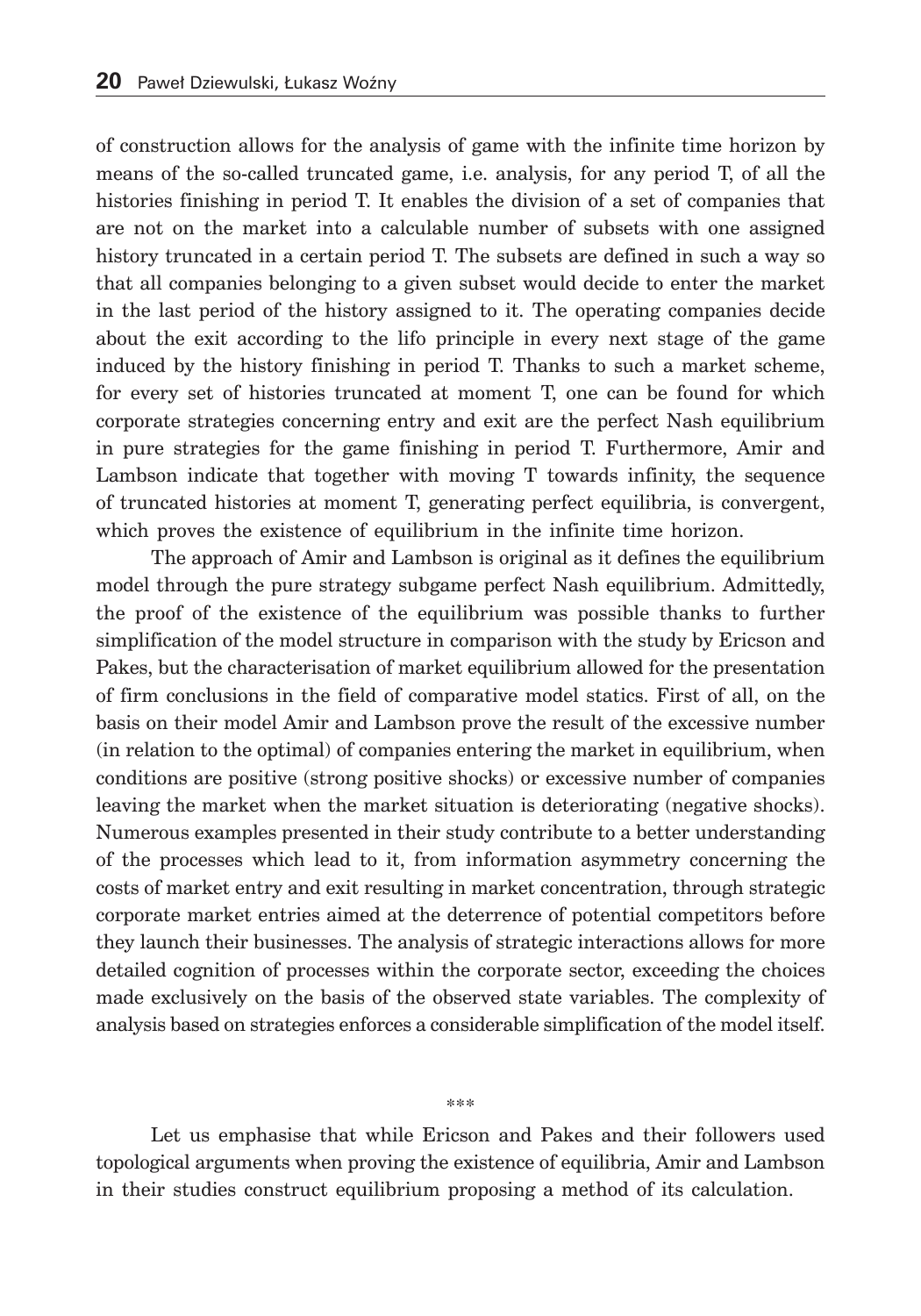The extension of results achieved by Ericson and Pakesa as well as Amir and Lambson is offered eventually by Balbus, Reffett and Woźny32, who present a general model of a stochastic game with the infinite time horizon and a finite number of players, to be used in the analysis of dynamic decision made by companies (in the area of prices, production volume or investment in research and development; however, not in relation to the entry/exit decisions) on oligopolistic markets. Thanks to the application of a specific<sup>33</sup>, but still general kind of transition probability between states, they are able to retain a supermodular structure of an intertemporal game. It is the property of game supermodularity in the extensive form that allows for the retention of constructive results on (i) the existence of the greatest and least stationary Markov equilibrium (in a stationary game), and also (ii) building an algorithm to calculate equilibrium strategies (in product or uniform topology). Furthermore, thanks to their method, it is possible to calculate (iii) (in weak topology) invariant distributions implied by equilibrium strategies (in the first order stochastic dominance). The authors also present results in the field of (iv) comparative statics of set of equilibria as well as a set of invariant distribution. The application of these results to analyse the economy of dynamically competing companies (though without entry/exit decisions) and cost reducing investments was formally presented in their study and allows for further empirical research.

#### **4. On the methods of equilibria calculation and the estimation of invariant distribution parameters**

In this section we will discuss the major results of theoretical studies on the modelling of equilibria on dynamic stochastic oligopolistic markets. In particular we will focus on the methods of calculation of equilibrium strategies as well as on invariant distributions on the state space implied by model dynamics. In the previous chapter we also introduced differentiation between: (i) constructive methods suggesting tools of calculation of equilibria34 and (ii) non-constructive methods in which the existence of equilibrium is most often proved by topological fixed points theorems. Let us emphasise that models applying methods belonging to the second group may also be used empirically, but the algorithm to calculate relevant equilibria should be constructed first. That is why we will discuss in

<sup>32</sup> Ł. Balbus, K. Reffett, Ł. Woźny, A Constructive Study of Markov Equilibria in Stochastic Games with Strategic Complementarities, mimeo, 2010.

<sup>&</sup>lt;sup>33</sup> Cf. A. Nowak, On perfect equilibria in stochastic models of growth with intergenerational altruism, "Economic Theory", 28, 2006, pp. 73–83.

<sup>34</sup> Cf. Amir, Lambson, *op. cit*. or Balbus, Reffett, Woźny, *op. cit*.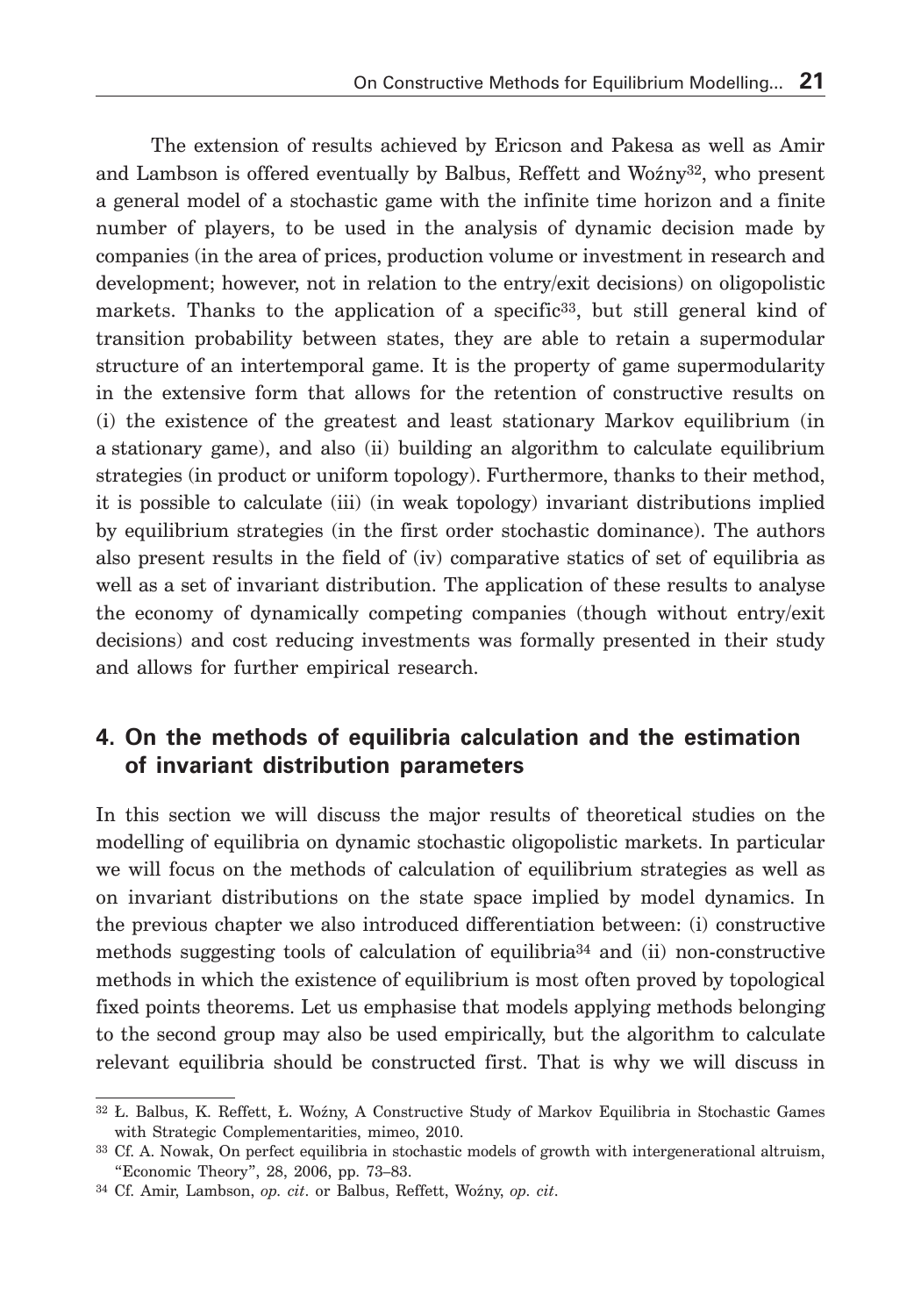detail a few selected methods solving this problem just for the so called nonconstructive methods.

The basic algorithm used to find equilibria in the Ericson and Pakes model (with finite number of firms, states and actions, but infinite time horizon) was proposed by35 Pakes and McGuire36. It consists in iterating on the value function and simultaneous calculation of optimal strategies based on the best response correspondence. Unfortunately, as indicated by the authors themselves, there is no guarantee that their algorithm is convergent or that it will be able to calculate all equilibria. In particular, it will not calculate the equilibria of a static game which are not stable. Furthermore, as already mentioned, the algorithm is susceptible to the so called curse of dimensionality. This means that the numerical complexity of their algorithm is able to effectively calculate equilibria only for small markets and small state spaces. A partial solution to the problem of dimensionality is provided by the algorithm of Pakes and McGuire37, which through the application of stochastic methods stimulates game values (according to the method of approximate expectations) and a path of drawn states from the ergodic set, thanks to which the numerical complexity of the procedure is considerably limited38.

As far as the problem of multiple equilibrium is concerned, a partial solution is presented by Besanko and others<sup>39</sup>. Admittedly, Pakes and McGuire suggest that the equilibria in the Eriscon and Pakes model are most frequently explicit, but for instance Besanko and co-workers present a model (derived from the Erickson and Pakesa study), allowing for the existence of a multiple (symmetric) Markovian equilibria with learning by doing and depreciation of organisational knowledge, e.g. forgetting). More examples of multiple equilibria are given by Doraszelski and Pakes40. In order to solve the problem Besanko and co-authors propose a method of equilibria calculation based on the homotopy methods. Knowing one solution (obtained for instance with the Pakes and McGuire algorithm) for the initial model parameterisation and assuming that the conditions determining the equilibrium are locally differentiable (around equilibrium) in relation to a selected parameter and model equilibrium, they construct the whole (path) manifold of equilibria solving a respective system of differential equations. More about this

<sup>35</sup> A. Pakes, G. Gowrisankaran, P. McGuire, Implementing the Pakes–McGuire algorithm for computing Markov perfect equilibria in Gauss, Working paper, Yale University, New Haven, 1993 present a computer code calculating equilibria applying this method.

<sup>36</sup> Pakes and McGuire, 1994, *op. cit*.

<sup>37</sup> Pakes, McGuire, 2001, *op. cit*.

<sup>38</sup> Cf. J. Rust, Using Randomization to Break the Curse of Dimensionality, "Econometrica", 65(3), 1997, pp. 487–516.

<sup>39</sup> D. Besanko, U. Doraszelski, Y. Kryukov, M. Satterthwaite, Learning-By-Doing, Organizational Forgetting, and Industry Dynamics, "Econometrica", 78(2), 2010, pp. 453–508.

<sup>40</sup> *Op. cit*.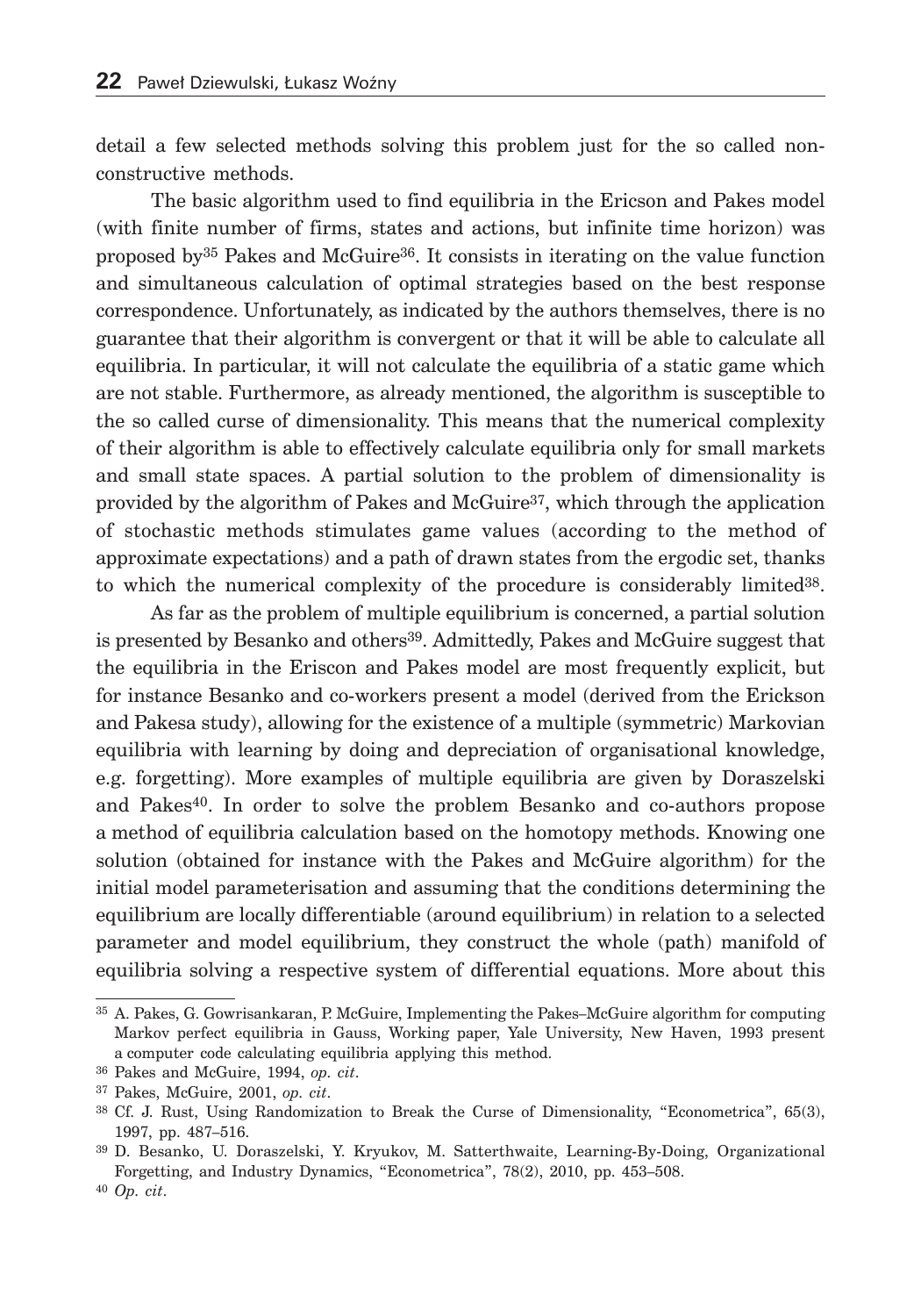method is presented by (also software to implement it) Borkovsky, Doraszelski, and Kryukov<sup>41</sup>. The method of homotopy is efficient enough to find many model equilibria (not only extreme, as with the application of ordinal methods and monotone operators of Balbus, Reffett and Woźny), but from a given initial one. Hence, there is no guarantee that the method of homotopy calculates all equilibria.

Eventually, Doraszelski and Escobar42 supply arguments to confirm that the number of Markov equilibria in almost every stochastic games (with finite number of players, states and actions but infinite time horizon) is finite and equilibria are regular. These results are significant with regard to the discussed numerical and econometric techniques of the calculation of equilibria and invariant distribution parameters but also to the conclusion in the area of comparative statics.

The discussion so far has focused on the methods of calculation of equilibria (strategic profiles) in dynamic models. Knowing these equilibria and combining them with the imposed transition probabilities between states, we can calculate invariant distributions generated by by the model dynamics. However, there is a separate issue of invariant distributions estimation methods on the basis of empirical data. Let us emphasize that apart from the aforementioned problems of calculation of the equilibria themselves, at this stage of analysis there is an extra problem of non-identificability of distribution parameters resulting from the potential multiplicity of equilibria and invariant distributions43.

#### **5. The modelling of dynamic equilibria on large oligopolistic markets**

The modelling of behaviours on large markets, i.e. with a continuum of players, is a natural extension of analysis of this problem in the case of the finite number of entities. Such an approach is applied when we wish to analyse the market

<sup>41</sup> R. Borkovsky, U. Doraszelski, Y. Kryukov, A User's Guide to Solving Dynamic Stochastic Games Using the Homotopy Method, "Operations Research", 58(4), 2010, pp. 1116–1132.

<sup>42</sup> U. Doraszelski, J. Escobar, A Theory of Regular Markov Perfect Equilibria in Dynamic Stochastic Games: Genericity, Stability, and Purification, mimeo, 2009.

<sup>&</sup>lt;sup>43</sup> Eventually, let us add that there are methods of estimation of invariant distribution model parameters without the necessity of calculating the equilibria themselves. Readers interested in the subject are referred to studies by V. Aguirregabiria, Pseudo Maximum Likelihood Estimation of Structural Models Involving Fixed-Point Problems, "Economics Letters", 84, 2004, pp. 335–340; V. Aguirregabiria, P. Mira, Sequential Estimation of Dynamic Discrete Games, "Econometrica", 75(1), 2007, pp 1–53; A. Pakes, M. Ostrovsky, S. Berry, Simple estimators for the parameters of discrete dynamic games (with entry/exit examples), "RAND Journal of Economics", 38(2), 2007, pp. 373–399 solving these problems theoretically and practically. (Cf. V. Aguirregabiria, H. Roman, P. Mira, An Estimable Dynamic Model of Entry, Exit and Growth in Oligopoly Retail Markets, "American Economic Review", 97(2), 2007, pp. 449–454) for models of the discussed dynamic games applying NPL method (nested pseudo maximum likelihood). Discussed in detail also by D. Ackerberg, L. Benkard, S. Berry, A. Pakes, Econometric Tools for Analyzing Market Outcomes, Handbook of Econometrics, 6(1), 2007, pp. 4171–4276.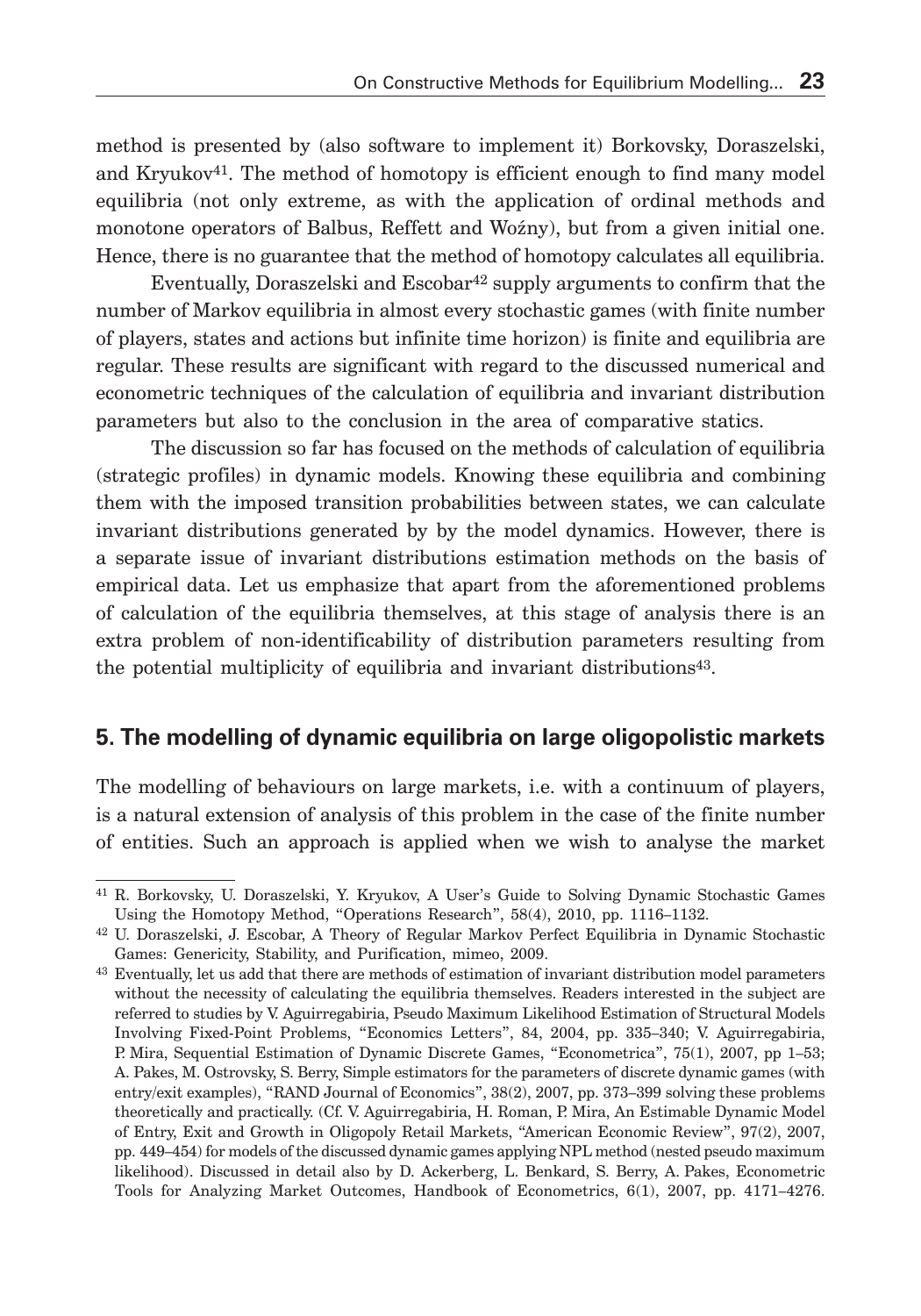with a large number of anonymous players, where strategic interactions are held rather through aggregate variables than individual strategies. Another way to apply these models is their technical and numerical usefulness. Thus, some treat the literature of large games as a set of methods allowing for the solution to a part of the problems arising in the models of finite number of entities discussed in chapters 3 and 4.

One particular case of assumption of anonymity, may be the limitation of the interactions of entities only to price channels (treated by the entities as given), though let us emphasize that such strong limitation of interaction is not necessary. Furthermore, let us emphasize that anonymity does not exclude the fact that companies in the model may observe the whole distributions of decisions in population, what is more "play" against them. Before we present in detail the application of this class of games in research of equilibrium on oligopolistic markets we will discuss briefly the concepts of equilibria applied in large static games.

In large (static) games there is an idea of the so-called distributional equilibrium44. Thus, the equilibrium is a distribution of both: players individual characteristics (for instance preferences) and equilibrium decisions (in a dynamic model also to states) satysfying two conditions: firstly, the measure of the set of decisions-players, in which a.e. player chooses an optimal decision, is equal to 1; secondly, it meets the technical condition of equilibrium compatibility of the marginal equilibrium distributions with the assumed measure of players. Let us emphasize that in the equilibrium defined in this way, payoffs and "strategies" of individual players depend only on the distribution of action in population, and not on who actually applies a given action. Hence, such games and their equilibria are sometimes called anonymous games/equilibria. A more specific notion of equilibrium than distributional equilibrium is used by Schmeidler45. The Schmeidler equilibrium is the simplest generalisation of Nash equilibrium with a continuum of players<sup>46</sup>. The difference between the Schmeidler equilibrium and Mas-Colell's consists in the fact that in Schmeidler's payoffs and equilibria depend on which of the continuum of entities chooses a given strategy, so the game stops being anonymous. Hence, the Schmeidler equilibrium is called strategy equilibrium, and Mas-Colell's distributional equilibrium. Let us emphasize that

<sup>44</sup> Cf. A. Mas-Colell, On a theorem of Schmeidler, "Journal of Mathematical Economics", 13(3), 1984, pp. 201–206.

<sup>45</sup> D. Schmeidler, Equilibrium points of nonatomic games, "Journal of Statistical Physics", 17(4), 1973, pp. 295–300.

<sup>46</sup> Cf. discussion in M. A. Khan, On extensions of the Cournot–Nash theorem, in: Advances in Equilibrium Theory (ed. C. D. Aliprantis, O. L. Burkinshaw, N. Rothman], Springer, Berlin, 1986.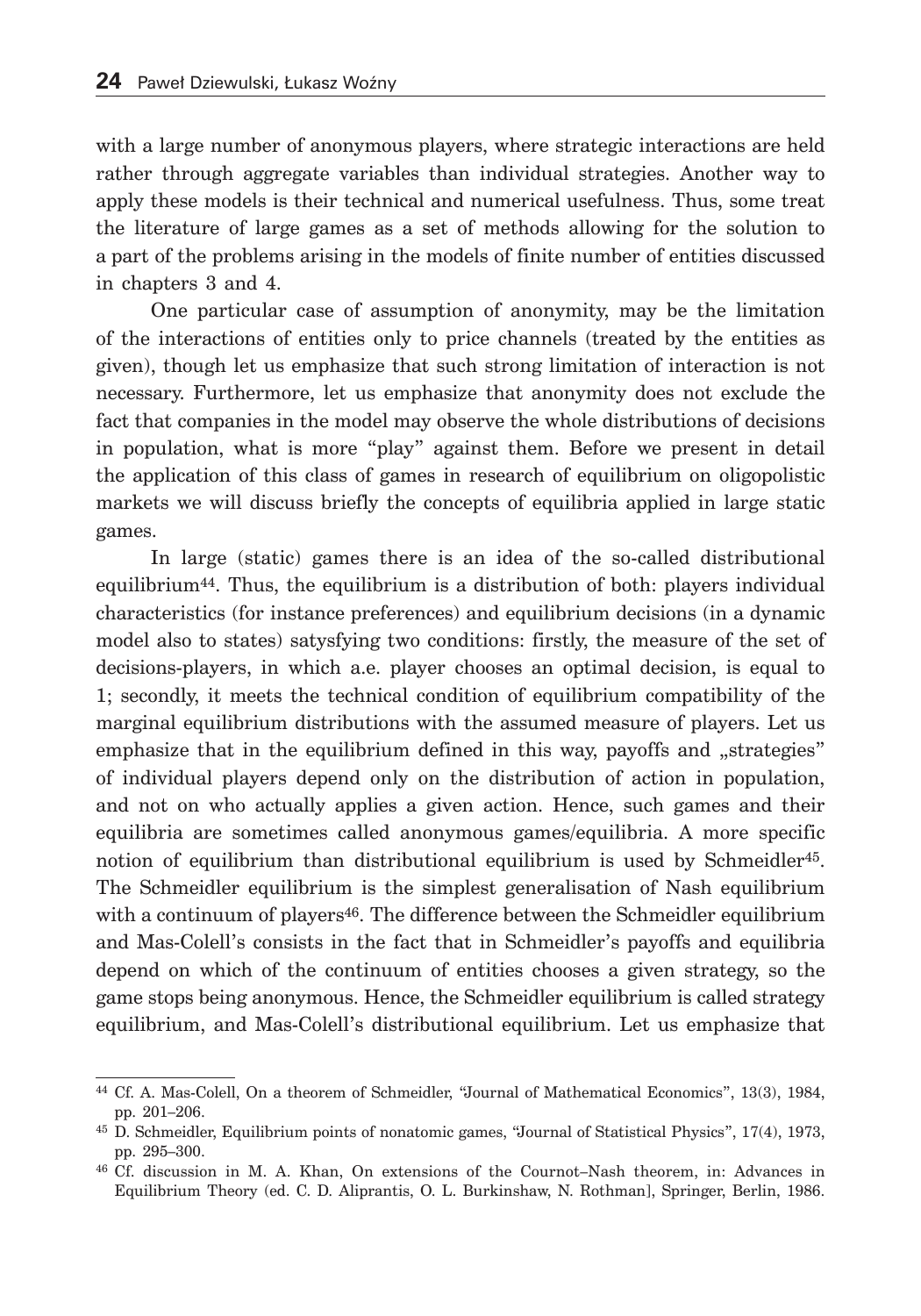the idea of anonymity may be modelled in Schmeidler's equilibria, e.g. when payoffs for individual players depend only on the (anonymous) aggregate (for instance the average) of the (price) decision of individual competitors.

Let us mention that each of the types of equilibrium may be represented by the other, i.e. strategy equilibrium implies equilibrium distribution of players/ decisions, and from the distributional equilibrium one can read the value of decision strategy (depending on the individual state), for equilibrium distribution. This division fades in the case of symmetric games and equilibria, when strategy equilibrium is still described by functions, but the same for every player and is determined only on the space of aggregate distributions and individual shocks; though there are still some differences (strategy equilibrium determines the behaviour of players also off the equilibrium).

Remembering these definitions and difference, we will now present key results in the field of modelling competition between companies on the markets with many entities. Let us emphasize that the assumption of the continuum of entities is often a purely technical issue to simplify the analysis of complex decision problems, but in itself it does not exclude the analysis of the strategic behaviour of players (in both distributional equilibrium and Schmeidler equilibrium).

The first works to generalise large games models in the dynamic, stochastic case (with infinite time horizon), and applying them to analyse the behaviour of companies on the market were studies by Jovanovic, Rosenthal47 and Bergin, Bernhardt48. The assumed concept of equilibrium is the distributional one.

Jovanovic and Rosenthal present a general model of dynamic, stochastic, strategic interactions between the continuum of entities. Knowing the individual state and distribution of states of other entities they make decisions which together with the decisions made by other entities determine the probability of drawing an individual state from a given distribution. It is worth emphasizing that in the Jovanovic and Rosenthal model there is no aggregate risk, i.e. aggregate distribution in the following period is set in a deterministic way. Thanks to this, the authors avoid problems connected with strategy measurability (and proving that the law of large numbers works in their economy) and the necessity of treating the whole distribution as a state variable<sup>49</sup> and the related correlation between individual and aggregate shock. Furthermore, in the study by Jovanovic

<sup>47</sup> B. Jovanovic, R. W. Rosenthal, Anonymous sequential games, "Journal of Mathematical Economics", 17(1), 1988, pp. 77–87.

<sup>48</sup> J. Bergin, D. Bernhardt, Anonymous sequential games with aggregate uncertainty, "Journal of Mathematical Economics", 21(6), 1992, pp. 543–562.

<sup>49</sup> K. Judd, The law of large numbers with a continuum of IID random variables, "Journal of Economic Theory", 35(1), 1985, pp. 19–25.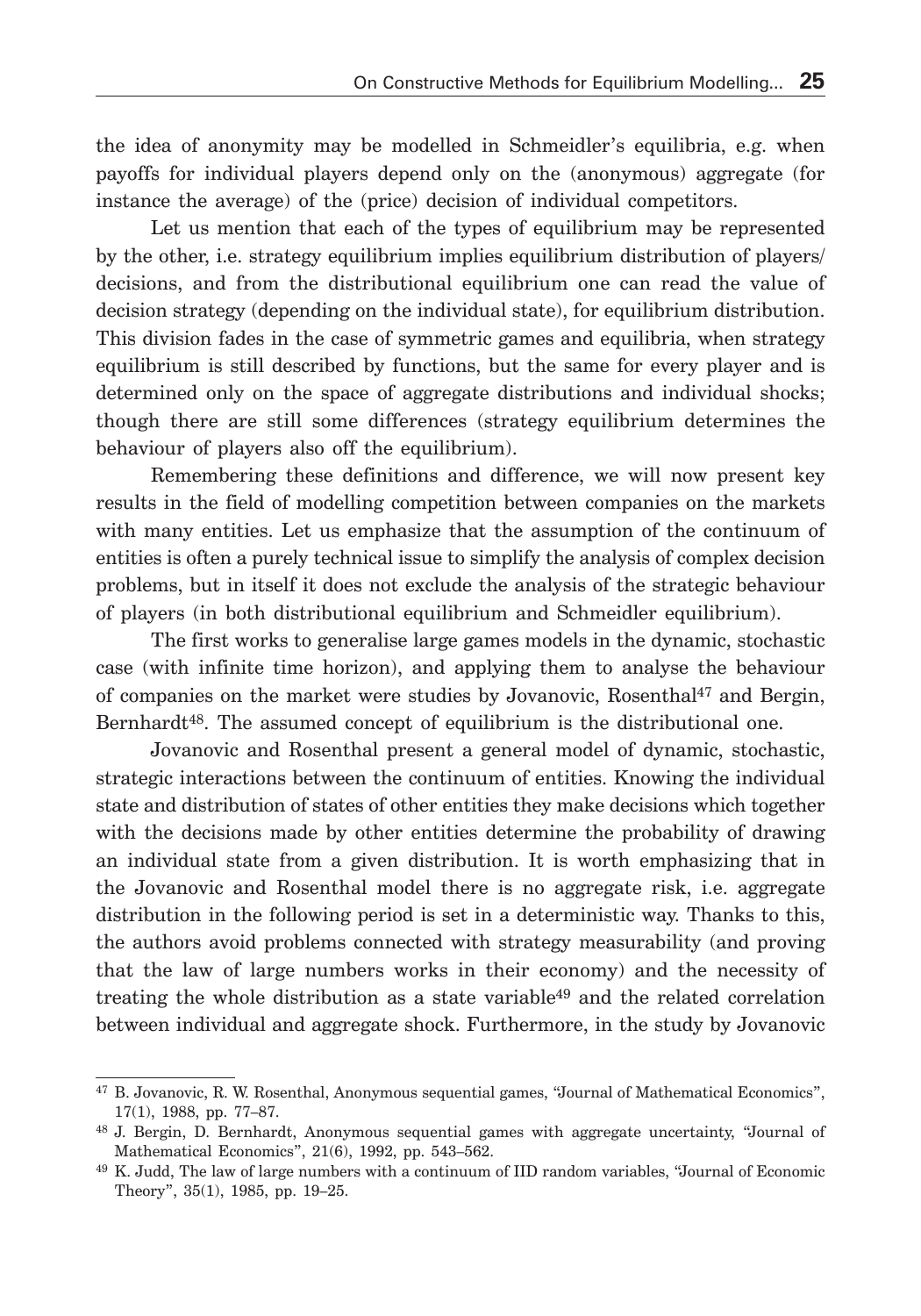and Rosenthal players are symmetric, i.e. their payoff functions are the same. The latter is not very much restrictive, because as indicated by the authors, payoffs may be differentiated through an appropriate selection of state variables. The authors present determinants of the existence of equilibrium and invariant distribution equilibrium in such an anonymous game. The question about the existence of stationary equilibrium, i.e. the one dependent only on state variables, and not on time index remains unanswered. Eventually, the authors discuss a possible application of such games and give examples in the area of competition for location (the Hotelling type) and advertising expenditures.

The Jovanovic and Rosenthal model was successively extended in the case of aggregate risk by Bergin and Bernhard. These authors introduce the notion of a conditional no aggregate risk, i.e. when tomorrow's distribution is a deterministic function of today's distribution provided the aggregate state variable value is known. Thanks to the application of the law of large numbers of Feldman and Gilles<sup>50</sup>, they managed to transfer the results of Jovanovic and Rosenthal to the case of the conditional no aggregate risk. They considerably extended the analytical capacity of the original model giving an example of modelling market entry and exit during the business cycle. Eventually, Bergin and Bernhard<sup>51</sup> present a method of proving the existence of the Markov stationary equilibrium (for a stationary game) affirmatively answering the question asked at the end of the work by Jovanovic and Rosenthal. This result is of a particular importance due to the application of the aforementioned models in empirical research based on the calibration/estimation of equilibrium invariant distributions parameters. The problem remaining to be solved is the non-constructiveness of the results of these studies resulting from the application of topological arguments52 when proving the existence of a relevant equilibrium.

The application of the Schmeidler concept of equilibrium in an anonymous stochastic game with the aggregate is presented by Chakrabarti53. The assumption that payoffs and transition probability depend on the decision made by other players only through the aggregate is essential not only from the economic but also technical perspective. Games with a continuum of players, countable action space and (general) dependence of payoffs and passage probability on the whole

<sup>50</sup> M. Feldman, C. Gilles, An expository note on individual risk without aggregate uncertainty, "Journal of Economic Theory", Vol. 35(1), 1985, pp. 26–32.

<sup>51</sup> J. Bergin, D. Bernhardt, Anonymous Sequential Games: Existence and Characterization of Equilibria, Economic Theory, 5(3), 1995, pp. 461–89.

<sup>&</sup>lt;sup>52</sup> The authors use topological statements on the fixed point worked out by i.a. Fan-Glicksberg and statement on the existence of measurable selection by for instance Himmelberg.

<sup>53</sup> S. K. Chakrabarti, Pure strategy Markov equilibrium in stochastic games with a continuum of players, "Journal of Mathematical Economics", 39(7), 2003, pp. 693–724.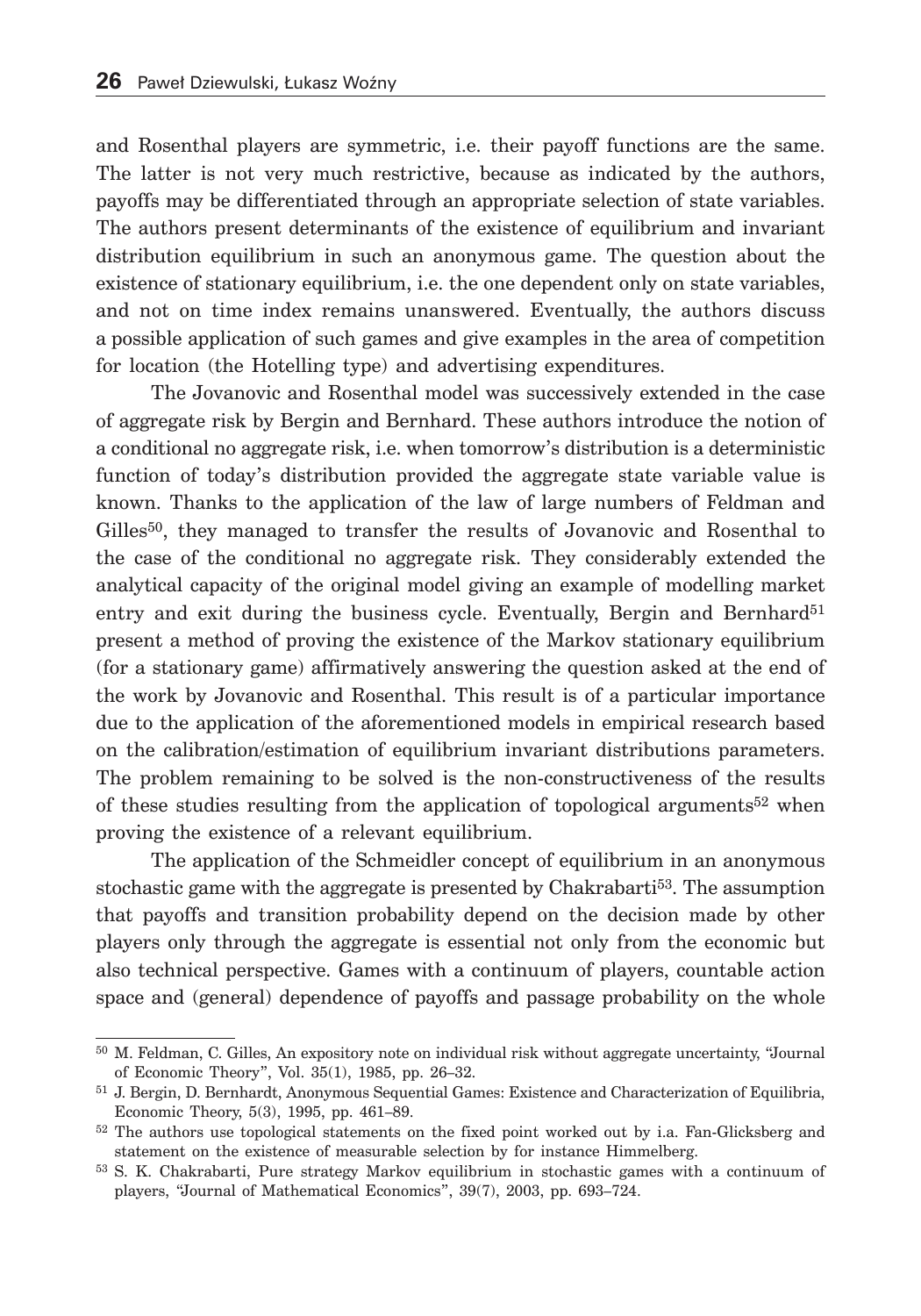distribution of decisions made by remaining players, may not have equilibria in strategies. The application of the Chakrabarti game to analyse dynamic, stochastic models of corporate market behaviour would be possible after finding proper functions aggregating corporate market behaviour. In conclusion, let us emphasise that Chakrabarti proves the existence of (Schmeidler) Markov equilibrium in pure strategy with general assumptions and use of construction close to the so called APS method<sup>54</sup>, which although topological in nature, may have a constructive interpretation through reference to the partial order (namely set inclusion order) in the set of all subsets of the set of aggregate value55. Such a formulation of method used by Chakrabarti allows for approximation (in topology generated by Hausdorff metric) of the set of all aggregate values in the sequential equilibrium, although it does not characterise numerically the set of strategies or equilibrium invariant distributions.

Sleet<sup>56</sup>, to face the problem, analyses the competition model between the continuum of firms, the decision variable is the price, and the individual previous period state is: the price, individual shock and (aggregate) price distribution of every company. The concept of equilibrium is the Markovina symmetric one, described by the function on the set of previous period states. Sleet analyses the market under the conditions of strategic complementarity, i.e. increases in actions of individual players and the whole action distribution in population (where the order on distributions' set is given by the first order stochastic dominance). Let us emphasise that as in other studies discussed above, Sleet analyses a model without aggregate risk. Thanks to the application of lattice programming results and monotonic operators, Sleet proves the existence of monotonic and continuous function being Markov symmetric equilibrium on this market, as well as implied invariant distribution. Let us emphasize that Sleet's results are constructive, i.e. using tools from monotone operators, he shows how to create a (monotone) sequence of functions convergent (pointwise) to the equilibrium, and as a consequence he shows the method of calculation (pointwise).

A careful reader of Sleet's work notices that his results and procedures of equilibrium calculation may be considerably generalised and specified using for instance the latest results of Balbus, Reffett and Wo  $\zeta$ <sup>57</sup> in the area of monotone operators on sigma-complete lattices or partially ordered sets in which

<sup>54</sup> D. Abreu, D. Pearce, E. Stacchetti, Toward a Theory of Discounted Repeated Games with Imperfect Monitoring, "Econometrica", 58(5), 1990, s. 1041–1063.

<sup>55</sup> More in Balbus, Reffett, Woźny, *op. cit*.

<sup>56</sup> C. Sleet, Markov perfect equilibria in industries with complementarities, "Economic Theory", 17(2), 2001, pp. 371–397.

<sup>57</sup> Ł. Balbus, K. Reffett, Ł. Woźny, A constructive method for studying time-consistent Markov policies of quasi-hyperbolic consumers under uncertainty, mimeo, 2010.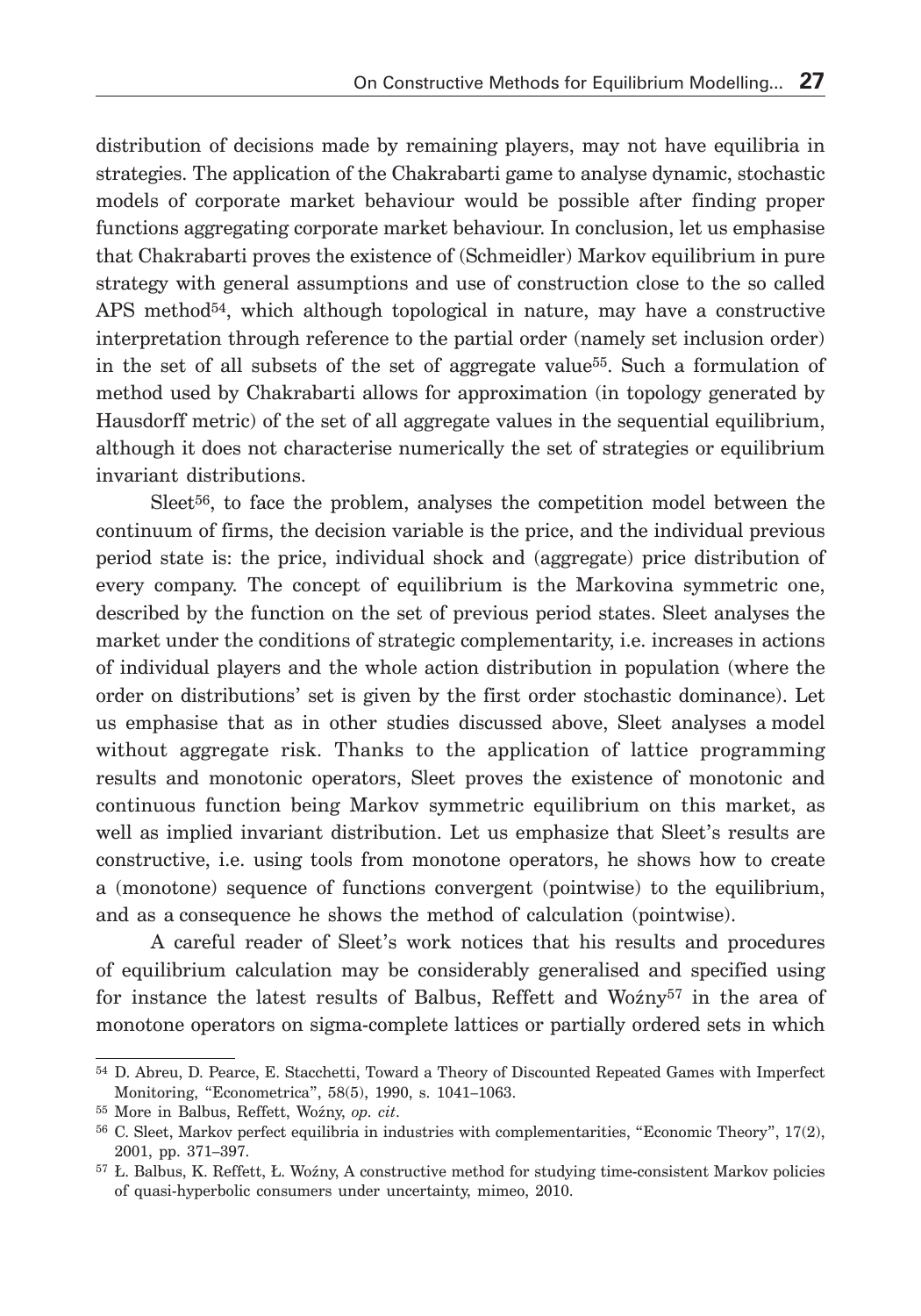every countable chain has its supremum. Thanks to it, one can not only point to the conditions necessary for the convergence of the proposed algorithm but also to characterise, with respect to the order structure, a set of equilibria and the respective invariant distributions. Let us note that the extensions in question are not trivial as the sets of distributions (even on lattices) do not have to be a lattice themselves, and sets of measurable and bounded functions (of the Markov strategy) do not have to be complete lattices as well.

Another method to achieve the constructiveness of result and calculate equilibrium distributions is proposed by Hopenhayn<sup>58</sup>. He analyses a market model with a continuum of competitive companies deciding on market entry and exit and the optimal employment of production factors in the conditions of individual shocks. The behaviour of companies is competitive, which means that the decisions made by other companies affect the payoffs of particular players only through prices, and these are treated as given. Thanks to this the simplification of interaction Hopenhayn proves the existence of (the unique) stationary equilibrium being both the optimal decision rule and the distribution of aggregate states. The Hopenhayn analysis also uses results of monotone operators59, as a simple structure of the decision process allows for easy calculation and numerical simulation of the equilibrium defined in this way. The application possibilities of Hopenhayn's results and simulation are strongly limited within the assumption of the structure of interactions between market entities and remains useful in market analysis from the macroeconomic perspective, i.e. numerous companies operating non-strategically, where the price taking assumption is justified.

Another idea of how to avoid the problem of the non-constructiveness of results and calculation of equilibrium strategies and distributions is the application of the so called games with oblivious players. They are symmetric stochastic games in which the decisions of individual players affect each other only through the aggregate (defined for instance as the sum of decisions of the remaining players), due to which strategic interactions between entities are limited to these within (invariant) distributions of variable states in population. The equilibrium in such a game is defined by a couple: (i) strategy (i.e. function of individual state) which is the best response to the proposed population distribution of states and (ii) optimal strategy implied invariant distribution. In other words, games and equilibria with oblivious players allow for a considerable simplification of the decision process complexity, thanks to which they enable the effective calculation of equilibrium strategies and invariant distribution for economies and even numerous entities.

<sup>58</sup> *Op. cit*.

<sup>59</sup> Cf. H. Hopenhayn, E .C. Prescott, Stochastic Monotonicity and Stationary Distributions for Dynamic Economies, "Econometrica", 60(6), 1992, pp. 1387–406.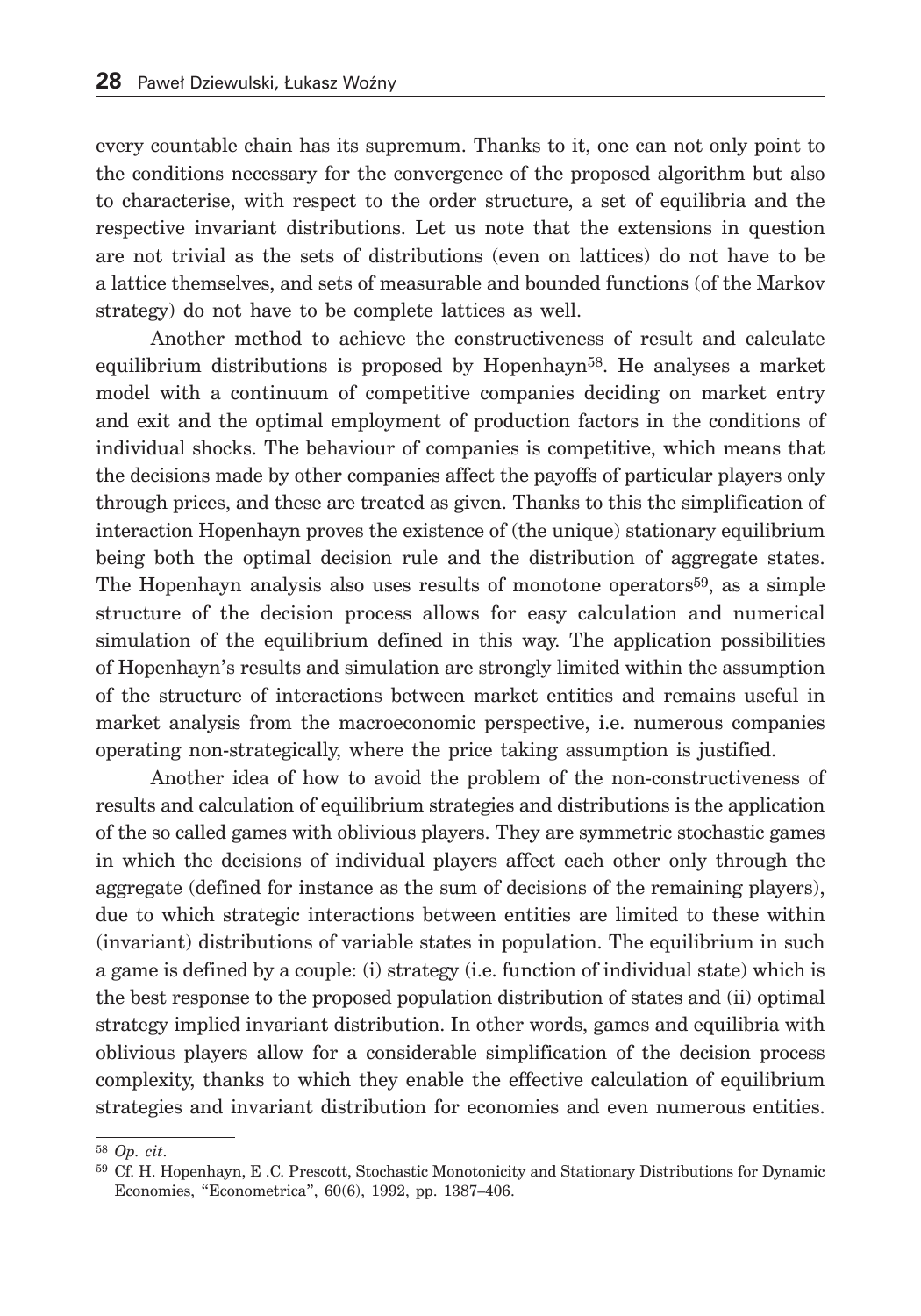Let us emphasize that while the interpretation of equilibrium defined in this way makes sense with regard to a large number of players, the literature does not formally define the measure of players in these games, as it is the case in models derived from the discussed studies conducted by Schmeidler or Mas-Colell.

Adlakha and Johari<sup>60</sup> present a proof<sup>61</sup> of the existence of the greatest and least (in product order on the state space) equilibrium defined in this way for a game of supermodular structure with oblivious players, with lattice programming tools applied. An important result of the literature within this area shows that "oblivious" equilibria in games are a good approximation of stationary Markov equilibrium on invariant distribution $62$ , when the number of players grows to infinity. Analysing the results of Adlakha and co-workers it is easy to reach the conclusion that research concerning the combination of (i) asymptotic properties of the stationary Markov equilibrium in a stochastic game parameterised by a growing (finite) number of players (on invariant distribution), with (ii) stationary Markov equilibrium on invariant distribution (i.e. in the spirit of Mas-Colell) in a game with a continuum of players or eventually with (iii) stationary euquilibrium on strategies and implied invariant distribution (i.e. in the spirit of Schmeidler, as analysed for instance by Chakrabarti<sup>63</sup>) in the game with a continuum of players, leaves many open questions to be answered.

Admittedly, the studies of Adlakha and co-workers do not focus directly on the analysis of behaviours of players on the oligopolistic markets, but their application to face the problem is direct. To exemplify, Weintraub, Benkard, Van Roy64 analyse the Ericson and Pakes model (entry/exit and investment decisions) with numerous (continuum) companies and present the algorithm to calculate equilibrium with the assumption that players are "oblivious".

#### **6. Summary**

Beginning with the article by Eriscon, Pakes the study discusses selected models of dynamic, stochastic, oligopolistic models with both a finite number of players and their continuum. The key criterion of usefulness of the described studies is

<sup>60</sup> S. Adlakha, R. Johari, Mean Field Equilibrium in Dynamic Games with Complementarities, Stanford University, mimeo, 2010.

<sup>61</sup> Note: unpublished version of the study includes minor mistakes in characterisation of the structure of equilibrium sets.

<sup>62</sup> Por. S. Adlakha, R. Johari, G. Weintraub and A. Goldsmith, Mean Field Analysis for Large Population Stochastic Games, Stanford University, mimeo, 2010.

<sup>63</sup> *Op. cit*.

<sup>64</sup> *Op. cit*.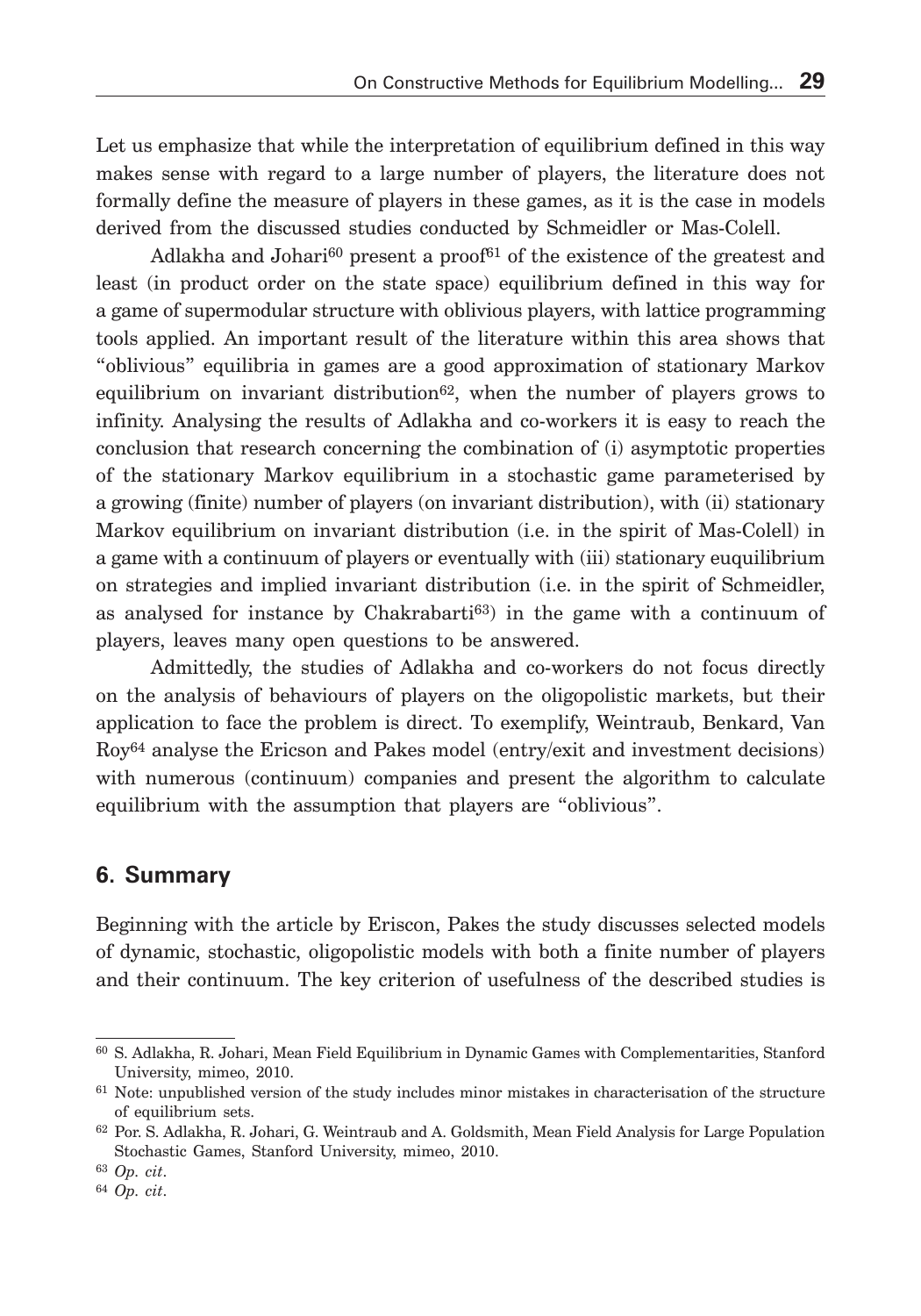the constructiveness of obtained results, i.e. its theoretical and practical calculation possibility.

As indicated by Doraszelski and Pakes in their summary of the literature, further research of dynamic interactions on oligopolistic markets under the conditions of risk should focus on a few economic areas: (i) changing number of companies considering a potential market entry, (ii) information asymmetry on the space of states, in which individual companies operate and (iii) dynamic decision on the part of consumers (e.g. loyalty, supplier switching costs). From our perspective there are a few technical aspects to be mentioned. As already indicated, it is well justified to (iv) formally examine the interdependence between equilibria for large games and oblivious players with asymptotic Markov games with the finite number of players. Eventually, it is well founded to precisely analyse the theoretical properties of numerical algorithms of calculation of the whole equilibrium value sets (with the application of the APS method extended to partial orders) or extreme value equilibrium (i.e. the greatest and least) in the context of firms dynamics on the market. The last problem was addressed at the end of article by Balbus, Reffett and Woźny, but it still requires a thorough examination.

#### **Bibliography**

- 1. Abreu D., Pearce D., Stacchetti E., Toward a Theory of Discounted Repeated Games with Imperfect Monitoring, "Econometrica", 58(5), 1990.
- 2. Ackerberg D., Benkard L., Berry S., Pakes A., Econometric Tools for Analyzing Market Outcomes, Handbook of Econometrics, 6(1), 2007.
- 3. Adlakha S., Johari R., Mean Field Equilibrium in Dynamic Games with Complementarities, Stanford University, mimeo, 2010.
- 4. Adlakha S., Johari R., Weintraub G., Goldsmith A., Mean Field Analysis for Large Population Stochastic Games, Stanford University, mimeo, 2010.
- 5. Amir R., Lambson V. E., Entry, exit, and imperfect competition in the long run, "Journal of Economic Theory", 110(1), 2003.
- 6. Amir R., Lambson V. E., Imperfect competition, integer constraints and industry dynamics, "International Journal of Industrial Organization", 25(2), 2007.
- 7. Aguirregabiria V., Pseudo Maximum Likelihood Estimation of Structural Models Involving Fixed-Point Problems, "Economics Letters", 84, 2004.
- 8. Aguirregabiria V., Mira P., Sequential Estimation of Dynamic Discrete Games, "Econometrica", 75(1), 2007.
- 9. Aguirregabiria V., Roman H., Mira P., An Estimable Dynamic Model of Entry, Exit and Growth in Oligopoly Retail Markets, "American Economic Review", 97(2), 2007.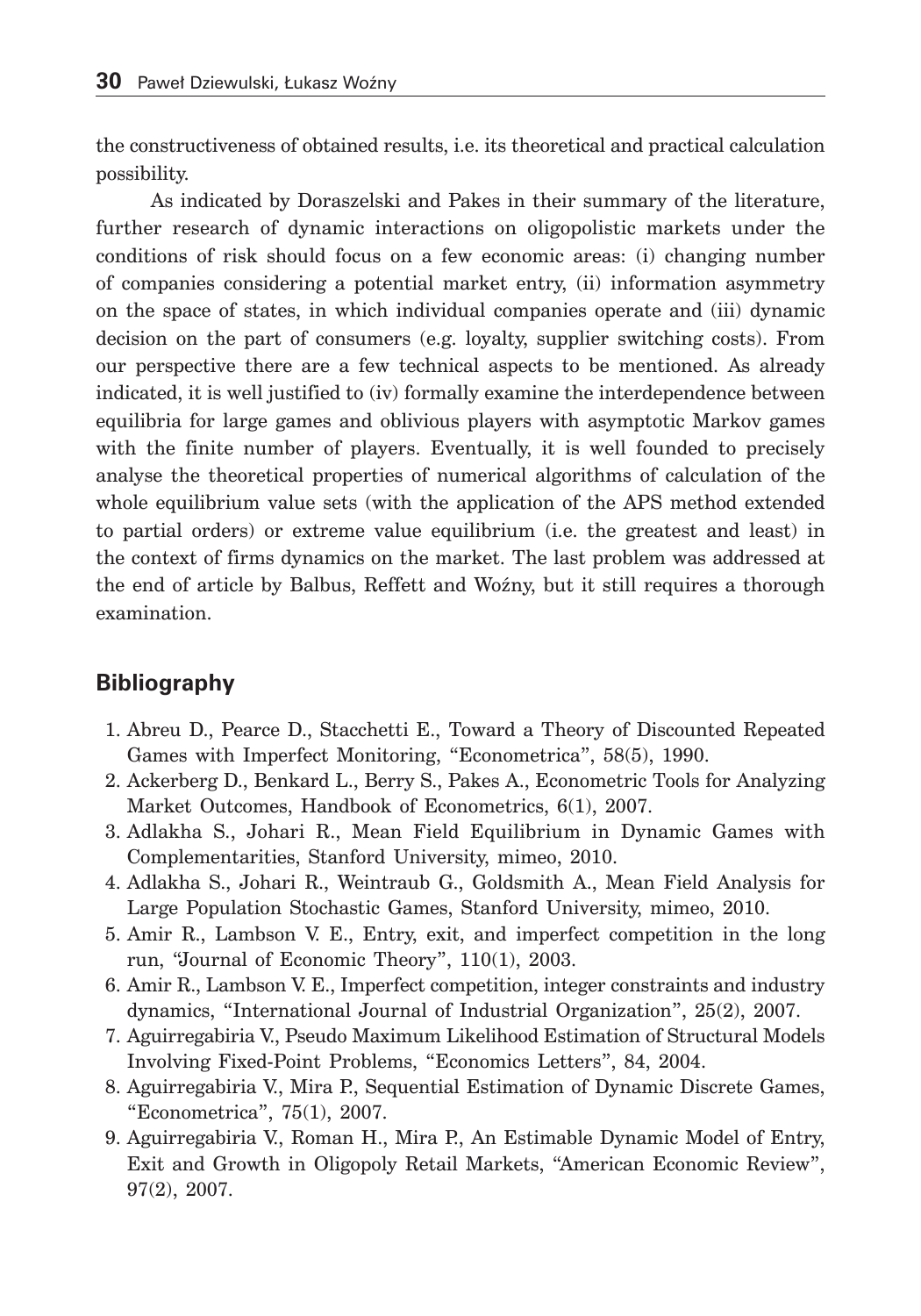- 10. Balbus Ł., Reffett K., Woźny Ł., A constructive method for studying timeconsistent Markov policies of quasi-hyperbolic consumers under uncertainty, mimeo, 2011.
- 11. Balbus Ł., Reffett K., Woźny Ł., A Constructive Study of Markov Equilibria in Stochastic Games with Strategic Complementarities, mimeo, 2012.
- 12. Bergin J., Bernhardt D., Anonymous sequential games with aggregate uncertainty, "Journal of Mathematical Economics", 21(6), 1992.
- 13. Bergin J., Bernhardt D., Anonymous Sequential Games: Existence and Characterization of Equilibria, Economic Theory, 5(3), 1995.
- 14. Besanko D., Doraszelski U., Capacity dynamics and endogenous asymmetries in firm size, "RAND Journal of Economics", 35 (1), 2004.
- 15. Besanko D., Doraszelski U., Kryukov Y., Satterthwaite M., Learning-By-Doing, Organizational Forgetting, and Industry Dynamics, "Econometrica", 78(2), 2010.
- 16. Borkovsky R., Doraszelski U., Kryukov Y., A User's Guide to Solving Dynamic Stochastic Games Using the Homotopy Method, "Operations Research", 58(4), 2010.
- 17. Chakrabarti S. K., Pure strategy Markov equilibrium in stochastic games with a continuum of players, "Journal of Mathematical Economics", 39(7), 2003.
- 18. Doraszelski U., Escobar J., A Theory of Regular Markov Perfect Equilibria in Dynamic Stochastic Games: Genericity, Stability, and Purification, mimeo, 2009.
- 19. Doraszelski U., Judd K., Avoiding the Curse of Dimensionality in Dynamic Stochastic Games, NBER Technical Working Papers No. 0304, 2006.
- 20. Doraszelski U., Pakes A., A Framework for Applied Dynamic Analysis in IO, in: Handbook of Industrial Organization, Vol. 3 (ed. M. Armstrong, R. Porter), North-Holland Amsterdam, 2007.
- 21. Doraszelski U., Satterthwaite M., Foundations of Markov-Perfect Industry Dynamics: Existence, Purification, and Multiplicity, Harvard University, mimeo, 2007.
- 22. Doraszelski U., Satterthwaite M., Computable Markov-Perfect Industry Dynamics, "RAND Journal of Economics", 41 (2), 2010.
- 23. Ericson R., Pakes A., Markov-Perfect Industry Dynamics: A Framework for Empirical Work, "Review of Economic Studies", 62(1), 1995.
- 24. Feldman M., Gilles C., An expository note on individual risk without aggregate uncertainty, "Journal of Economic Theory", Vol. 35(1), 1985.
- 25. Gowrisankaran G., A Dynamic Model of Endogenous Horizontal Mergers, "RAND Journal of Economics", 30, 1999.
- 26. Gowrisankaran G., Town R., Dynamic equilibrium in the hospital industry, "Journal of Economics and Management Strategy", 6 (1), 1997.
- 27. Harsanyi J., Games with Randomly Disturbed Payoffs: A New Rationale for Mixed-Strategy Equilibrium Points, "International Journal of Game Theory", 2, 1973.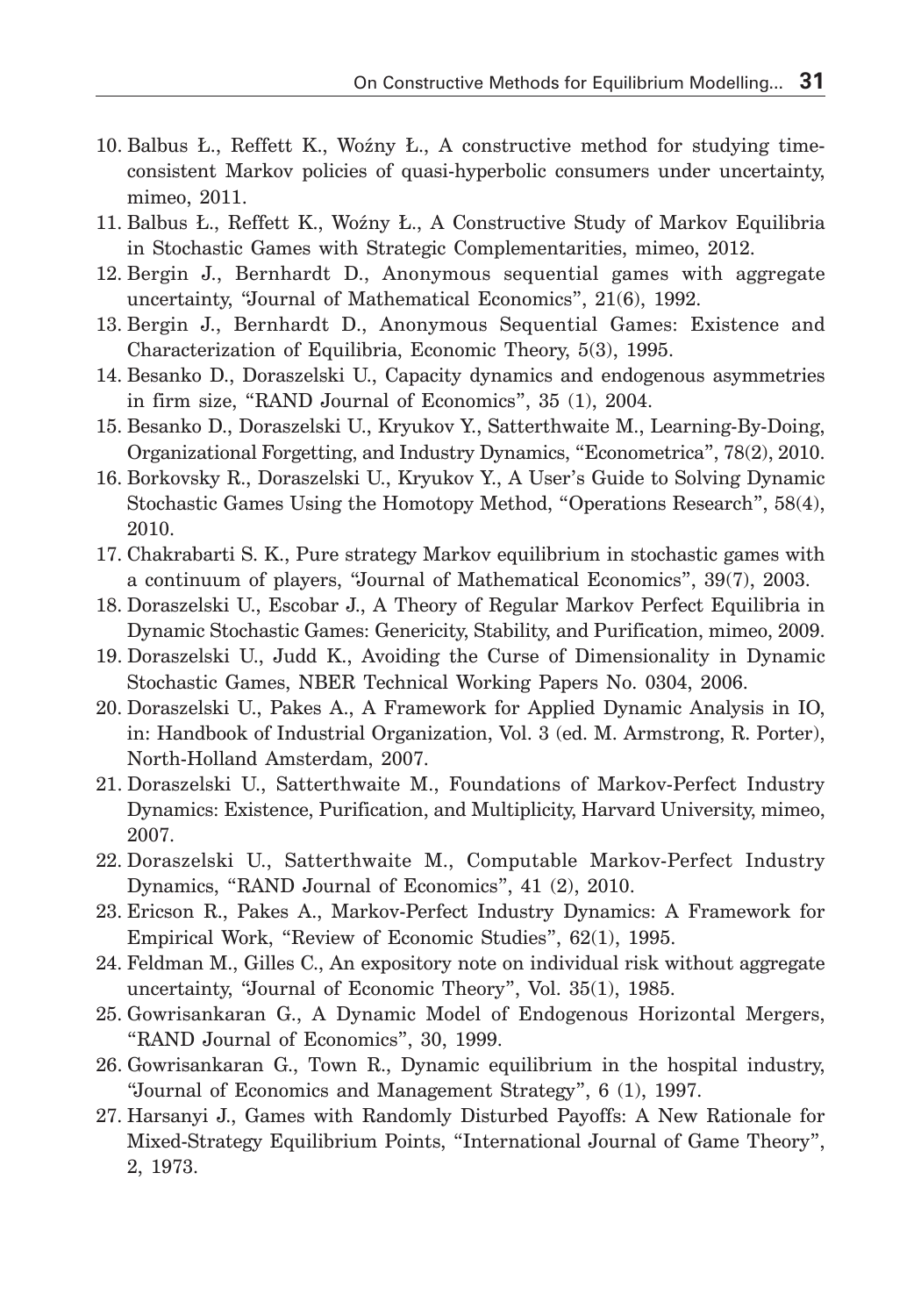- 28. Hopenhayn H., Entry, Exit, and Firm Dynamics in Long Run Equilibrium, "Econometrica", 60(5), 1992.
- 29. Hopenhayn H., Prescott E. C., Stochastic Monotonicity and Stationary Distributions for Dynamic Economies, "Econometrica", 60(6), 1992.
- 30. Jovanovic B., Selection and the Evolution of Industry, "Econometrica", Vol. 50(3), 1982.
- 31. Jovanovic B., Rosenthal R. W., Anonymous sequential games, "Journal of Mathematical Economics", 17(1), 1988.
- 32. Judd K., The law of large numbers with a continuum of IID random variables, "Journal of Economic Theory", 35(1), 1985.
- 33. Khan M. A., On extensions of the Cournot–Nash theorem, in: Advances in Equilibrium Theory (ed. C. D. Aliprantis, O. L. Burkinshaw, N. Rothman), Springer, Berlin, 1986.
- 34. Mas-Colell A., On a theorem of Schmeidler, "Journal of Mathematical Economics", 13(3), 1984.
- 35. Maggi G., Endogenous leadership in a new market, "RAND Journal of Economics", 27 (4), 1996.
- 36. Maskin E., Tirole J., Markov Perfect Equilibrium: I. Observable Actions, "Journal of Economic Theory", 100(2), 2001.
- 37. Mueller D., Profits in the long run, Cambridge University Press, Cambridge Massachusetts, 1986.
- 38. Neyman A., Sorin S. (red.), Stochastic games and applications, NATO Advanced Science Institutes Series D, Behavioural and Social Sciences, Kluwer Academin Press, Boston, 2003.
- 39. Nowak A., On perfect equilibria in stochastic models of growth with intergenerational altruism, "Economic Theory", 28, 2006.
- 40. Pakes A., Ericson R., Empirical Implications of Alternative Models of Firm Dynamics, "Journal of Economic Theory", 79, 1998.
- 41. Pakes A., Gowrisankaran G., McGuire P., Implementing the Pakes–McGuire algorithm for computing Markov perfect equilibria in Gauss, Working paper, Yale University, New Haven, 1993.
- 42. Pakes A., McGuire P., Computing Markov–Perfect Nash Equilibria: Numerical Implications of a Dynamic Differentiated Product Model, "RAND Journal of Economics", 25, 1994.
- 43. Pakes A., McGuire P., Stochastic Algorithms, Symmetric Markov Perfect Equilibrium, and the 'Curse' of Dimensionality, "Econometrica", 69, 2001.
- 44. Pakes A., Ostrovsky M., Berry S., Simple estimators for the parameters of discrete dynamic games (with entry/exit examples), "RAND Journal of Economics", 38(2), 2007.
- 45. Ryan S., The costs of environmental regulation in a concentrated industry, Duke University, Durham, mimeo, 2005.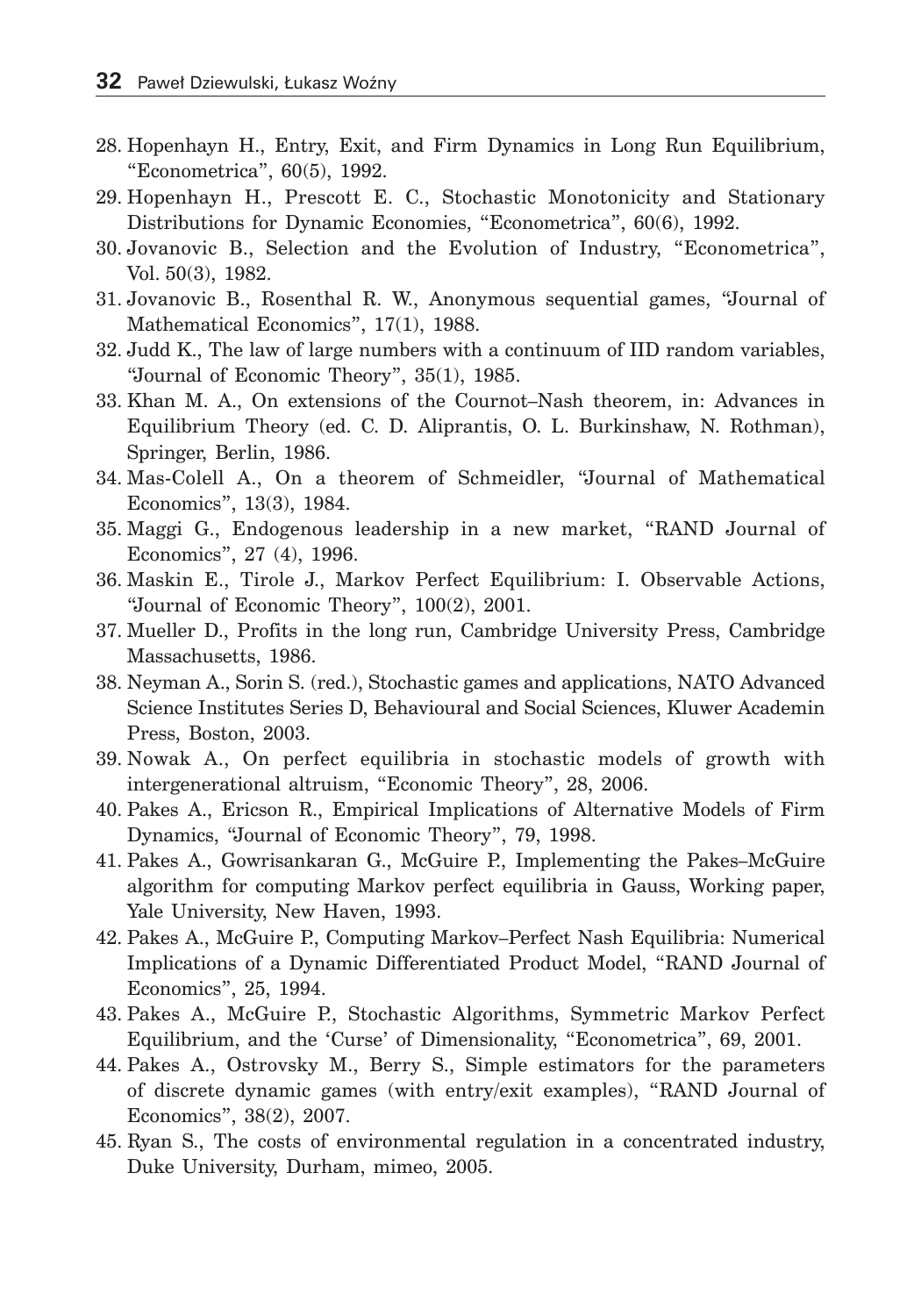- 46. Reynolds S., Wilson B., Bertrand–Edgeworth competition, demand uncertainty, and asymmetric outcomes, "Journal of Economic Theory", 92, 2000.
- 47. Rust J., Using Randomization to Break the Curse of Dimensionality, "Econometrica", 65(3), 1997.
- 48. Saloner, G., Cournot duopoly with two production periods, "Journal of Economic Theory", 42 (1), 1987.
- 49. Schmeidler D., Equilibrium points of nonatomic games, "Journal of Statisitical Physics", 17(4), 1973.
- 50. Shapley L., Stochastic games, Proceedings of the National Academy of Sciences of the USA, 39, 1953.
- 51. Sleet C., Markov perfect equilibria in industries with complementarities, "Economic Theory", 17(2), 2001.
- 52. Weintraub G. Y., Benkard C. L., Van Roy B., Markov Perfect Industry Dynamics With Many Firms, "Econometrica", 76(6), 2008.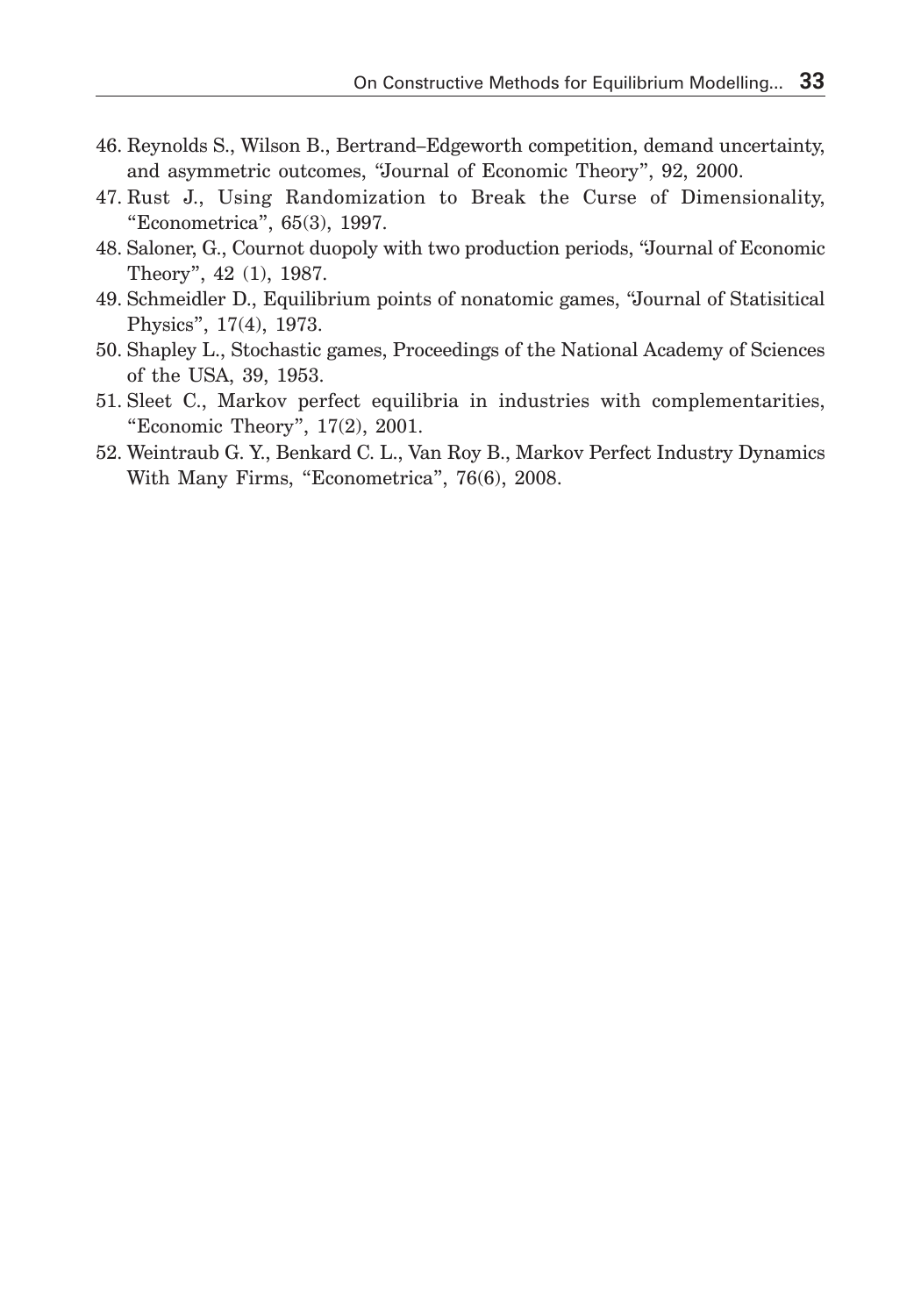Mirosław Jarosiński Collegium of Management and Finance Warsaw School of Economics

### **The Early Internationalisation of Polish Companies. Research results**

#### **1. Introduction**

The early internationalisation of companies has been the subject of research and discussions since the beginning of the 1990s. However, in this particular case 20 years' time appears to have been too short for researchers to reach consensus on the applied terminology and the way the phenomenon is defined. Such a situation has resulted in a lack of comparability of research results and has delayed a solid cognition of this phenomenon.

The aim of this article is to present the research results indicating that, in Poland, there are companies undertaking early internationalisation, i.e. born global companies, no matter how they are defined in an operational way. The article presents, firstly, on the basis of literature, the definitional differentiation of born globals. Then, the research method is discussed. Next, there is a presentation and discussion of the research results identifying and characterising born globals among medium-sized enterprises in Poland. Eventually, conclusions are drawn with reference to the different definitions of born globals.

#### **2. Definitions of early internationalisation**

The phenomenon of early internationalisation has been observed since the end of the 1980s but according to G. A. Knight and S. T. Cavusgil the examples of companies entering international markets early were already documented 10 years before1.

Initially companies undertaking early internationalisation were described in a variety of ways, eg. *innate exporters* or *high technology start ups*. In 1993 M. W. Rennie coined the term *born globals*, and a year later B. M. Oviatt and P. P. McDougall introduced a phrase *international new ventures – INV* in order

<sup>1</sup> G. A. Knight, S. T. Cavusgil, The Born Global Firm: A Challenge to Traditional Internationalization Theory, "Advances in International Marketing", 1996, No. 8, p. 16.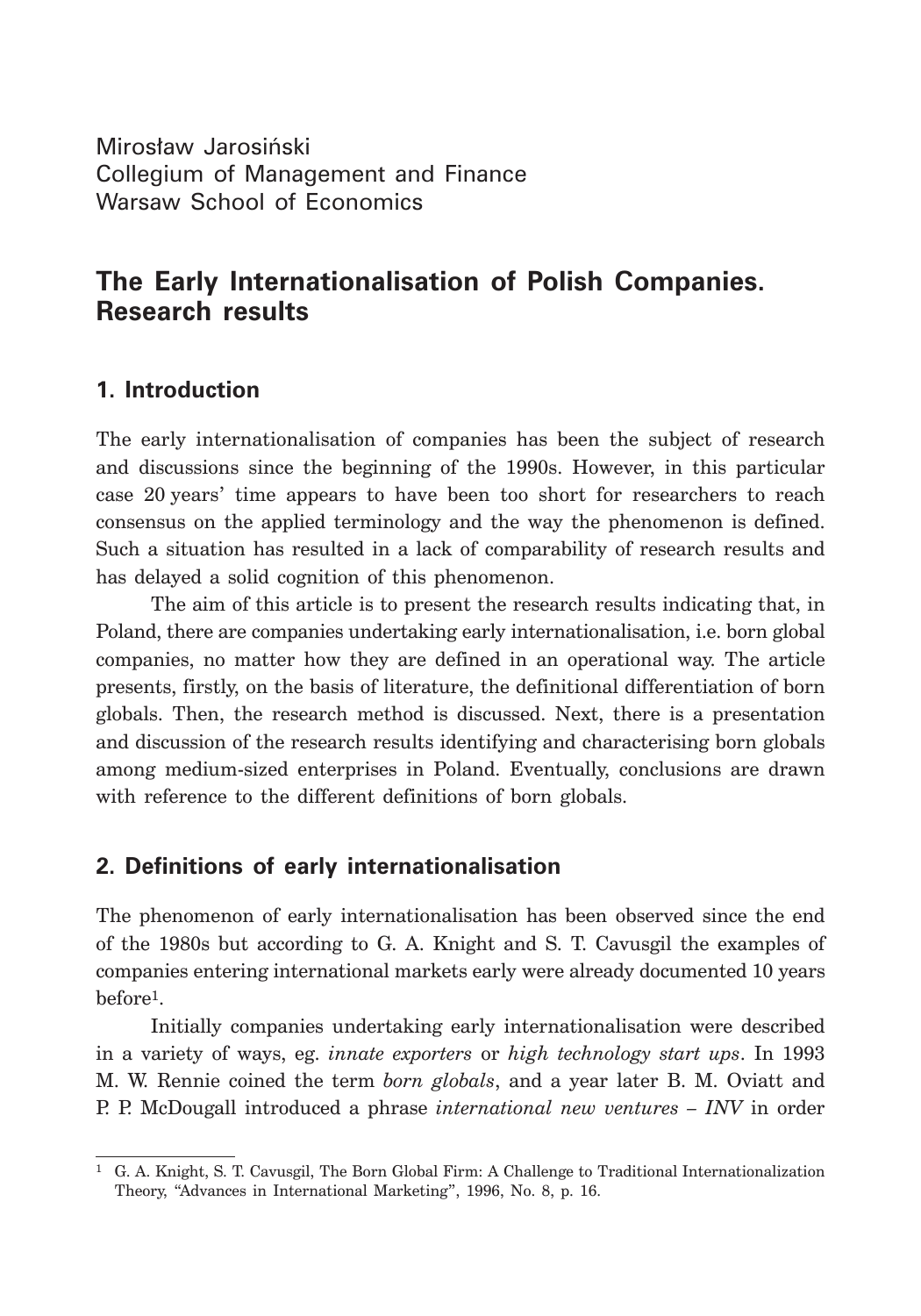to describe young companies, dynamically developing on the international market. These two terms are used at present in the literature to describe early internationalisation and are treated as synonyms by many researchers2. In this article companies undertaking early internationalisation will be described as born globals irrespective of what terms were used by the quoted researchers.

The first attempt to formulate the modern theory of early internationalisation<sup>3</sup> was the article, treated now as a seminal study, written by B. M. Oviatt and P. P. McDougall entitled *Toward a Theory of International New Ventures*. The authors formulated a theoretical definition of new international ventures – INV. According to B. M. Oviatt and P. P. McDougall an INV is "a business organization that, from inception, seeks to derive significant competitive advantage from the use of resources and the sale of outputs in multiple countries4".

A slightly different theoretical definition of born globals is presented by G. A. Knight in his doctoral dissertation which was a significant contribution to the research of the phenomenon of early internationalisation5. According to G. A. Knight "the born global is defined as a company which, from or near its founding, seeks to derive a substantial proportion of its revenue from the sale of its products in international markets6". Earlier, G. A. Knight together with S. T. Cavusgil defined born globals as "small, technology-oriented companies that operate in international markets from the earliest days of their establishment7".

The review of the literature in English concerning early internationalisation shows that the majority of researchers refer to at least one of the aforementioned definitions of born globals in their publications. However, due to a high level of generality of these definitions, researchers adopt an operational definition for the purpose of their research. Unfortunately, there is no consensus on how to identify a born global in the research practice.

<sup>2</sup> An interesting review of terms used to describe companies undertaking early internationalisation is presented by E. Duliniec in: E. Duliniec, Koncepcje przedsiębiorstw wcześnie umiędzynarodowionych. Rozważania terminologiczne (Concepts of early internationalised companies. Terminological deliberations), "Gospodarka Narodowa", 2011, No. 1-2, pp. 67-77.

<sup>3</sup> Early internationalisation is an alternative to the theory of stage development of firm internationalisation. More on different internationalisation theories see: e.g. M. Gorynia, Strategie zagranicznej ekspansji przedsiębiorstw (Strategies of foreign corporate expansion), PWE, Warszawa 2007, pp. 63–85 or G. A. Knight, S. T. Cavusgil, The Born Global..., *op. cit*.

<sup>&</sup>lt;sup>4</sup> B. M. Oviatt, P. P. McDougall, Toward a Theory of International New Ventures, "Journal of International Business Studies", 1994, No. 25 (1), p. 49.

<sup>5</sup> More on research of the phenomenon of early internationalisation see: M. Jarosiński, Urodzeni globaliści w badaniach na świecie i w Polsce (Born globals in research in Poland and in the world), "Studia i Prace Kolegium Zarządzania i Finansów", 2012, No. 114, p. 14-20.

<sup>6</sup> G. A. Knight, Emerging Paradigm for International Marketing: The Born Global Firm, doctoral dissertation, Department of Marketing and Supply Chain Management, Michigan State University, East Lansing 1997, p. 1.

<sup>7</sup> G. A. Knight, S. T. Cavusgil, The Born Global..., *op. cit.*, p. 11.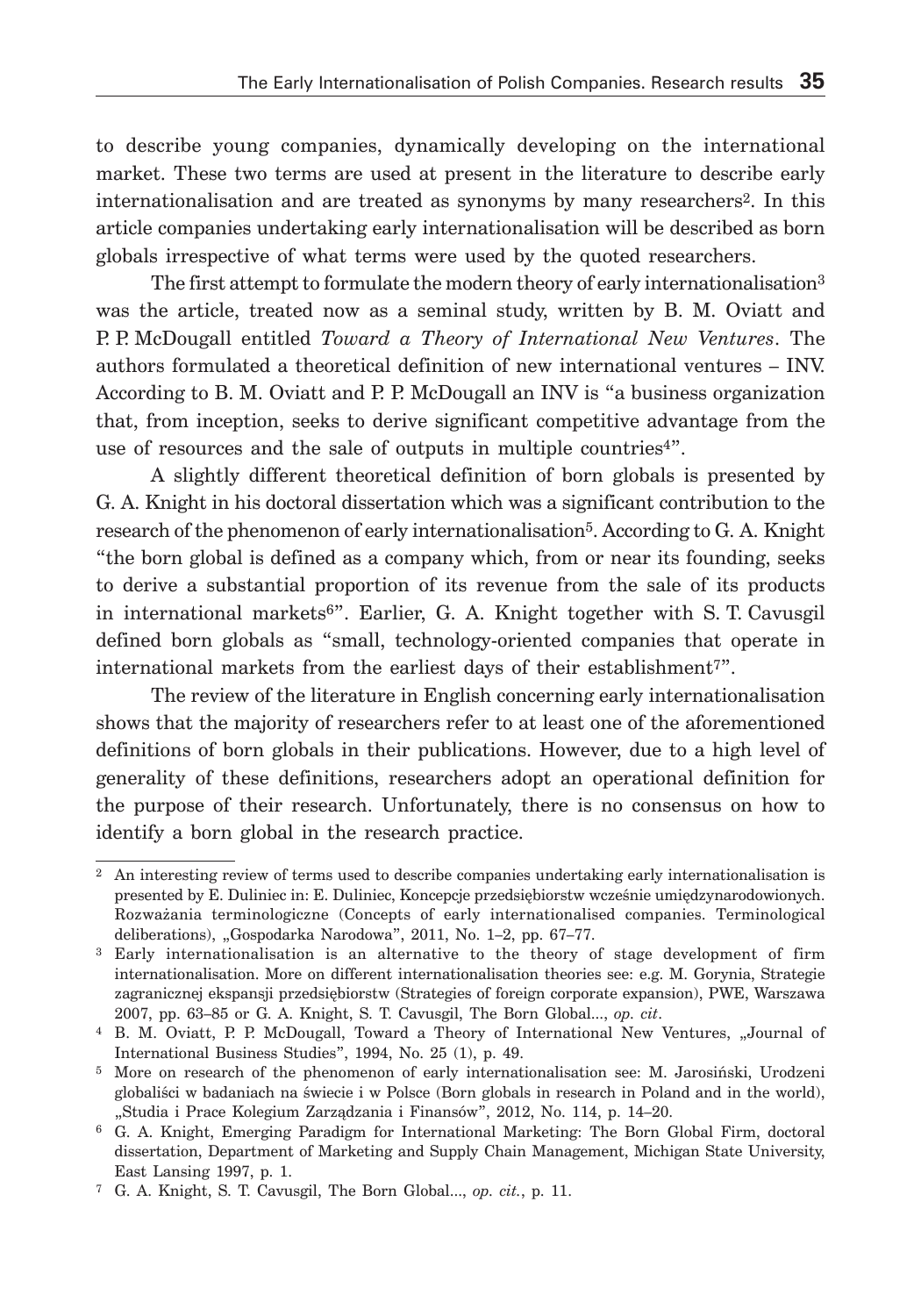There are two major criteria used in the definitions presented by researchers: the time between the establishment of the company and the beginning of international operations and the share of foreign sales in the total sales of the company. In the majority of presented definitions both criteria are used together, or at least one of them. Apart from these two basic criteria, researchers often take into account such criteria as the year of establishment of the company, the minimum number of countries or regions of operations and a global vision. Table 1 presents 10 deliberately selected definitions of born globals from among 40 definitions analysed by the author. The selection has been made in such a way as to clearly present different approaches to the definition of a born global on the one hand, and to show examples of application of all kinds of criteria on the other.

| No. | <b>Author/authors</b>                                    | Operational definition of born globals                                                                                                                                                                   |
|-----|----------------------------------------------------------|----------------------------------------------------------------------------------------------------------------------------------------------------------------------------------------------------------|
| 1.  | G. A. Knight<br>and S. T. Cavusgil<br>(1996)             | Firms that "begin exporting one or several products"<br>within two years of their establishment and tend<br>to export at least a quarter of total production <sup>8"</sup>                               |
| 2.  | S. Kandasaami (1998)                                     | "Business activities in 5 or more countries and selling"<br>more than 40% of the produce  and international<br>sales commenced within the first two years of the first<br>commercial sales <sup>9"</sup> |
| 3.  | T. K. Madsen,<br>E. Rasmussen<br>and P. Servais $(2000)$ | Company established after 1976, a share of foreign<br>sales of 25% or higher, exports started within three<br>years after its inception <sup>10</sup>                                                    |
| 4.  | J. Larimo<br>and J. Pulkkinen<br>(2002)                  | Establishment of the company after 1990, exports<br>started within three years of its establishment,<br>exports forming more than $50\%$ of total sales <sup>11</sup>                                    |
| 5.  | Ø. Moen i P. Servais<br>(2002)                           | Establishment of the company after 1989<br>and beginning of exports within less than two years<br>after establishment <sup>12</sup>                                                                      |

**Table 1. Selected definitions of born globals**

 <sup>8</sup> Ibid., p. 18.

 <sup>9</sup> S. Kandasaami, Internationalisation of Small- and Medium-Sized Born-Global Firms: A Conceptual Model, ICSB Singapore Conference Proceedings, Singapore 1998, pp. 4–5.

<sup>10</sup> T. K. Madsen, E. Rasmussen, P. Servais, Differences and Similarities Between Born Globals and Other Types of Exporters, "Advances in International Marketing", 2000, No. 10, p. 250.

<sup>11</sup> J. Larimo, J. Pulkkinen, Global Orientation, Competitive Advantages and Export Strategies of Different Types of SMEs: Empirical Evidence from Finland, Proceedings of the 28th Annual Conference of European International Business Academy (EIBA), Athens 2002, p. 12.

<sup>12</sup> Ø. Moen, P. Servais, Born Global or Gradual Global? Examining the Export Behavior of Small and Medium-Sized Enterprises, "Journal of International Marketing", 2002, No. 10 (3), pp. 58–59.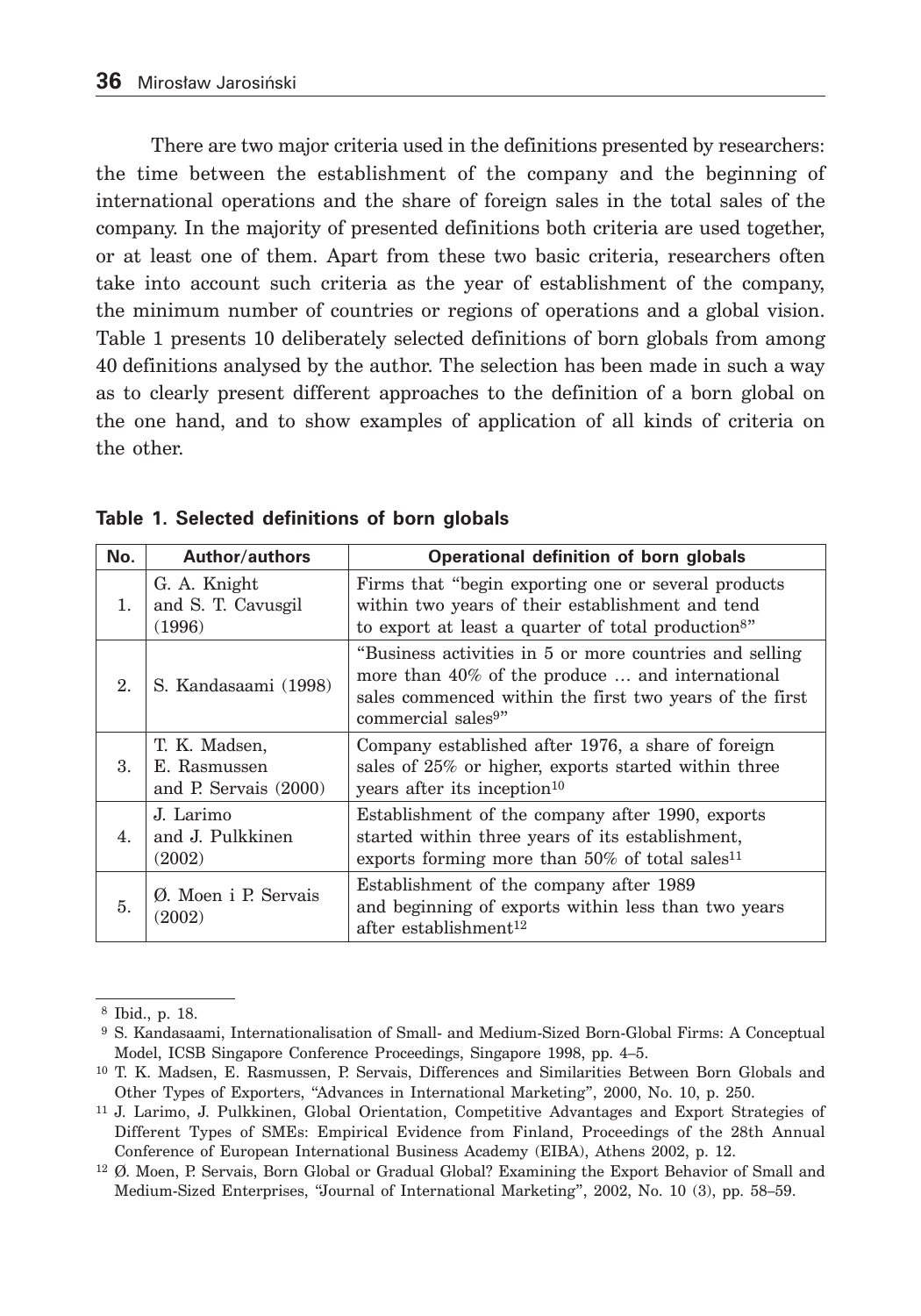| No. | <b>Author/authors</b>                                                     | Operational definition of born globals                                                                                                                                                                                              |  |  |
|-----|---------------------------------------------------------------------------|-------------------------------------------------------------------------------------------------------------------------------------------------------------------------------------------------------------------------------------|--|--|
| 6.  | M. Gabrielsson,<br>V. Sasi and J. Darling<br>(2004)                       | "Companies that have rapidly (within a maximum<br>of 15 years, most within two to three years) reached<br>a stage where over half of their sales is generated<br>external to their home continent <sup>13"</sup>                    |  |  |
| 7.  | G. A. Knight,<br>T. K. Madsen<br>and P. Servais $(2004)$                  | "Firms less than 20 years old that internationalised<br>on average within three years of founding and generate<br>at least $25\%$ of total sales from abroad <sup>14"</sup>                                                         |  |  |
| 8.  | R. Luostarinen<br>and M. Gabrielsson<br>(2006)                            | "Firms deriving most of their income (over 50%) from<br>non-domestic continents  or those  with a lesser<br>global degree of sales when they have a clear global<br>vision and are obviously on a global growth path <sup>15"</sup> |  |  |
| 9.  | A. Jantunen,<br>N. Nummela,<br>K. Puumalainen and<br>S. Saarenketo (2008) | Firms starting their foreign operations within 3 years<br>of inception, deriving at least 25% of turnover<br>from outside the home market within 3 years <sup>16</sup>                                                              |  |  |
| 10. | D. Crick (2009)                                                           | "Level of commitment in the broadly defined triad"<br>markets  within the first three years of operations<br>and  commitment to each market by having<br>a turnover within three years  of at least 10%<br>in each region $17"$     |  |  |

#### **continued Table 1**

Source: own selection based on the literature.

According to M. Jarosiński the most frequent definition of born globals is: "internationalisation undertaken within 3 years from the establishment and generation of at least  $25\%$  of revenue from international markets<sup>18"</sup>. The threshold values, for example applied by E. S. Rasmussen and T. K. Madsen, of 3 years and  $25\%$  of revenue from sales abroad<sup>19</sup> are the most frequently used parameters in the majority of definitions also completed with other criteria. It is reflected in Table 1: three out of ten presented definitions are based on these

<sup>13</sup> M. Gabrielsson, V. Sasi, J. Darling, Finance Strategies of Rapidly-Growing Finnish SMEs: Born Internationals and Born Globals, "European Business Review", 2004, No. 16 (6), p. 592.

<sup>14</sup> G. Knight, T. K. Madsen, P. Servais, An Inquiry into Born-Global Firms in Europe and the USA, "International Marketing Review", 2004, No. 21 (6), p. 649.

<sup>15</sup> R. Luostarinen, M. Gabrielsson, Globalization and Marketing Strategies of Born Globals in SMOPECs, "Thunderbird International Business Review", 2006, No. 48 (6), p. 780.

<sup>16</sup> A. Jantunen, N. Nummela, K. Puumalainen, S. Saarenketo, Strategic Orientations of Born Globals – Do They Really Matter?, "Journal of World Business", 2008, No. 43, p. 164.

<sup>17</sup> D. Crick, The Internationalization of Born Global and International New Venture SMEs, "International Marketing Review", 2009, No. 26 (4/5), p. 458.

<sup>18</sup> M. Jarosiński, Urodzeni globaliści w... (Born globals in...), *op. cit.*, p. 15.

<sup>19</sup> See: E. S. Rasmussen, T. K. Madsen, The Born Global Concept, paper for the EIBA conference, December 2002, p. 14.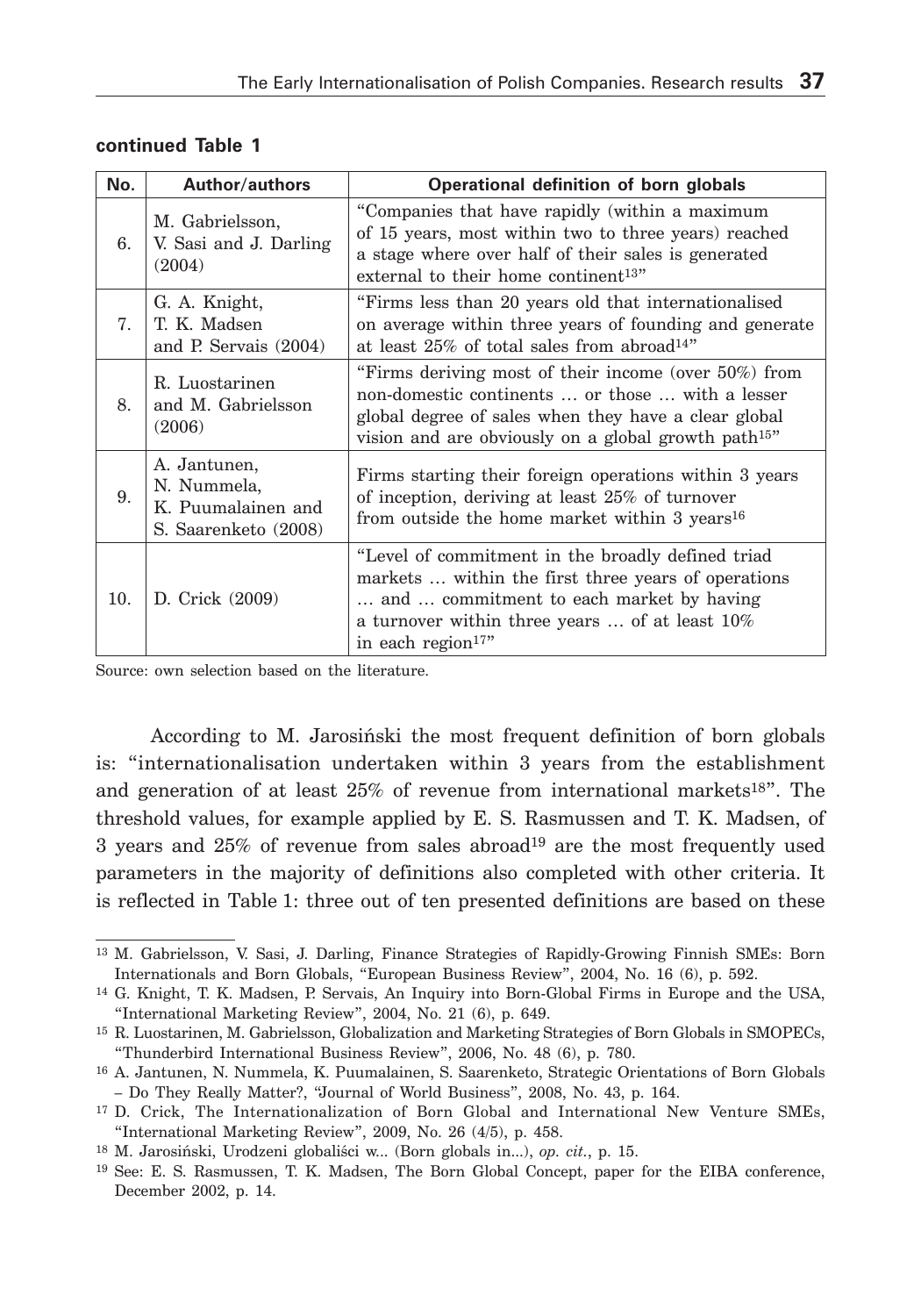two parameters. Two of them, and in the whole table another three definitions, additionally describe the time when companies were established. This is the approach of T. K. Madsen et al. who assume that companies may be considered to be born globals if they were founded in a specific period, i.e. in this case after 197620. However, the author is doubtful about such an approach as there are documented examples of born globals in earlier periods. For instance, the research conducted by A. Aspelund and  $\emptyset$ . Moen points to a company established in 187421 as the oldest identified born global.

Not all researchers agree that early internationalisation is the one to be effected within the first three years. Some, as for instance  $\emptyset$ . Moen and P. Servais (2002) or A. Rialp et al. (2005) claim that a period of two years should be taken into account. Some other researchers think that the time between the establishment of the company and entering international markets may be longer and may amount to a maximum of 5 years (A. Zucchella, 2002), 10 years (Z. Falay et al., 2007), or even 15 years (M. Gabrielsson et al., 2004) under additional conditions, like having a global vision (A. Zucchella, 2002), generating at least 80% of sales outside the home market and at least 20% of sales outside the home continent (Z. Falay et al., 2007), or a little less restrictive: generation of more than half of sales outside the home continent (M. Gabrielsson et al., 2004).

The condition mentioned by A. Jantunen et al. (2008) also seems to be restrictive. The required minimum of revenue from foreign activity at the level of 25% is to be already generated within the first 3 years of operations on the foreign market. Certainly such a definition allows for the identification of companies which develop dynamically on the foreign market. However, it should be remembered that it may reduce significantly the number of companies to be examined and also limit their comparability, as researchers did not consider such restrictive criteria in the past.

In some definitions there is also a condition determining the number of countries in which born globals should operate, e.g. a minimum of 5 countries (S. Kandasaami, 1998), or even several different countries (J. Larimo, 2006). This condition seems to be well grounded. It may happen though that the company may have a high turnover only on one foreign market and could hardly be called a born global then. Furthermore, a born global may be expected to enter not only a number of different countries but also different continents, as the company

<sup>20</sup> See: T. K. Madsen, E. Rasmussen, P. Servais, Differences and Similarities..., *op. cit.*, p. 250.

<sup>21</sup> A. Aspelund, Ø. Moen, Small International Firms: Typology, Performance and Implications, "Management International Review", 2005, No. 45 (3) (sec.:) J. Larimo, Different Types of Exporting SMEs: Similarities and Differences in Export Performance, "Advances in International Marketing", 2006, No. 17, p. 22.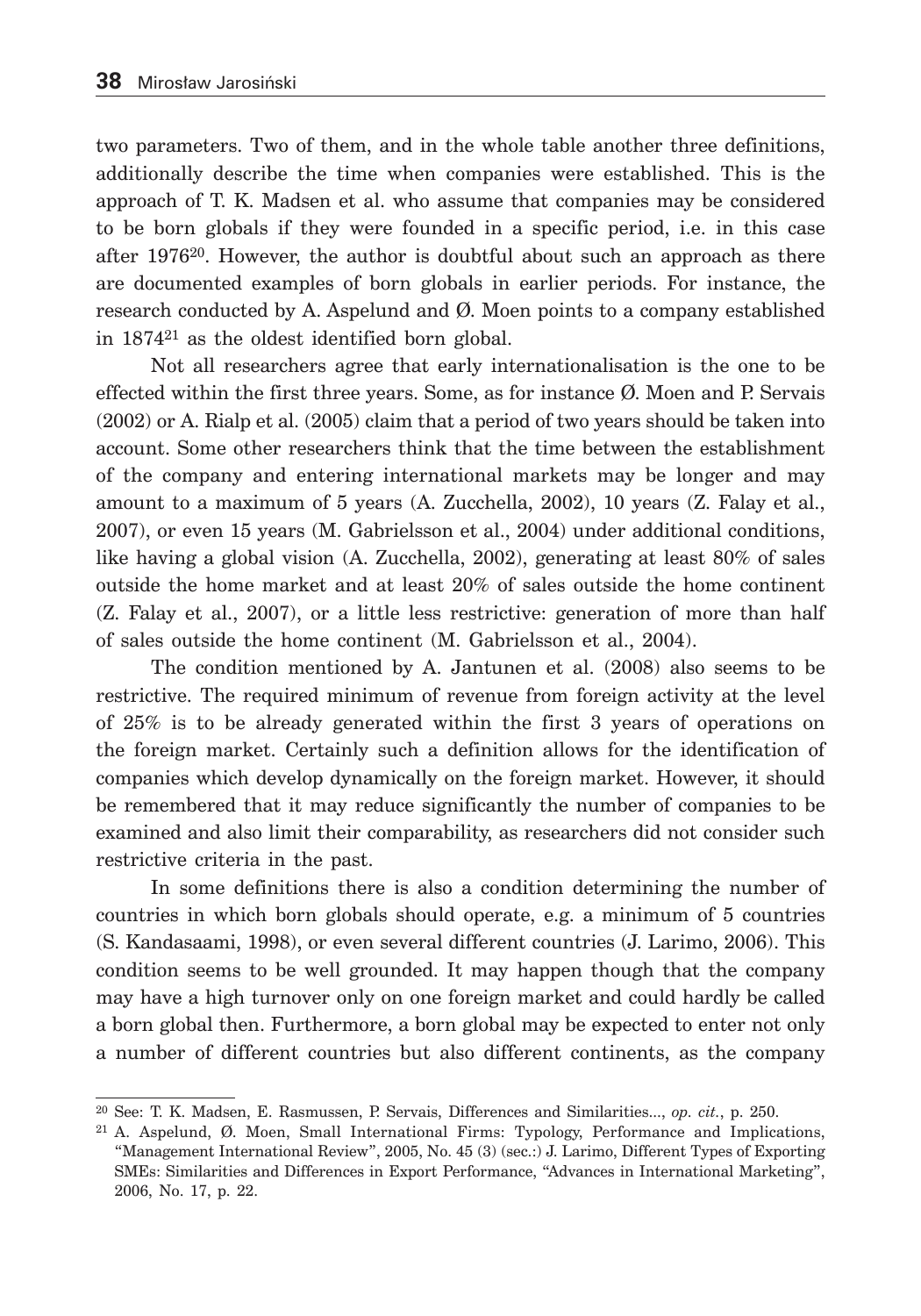called global should have a global scope of operations or at least seek to achieve it. In this respect, the definition of D. Crick (2009), seems most appropriate: it states that a born global should be committed to triad markets within the first 3 years of operations generating within these 3 years minimum 10% of total sales in each region $^{22}$ .

Also in Polish literature there is considerable diversity of operational definitions of born globals. The most frequently quoted definitions include achieving the share of foreign sales in the total sales at the level of at least 25% within the first 2 years from establishment (E. Duliniec, 2004, 2007, 2009; M. Berliński 2007) and achieving 25% of revenue from export within the first 3 years of operations (W. Nowiński i W. Nowara, 2010, 2011).

It should be stated that definitions proposed by Polish authors are quite restrictive. The literature in English reviewed by the author indicates that researchers do not determine the time to achieve a given threshold of sales. K. Przybylska (2010) proposed an even more restrictive definition assuming the achievement of 30% share of foreign sales in the annual revenue of the company within the period of the first 3 years of operations<sup>23</sup>.

### **3. Research method**

The study attempts to show that in Poland there are born globals irrespective of how restrictive they are defined operationally. The identification of born globals was conducted on the basis of four different operational definitions of born globals of: T. K. Madsen, E. Rasmussen and P. Servais (2000), J. Larimo and J. Pulkkinen (2002), S. Kandasaami (1998) as well as M. Gabrielsson, V. Sasi and J. Darling (2004). The definitions were chosen in such a way as to make use of different approaches to the definitions of born globals on the one hand and apply definitions of various levels of restiveness on the other. An additional aim was an attempt to describe the "quality" of the selected operational definitions of born globals in relation to the presented theoretical definitions.

Two research questions are posed in this study:

 1) will it be possible to identify born globals in a randomly selected sample of Polish companies operating on international markets, irrespective of the level of restrictiveness of the applied definition?;

<sup>22</sup> D. Crick, The Internationalization of..., *op. cit.*, p. 458.

<sup>23</sup> K. Przybylska, Born global – nowa generacja małych polskich przedsiębiorstw (Born globals – new generation of Polish companies), "Gospodarka Narodowa", 2010, No. 7–8, p. 72.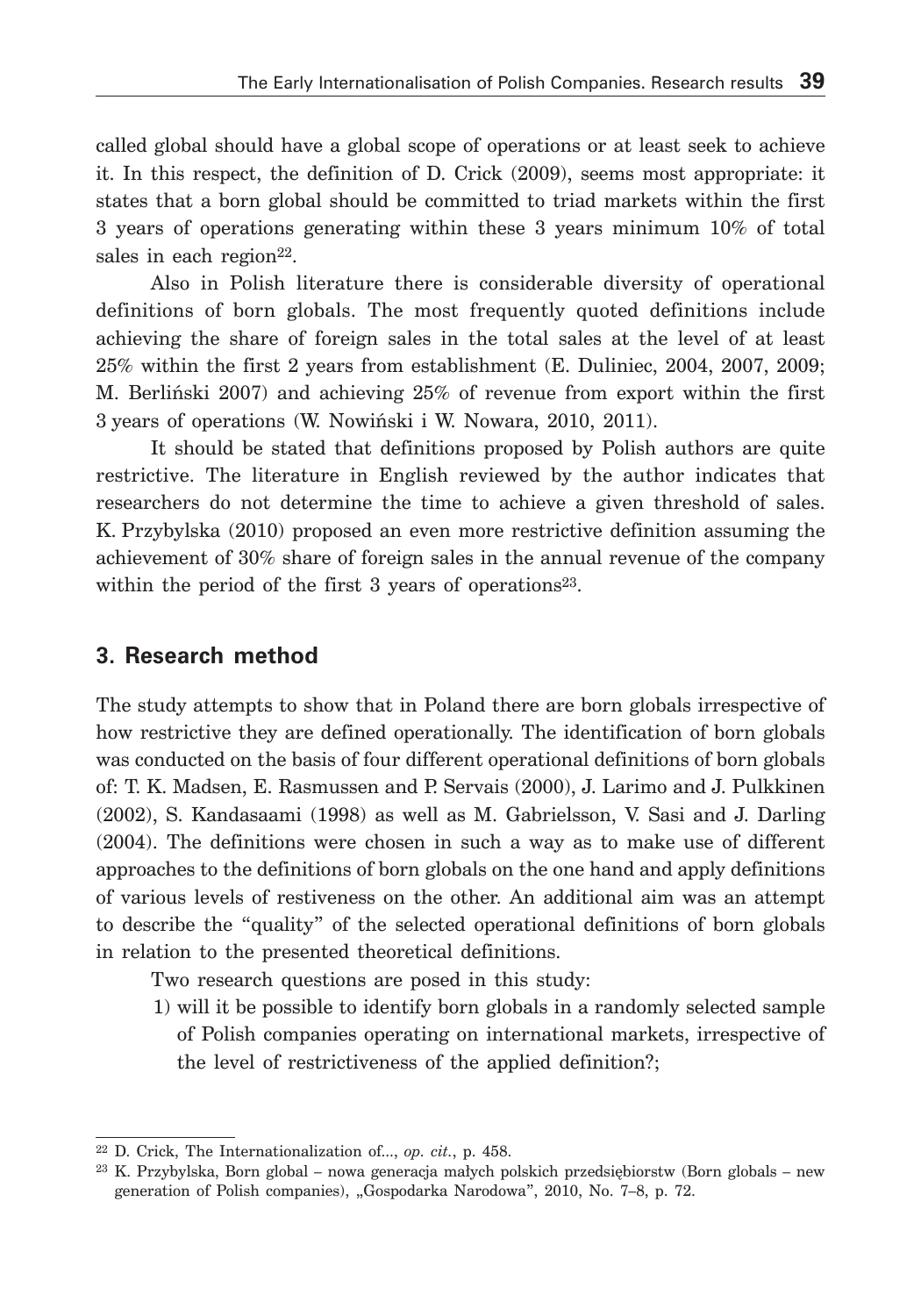2) do companies meeting the conditions described in particular definitions actually correspond to the characteristics of born globals resulting from theoretical definitions?

The analysis is based on a sample of data collected in the course of survey "Dilemmas of Growth of Polish Companies" financed with the aid of the statutory funds by the Dean of the Collegium of Management and Finance at the Warsaw School of Economics24. The data were collected in 2010 by Centrum Badań Marketingowych INDICATOR Sp. z o.o. (the Centre of Marketing Research INDICATOR), which applied the method of computer assisted telephone interviews (CATI).

The survey concerning the dilemmas of the growth of Polish companies was conducted with a sample of 121 medium-sized Polish companies (employing from 50 to 249 people). They were randomly chosen companies based in Poland and operating on foreign markets, excluding financial institutions.

For the purpose of the present study the sample was limited only to these companies with a majority of Polish capital and only those established after 1987, as from that moment on, Polish companies had the opportunity to operate abroad freely. Before, in Poland there had been a state monopoly on foreign trade operations25. As a result of the introduction of additional restrictions, 47 companies remained in the sample.

### **4. Results**

In order to answer the research questions, the identification of born globals was conducted according to parameters determined by four formerly chosen definitions. The analysis of companies in the sample from the perspective of meeting the criteria determined in the four selected definitions allowed for the distinction of 15 companies each of whom meets the criteria determined by at least one of the aforementioned definitions. This way four groups of companies were identified and next each group was analysed from the perspective of adjustment to the theoretical definitions by B. M. Oviatt and P. P. McDougall (1994) and by G. A. Knight (1997). The list of companies and their characteristics are presented in Table 2.

 $^{24}$  More on the survey itself and its results, see: M. Jarosiński, Stan zaawansowania internacionalizacji polskich przedsiębiorstw (Advancement of internationalisation of Polish companies), "Organizacja i Kierowanie", 2011, No. 1 (144), pp. 41–50.

<sup>25</sup> The limitation of the state monopoly on foreign trade was gradual and was completed after the amendment of the Constitution of the Polish People's Republic at the end of December 1989. The analysis of regulations on foreign trade from the 1980s allows the author to assume that at the beginning of 1988 companies in many industries were quite free to make decisions with regard to selling their products abroad.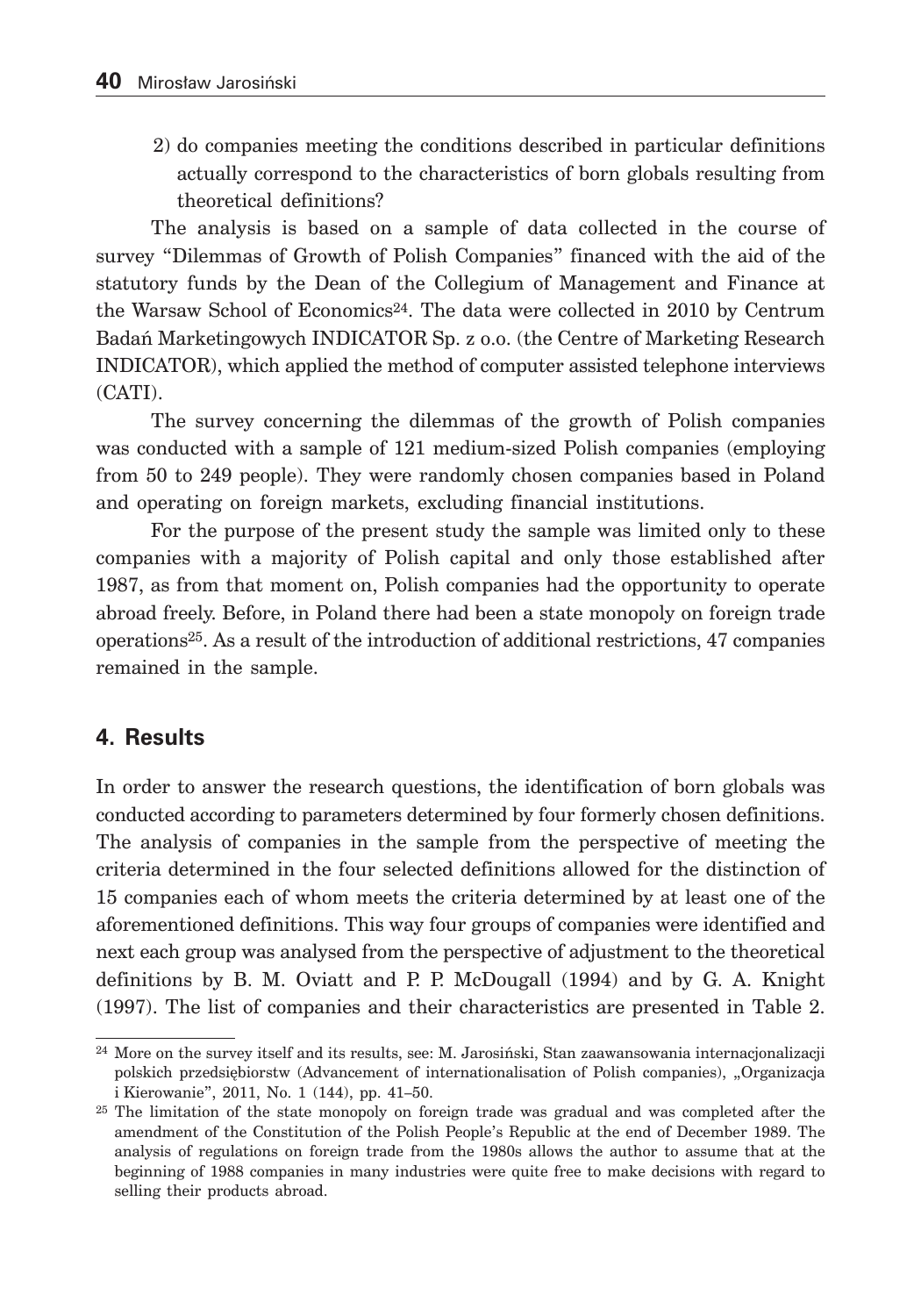| Company name   | of establishment<br>Year | Year of internatio<br>nalisation | to internationalisation<br>establishment<br>Time from<br>(in years) | sales<br>Share of foreign<br>sales in total<br>(in %) | Number of foreign<br>served<br>markets | of continents served<br>Number |
|----------------|--------------------------|----------------------------------|---------------------------------------------------------------------|-------------------------------------------------------|----------------------------------------|--------------------------------|
| $\mathbf A$    | 1994                     | 1996                             | $\boldsymbol{3}$                                                    | 30                                                    | $\mathbf{n}/\mathbf{a}$                | $\mathbf 1$                    |
| $\bf{B}$       | 1995                     | 1995                             | $\mathbf{1}$                                                        | $31 - 40\%$                                           | $\overline{5}$                         | $\mathbf 1$                    |
| $\mathbf C$    | 1989                     | 1989                             | $\mathbf 1$                                                         | 40                                                    | $\,6$                                  | $\mathbf{1}$                   |
| $\mathbf D$    | 1989                     | 1990                             | $\sqrt{2}$                                                          | 40                                                    | $\mathbf{1}$                           | $\mathbf 1$                    |
| ${\bf E}$      | 2003                     | 2003                             | $\mathbf{1}$                                                        | 55                                                    | $\mathbf{1}$                           | $\,1$                          |
| $\mathbf F$    | 1989                     | 1990                             | $\,2$                                                               | 60                                                    | $\mathbf{1}$                           | $\,1$                          |
| ${\bf G}$      | 1999                     | 1999                             | $\overline{1}$                                                      | 65                                                    | $\overline{3}$                         | $\mathbf 1$                    |
| $\rm H$        | 1993                     | 1993                             | $\mathbf{1}$                                                        | 70                                                    | $\overline{7}$                         | $\mathbf{1}$                   |
| $\rm I$        | 1990                     | 1992                             | $\overline{3}$                                                      | 79                                                    | $\mathbf{1}$                           | $\mathbf{1}$                   |
| $\mathbf J$    | 1992                     | 1992                             | $\mathbf{1}$                                                        | 80                                                    | $\mathbf{1}$                           | $\mathbf 1$                    |
| ${\bf K}$      | 1993                     | 1993                             | $\mathbf 1$                                                         | 81-90%                                                | at least<br>$\overline{7}$             | $\bf 5$                        |
| $\mathbf L$    | 1990                     | 1990                             | $\mathbf{1}$                                                        | 90                                                    | 17                                     | $\bf 4$                        |
| $\mathbf M$    | 1990                     | 1990                             | $\mathbf{1}$                                                        | 90                                                    | $\overline{7}$                         | $\,1$                          |
| ${\bf N}$      | 1993                     | 1993                             | $\mathbf{1}$                                                        | 99                                                    | $\overline{2}$                         | $\mathbf{1}$                   |
| $\overline{O}$ | 1990                     | 1990                             | $\mathbf{1}$                                                        | $91 - 100\%$                                          | $\overline{5}$                         | $\,1$                          |

**Table 2. Characteristics of the examined companies**

Source: Own material based on research.

The aforementioned four groups of companies identified according to each of the selected definitions in increasing order of restrictiveness are presented and characterised below.

#### **5. The definition of T. K. Madsen, E. Rasmussen and P. Servais**

According to the definition of T. K. Madsen et al. (2000) a born global is a company which was founded after 1976, generates foreign sales revenue at the level of  $25\%$  or more and launched export within 3 years from establishment<sup>26</sup>. These conditions were met by 15 companies, i.e. 32% of the examined sample. These are the companies marked with letters A to O in Table 2.

<sup>26</sup> T. K. Madsen, E. Rasmussen, P. Servais, Differences and Similarities..., *op. cit.*, p. 250.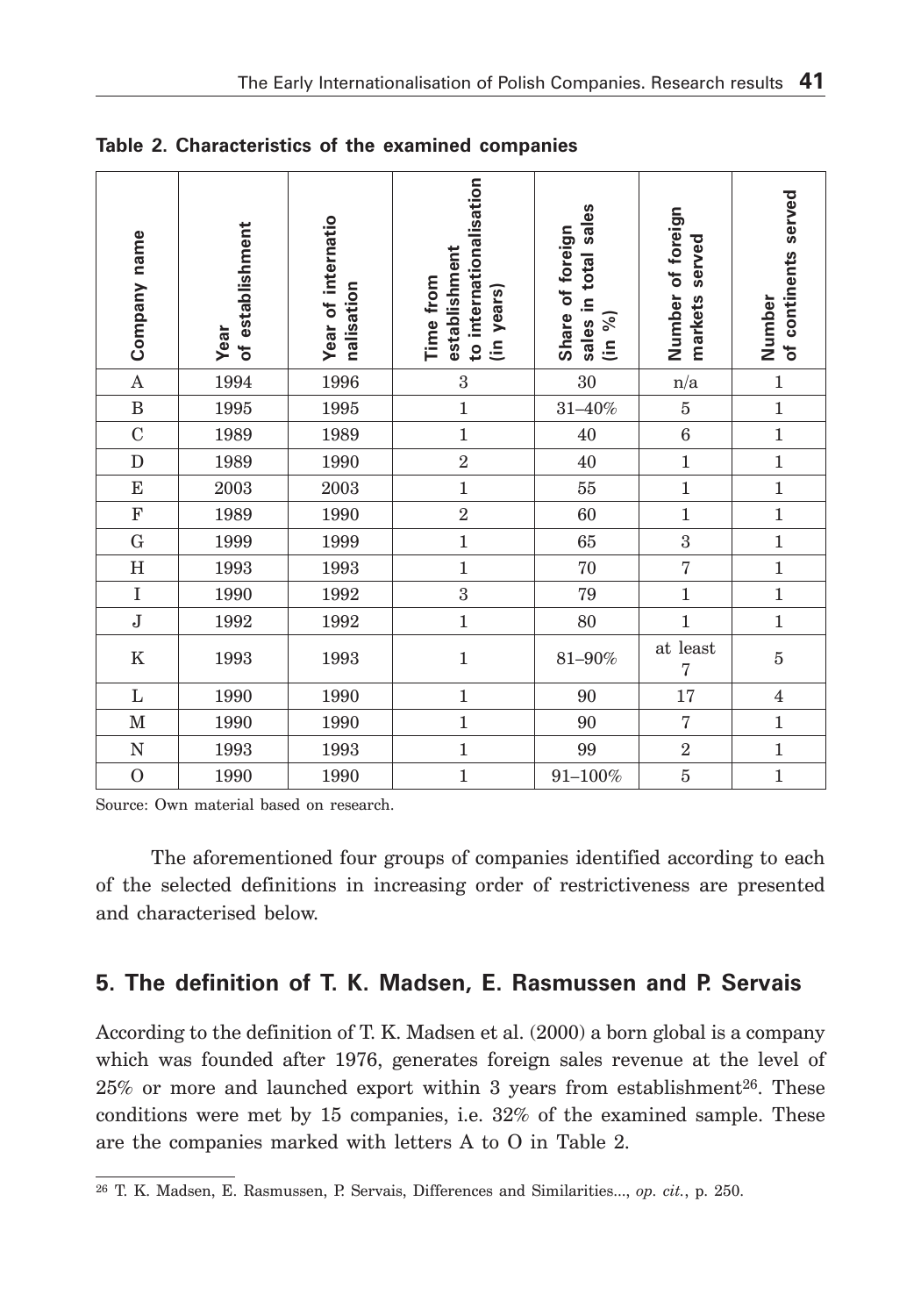The companies varied in age. The oldest company was 21, and the youngest 7 years old. The average age of company was 17.4, the median of 18. Three companies were established in 1989 and four in 1990. Only 1 company was established after 2000. The majority of companies undertook internationalisation very soon: 11 companies already within the first year of operations, 2 within the second year and 2 within the third year. On the average a company operated on 3.8 markets (the median of 3). Only one company operated on more than 10 markets. As many as 5 companies operated only on 1 market! Thirteen companies operated only on the European markets. Only 2 companies operated not only in Europe but also in a few different regions.

The example of five companies which despite high foreign revenues (from 40 to 80%) after a considerable time of operations abroad (from 7 to 22 years) are present only on one foreign market proves that using the two most common criteria of distinguishing born globals (entering a foreign market within 3 years and foreign sales of above 25%) one may distinguish some companies that are not on the path to fast internationalisation. Thus, more restrictive criteria would be better.

### **6. The definition of S. Kandasaami**

According to the definition of S. Kandasaami (1998) born globals are companies operating at least in 5 countries and selling abroad at least 40% of their output, with the first transaction on a foreign market concluded within the first two years of operations27. In his definition S. Kandasaami does not specify whether she means 5 countries in all or 5 countries besides the country of origin of the company. The latter is assumed in the present study. The conditions specified in this way were met by 6 companies, i.e. 13% of the examined sample. These companies are marked with letters: C, H, K, L, M and O in Table 2.

The companies were of similar age. The oldest company was 21, and the youngest 17 years old. The average company age was 19.2 years and the median of 20 years. One company was established in 1989, and 3 companies in 1990. All companies undertook internationalisation in the first year of operations. On the average a company operated on 7 markets (the median was also 7). As before, one company operated on 17 markets. Four companies operated only on the European market. As before, 2 companies operated outside Europe.

The analysis of characteristics of the companies in this group indicates a considerably higher level of internationalisation of the analysed companies than in the previous case, i.e. companies identified by the definition by T. K. Madsen et al. (2000).

<sup>27</sup> S. Kandasaami, Internationalisation of Small-..., *op. cit.*, pp. 4–5.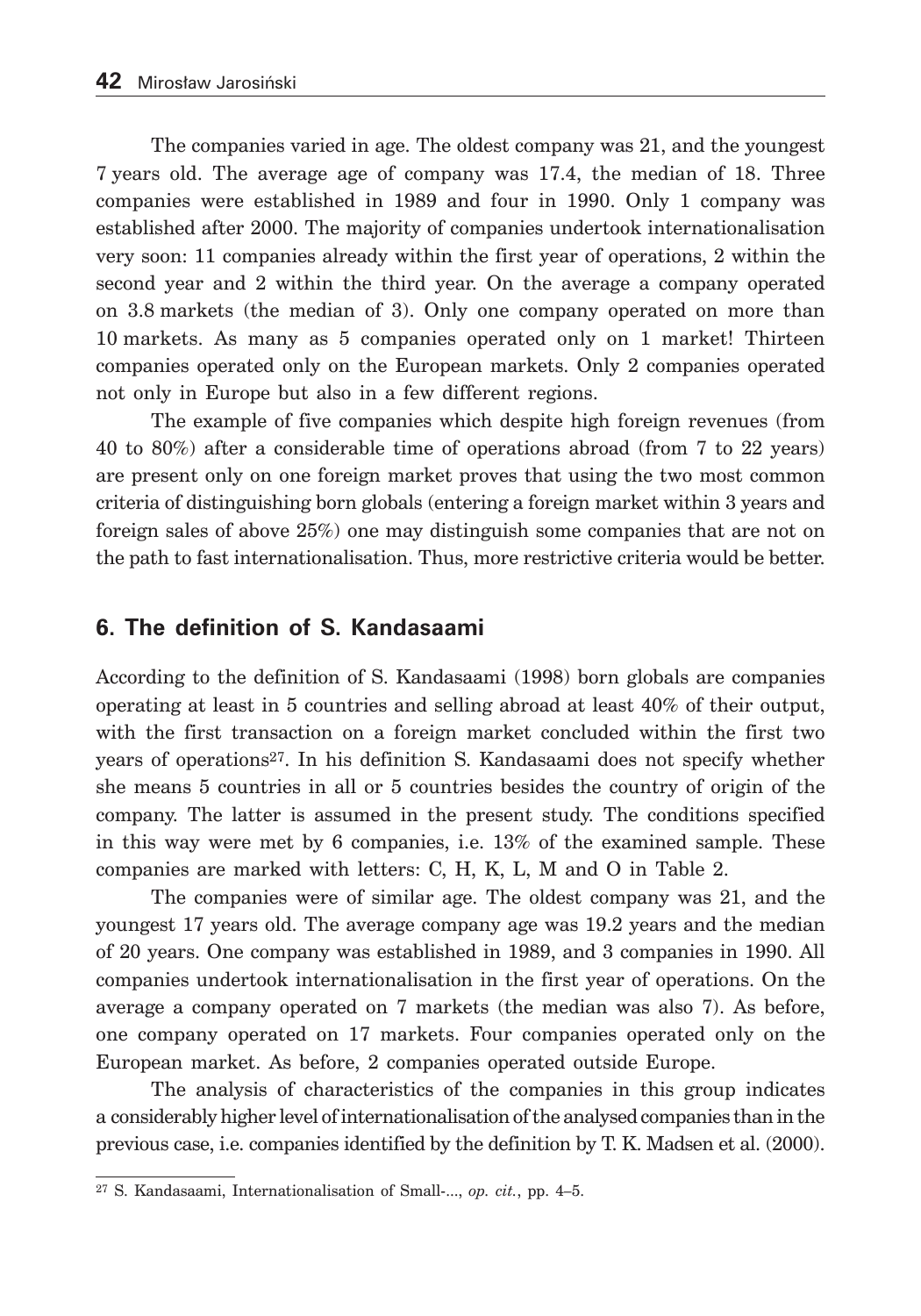#### **7. The definition of J. Larimo and J. Pulkkinen**

According to the definition of J. Larimo and J. Pulkkinen (2002) a born global is a company that was established after 1990, launched export within 3 years from establishment, with export sales exceeding  $50\%$  of the total sales<sup>28</sup>. The conditions defined in this way were met by only 6 companies, i.e. 13% of the examined sample. These are the companies marked with the letters: E, G, H, J, K and N in Table 2.

The companies varied in age. The oldest was 18, the youngest 7 years old. The average age was 14.5 years, the median of 17 years. Only 1 company was established after 2000. All companies undertook internationalisation within the first year of operations. On the average a company operated on 2.3 markets (the median of 2). None of the companies operated on more than 7 markets! Five companies operated only on European markets. Only 1 company operated outside Europe.

In this group, as in the group identified by means of the criteria included in the definition of T. K. Madsen et al. (2000) there were companies of a low level of development from the perspective of internationalisation: two operating on only one foreign market and one operating on two foreign markets. Thus, it seems that the criteria assumed by J. Larimo and J. Pulkkinen are not sufficient.

### **8. The definition of M. Gabrielsson, V. Sasi and J. Darling**

According to the definition of M. Gabrielsson et al. (2004) a born global is a company that within a maximum 15 years from establishment not only entered a market abroad but also on another continent and whose more than half of foreign sales is generated outside its home continent<sup>29</sup>.

In this case, it was discovered that in the examined sample there are only 5 companies meeting the condition of internationalisation within 15 years and operating on more than one continent. It was, however, discovered that 3 companies did not achieve the required level of revenue from outside their home continent. It is worth adding that three companies entered a foreign market as late as in the 11th, 12th and 14th year of their operations and were active only on 2 continents.

The remaining two companies unfortunately did not submit sufficient data on their revenue from different continents so that it could not be assessed whether or not they met the criterion of a minimum of 50% of revenues from outside

<sup>28</sup> J. Larimo, J. Pulkkinen, Global Orientation, Competitive..., *op. cit.*, p. 12.

<sup>29</sup> M. Gabrielsson, V. Sasi, J. Darling, Finance Strategies of..., *op. cit.*, p. 592.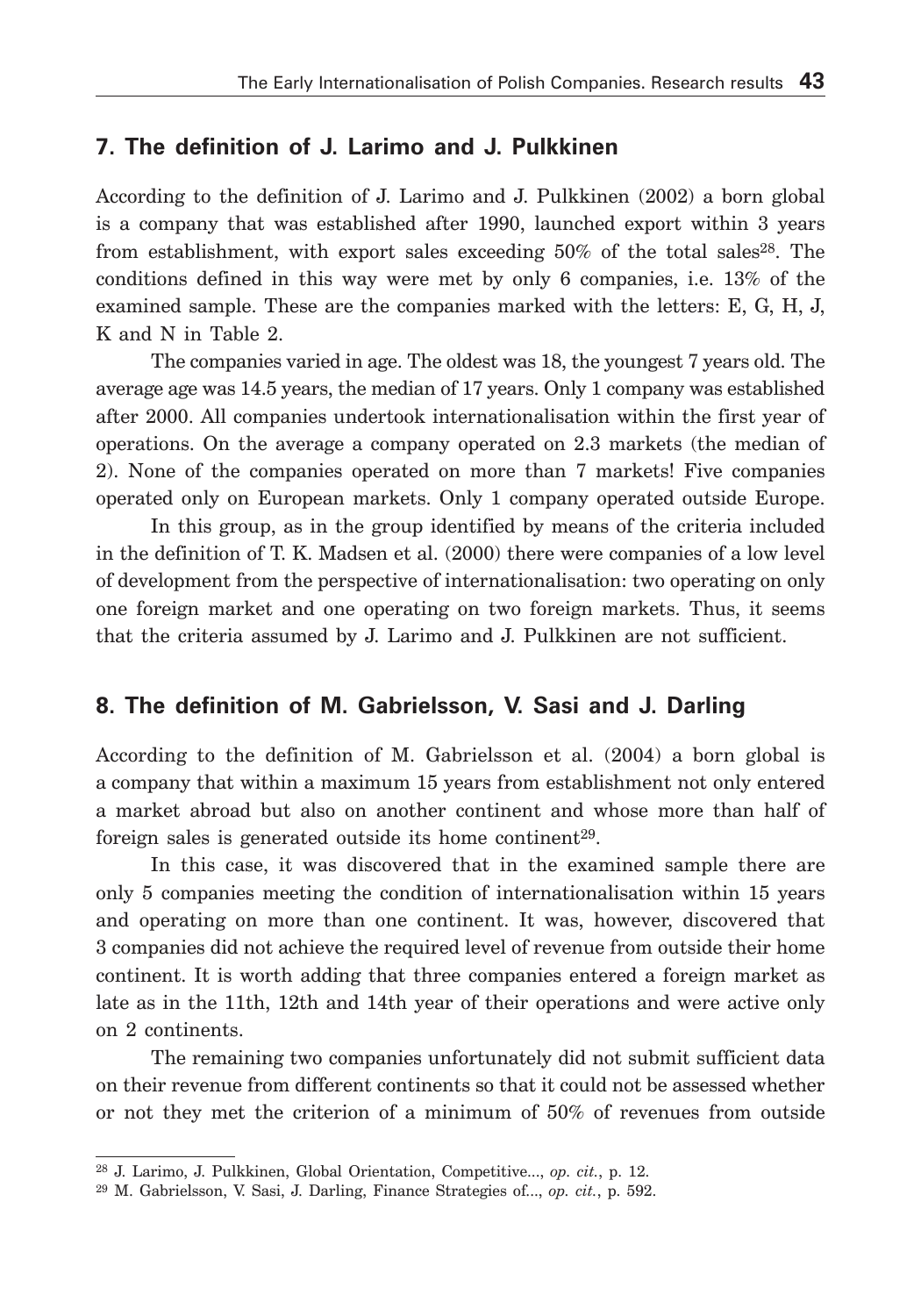their home continent. However, as they both operate on 3 continents outside Europe (in Australia, Asia, South America) and at the same time either of them generates nearly 90% of sales on foreign markets, there is a chance that they may meet the condition determined in the definition, which unfortunately cannot be confirmed. It should be noted that both companies had already entered a foreign market already in the first year of operations, they therefore, had enough time to widely expand their international operations. All of it indicates that these companies (marked with the letters  $K$  and  $L$ ) may be regarded as born globals following the definition of M. Gabrielsson et al. Thus, in this case born globals constitute only 4% of the examined companies.

# **9. Discussion**

The results of the analysis presented above based on the sample of 47 mediumsized companies with the majority of Polish capital, established after 1987 allow for the distinction of 4 groups of born globals with the criteria determined in the 4 selected definitions. These groups include from 2 to 15 companies depending on the definition, see Table 3.

| Company<br>name | T. K. Madsen,<br>E. Rasmussen<br>and P. Servais | S. Kandasaami | J. Larimo and<br>J. Pulkkinen | M. Gabrielsson,<br>V. Sasi and<br>J. Darling | $ND^*$         |
|-----------------|-------------------------------------------------|---------------|-------------------------------|----------------------------------------------|----------------|
| A               |                                                 |               |                               |                                              | 1              |
| B               |                                                 |               |                               |                                              |                |
| $\mathbf C$     |                                                 |               |                               |                                              | $\overline{2}$ |
| D               |                                                 |               |                               |                                              | 1              |
| E               |                                                 |               |                               |                                              | $\mathbf{2}$   |
| $_{\rm F}$      |                                                 |               |                               |                                              |                |
| G               |                                                 |               |                               |                                              | $\overline{2}$ |
| H               |                                                 |               |                               |                                              | 3              |
| I               |                                                 |               |                               |                                              | 1              |
| $J_{\rm s}$     |                                                 |               |                               |                                              | $\mathbf{2}$   |
| K               |                                                 |               |                               |                                              | 4              |
| L               |                                                 |               |                               |                                              | 3              |
| M               |                                                 |               |                               |                                              | $\overline{2}$ |
| N               |                                                 |               |                               |                                              | $\overline{2}$ |
| O               |                                                 |               |                               |                                              | $\overline{2}$ |

**Table 3. List of born globals according to different definitions**

\* ND – The number of definitions whose criteria are met by the company.

Source: own material.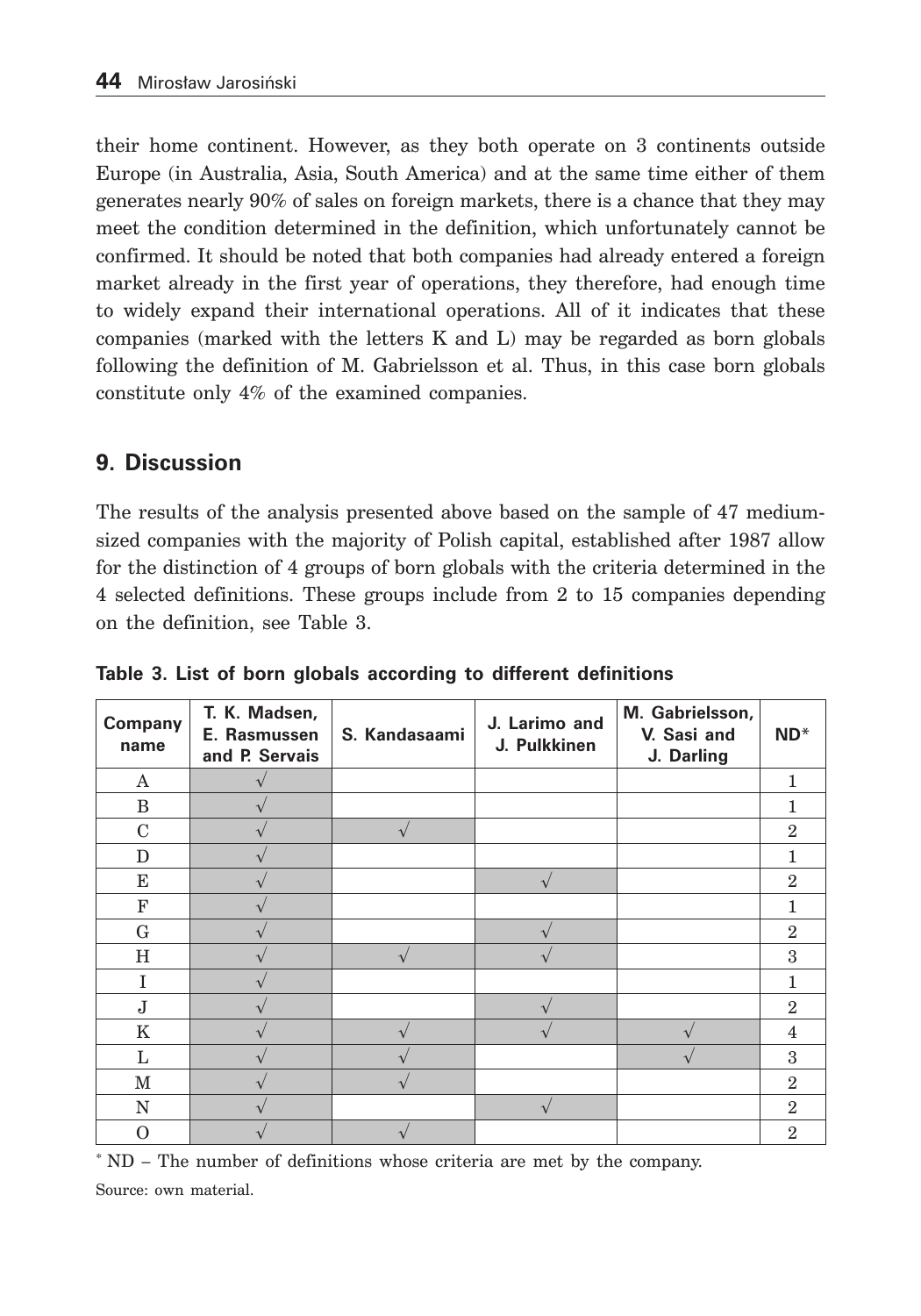As mentioned before, the analysis was conducted in such a way as to apply increasingly more restrictive criteria. Hence, the analysis of data, according to the definition of T. K. Madsen et al. allowed for the distinction of the largest group of companies (15). Narrowing the criteria of selection of companies to the next groups (according to more restrictive criteria) led to the distinction of only a few companies in every case. However, it turned out that, as expected, some companies met the criteria included in more than one definition. There were altogether 10 companies (66%) of this kind, with 3 companies that met simultaneously criteria determined in 3 definitions, a one company by all 4 definitions. It allows for the conclusion that in Poland there are born globals irrespective of how they are defined operationally, which is an answer to the first research question30.

The analysis of the characteristics of the companies identified in the author's research as born globals, according to four definitions of a different level of restrictiveness allowed for a simultaneous assessment of the quality of applied operational definitions, and consequently the answer to the second research question. As indicated at the beginning of the article, the researchers generally agree that born globals are the companies that nearly from their inception seek to generate the best possible results of their operations in many countries. The requirement for a born global to operate in many countries is explicitly stated in the definition of B. M. Oviatt and P. P. McDougall (1994). The definition of G. A. Knight (1997) deals with the sales of products on international markets, which allows for the assumption that, as in the definition of B. M. Oviatt and P. P. McDougall, it refers to operations in many countries. In this connection, there is a question of what, in the light of these definitions, the characteristics of the four distinguished groups of companies look like.

The first group, distinguished by means of the definition of T. K. Madsen et al., as well as the third group, distinguished by means of the definition of J. Larimo and J. Pulkkinen, include companies that operate exclusively on a single market. In the first case there are as many as 36% of them and in the latter 33%, so it may be said that about 1/3 of companies in each of these groups are companies that operate on the average about 17 years and although they undertook internationalisation at a very early stage (on the average within the 2nd year of operations), they did not enter more than one foreign market! It contradicts decisively the idea expressed in the theoretical definitions quoted at the beginning of the article. Thus a conclusion may be drawn that the operational definitions

<sup>30</sup> It is worth noting that earlier born globals in Poland were identified by W. Nowiński (2008), R. Morawczyński (2008), T. Kraśnicka et al. (2008), K. Przybylska (2010), W. Nowiński and W. Nowara (2010, 2011). See more on the subject in: M. Jarosiński, Urodzeni globaliści w... (Born globals in...) *op. cit.*, pp. 19–20.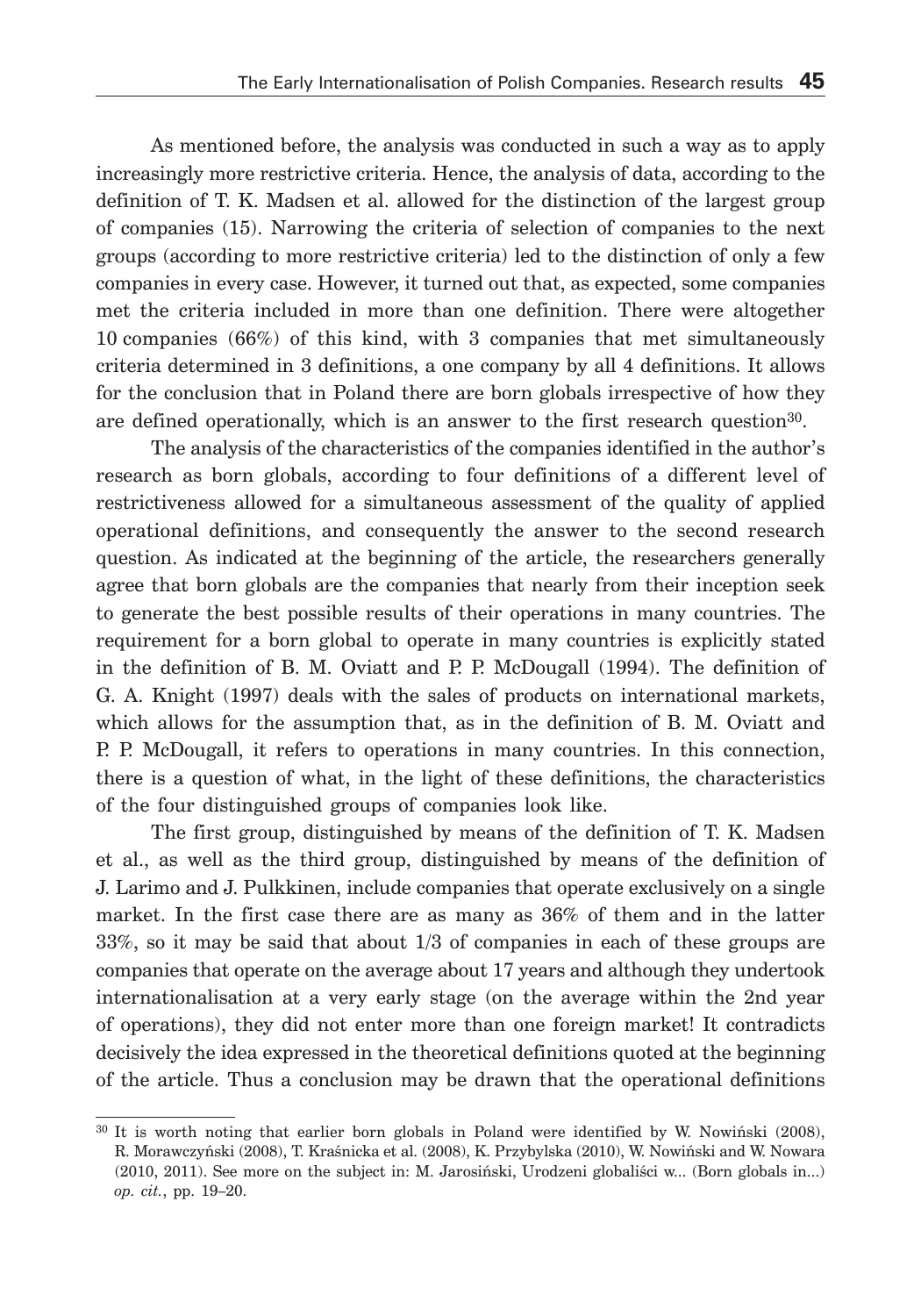of more restrictive criteria are better, such as the definition of S. Kandasaami or M. Gabrielsson et al.

#### **10. Summary**

The survey conducted on the sample of the randomly selected 47 medium-sized companies based in Poland with the majority of Polish capital established after 1987 operating on foreign markets allows the author to state that there are born globals in Poland irrespective of how they are defined operationally. Unfortunately, on a closer examination of the identified companies, it appears that some of them, although they meet the criteria determined in the operational definition of born globals, their characteristics do not fit the theoretical definitions.

It should be emphasized that these statements refer only to the surveyed companies and due to the small size of the sample, these conclusions cannot be spread to cover the whole population of companies. That is why, a similar survey is worth repeating on a much larger sample of companies, resigning from applying the definition of T. K. Madsen et al. with regard to its limited ability to distinguish companies corresponding to the characteristics of born globals.

The author's research allowed also for drawing additional conclusions. Firstly, the strictness of criteria specified in the definitions determines the characteristics of companies identified on their basis. Secondly, the operational definitions of stricter criteria allow for the distinction of companies with characteristics closer to the theoretical definitions of born globals.

Hence, the future research of born globals should be concerned with the application of operational definition closer to the theoretical definitions of born globals. In this respect, the definition of S. Kandasaami (1998) seems already suitable, as it excludes the superficial involvement in internationalisation. Also, the definition of K. Przybylska (2010) seems to be a good definition to be used in research.

It would be best to apply in the future research such a definition of born globals that could be approved of by all researchers of this phenomenon. It would allow for the comparison of research results and drawing far reaching conclusions due to it.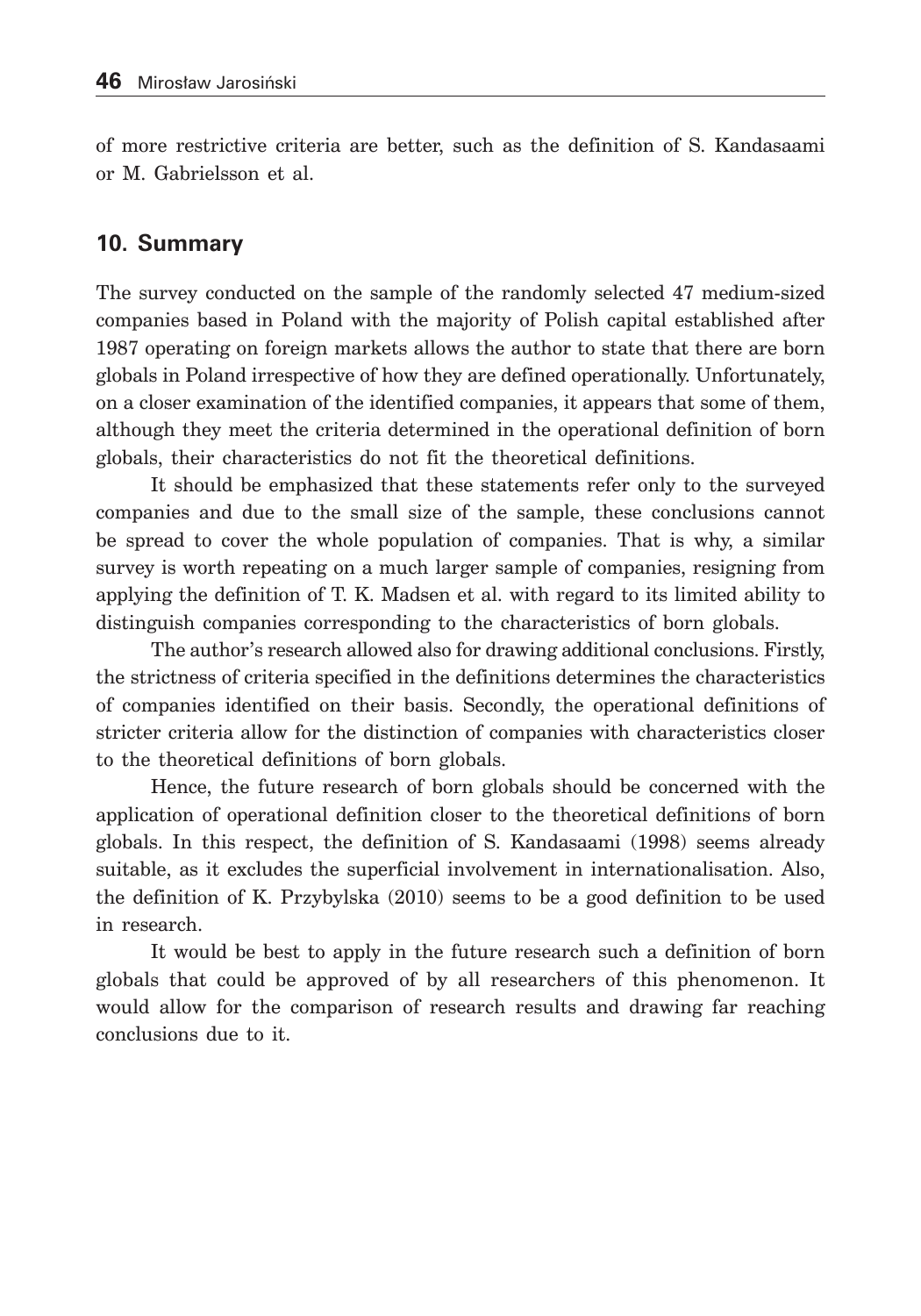### **Bibliography**

- 1. Berliński M., Dotychczasowe teorie internacjonalizacji wobec zjawiska firm globalnych od początku (Internationalisation theories so far in relation to the phenomenon of born global firms), "Zeszyty Naukowe" Szkoła Główna Handlowa, Kolegium Gospodarki Światowej, 2007, No. 22.
- 2. Crick D., The Internationalization of Born Global and International New Venture SMEs, "International Marketing Review", 2009, No. 26 (4/5).
- 3. Duliniec E., Koncepcje przedsiębiorstw wcześnie umiędzynarodowionych. Rozważania terminologiczne (Concepts of early internationalised companies. Terminological deliberations), "Gospodarka Narodowa", 2011, No. 1–2.
- 4. Duliniec E., Marketing międzynarodowy (International marketing), PWE, Warsaw 2004.
- 5. Duliniec E., Marketing międzynarodowy (International marketing), 2nd ed., PWE, Warsaw 2009.
- 6. Falay Z., Salimäki M., Ainamo A., Gabrielsson M., Design-Intensive Born Globals: A Multiple Case Study of Marketing Management, "Journal of Marketing Management", 2007, Nr 23 (9–10).
- 7. Gabrielsson M., Sasi V., Darling J., Finance Strategies of Rapidly-Growing Finnish SMEs: Born Internationals and Born Globals, "European Business Review", 2004, No. 16 (6).
- 8. Gorynia M., Strategie zagranicznej ekspansji przedsiębiorstw (Foreign expansion corporate strategies), PWE, Warsaw 2007.
- 9. Jantunen A., Nummela N., Puumalainen K., Saarenketo S., Strategic Orientations of Born Globals – Do They Really Matter?, "Journal of World Business", 2008, No. 43.
- 10. Jarosiński M., Stan zaawansowania internacjonalizacji polskich przedsiębiorstw Advancement of internationalisation of Polish companies), "Organizacja i Kierowanie", 2011, No. 1 (144).
- 11. Jarosiński M., Urodzeni globaliści w badaniach na świecie i w Polsce (Born globals in research in the world and in Poland), "Studia i Prace Kolegium Zarządzania i Finansów" 2011, No. 114.
- 12. Kandasaami S., Internationalisation of Small- and Medium-Sized Born-Global Firms: A Conceptual Model, ICSB Singapore Conference Proceedings, Singapore 1998.
- 13. Knight G., Madsen T. K., Servais P., An Inquiry into Born-Global Firms in Europe and the USA, "International Marketing Review", 2004, No. 21 (6).
- 14. Knight G. A., Cavusgil S. T., The Born Global Firm: A Challenge to Traditional Internationalization Theory, "Advances in International Marketing", 1996, No. 8.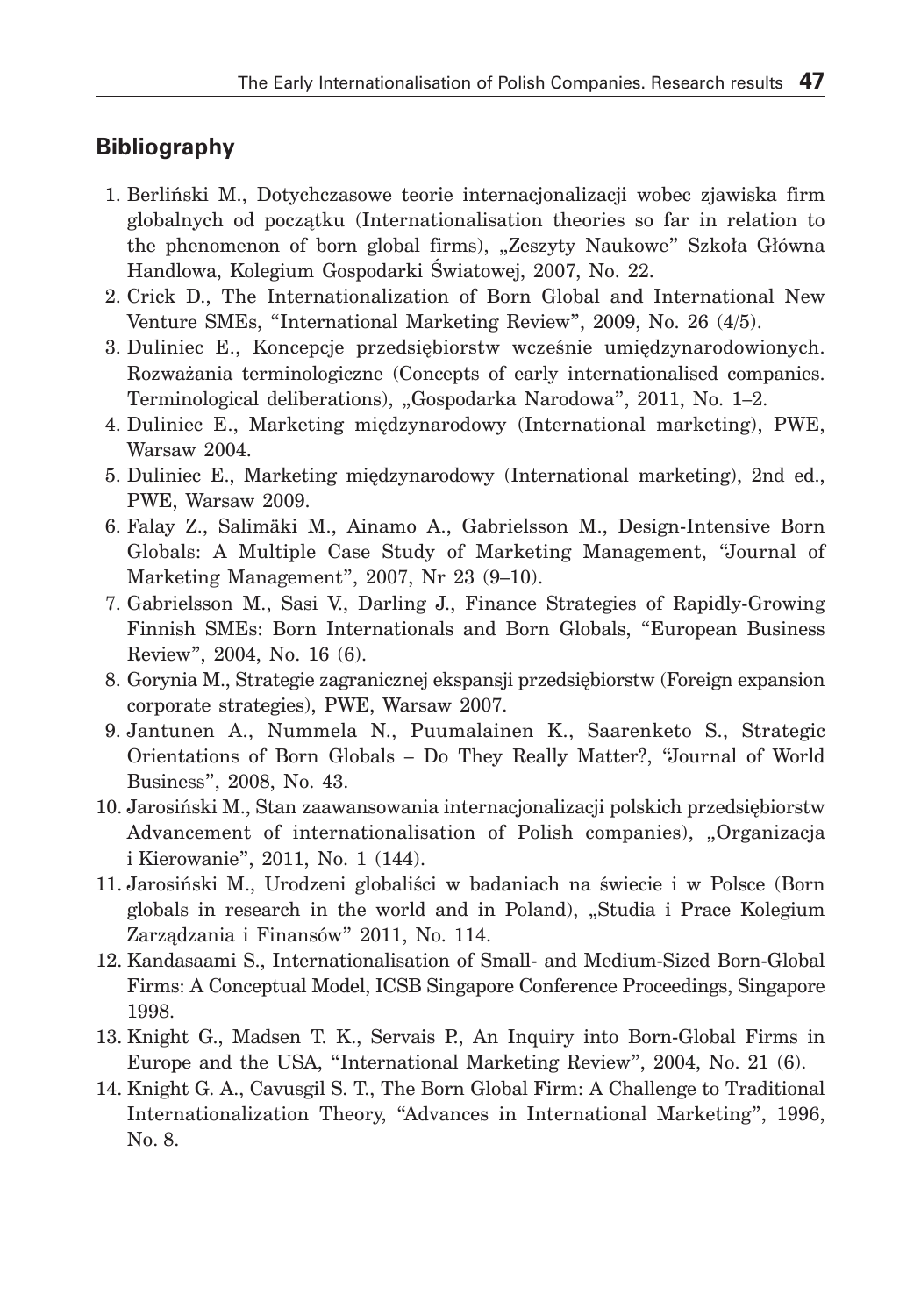- 15. Knight G. A., Emerging Paradigm for International Marketing: The Born Global Firm, doctoral dissertation, Department of Marketing and Supply Chain Management, Michigan State University, East Lansing 1997.
- 16. Larimo J., Different Types of Exporting SMEs: Similarities and Differences in Export Performance, "Advances in International Marketing", 2006, No. 17.
- 17. Larimo J., Pulkkinen J., Global Orientation, Competitive Advantages and Export Strategies of Different Types of SMEs: Empirical Evidence from Finland, Proceedings of the 28th Annual Conference of European International Business Academy (EIBA), Athens 2002.
- 18. Luostarinen R., Gabrielsson M., Globalization and Marketing Strategies of Born Globals in SMOPECs, "Thunderbird International Business Review", 2006, No. 48 (6).
- 19. Madsen T. K., Rasmussen E., Servais P., Differences and Similarities between Born Globals and Other Types of Exporters, "Advances in International Marketing", 2000, No. 10.
- 20. Marketing międzynarodowy. Uwarunkowania, instrumenty, tendencje. (International marketing. Determinants, instruments, tendencies) ed. E. Duliniec, SGH, Warsaw 2007.
- 21. Moen Ø., Servais P., Born Global or Gradual Global? Examining the Export Behavior of Small and Medium-Sized Enterprises, "Journal of International Marketing", 2002, No. 10 (3).
- 22. Morawczyński R., Born Globals and "Traditionally" Internationalized SMEs in the Polish Economy. Some Empirical Findings from a Comparative Analysis, in: Enterprises in the Face of 21st Century Challenges, ed. R. Borowiecki, A. Jaki, Uniwersytet Ekonomiczny w Krakowie, Kraków 2008.
- 23. Nowiński W., Drivers and Strategies of Early Internationalization: Case Studies from Poland, Proceedings of the 34th annual meeting of the European International Business Academy, Tallin 2008.
- 24. Nowiński W., Nowara W., Stopień i uwarunkowania internacjonalizacji polskich małych i średnich przedsiębiorstw (The degree and determinants of internationalisation of Polish SMEs), "Gospodarka Narodowa", 2011, No. 3.
- 25. Nowiński W., Nowara W., Stopniowa czy przyspieszona internacjonalizacja analiza polskich prywatnych MSP (Gradual or accelerated internationalisation. Analysis of Polish private SMEs) "Przegląd Organizacji", 2010, No. 12.
- 26. Oviatt B. M., McDougall P. P., Toward a Theory of International New Ventures, "Journal of International Business Studies", 1994, No. 25 (1).
- 27. Przedsiębiorczość międzynarodowa. Aspekty teoretyczne i praktyczne (International entrepreneurship. Theoretical and practical aspects), ed. T. Kraśnicka, Wydawnictwo Akademii Ekonomicznej w Katowicach, Katowice 2008.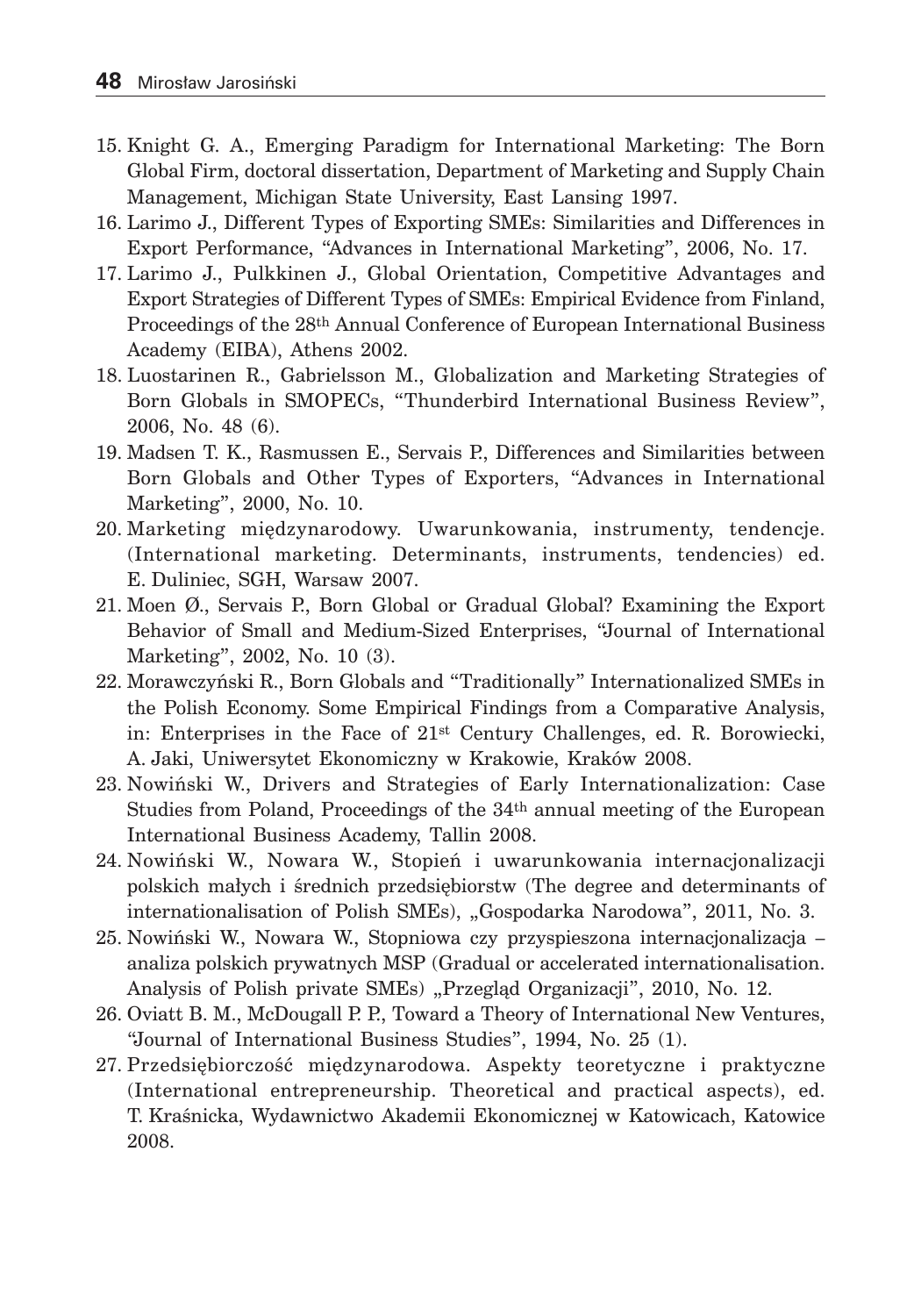- 28. Przybylska K., Born global nowa generacja małych polskich przedsiębiorstw (Born global – new generation of Polish small companies), "Gospodarka Narodowa", 2010, No. 7–8.
- 29. Rasmussen E. S., Madsen T. K., The Born Global Concept, paper for the EIBA conference, December 2002.
- 30. Rialp A., Rialp J., Urbano D., Vaillant Y., The Born-Global Phenomenon: A Comparative Case Study Research, "Journal of International Entrepreneurship", 2005, Nr (3).
- 31. Zucchella A., Born Global versus Gradually Internationalizing Firms: An Analysis Based on the Italian Case, Proceedings of the 28th Annual Conference of European International Business Academy (EIBA), Ateny 2002.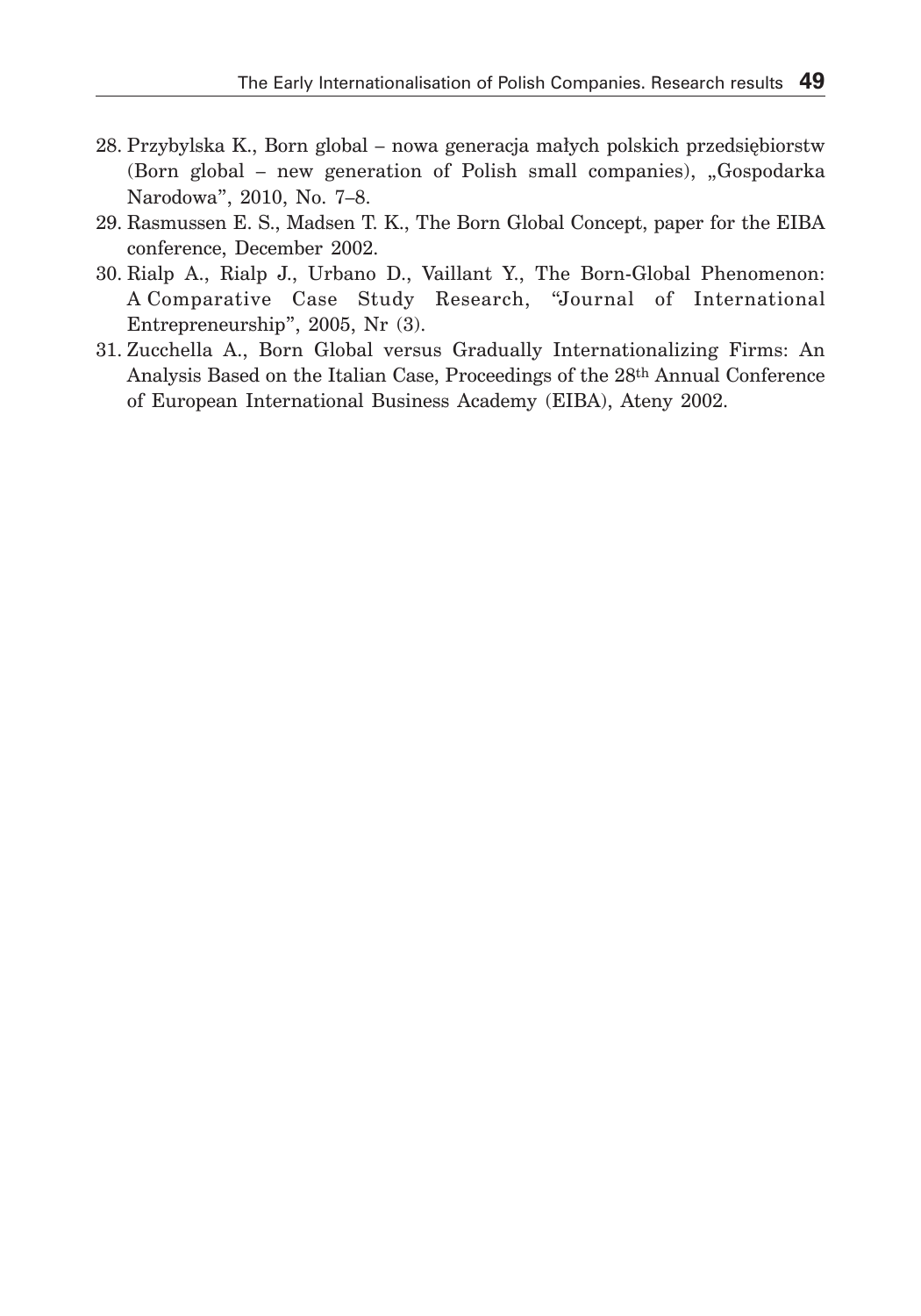Fr. P.T. Joseph SJ Xavier Institute of Management Bhubaneswar, India

# **Emotional Intelligence and Leadership styles**

# **1. The Role of Leadership**

In a fast changing world, leaders are faced with significant challenges that require extraordinary insight and skill. Continuous and dynamic change has replaced years of a somewhat predictable and stable operating environment. Immense competition, a shifting and increasingly global world economy, new technologies, new markets and an increasingly diverse workforce are only a few of the many challenges that leaders now face. Few people are formally trained to take on leadership. The job typically goes to those with motivation and the leadership competencies required to be marginally effective. Just as employees and managers find it useful to have job descriptions to define the responsibilities and accountabilities for positions, it is helpful to establish the functions of a leader.

## **2. Leadership is a Process**

In the past, there have been many classification systems developed to define the dimensions of leadership. One such classification system is the scheme proposed by Bass1. He suggested that some definitions view leadership as the *focus of group processes*. From this perspective the leader is at the center of group change and activity, and embodies the will of the group. Despite the many ways that leadership has been conceptualized, several components can be identified as central to leadership. They are:

- leadership is a process,
- leadership involves influence,
- leadership occurs within a group context,
- leadership involves goal attainment,
- leadership is related to the personal traits of the leader.

Leadership is characterized by the traits of the leader and these traits are connected with emotional intelligence.

<sup>1</sup> Bass & Stogdill, Handbook of Leadership, 3rd Edition, Free Press, New York 1990, p. 11–20.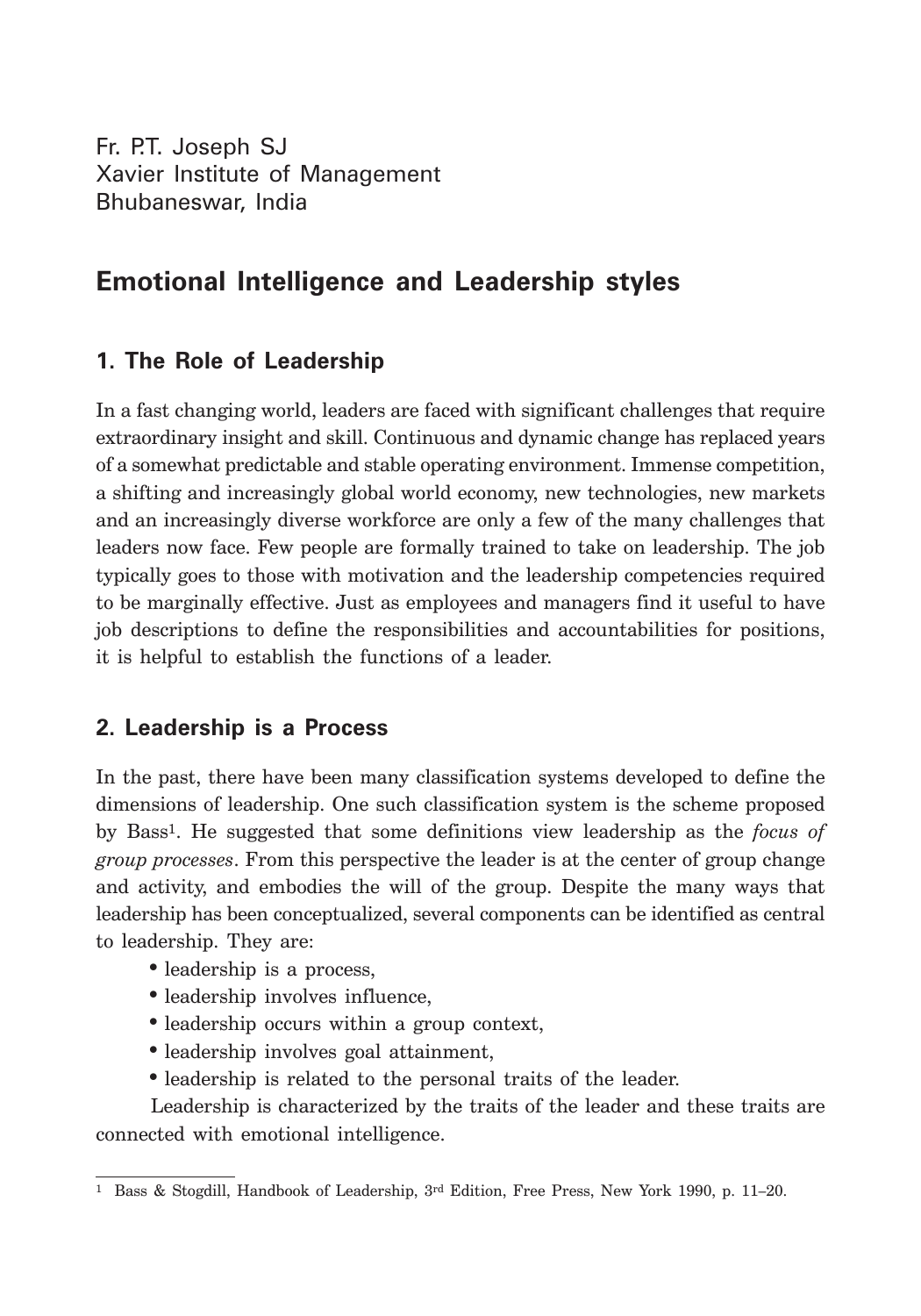#### **3. Emotional Intelligence in Business**

The concept of emotional intelligence is an umbrella term that encompasses a broad collection of individual skills, competencies and dispositions, usually referred to as soft skills or inter-personal skills that are outside the traditional areas of specific knowledge, general intelligence, and technical or professional skills. Most of the authors on the topic agree that in order to be a well-adjusted, fully-functioning leader (or member of society, family member, spouse, employee, etc.), one must possess both traditional intelligence (IQ) and emotional intelligence quotient (dubbed EQ). This view fits well with the commonly held notion that it takes more than just brains to succeed in life – one must also be able to develop and maintain healthy interpersonal relationships.

Intelligent Quotient (IQ) is important. All organisations need people who are able to develop the right products and services. However, intellect alone is not enough. Research has shown that IQ does not guarantee success for individuals and that those who combine high IQ and high emotional intelligence are the most likely to succeed. Hence, there is a limit to what organisations can achieve without emotionally intelligent behaviour from all their people.

In a highly competitive marketplace, it is often not the product that will differentiate a company's success, but how it builds and develops relationships with its customers. The personal approach, which depends upon the human touch, relies on a high level of emotional intelligence. To put it very simply, your emotions are your most fundamental resource*.* You have them so as to guard your basic needs. When one of your needs is being threatened, your emotional energy signals to you.

The good news is that emotional intelligence can be nurtured, developed, and augmented. In contrast, IQ cannot be learned. You increase your emotional intelligence by learning and practising the skills and capabilities that make up emotional intelligence. These include self-awareness, emotional management, and self-motivation among others.

#### **4. FIRO and Leadership Styles**

In 1958, Will Schutz at Harvard University published his book on FIRO (Fundamental Interpersonal Relations Orientation). In this he said that every human being has three interpersonal needs. They are – inclusion, control and affection2. For each of these interpersonal needs there are three subdivisions.

<sup>2</sup> W. Schutz, FIRO A Three Dimensional Theory of Interpersonal Behaviour (3rd edition), WSA Inc., Muir Beach 1998, p. 36.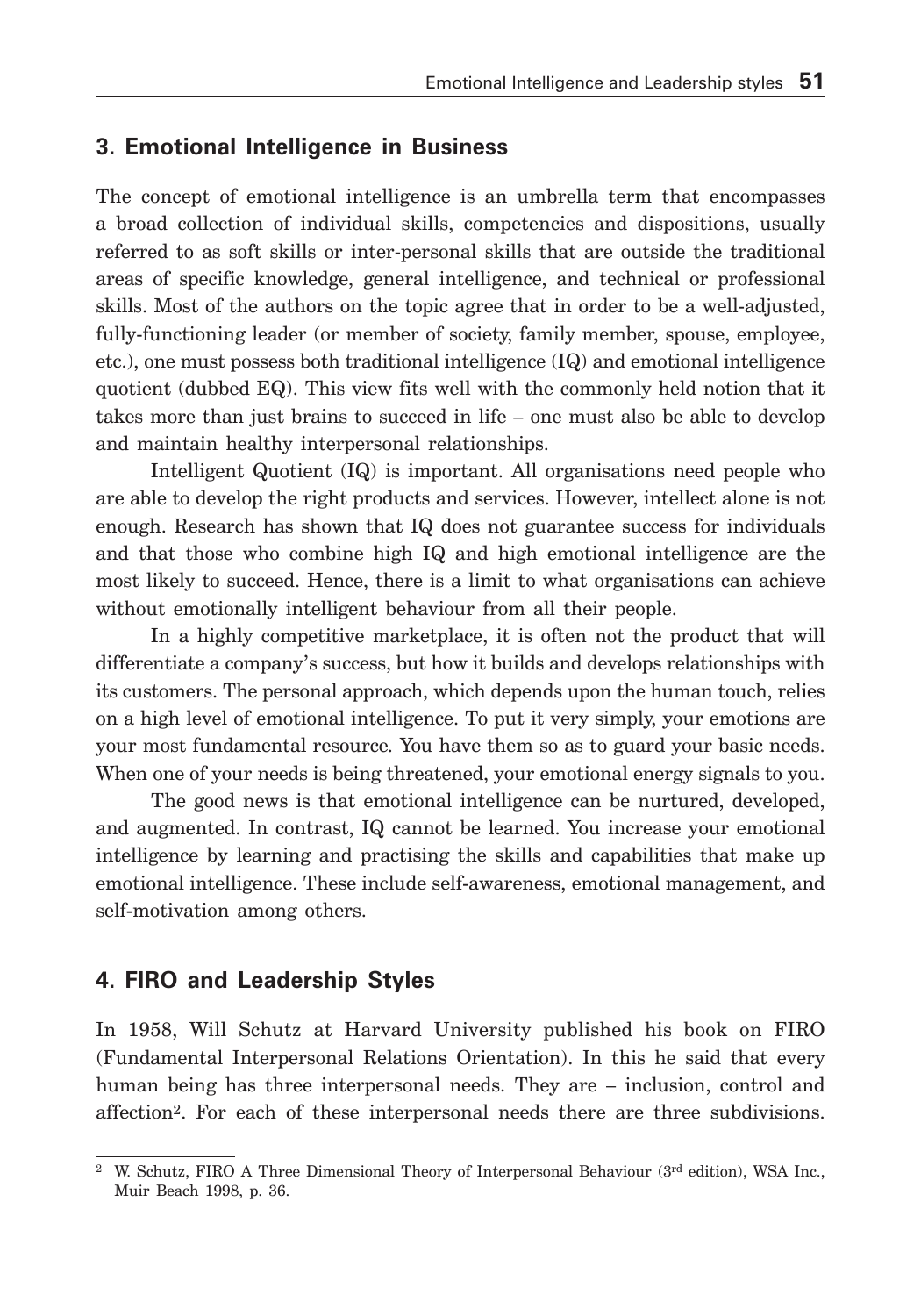Thus, people can be categorized into nine types based on interpersonal needs. In Table 1, the correspondence between the dominant leadership styles as developed by me and the FIRO subdivision is given.

| <b>FIRO-Subdivisions</b><br><b>FIRO Types</b> |                | <b>Leadership styles</b>   |  |  |
|-----------------------------------------------|----------------|----------------------------|--|--|
|                                               | Undersocial    | Strategic leadership       |  |  |
| <b>INCLUSION</b>                              | Social         | Transactional leadership   |  |  |
|                                               | Oversocial     | Visionary leadership       |  |  |
|                                               | Autocrat       | Charismatic leadership     |  |  |
| <b>CONTROL</b>                                | Abdicrat       | Empowering leadership      |  |  |
|                                               | Democrat       | Moral leadership           |  |  |
|                                               | Over-personal  | Servant-leadership         |  |  |
| <b>AFFECTION</b>                              | Personal       | Entrepreneurial leadership |  |  |
|                                               | Under-personal | Innovative leadership      |  |  |

**Table 1. FIRO Types and Leadership**

The FIRO styles are connected with Emotional intelligence and the personality traits of the individual leader. These are given below:

## **5. Characteristics of Each of the Nine Leadership Styles**

### **5.1. Leadership style 1: Strategic leadership**

A strategic model of organizational performance includes the competitive position of a firm within an industry and to be competitive the leadership has a major role through strategic leadership. Strategic management can be defined as a series of steps in which organizational members analyse the current situation, decide on strategies, put those strategies into action, and evaluate, modify or change strategies as needed. It entails all of the basic managerial functions – planning, organizing, leading, and controlling. People with a dominant strategic style are thinking types who are excited by knowledge and expertise.

### **5.2. Leadership style 2: Transactional leaders**

Transactional leadership is based on the concept of exchange between leaders and followers. The leader provides followers with resources and rewards in exchange for motivation, productivity, and effective task accomplishment3. Transactional

<sup>3</sup> A. Nahavandi, The Art and Science of Leadership, Prentice Hall International, London 1997, p. 190.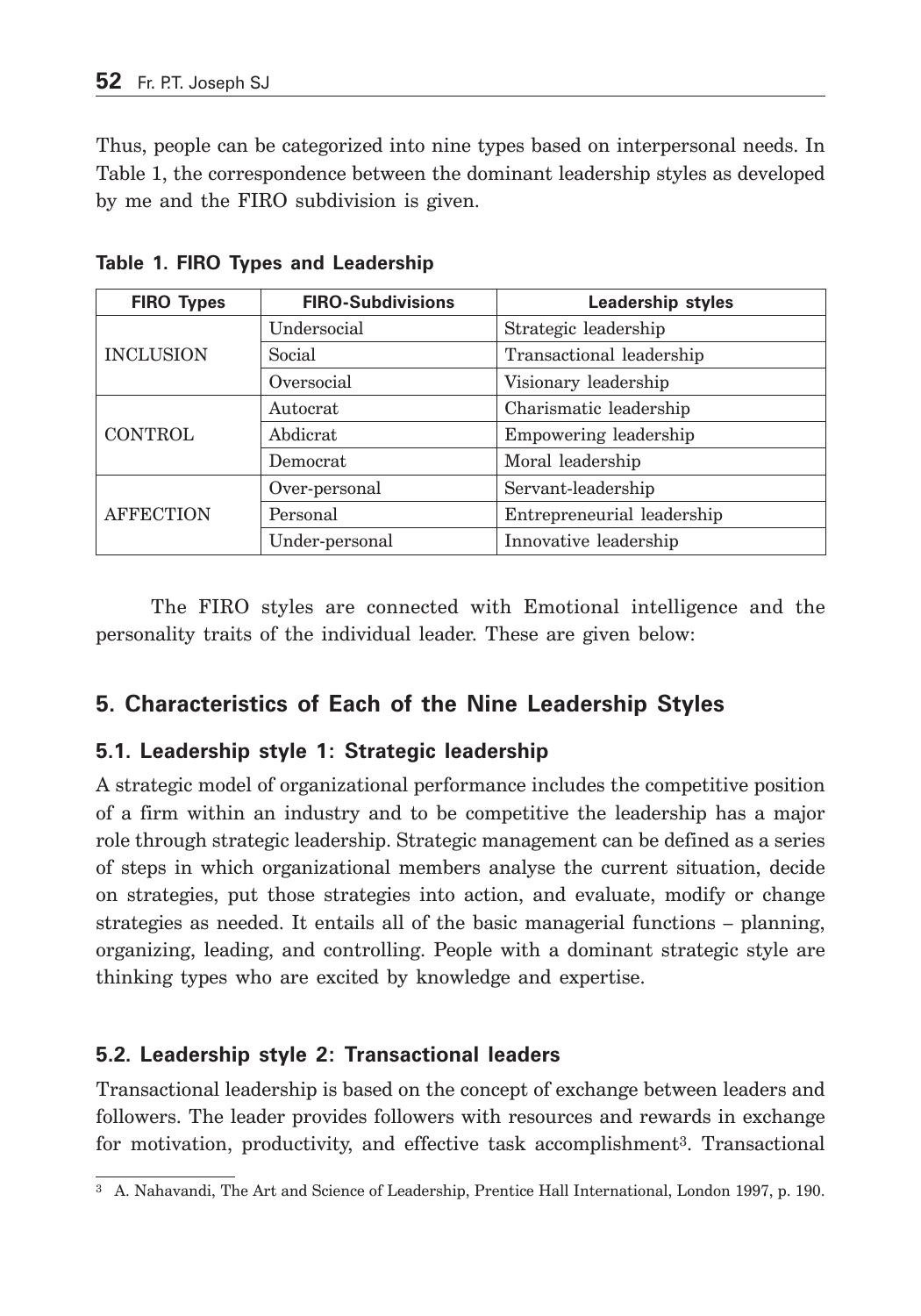leadership teaches leaders to provide contingent reward to reinforce appropriate behaviour and to discourage inappropriate behaviour. Transactional leaders are responsible and reliable. They make sure that the existing system is wellmaintained. Normally, they look into all the details and make sure nothing goes wrong. They are highly logical and also fair-minded. In situations of conflict, they refer to rules and procedures. The rules and standardized operations work fine as long as today is just like yesterday. But when crises arise that do not precisely fit the rules, the system breaks down.

### **5.3. Leadership style 3: Visionary leaders**

Visionary structures work best when the business calls for:

- flexibility,
- rapid change,
- high professionalism with little supervision,
- interdependent experts,
- cross-disciplinary ideas,
- innovation.
- complexity,
- advance planning,
- optimism about the future.

During these times of change, visionary leaders emerge with the following characteristics4.

- 1) they are appropriate for the organization and for the times;
- 2) they set standards of excellence and reflect high ideals;
- 3) they clarify purpose and direction;
- 4) they inspire enthusiasm and encourage commitment;
- 5) they are well articulated and easily understood;
- 6) they reflect the uniqueness of the organization, its distinctive competence;
- 7) they are ambitious.

### **5.4. Leadership style 4: Charismatic leadership**

Charismatic leaders are defined as leaders who have profound emotional effect on their followers. They are perceived not as simple bosses, but rather as role models and heroes who are larger than life. The issue of charismatic leadership surfaces when certain individuals emerge as leaders in either leaderless groups or to replace an appointed leader. Almost all the charismatic revolutionary leaders of

<sup>4</sup> W. Bennis, Visionary Leadership, Jossey-Bass Publishers, San Francisco 1992, p. 29.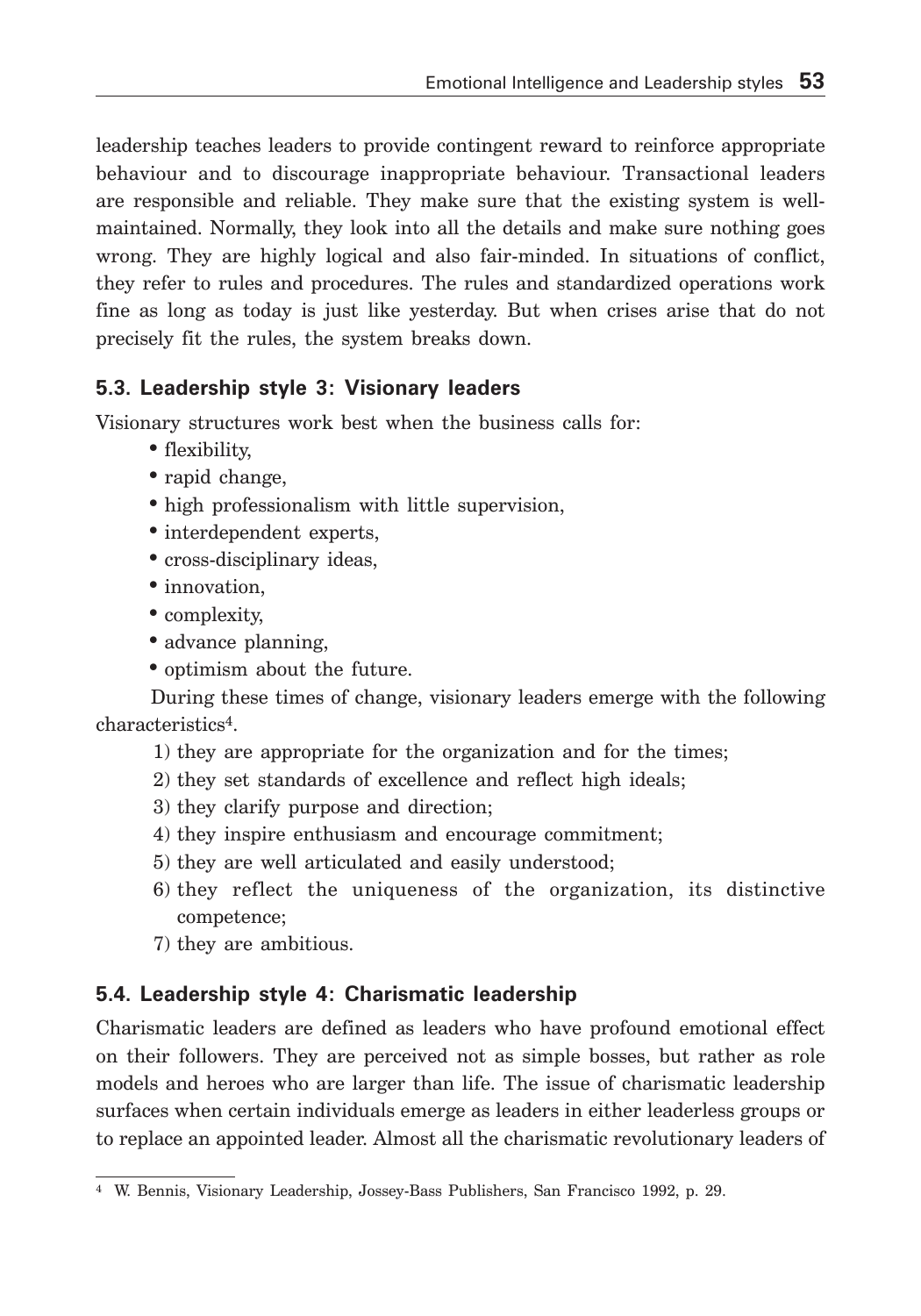the world achieved their place without being formally designated. Distinguishing attributes of charismatic leadership are given as follows5:

| <b>Characteristic</b>                                                                                   | Description of A Charismatic leader                                                                            |  |  |
|---------------------------------------------------------------------------------------------------------|----------------------------------------------------------------------------------------------------------------|--|--|
| They exhibit strong personal power<br>Power base                                                        |                                                                                                                |  |  |
| Leader-follower<br>Transforms people to share the radical changes that they<br>relationship<br>advocate |                                                                                                                |  |  |
| Articulation                                                                                            | Inspirational articulation of future vision and motivation<br>to lead                                          |  |  |
| Trustworthiness                                                                                         | Passionate advocacy by incurring great personal risk and cost                                                  |  |  |
| Likableness                                                                                             | Shared perspective and idealized vision makes them<br>an honorable hero worthy of identification and imitation |  |  |
| Future goals                                                                                            | Idealized vision that is highly discrepant from status quo                                                     |  |  |

**Table 2. Charismatic leaders**

### **5.5. Leadership style 5: Empowering leadership**

Empowering leadership has its roots in the Japanese style of management, the quality circle efforts of the 1970s, and the psychological concept of self-efficacy. The underlying theme of empowerment is the giving away and sharing of power with those who need it to perform their job functions. Such power sharing provides people with a belief in their abilities and their sense of effectiveness<sup>6</sup>. Empowering leaders are participative decision- makers. The essence of participative style is the participation of many persons in decision-making. One expression of the participative style is democracy, in which representatives of the people, rather than a dictator, make decisions. Another expression is the participation of subordinates in decision-making. The most common form of this participation is group decisionmaking in which the head acts not as a boss but coordinates and facilitates decision-making by the group as a whole. This sort of decision-making is based on free and frank discussion, sharing of information and views, generation of many alternatives, and the gradual emergence of a consensus view to which everyone feels at least some commitment because it has emerged participatively.

### **5.6. Leadership style 6: Moral leadership**

Moral leadership is based on the reality that we can not violate these natural laws with impunity. Whether or not we believe in them, they have been proven effective throughout centuries of human history. Individuals are more effective

<sup>5</sup> A. Nahavandi, The Art and Science of Leadership, Prentice Hall International, London 1997, p. 184.

<sup>6</sup> A. Nahavandi, The Art and Science of Leadership, Prentice Hall International, London 1997, p. 89.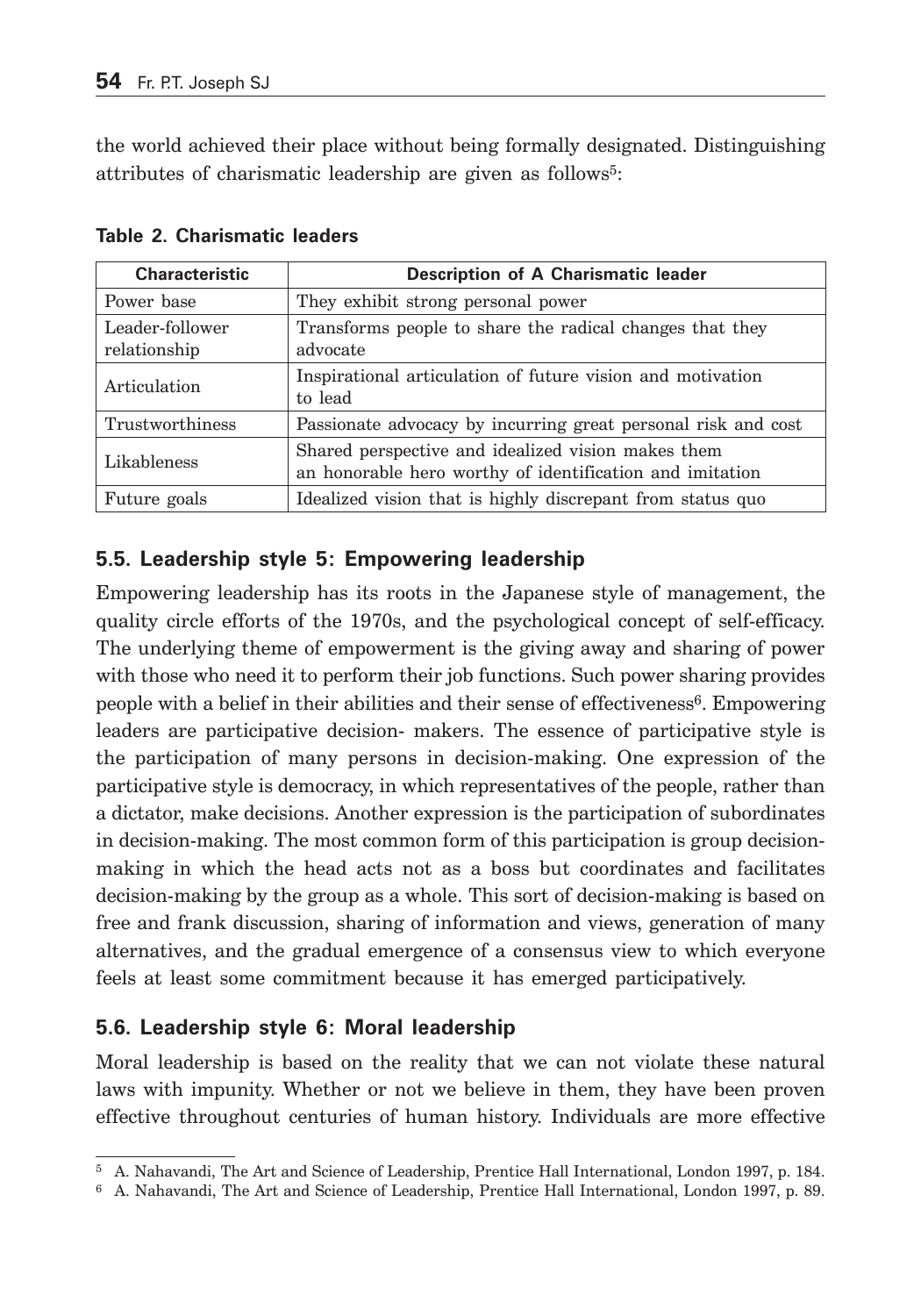and organizations more empowered when they are guided and governed by these proven principles. They are not easy, quick-fix solutions to personal and interpersonal problems. Rather, they are foundational principles that when applied consistently become behavioral habits enabling fundamental transformations of individuals, relationships, and organizations. Moral principles, unlike values, are objective and external. They operate in obedience to natural laws, regardless of conditions. People with dominant Moral Leadership Style are guided by ethical values.

## **5.7. Leadership style 7: The servant leadership**

Servant leadership is a concept developed by Robert Greenleaf and is given in his book 'On Becoming a Servant-Leader'7. A servant-leader is one who is a servant first. It begins with the natural feeling that one wants to serve. Then conscious choice causes one to aspire to lead. The difference manifests itself in the care taken by the servant—first to make sure that other people's highest-priority needs are being served. They exceed the expectations of their customers.

# **5.8. Leadership style 8: Entrepreneurial leadership**

Much of modern management theory in the recent past is about trying to teach people to be entrepreneurial. The 'just-in-time management', which squeezes out savings by delivering components and materials precisely when they are needed instead of warehousing them, puts a high premium on planning and teamwork. Entrepreneurial leaders naturally manage by objectives as enunciated by Peter Drucker<sup>8</sup>. By building in plentiful and measurable feedback, they constantly read just along the way with the goal always in mind.

## **5.9. Leadership style 9: Innovative leadership**

Innovative leaders are typically passionate and impulsive. They hold on to a strong personal vision and they are unwilling to compromise their vision. They lead with vigour and high energy when there is something to achieve which they consider important. When they confront an everyday problem, they may look high and low for an elegant answer and in the process come up with some of the possible innovative solutions in the following areas:

- new markets,
- new product ideas,
- new manufacturing approaches,

<sup>7</sup> R. Greenleaf, Spirituality as Leadership, Greenleaf Center for Servant Leadership, Indianapolis 1988.

<sup>8</sup> P. Drucker, Management: Tasks, Responsibilities, Practices, Harper and Row, New York 1974, p. 430.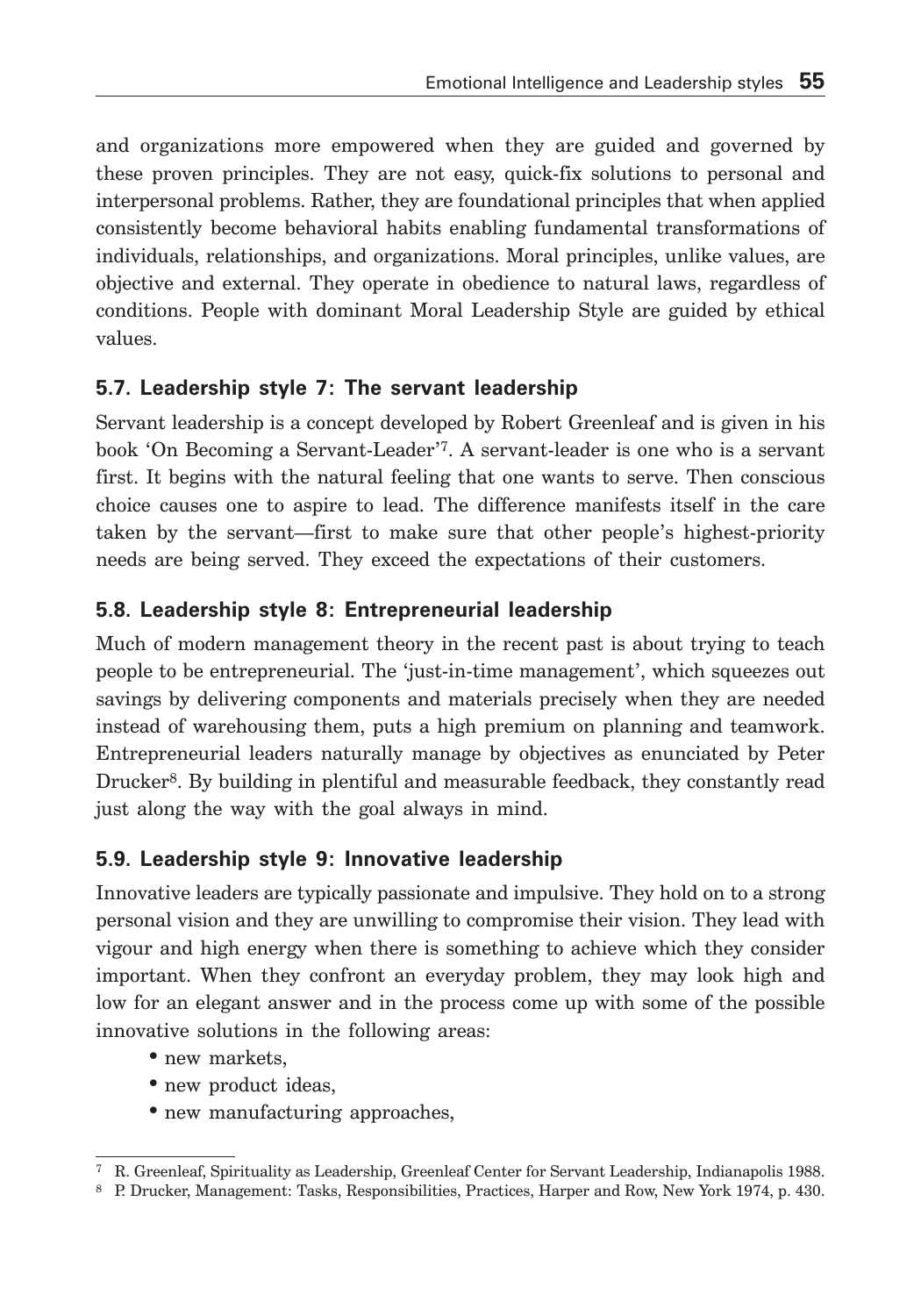- new customer segments,
- new selling methods,
- new strategic directions,
- new services,
- new ways to sell old products,
- new adaptations,
- new performance compensation packages.

## **6. Conclusion**

Using FIRO styles, I have linked Leadership styles and Emotional Intelligence.The dominant Emotional traits of a Leader and indicators of the dominant Leadership Style of that person. Awareness of one's own dominant leadership style can be a source of transformation because each style is in a way a limitation. On the other hand, awareness of other people's dominant leadership styles empowers a person to adapt and get the best from the other.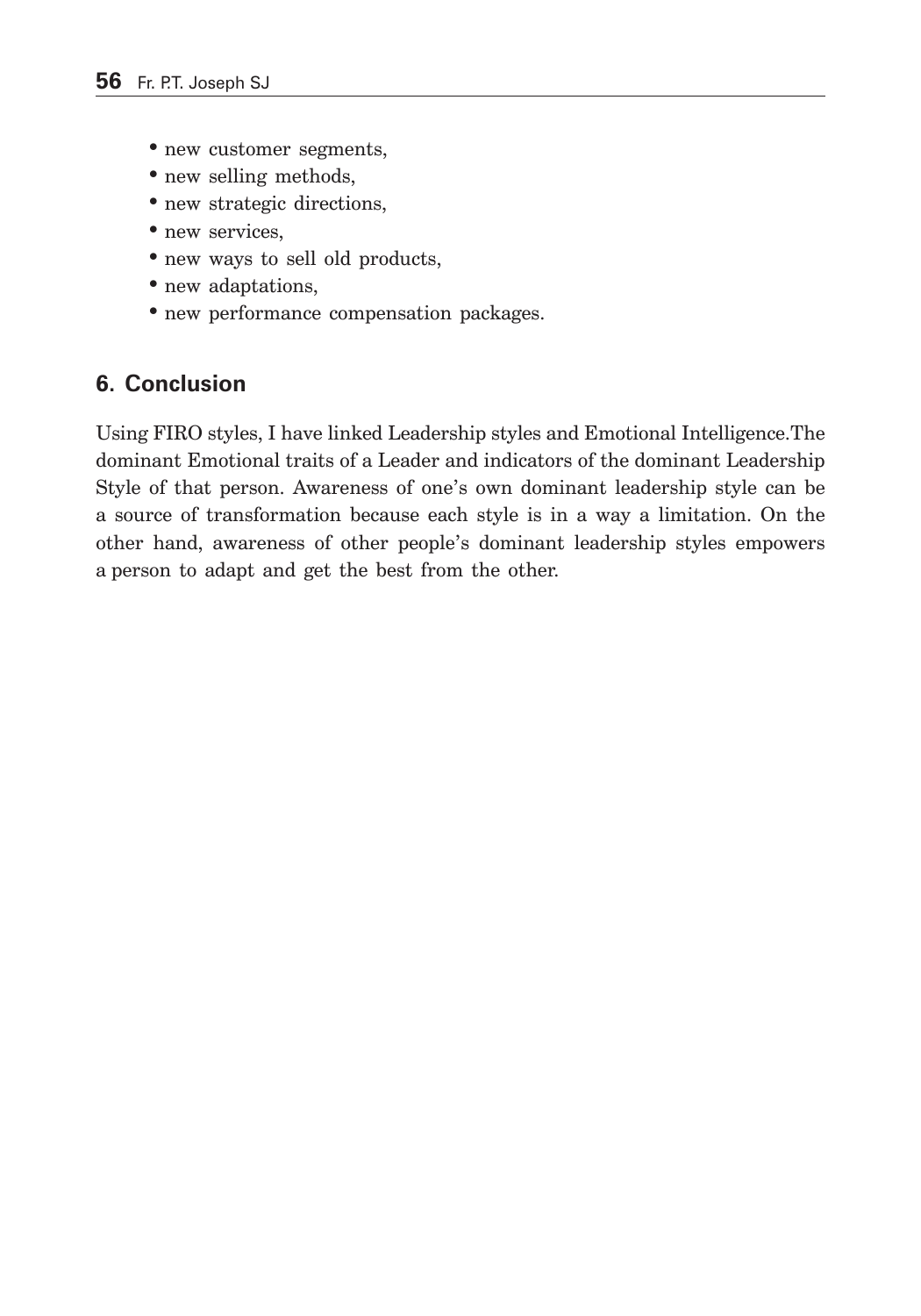Elwira Maślanka Collegium of Management and Finance Warsaw School of Economics

# **The Impact of Tax Issues on the Financing Effectiveness of Capital Groups Using Cash Pooling Services**

#### **1. Introduction**

The phenomenon of globalisation with its complex structure makes an increasing number of companies operate on the international scale and develop their structures at the same time. At present, large corporate organisations play a more significant role in all economies. Group related entities are also being established within the Polish economy. They do business both in Poland and abroad.

It is worth emphasizing that the behaviour of some group related companies may vary, even considerably, from other group related entities operating on the market. The conclusion is that there are multilateral relations among such entities, and also a different implementation of strategies and transactions. In order to make a comprehensive analysis of evaluation of group related entities, it should be conducted not only at the level of a group entity but also at the level of the group as a whole since due to numerous relations among entities a change of the situation in one entity which is a corporate group member may naturally result in the change of the situation in the whole group.

The demand for financial instruments thanks to which it is possible to coordinate and control group related entities grows proportionately with the growth of these groups. The improvement of the operation of group related entities is possible thanks to, for instance, the appropriate management of financial liquidity. The number of entities belonging to one group and the scope of their business relations determines the demand for financial instruments, which do not only lead to the simplification of management of the whole group but also allow the synergy effect to work. There is a linear dependence: the demand for these financial instruments grows proportionately to the growth in the number of entities within the group and the development of their business relations.

The desire to reduce costs related with the internal financing of group related entities and the maximum use of their own reserves creates the demand for financial instruments through which this goal is attained. Within cash management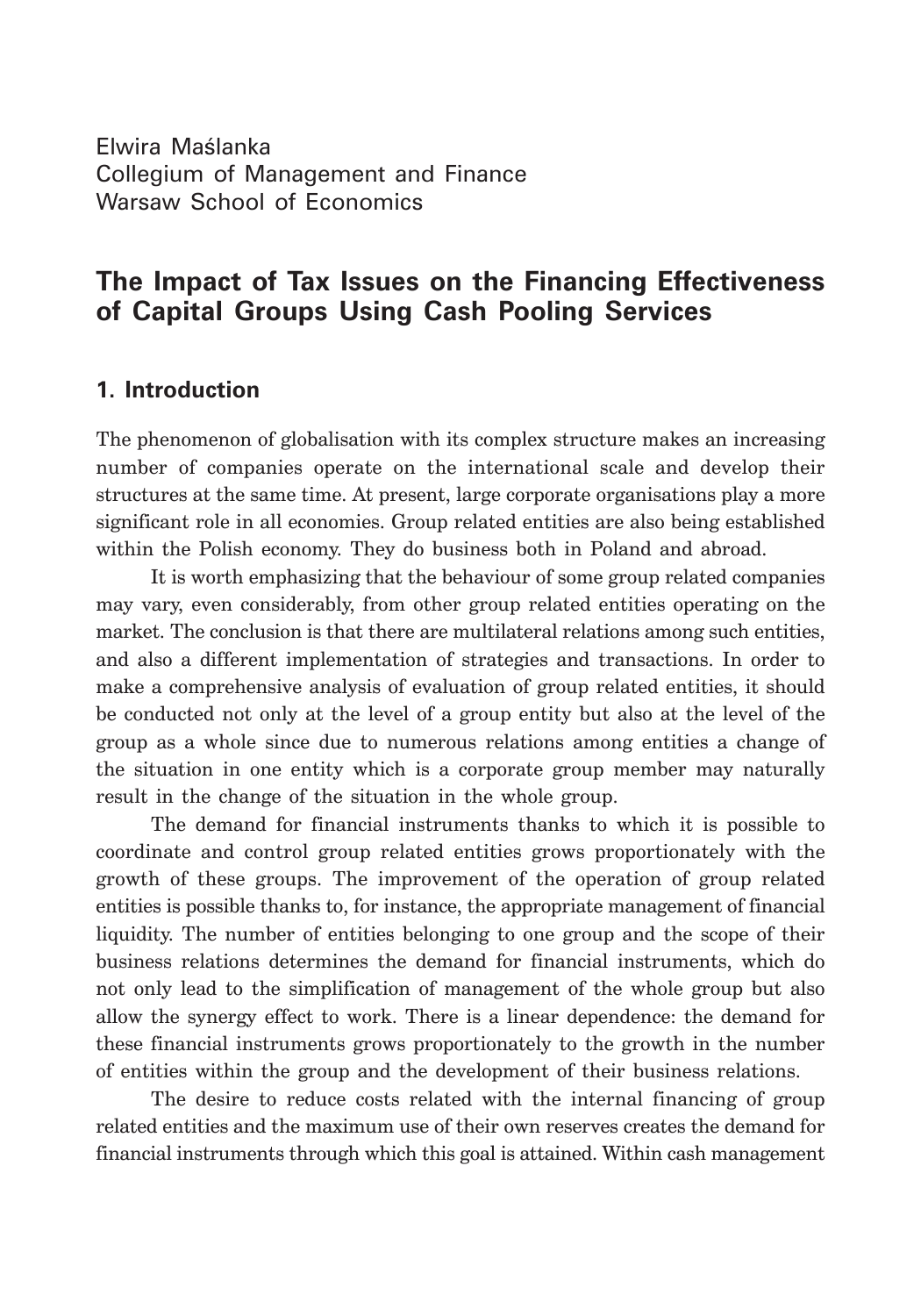systems which are to ensure the optimal financial liquidity in a given company, banks offer a product called a cash pooling service.

The prospects for the development of cash pooling services in Poland may be limited due to the lack of appropriate regulations on these services as well as certain interpretation difficulties. It is necessary to eliminate companies' doubts in relation to the tax consequences of these services, as thanks to its application the level of competitiveness of Polish companies will grow. Explicit guidelines on the application of cash pooling services will contribute to the improved effectiveness of capital groups management.

The present article outlines a specific nature of capital groups and discusses effective ways of financing them, including cash pooling, and also indicates a possible impact of the lack of tax regulations in this area.

The article has the following structure: the first section is devoted to the legal regulations which enable the development of group related entities with a particular interest in capital groups, the effective methods of financing and the advantages derived from the optimisation of interest cost within cash pooling. The second section of the article shows cash pooling interpretation difficulties from the tax perspective. The conclusions are presented in the summary.

### **2. Current legal regulations in Poland on corporate group related entities and capital groups goals**

Legal regulations are a crucial issue with regard to the formation and operation of corporate groups as well as cash pooling services. In Europe, the establishment principles of corporate groups are defined by the Council Ordinance (European Economic Community) No. 696/93. According to the ordinance a corporate group is defined as follows: "An enterprise group is an association of enterprises bound together by legal and/or financial links. A group of enterprises can have more decision-making centres than just one, especially for policy on production, sales and profits. It may centralise certain aspects of financial management and taxation. It constitutes an economic entity which is empowered to make decisions, particularly concerning the units which it comprises"1.

Taking the Polish business law into consideration, we will not find any complex regulations which would define the mode of establishment and principles of operation of corporate groups. There are only general legal regulations on their formation and operation.

<sup>1</sup> Council Regulation (EEC) No. 696/93 of 15 March 1993 on the statistical units for the observation and analysis of the production system in the Community (Journal of Laws No. 76 of 30 March 1993, p. 1), STATISTICAL UNITS OF THE PRODUCTION SYSTEM IN THE COMMUNITY, SECTION 3.C.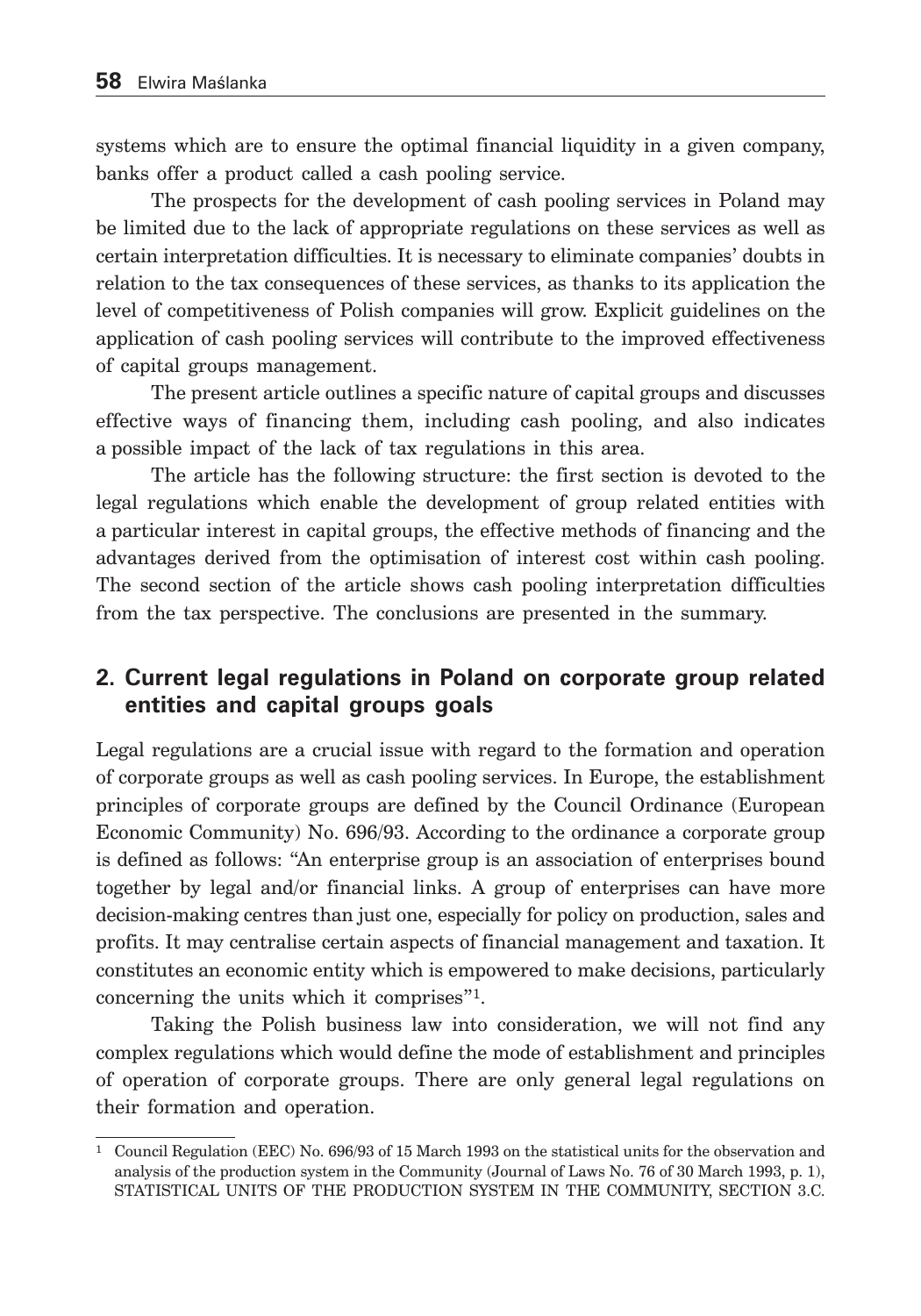The Code of Commercial Partnerships and Companies defines a commercial company as dominant2 when3:

- a) "it controls, directly or indirectly, the majority of the votes at the general meeting of shareholders or general assembly, also as pledgee or user, or on the management board of another capital company (a dependent company), also under agreements with other parties, or
- b) it is entitled to appoint or dismiss a majority of the members of the management board of another capital company (a dependent company) or a cooperative (a dependent cooperative), also under agreements with other parties,
- c) it has the power to appoint or recall a majority of members of the supervisory board of another company (dependent company) or cooperative (dependent cooperative), also under agreements with other persons; or
- d) members of its management board constitute more than half of the members of the management board of another capital company (dependent company) or cooperative (dependent cooperative); or;
- e) it holds, directly or indirectly, a majority of votes in the dependent partnership or in the general meeting of the dependent cooperative, also under agreements with other persons; or
- f) it has a decisive influence on the activity of the dependent company or dependent cooperative".

The law on accounting4 and the Ordinance of the Minister of Finance on the detailed principles of consolidated financial reports made by capital groups5 (excluding banks or insurance and reinsurance companies) impose the requirement of making consolidated financial reports by capital groups according to the specified principles. The legislator indicates that the dominant company is obliged to conduct accounting activities within the capital group. It is worth mentioning that consolidated financial reports should be made in such a way as

<sup>2</sup> Accounting Act (Journal of Laws No. 76 of 2002, item 694 as later amended) in art. 3 §1.37 determines a dominant company as a company having control of co-control over another company, in particular (art. 3 §1.37b) authorised to manage financial and operational policy of another (dependent) company independently or through assigned persons or entities on the basis of agreement with others authorised to vote, possessing according to the statutes or partnership agreement the majority of total number of votes in the decision making body.

<sup>3</sup> Act of 15 September 2000, Code of Partnerships and Companies (Journal of Laws No. 94, item 1037 as later amended), art. 4, §1.

<sup>4</sup> Accounting Law of 29 September1994 (uniform text Journal of laws No. 152 of 2009 item 1223, as later amended), art. 55.

<sup>5</sup> Ordinance of the Finance Minister of 25 September 2009 on detailed principles of consolidated financial reporting of capital groups, excluding banks and insurance or reinsurance companies (Journal of Laws No. 167 of 2009, item 1327).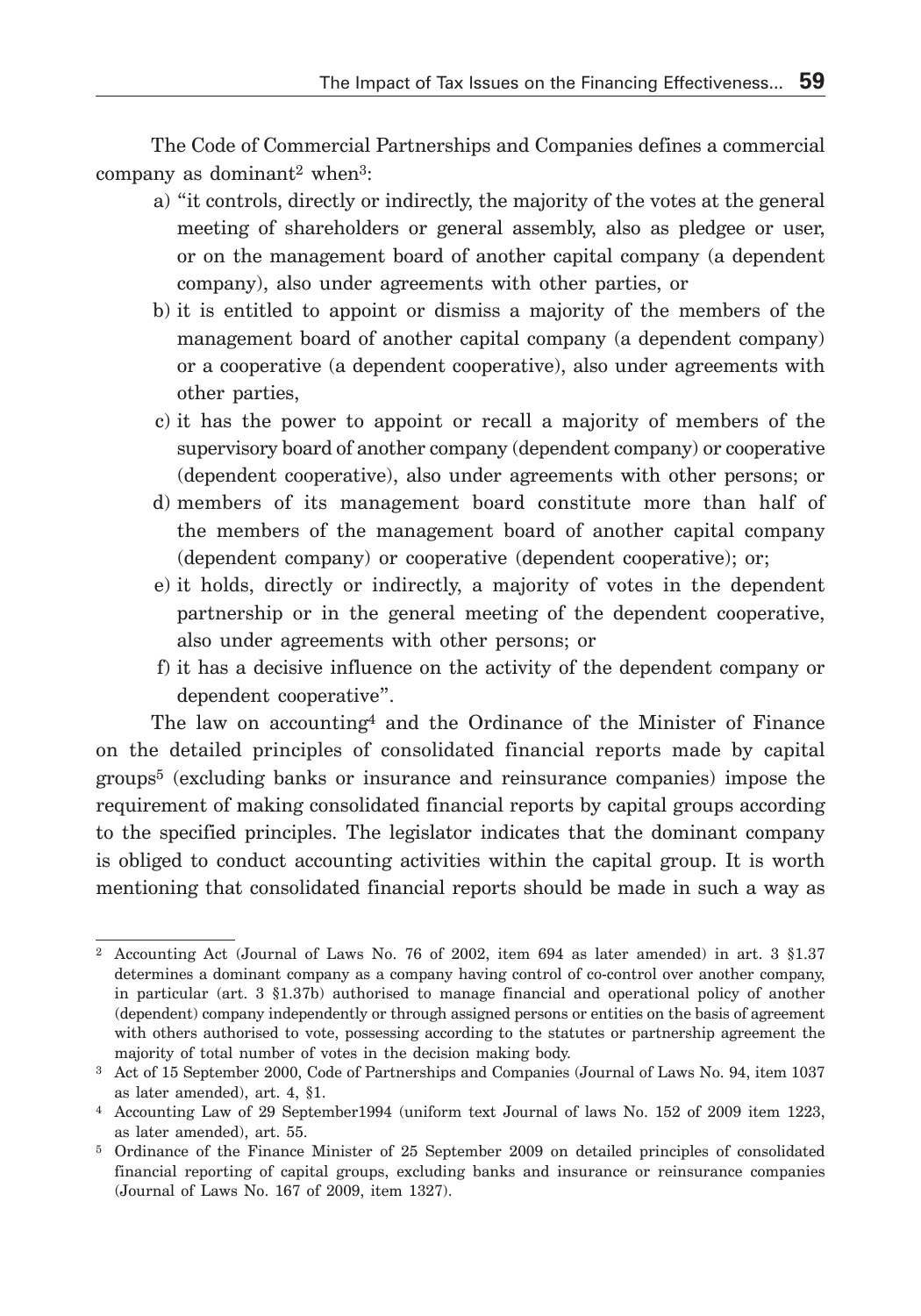if a given capital group were a single business unit. Furthermore, the accounting law defines basic notions like capital group, related, dominant, dependent, codependent entities etc.

Business combinations are also regulated by the International Financial Reporting Standards6. Since 2005 they have been effective in the territory of the European Union. According to this standard, the business combination means a combination of separate business entities or undertakings into one reporting unit. A reporting unit is a single entity or group consisting of a dominant entity and all its subsidiaries. Furthermore, the IFRS defines financial reporting principles in association with business combinations. It indicates that the combination should be settled through the method purchasing, i.e. the acquiring entity encompasses all assets, liabilities and conditional liabilities of the acquired entity according to the fair value on the day of acquisition as well as the goodwill of the company. Moreover, it is assumed that the goodwill of the acquired company within the business combination is not amortised.

The Act on Competition and Consumer Protection<sup>7</sup> considers the principles of concentration and ways of counteracting the monopolist position. According to this Act, the capital group consists of all entrepreneurs, who are subject to direct or indirect control exercised by one entrepreneur.

The regulations concerning the forming of the so-called tax capital group are regulated by the law on income tax concerning legal persons<sup>8</sup>. It presents some limitations on the formation of tax groups, namely: they may be formed by limited liability companies or joint stock companies based on the Polish territory and meeting explicitly defined conditions.

Complex organisational forms of diversified operations have their peculiar characteristics, specific structure and different operations, but first of all they are subject to different rules than singles companies9. The market of these structures grew in the 1970s and 90s. The growing liberalisation of the financial system, the development of outsourcing processes and the necessity of possessing flexible structures reacting dynamically to market changes constitute the set of effects in favour of processes limiting the number and role of capital groups10.

 <sup>6</sup> IFRS No. 3 "Business Combinations".

 <sup>7</sup> Act of 16 February 2007 on Competition and Consumer protection (Journal of Laws No. 50, item 331, as later amended), Art. 4.

 <sup>8</sup> Act of 15 February 1992 on Income Tax from Legal Persons (Journal of Laws of 2000 No. 54, item 654, as later amended), Art. 1a.

 <sup>9</sup> M. Aluchna, Kierunki rozwoju polskich grup kapitałowych (Development trends of Polish capital groups). Perspektywa Międzynarodowa (International perspective), Oficyna Wydawnicza SGH, Warsaw 2010, p. 9.

<sup>10</sup> M. Aluchna, Grupy kapitałowe w dobie globalizacji (Capital groups in the era of globalisation), in: Gospodarka Polski: system funkcjonowania i zarządzania w dobie globalizacji i internacjonalizacji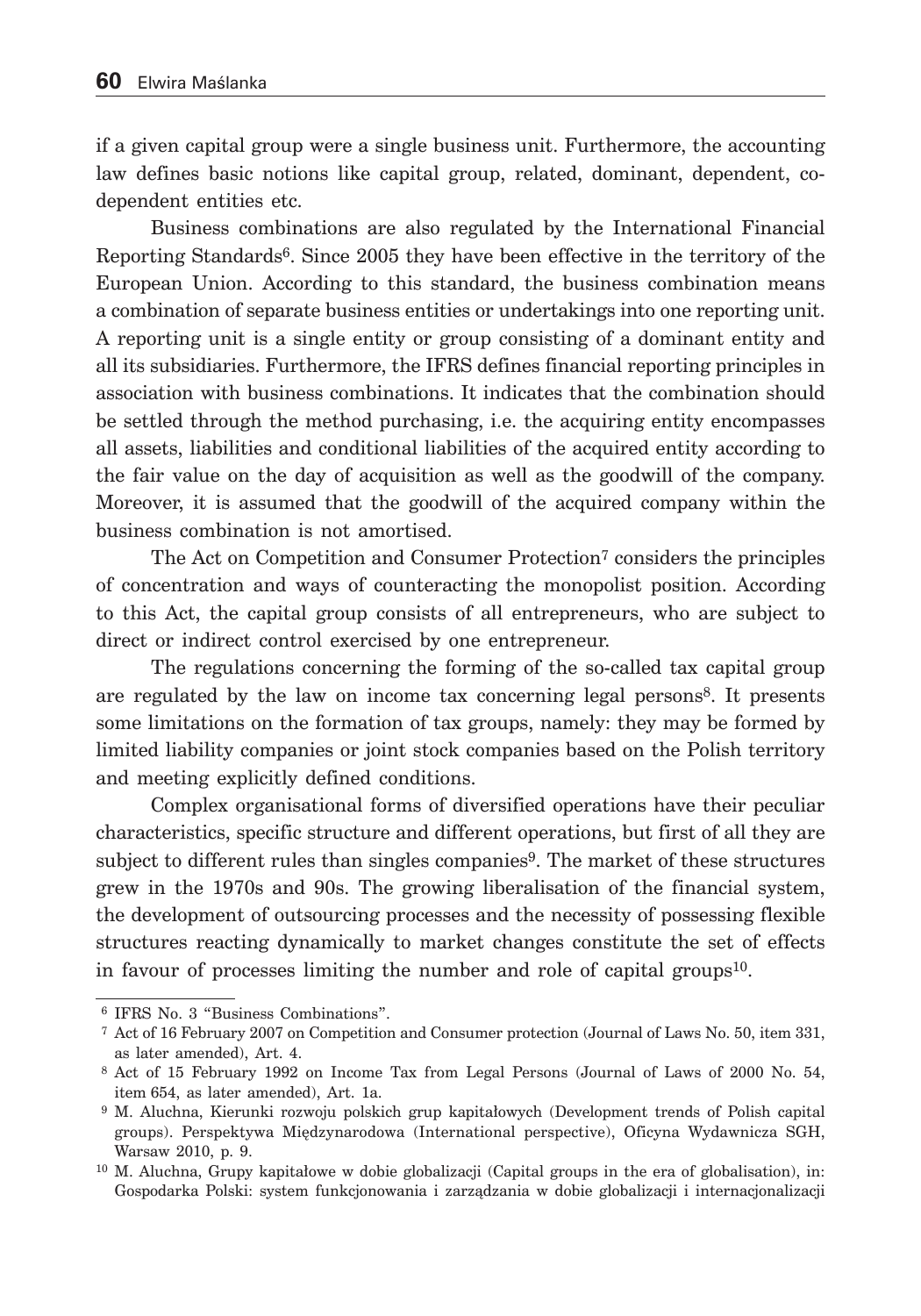The goals of forming and establishing a capital group may vary. However, the basic ones are:

- typically investment goal perceived as the return on the invested capital,
- strategic goal,
- operational goal.

It should be stressed that the choice of the goal when establishing a capital group is crucial for it as later it affects its organisation as well as the significance and effectiveness of allocation of resources within this group.

Investment goals oriented capital groups are an example of structures where active management policy inside the group is rare.

Strategic goals oriented groups are the ones in which the management board of the parent company sets only general goals, without direct operational coordination of activities of the companies forming the group. In such a situation active allocation of resources is difficult but not impossible. The major areas of resource allocation in a capital groups  $are^{11}$ :

- financial flows (internal financing),
- allocation of non-financial tangible resources (e.g. sharing fixed assets, leasing, franchising),
- using non-material assets (first of all human resources but also intangible assets).

Operational goals oriented capital groups are an example of structures in which the management board wishes to have an impact on the operations of its subsidiaries. It is crucial then to appropriately manage monetary flows and coordinate resources.

Internal resources flow in a capital group is of utmost significance due to:

- cost optimisation,
- improved efficiency of operational activity,
- easier, more effective and cheaper access to resources.

Within the internal flow of resources there may be problems with the effective organisation of such a flow, for instance in the form of:

- communication and coordination problems,
- problems of resource identification of inside the company,

procesów ekonomicznych (Poland's economy:system of functioning and management in the era of globalisation and internationalisation of economic processes), ed. R. Bartkowiak, J. Ostaszewski, Oficyna wydawnicza SGH, Warszawa 2009, pp. 161–170.

<sup>11</sup> W. Ratymirski, Zarządzanie zapasami i wewnętrzny przepływ kapitału – efektywne poszukiwanie źródeł wewnątrz firmy (Stock management and internal capital flow – effective search for resources within the company), conference materials: Przepływy pieniężne w grupie kapitałowej (Monetary flows in a capital group), Warsaw 14–15 June 2011.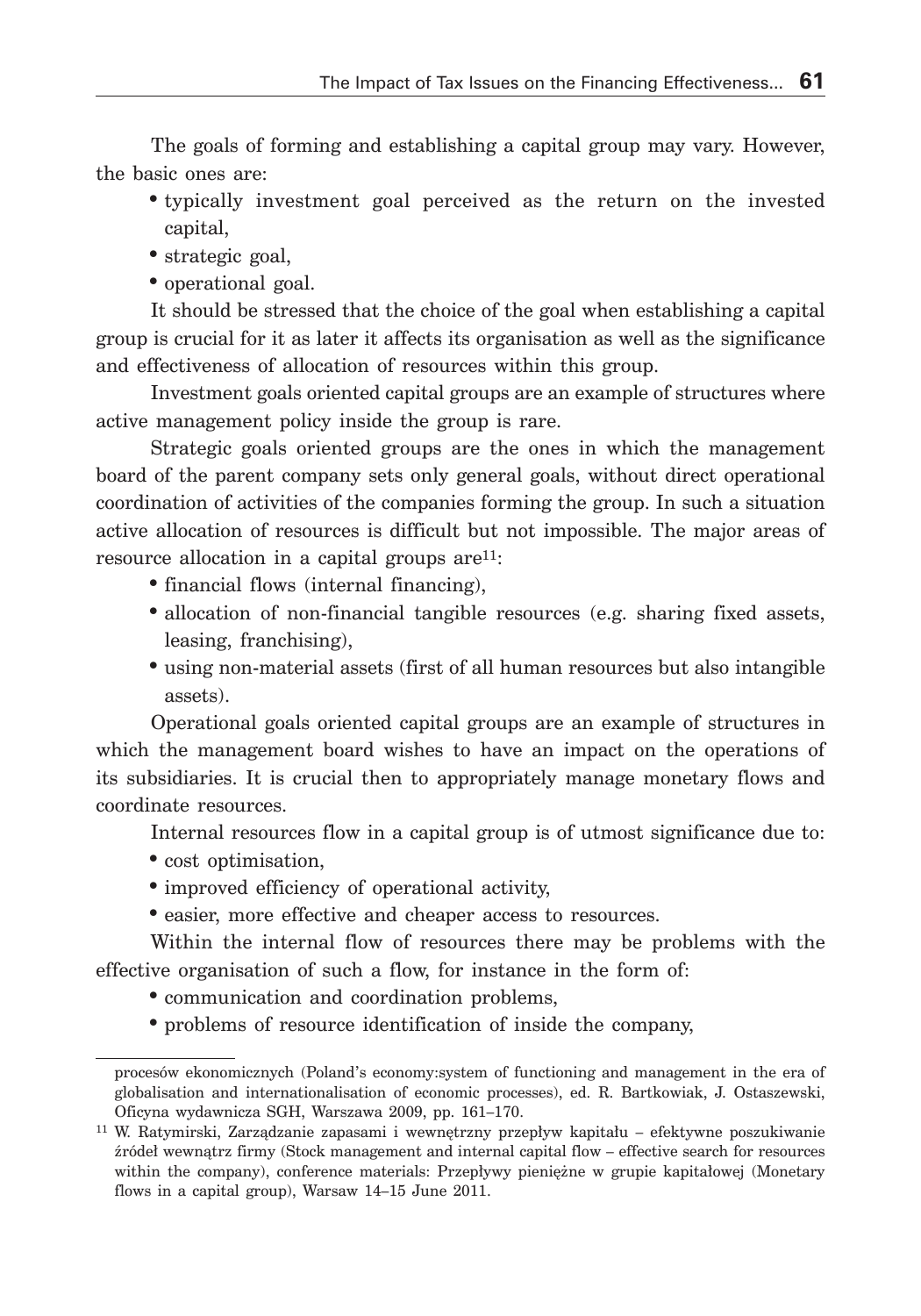- financial problems;
- legal problems;
- diversified management ambitions in subsidiaries.

# **3. Effective types of financing within a capital group and selected cash resource management methods**

Effective types of financing in capital groups are presented in Figure 1. The financial instruments are divided into own and third-party instruments.

**Figure 1. The financial instruments of a capital group**



Source: own material on the basis of: G. Ochędzan, Efektywne finansowanie w grupie kapitałowej Effective financing in a capital group), Conference materials: Przepływy pieniężne w grupie kapitałowej (Monetary flows in a capital group), Warsaw 14–15 June 2011.

A capital group's own external financing instruments include:

- own capital (owners' equity),
- retained profit.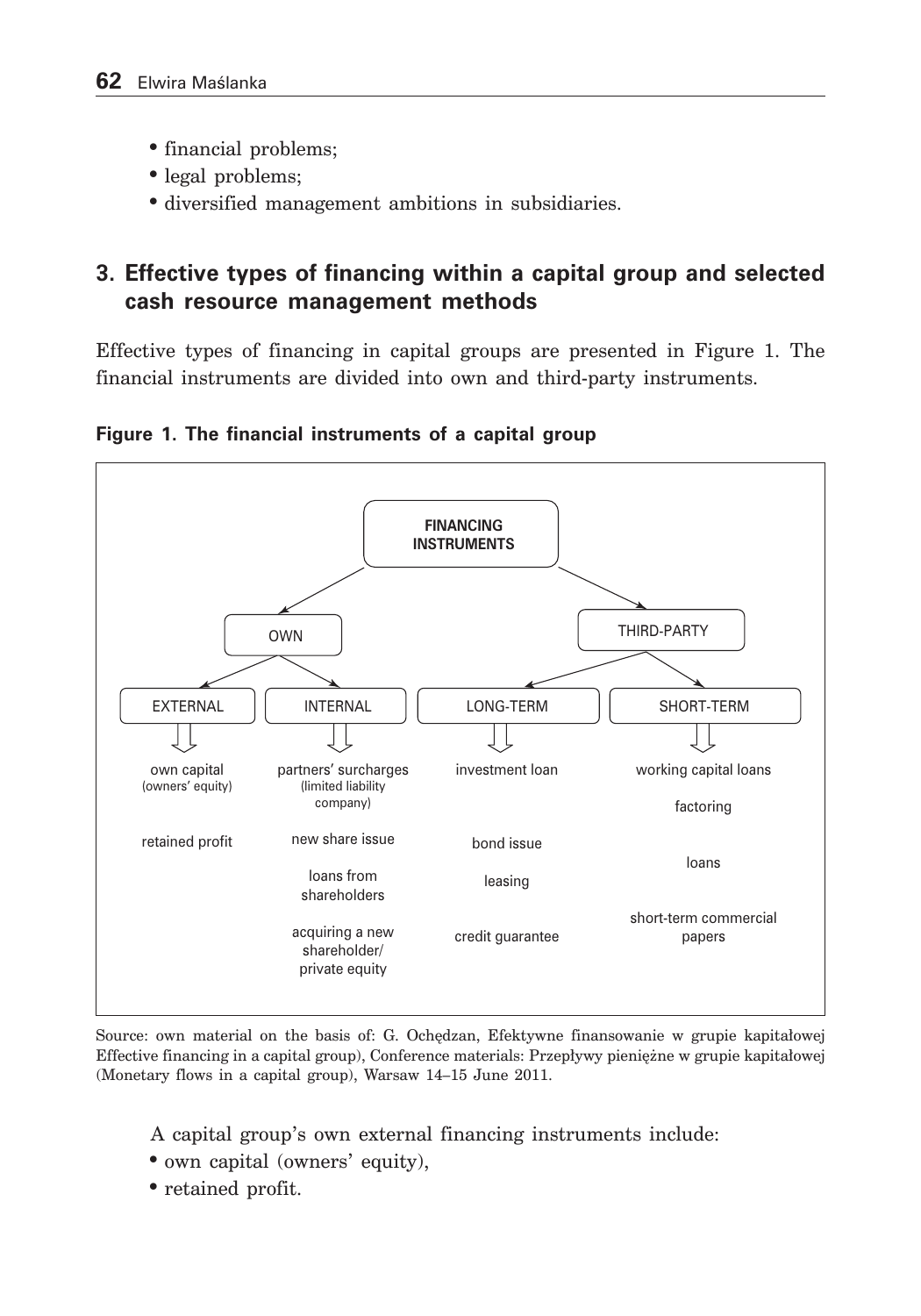On the other hand, a capital group's own internal financing instruments

• shareholders' surpluses (limited liability companies),

• shares issue,

are:

- loans from shareholders,
- acquiring new shareholders/private equity.

Third-party external financing instruments of a capital group include:

- investment loans,
- shares issue,
- leasing,
- credit guarantee.

And, the third-party internal financial instrument of a capital group include:

- working capital loans,
- factoring,
- loans,
- short-term commercial papers.

The sources mentioned above have both advantages and disadvantages.

Undoubtedly, long-term capital in the form of share issue, as well as the control by the present shareholders in the case of a majority stake are the key share issue advantages. A disadvantage in this case is a higher cost of capital or lower value of profit share on the part of current shareholders as well as the lower influence of current shareholders on the company.

The advantages of bond issue include for instance:

- retaining control over the company,
- opportunity to decide about the conditions and time of repayment,
- rise in the market value of the company,
- lower operational costs, i.e. the lack of close control by bondholders in comparison with bank loans.

And, the disadvantages of the bond issue include:

- necessity of repayment due to the third-party type of financing,
- the practice shows that under Polish conditions bond issue is as a rule more expensive than a bank loan.

The advantages of a bank loan as a source of financing are:

- a cheaper source of financing with borrowed capital in comparison with the bond issue capital,
- legitimising the company for partners, suppliers, insurers etc.,
- economies of scale with regard to cooperation, i.e. through the cooperation with banks in the area of numerous products, e.g. loans, foreign exchange and cash management generate additional savings.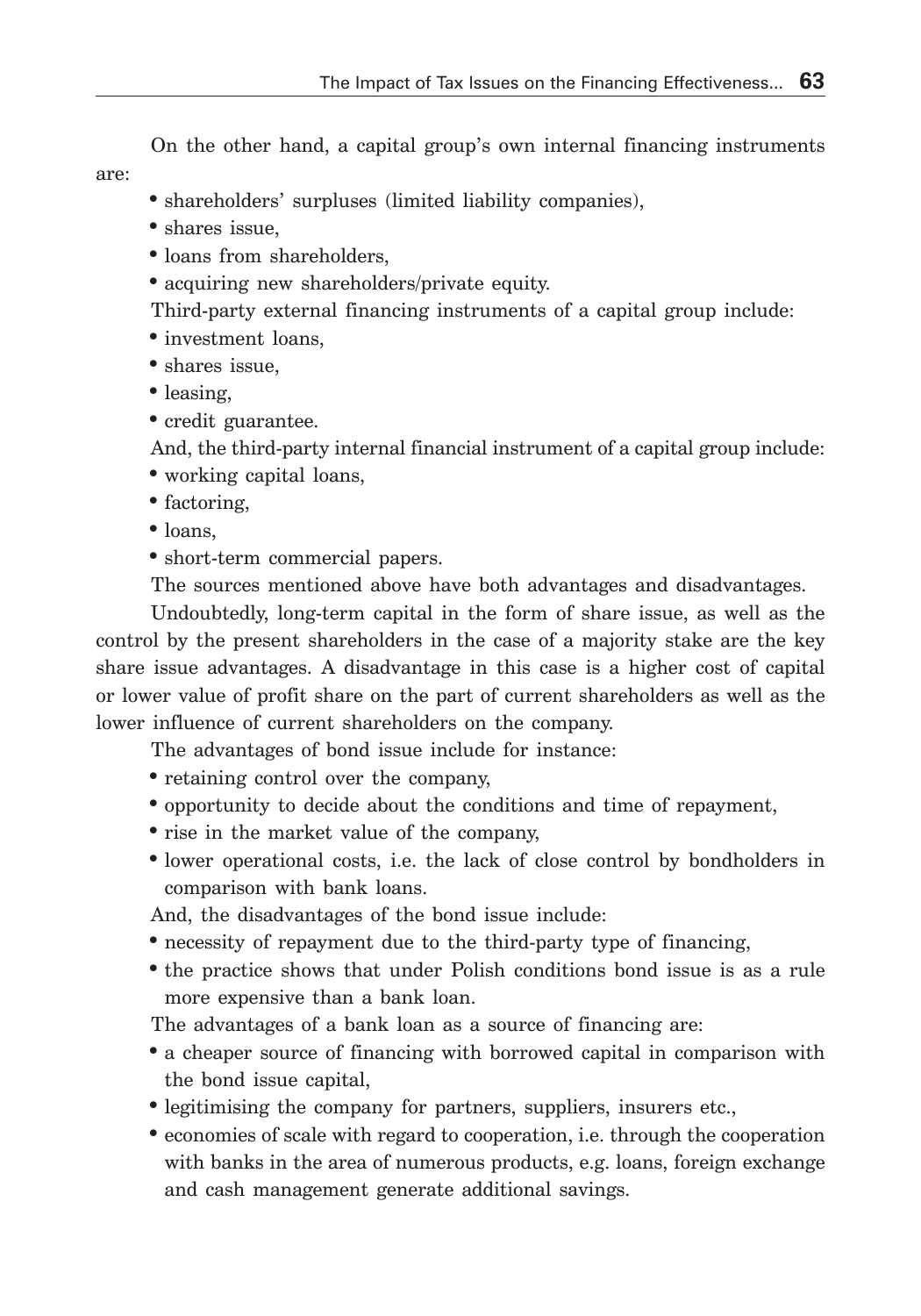The disadvantages of bank loan financing include:

- necessity of undergoing a credit procedure which does not have to be successful,
- necessity of possessing a considerable collateral (sometimes up to 150%) of the loan value),
- lack of opportunity to choose the conditions (covenants, breach of agreement etc.).

Commercial papers are regarded to be an effective financing instrument due to a low capital cost, short preparation time and the possibility of rolling over the papers that are to be repaid into a new issue. On the other hand, there is a disadvantage: as they are available only for large companies with an extremely good credit rating.

In order to effectively manage cash, it is necessary to consider two aspects<sup>12</sup> firstly:

- a minimised level of current cash with the simultaneous maximisation of benefits resulting from its possession,
- a quick flow of cash in the company.

The increased speed inflow of cash resources to the company may be achieved through the issue of sales documents on time and the choice of appropriate forms of payment as, for example, money order13. Another stimulus to accelerate the inflow may result from the settlement of time and mode of transferring cash from customers by the company employees, e.g. transferring cash takings and cheques to banks for settlement. It is worth stressing that the efficiency of the bank in which the company allocates its funds is of considerable significance.

The planning of short-term corporate demand for funds should be preceded, for example, by calculations of the speed of receivables inflow and liabilities settlement.

A preliminary estimate is a tool to conduct fund planning. It includes the schedule of receivables inflow, and also the projection of delays or expenses like the purchase of fixed assets, rents, wages, tax charges, credit instalments etc.). Such a preliminary estimate may be made in quarterly, monthly or daily cycles. It should be indicated that the estimate presents a cash flow forecast posing different risk like changes in sales or receivables payment delays. In order to obtain a more reliable view, it is advisable to apply, if possible, the Monte Carlo simulation14.

<sup>12</sup> M. Sierpińska, D. Wędzki, Zarządzanie płynnością finansową w przedsiębiorstwie (Corporate financial liquidity management), PWN, Warsaw 2002, p. 222.

<sup>13</sup> J. Grzywacz, Bankowość elektroniczna w działalności przedsiębiorstwa (Electronic corporate banking), Oficyna Wydawnicza SGH, Warsaw 2004, p. 69.

<sup>14</sup> G. Michalski, Płynność finansowa małych i średnich przedsiębiorstw (SME financial liquidity), PWN, Warsaw 2005, p. 196.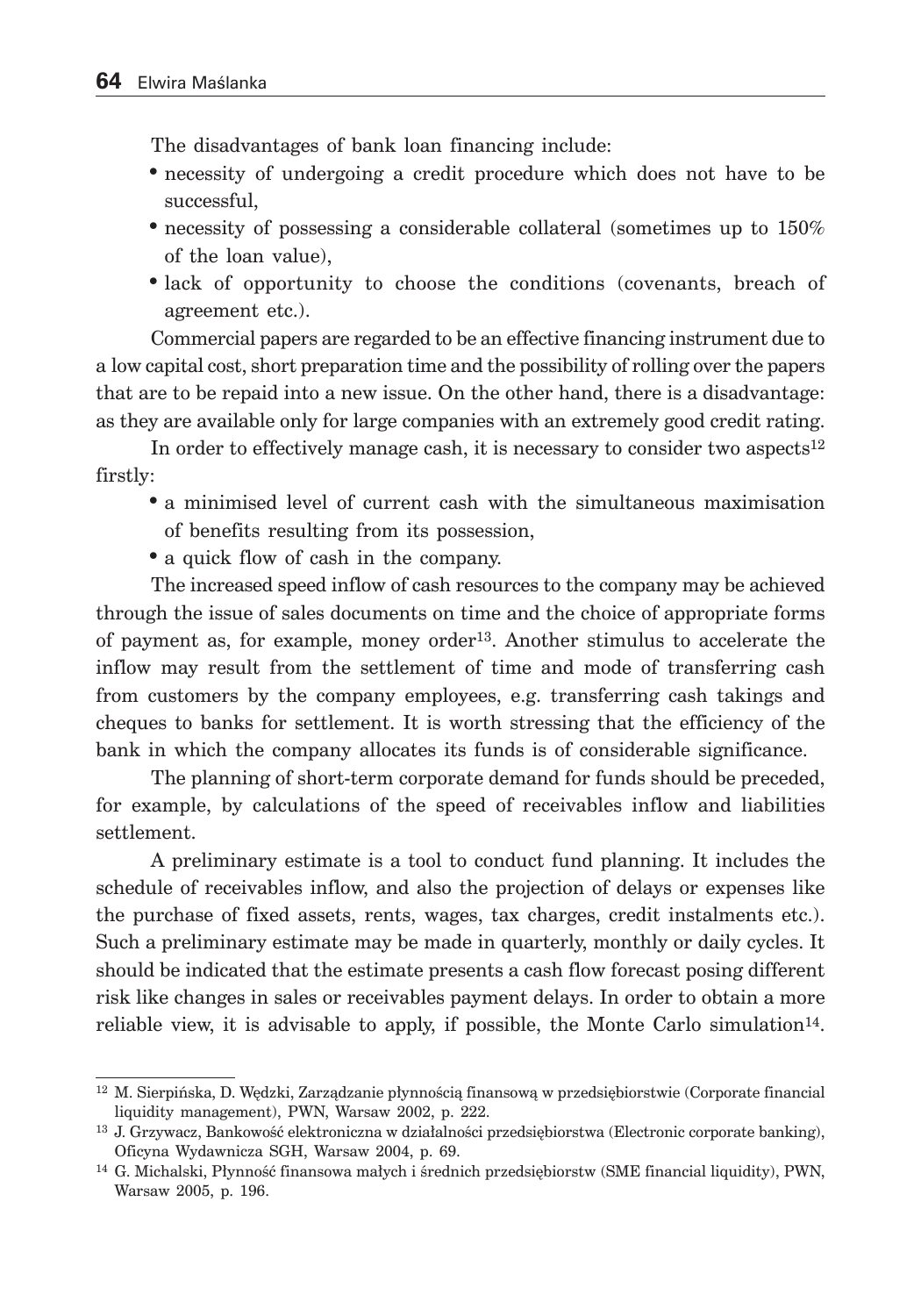Other economic models like the Baumol, Miller-Orr or Stone models also determine the optimal level of corporate cash resources, but they are not applied on a large scale in real terms15.

The maximisation of advantages resulting from the possession of cash includes:

- minimisation of cash levels in a given company,
- maintenance of a certain amount of cash on a bank account,
- use of the system of deposits offered by banks (overnight deposits earn higher interests than the interest rate on current accounts).
- investment in the so-called liquid commercial papers (treasury or commercial bills).

These activities eliminate the effects of the loss of the real value of money due to inflation.

Large companies with well-developed structures may have difficulties connected with the effective use of funds. Transferring cash among the accounts of capital groups should serve the effective use of funds within the corporation and the minimising of both transactional and external financing costs.

Company managers, including group related entities, face a serious task. They should acquire the financing sources that allow them to maintain their financial liquidity. The evaluation of the liquidity of a given company should not focus only on the risk management system but also on the current or longterm financial situation of the company. It should begin with the diagnosis of the present state and finish with the presentation of changes in its operational conditions. In the period of crisis, the difficulties with financial liquidity may be observed on a large scale. Then, frequent payment delays, which may be deliberate, causes an overstrained payment discipline. The maintenance of an adequate level of financial liquidity determines the effective operation of a given company or group related entities and their credibility. It is worth noting that the adequate level does not mean the highest level possible but the optimal level. The effective operation of a given company or group related entities may be threatened not only with a too high level financial liquidity but also a too low level of it. The first situation may indicate the ineffective use of resources reflected in the possession of an excessive amount of cash. However, in the period of crisis, in such a situation the company possessing funds in its account may consider the acquisition of competitors and in this way develop its operation and implement its strategic goals. In the latter situation the financial liquidity deficit

<sup>15</sup> G. Michalski, Wartość płynności w bieżącym zarządzaniu finansami (Value of liquidity in current finance management), Wydawnictwo CeDeWu, Warsaw 2004, p. 150.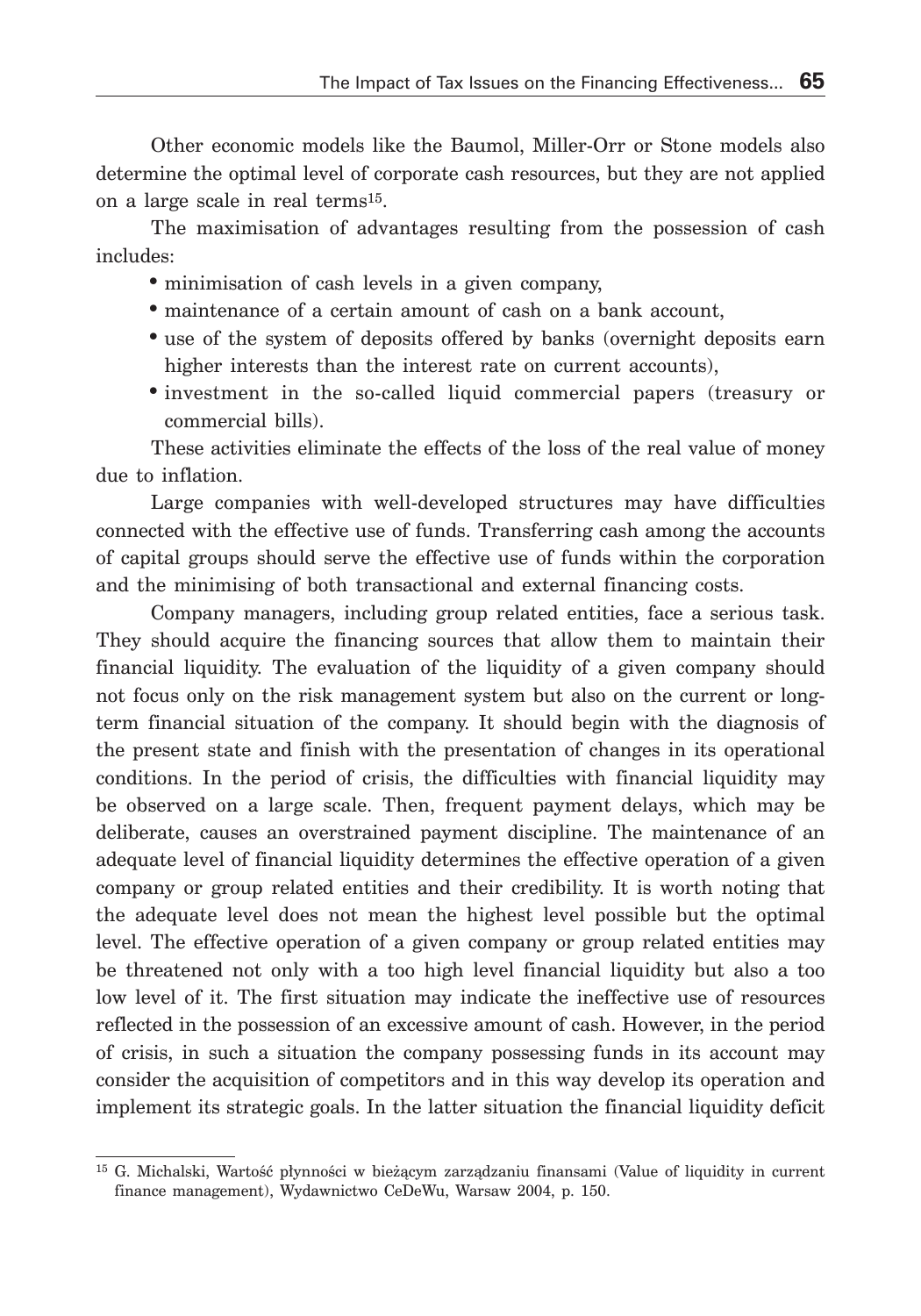generates costs of its own maintenance, which may be reflected, for example, in credit interest or may cause a loss of advantages, e.g. interest on deposits from bank allocated free funds.

## **4. The advantages of interest cost optimisation in a capital group applying cash pooling**

Cash pooling, an instrument offered to companies, is aimed at the effective use of money accumulated on different bank accounts. As a rule, this instrument is used in capital groups. The major idea is to balance the accounts of group related companies into one central account. These actions are conducted in order to minimise the interest costs. Within the cash pooling system, funds are available to all the entities belonging to the capital group in order to improve their liquidity, which, in turn, affects the financial liquidity of the whole group.

Table 1 presents the mechanism of cash pooling.

| <b>Firm</b>  | <b>Account</b><br>balance | <b>Annual interest</b> | <b>Interest</b><br>per day* | Cash pooling<br>application interest<br>per day* |
|--------------|---------------------------|------------------------|-----------------------------|--------------------------------------------------|
| X            | $+400000$                 |                        | $+10.96$                    | --                                               |
| $\mathbf v$  | $-800000$                 | 10                     | $-219.18$                   | --                                               |
|              | $+200000$                 |                        | $+5.48$                     | --                                               |
| <b>Total</b> | $-200000$                 | $- -$                  | $-202.74$                   | $-54.79$                                         |

**Table 1. Example of the cash pooling service mechanism**

\* interest calculated for 365 days in the year.

Source: own materials.

If the capital group used cash pooling, it would save 147.95, as within the cash pooling solution, interest in calculated on the global balance. Thus, the interest on 200,000 would amount to 54.79. Without the application of cash pooling the company would be charged with the amount of 202.74 due to the interest paid on the negative account balance.

The literature distinguishes two types of cash pooling:

- real cash pooling (zero-balancing cash pooling);
- and unreal cash pooling (notional cash pooling).

The notional cash pooling agreement requires a central account that is run virtually, hence even if balances in individual accounts of group members may be negative or positive, no money transfers are made. Interest to be received or paid is calculated on the so-called collective group balance.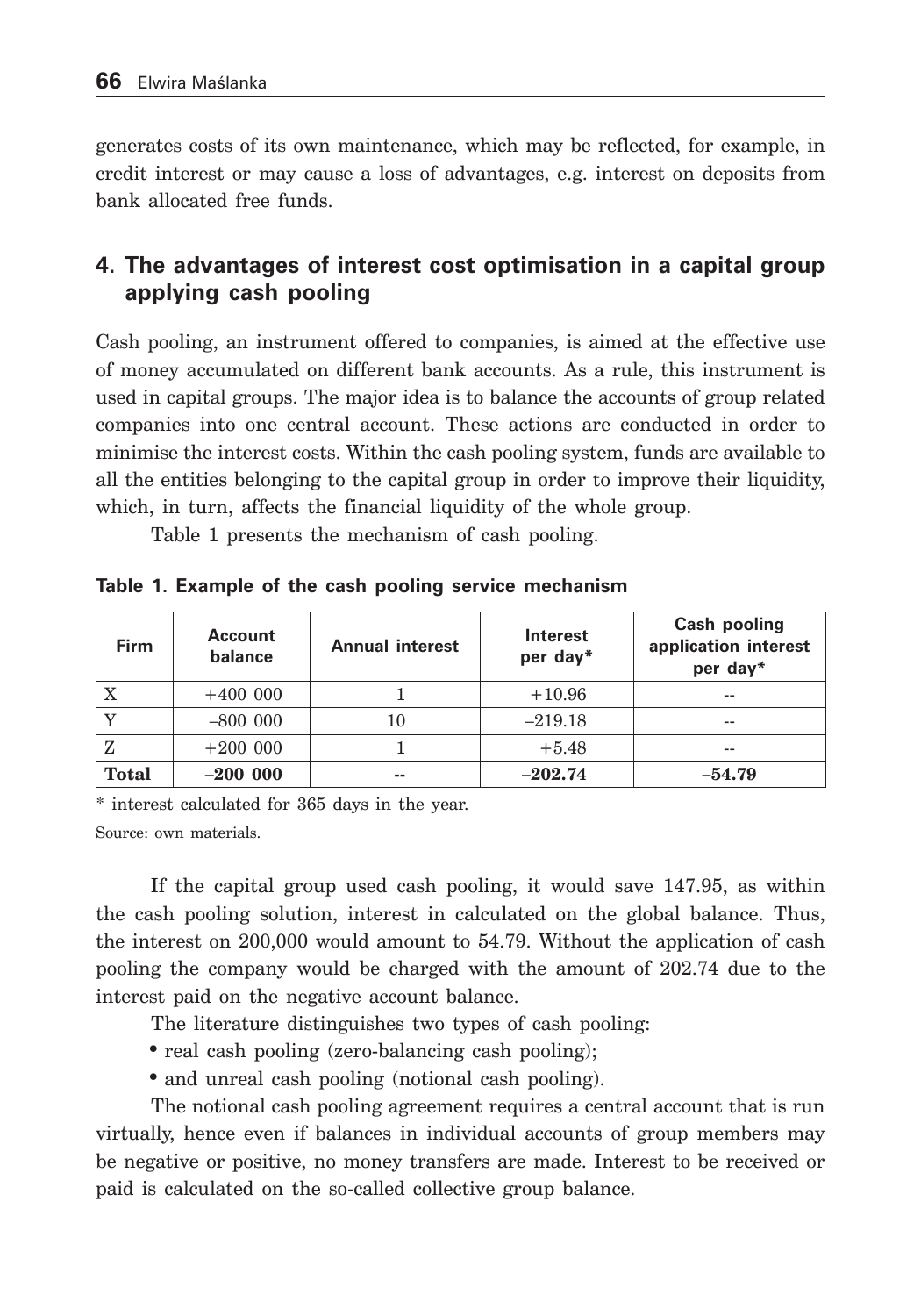The zero-balancing cash pooling agreement assumes a real cash flow. On the central account, cash flows between the members of a given capital group are registered. At the end of the day all balances are joined and transferred to the consolidated account. The surplus on this account covers negative balances. On the next morning contrary transfers are made, which means the return to the previous day's balances. The bank calculates the interest on the consolidated account global balance and transfers or charges funds on account of interest.

It is worth mentioning that irrespective of the kind of cash pooling agreement, the agreement should include the following issues:

- principles of the level of global balance interest (negative and positive),
- principles of the calculated interest division,
- money surplus investment,
- remuneration of the entity responsible for the cash pooling organisation, i.e. pool leader (the bank or one of the capital group related entities).

The most significant cash pooling advantage is the minimisation of credit financing costs at the global level due to the utilisation of the group's own funds with the simultaneous optimisation of the global financial position<sup>16</sup>. The exemplified optimisation of interest costs and incomes (Table 2) is a key advantage of cash pooling. Furthermore, the financing of fund deficits is more costly in the case of using credits or commercial papers. The application of cash pooling allows the company to possess lower precautionary fund resources thanks to easier deficit covering transactions.

The whole capital group common policy results in the situation in which entities do not have to make everyday individual decisions on the allocation of positive balances or covering negative balances. They do not need to have units responsible for money market analysis. Such a common policy conducted by a pool leader translates into the achievement of economies of scale in the form of, for example, the opportunity to negotiate the interest with the bank. It should be stressed that in the case of transaction involving transnational companies, the uniform financial policy translates into the reduction of currency risk.

### **5. Tax interpretations of cash pooling agreements**

The development of cash pooling services in Poland is difficult due to the lack of explicit and transparent legal regulations. Cash pooling is an unnamed agreement in the civil law, and that is why the regulations of the Civil Code are applied. In

<sup>16</sup> H. Zawal-Kubiak, Cash pooling – skutki w podatku dochodowym (Cash pooling. Impact on income tax), Przegląd Podatkowy (Tax Review) No. 2/2004, p. 14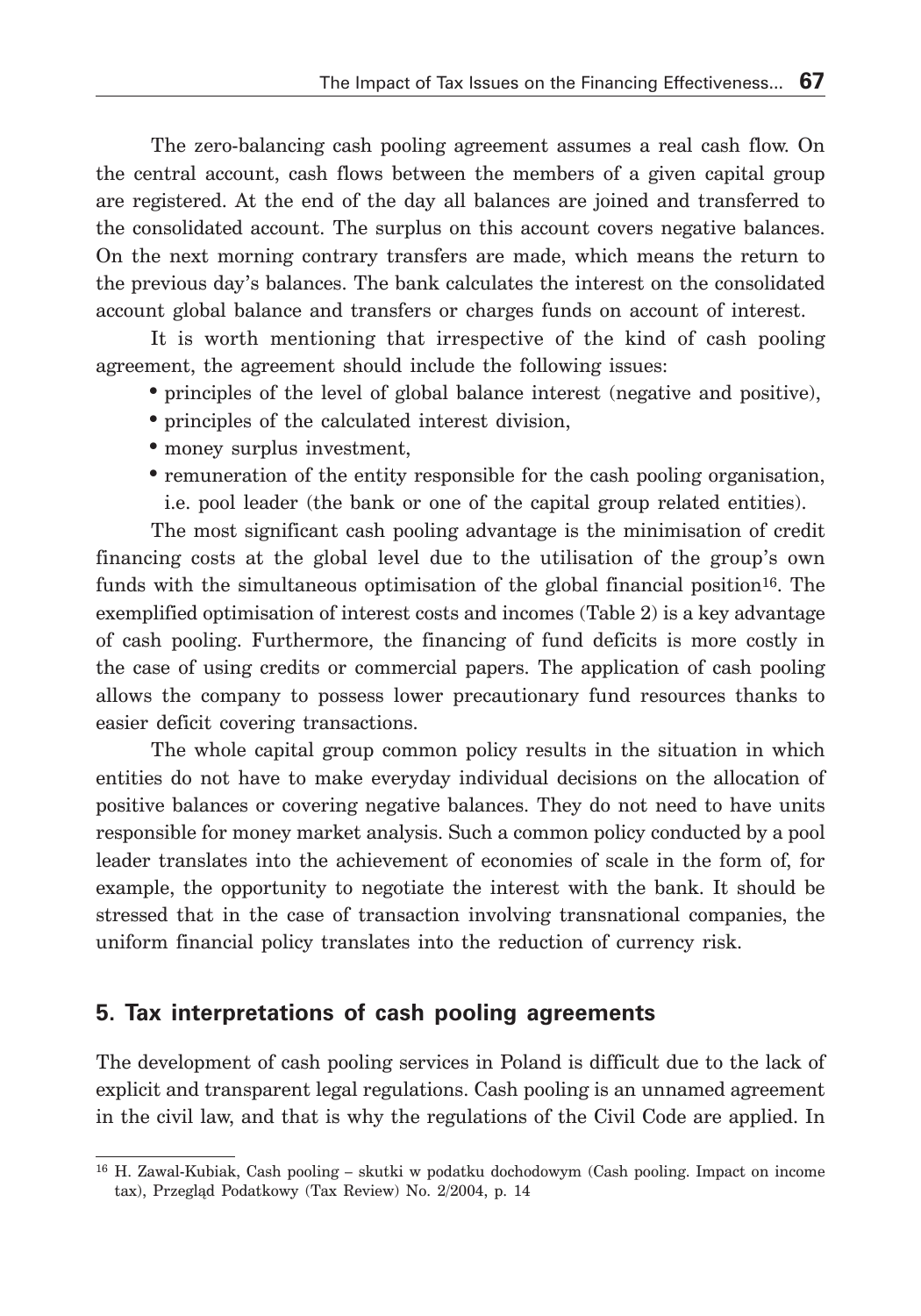the Polish tax law, there are no regulations concerning this agreement, either. The issue of consolidation is subject to banking  $law<sup>17</sup>$ , according to which: "in the agreement concluded by companies forming a tax capital group… funds deposited in bank accounts and credits or loans, for which consolidated interest has been determined, bear no interest".

The civil and legal transactions tax Act (PCC)<sup>18</sup> includes a closed catalogue of transactions subject to PCC. Cash pooling is not enumeratively mentioned in this act. Thus, it cannot be levied with tax on civil and legal transactions. Despite this, entrepreneurs are afraid that the cash pooling agreement may be treated as a loan, which, in turn, is subject to tax (tax rate of  $2\%/19}$ . There are some arguments which argue in favour of the idea that cash pooling should not be treated as a loan:

- in the case of the notional cash pooling agreement there is no physical transfer of funds, and it this operation that is a prerequisite for the transaction to be regarded as a loan,
- in the case of the zero-balancing cash pooling there is a physical transfer of funds, however, at the end of the day it is possible to indicate the entities possessing positive and negative balances, which, in turn, does not mean that it is possible to determine the parties to the agreement, i.e. one of the prerequisites to treat the transaction as a loan. It is should be stressed that the stance of the Ministry of Finance is different as "such an agreement may include in its content objectively significant elements of a loan agreement, whose parties are individual companies"20, which indicates that it may be subject to taxation on the basis of the law regarding the tax on civil and legal transactions. However, it should be added that according to this Act the Ministry of Finance, in certain cases, may exempt the agreement from taxation.

There are some examples of treasury institutions opinions on the structures of cash pooling with respect to taxes on civil and legal transactions:

• "cash pooling construction, as a way to manage free funds of participating entities, despite including certain elements of a loan agreement, does not possess the crucial features. (...) There are no grounds to qualify

<sup>17</sup> Act of 29 August 1997, Banking Law, (Journal of laws of 2002 No. 72, item 665) and Amendment of 1 April 2004 (Journal of Laws of 2004 No. 91, item 870 as later amended), Art. 93a.

<sup>18</sup> Act of 9 September 2000 on Tax on Civil and Legal Transactions (text Journal of Laws of 2005 No. 41, item 399, as later amended), Art. 1.

<sup>&</sup>lt;sup>19</sup> G. Brycki, Lepiej nie igrać z fiskusem (You'd better not play with the taxman), "Rzeczpospolita", No. 27(6710) of 2 February 2004, p. B5.

<sup>20</sup> E. Mucha, Reply of the Undersecretary of State in the Ministry of Finance – authorised by the Minister – to repeated interpellation No. 6005 by MP Ryszard Nowak given on 2 July 2004.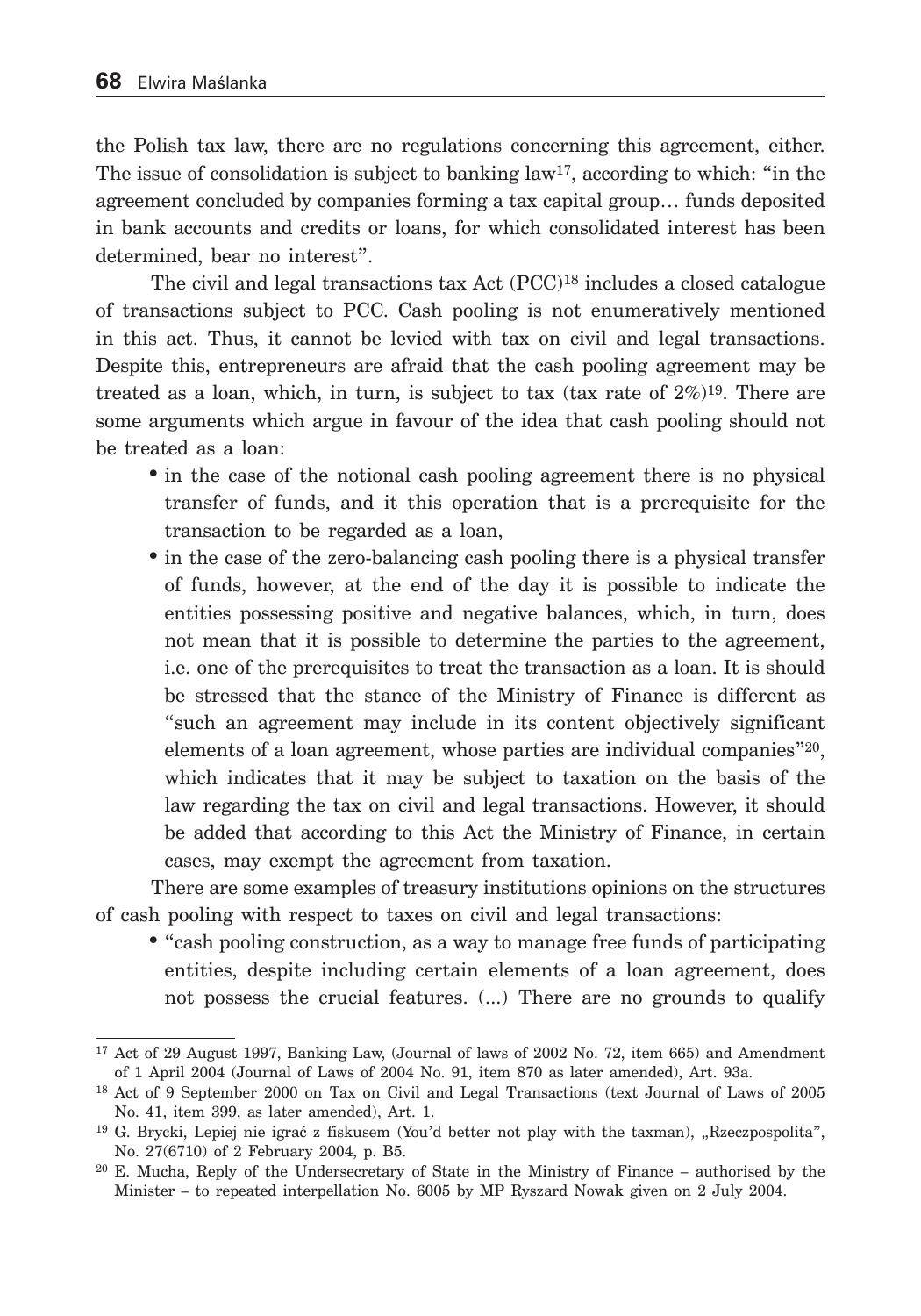these transactions as loans although these agreements include elements of crediting of some companies by others. In this connection, a cash pooling agreement is not subject to tax on account of the law of civil and legal transactions"21,

- "conducted by entities belonging to a Group of Companies, via a bank, service activities of complex financial liquidity management are recognised as loans according to Art. 16 Section 7b. of the aforementioned Act (...) thus, in this case restrictions with regard to the qualification of interest to tax deductible costs is not applicable"22,
- "(...) cash pooling agreement (...) will not be (...) subject to tax on civil and legal transactions"23.

Interpretation problems can also be seen with regard to the Act on Income Tax of Legal Persons<sup>24</sup>. While analysing the effects of cash pooling it appears that the company gains certain interest income and incurs certain interest costs as well as bank charges which, with no doubts affect the tax base. Consolidated accounts are calculated according to the cash method, i.e. from the tax perspective interest income become effective at the moment of its acceptance by a cash pooling participant, whereas interest costs may be recognised as tax deductible cost on the day of its transfer from the account. It is crucial to describe transfers between the consolidated account and participants' own accounts in such a way as to give no rise to doubts with regards to transfers made only to levelling the accounts and the real transfers of interest.

There are also some doubts about the so-called thin capitalisation. Capitalisation is insufficient when the statutory limits of credit indebtedness to related entities are exceeded by a subsidiary. The legislator, in the Act on income tax of legal persons, exempted from tax deductible costs "interest on credits and loans granted to the company by its shareholder possessing at least 25% of the shares, if the volume of indebtedness to this co-owner exceeds threefold the share capital, the exemption does not concern the whole all the interest but is calculated proportionally"25. Thus, there is a question to be asked. Should these limits include flows between the consolidated account and individual accounts of related entities? The same arguments are to be used as those in favour of the exemption of cash pooling from the tax on civil and legal transactions. The

<sup>21</sup> Interpretation: Kujawsko-Pomorski Treasury Office, 17 September 2004, ZD/436-3/04.

<sup>22</sup> Interpretation: Świętokrzyski Treasury Office, 29 May 2006, RO/436-2/06.

<sup>&</sup>lt;sup>23</sup> Interpretation: The first Masovian Treasury Office in Warsaw, 17 February 2006, 1471/DC/436/59/05/HB.

<sup>24</sup> Act of 15 February 1992 on Income Tax from Legal Persons (Journal of Laws of 2000 No. 54, item 654 as later amended).

<sup>25</sup> Ibidem, Art. 16, §1. 60–61.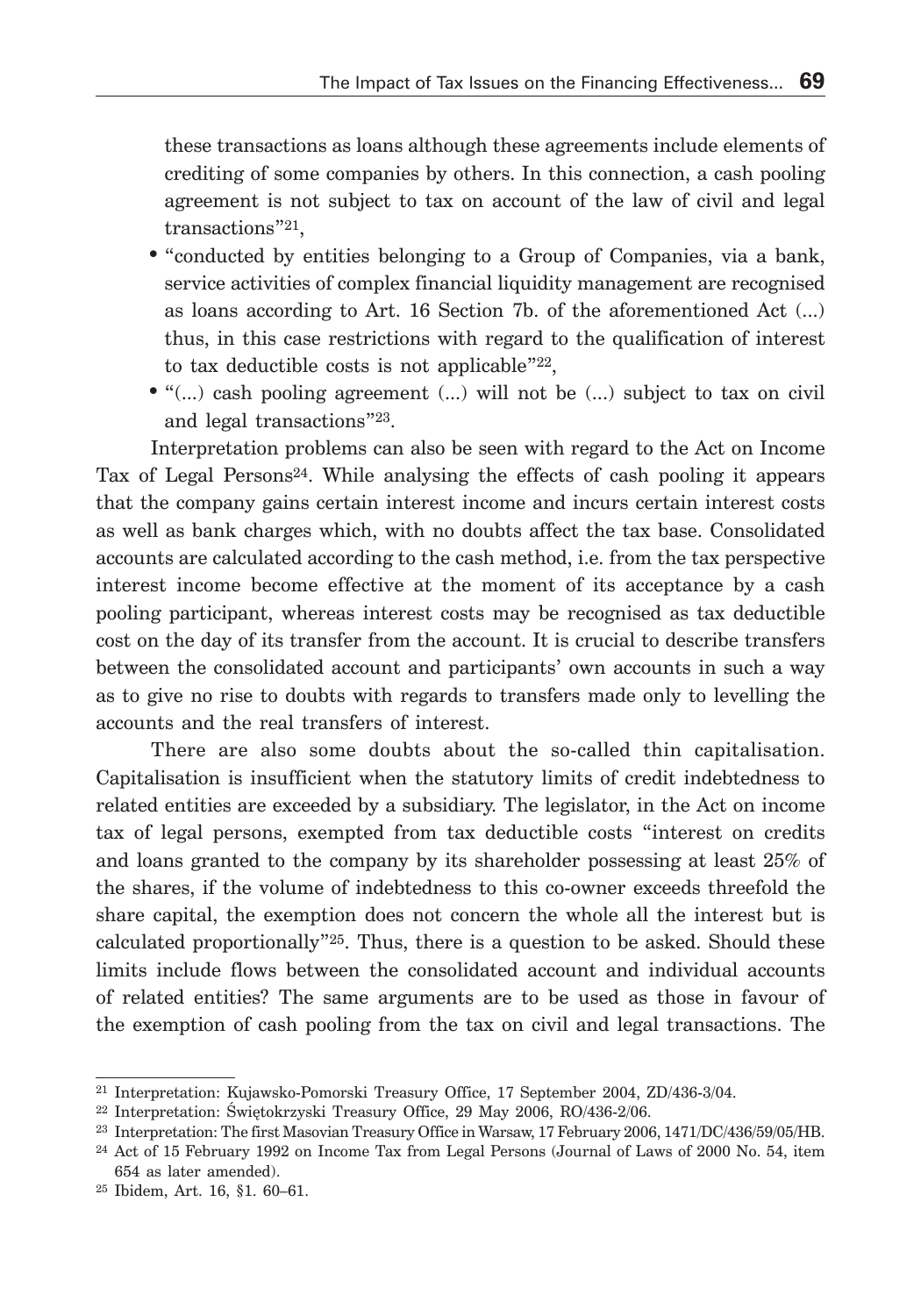difficulties that arise in the process of determining the parties to the possible loan translate into the failure to find out by the Treasury authorities any possible breaches of restrictions concerning insufficient capitalisation<sup>26</sup>.

The issue to interpret is the situation in which the cash pooling agreement is entered into by both domestic and foreign entities. According to the law on income tax from legal persons, "interest gained on the Polish territory by entities based outside the territory of the Republic of Poland is levied with lump-sum tax of 20% of revenue27. These regulations were introduced in order to avoid a double taxation. However, there is a possibility for a lower rate to be applied or to be entirely exempted from tax. It appears to be a safe solution to obtain the socalled residence certificate from all the foreign entities which are parties to the cash pooling agreement and then make use of the rate based on the agreement on the avoidance of double taxation<sup>28</sup>.

Treasury offices may object to the agreements on the basis of which funds are managed in the capital groups. If these institutions regard cash pooling transaction as non-market operations, in particular with regard to the issue of the level of interest balance, the principles of interest payment or the amount of commission for the pool leader (especially if it is an entity from the same capital group), according to the law on income tax of legal persons29 market estimates should be made and overdue tax stated.

It is important that companies concluding transactions with capital related entities are obliged to record tax documentation. According to the law on tax of legal persons30, the documentation is required when the value a transaction exceeds the limit of 30,000 euros from financial services. The interpretation of the Ministry of Finance says that there is an obligation to document transactions within cash pooling between related entities.

The opinion of a Treasury office about the cash pooling structures with regard to income tax from legal persons is as follows:

*when the Company, as a negative owner, pays interest via bank in favour of positive owners, the interest will constitute a tax deductible income at the moment of actual payment made by the Company, i.e. current account being debited by the bank; their treatment is identical to bank credit interest (...) payment for bank services made by the Company on the basis of the agreement (single initial* 

<sup>26</sup> H. Zawal-Kubiak, Cash pooling..., *op. cit.*, p. 17.

<sup>27</sup> Act of 15 February 1992 on Income Tax of Legal Persons (Journal od Laws of 2000 No. 54, item 654 as later amended), Art. 21.

<sup>28</sup> H. Zawal-Kubiak, Cash pooling..., *op. cit.*, s. 18.

<sup>29</sup> Act of 15 February 1992 on Income Tax from Legal Persons (Journal of Laws of 2000 No. 54, item 654 as later amended), Art. 11.

<sup>30</sup> *Ibidem*, Art. 9a.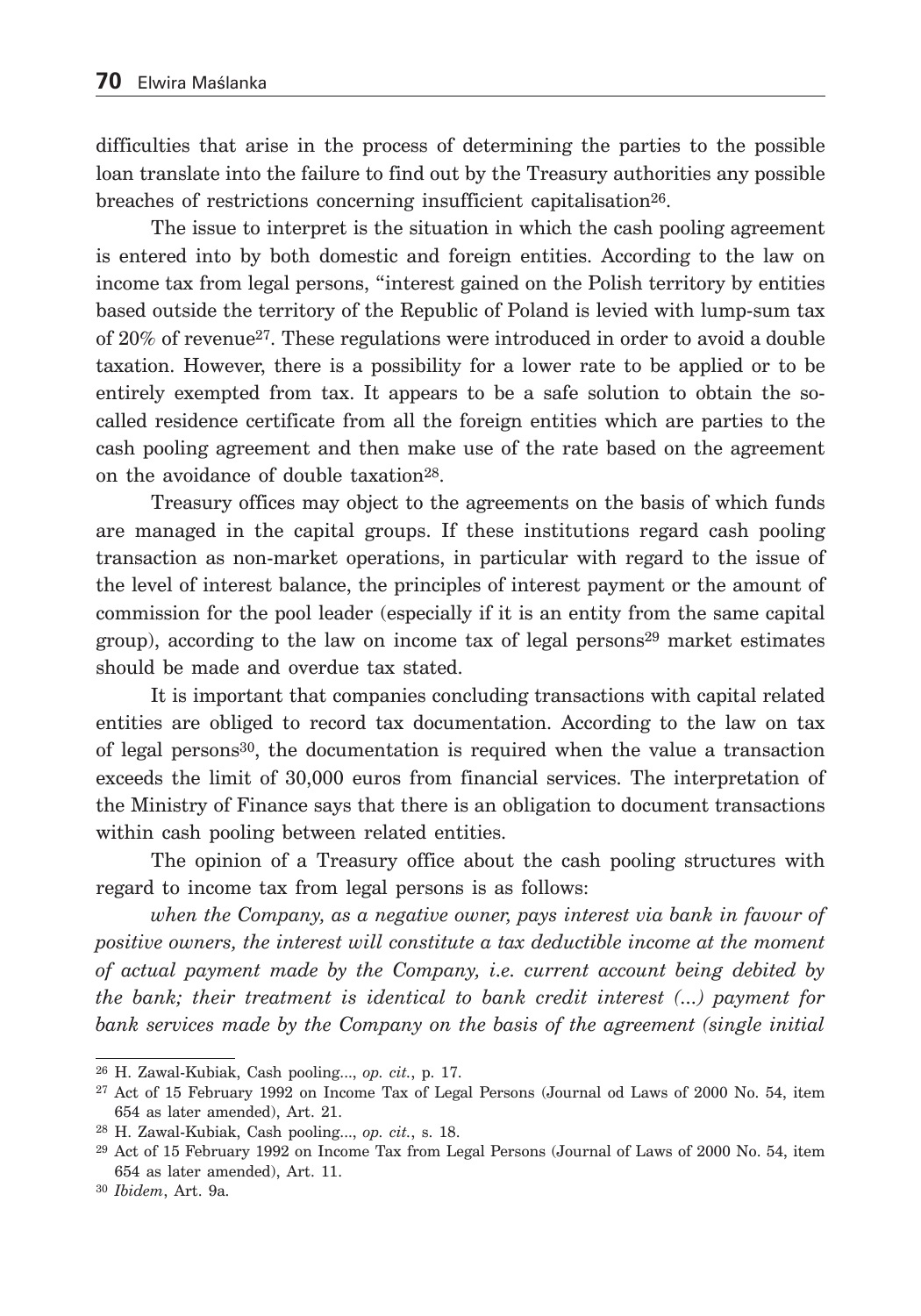*payment and monthly payment) may be treated as tax deductible cost connected with the company operation*31.

Certain doubts may also appear with regard to regulations included in the law on tax on goods and services<sup>32</sup>. Due to the fact that cash pooling is considered to be a complex financial service rendered by banks in favour of companies from a given capital group, which makes the service exempt from tax on goods and services. Furthermore, companies belonging to a capital group do not render direct services to each other, and that is why they do not possess the status of a taxpayer on account of goods and services. The participation itself in cash pooling structures does mean rendering services. An actual and legal activity conducted by an individual account holder does not constitute a goal in itself; it is to render a complex service by the bank.

The opinion of a Treasury office on cash pooling structures with regard to tax on goods and services is as follows:

• "(...) taking into account (...) characteristic features of cash pooling, it should be stated that in this case the bank plays the role of a service provider. Thus, the entity which registers turnover on account of rendering a cash pooling service is the bank, not the company. Assuming that the service does not mean service imported by the Company, it does not consider it in the VAT-7 (or VAT-7K) declaration<sup>33"</sup>.

In order to eliminate tax doubts caused by cash pooling, it is advisable to apply to the Treasury office for the interpretation of this issue. Such an interpretation helps avoid all consequences resulting from the reclassification of a cash pooling agreement as a loan. The lack of top-down regulations of cash pooling tax issues makes banks offering this service acquire knowledge from financial advisers and the Ministry of Finance in order to follow lucid rules.

## **6. Summary**

Both cash and its equivalents are an indispensable aspect of operation of any company. Money stored in the bank or in the safe earns a low rate of return; that is why this resource management uses different tools aimed at the determination of an optimal level of cash. Large multi-division companies, including capital

<sup>31</sup> Interpretation: Małopolski Treasury Office, 2006-02-24, DP1/423-87/05/16258/06.

<sup>32</sup> Act of 11 March 2004 on Tax on Goods and Services (Journal of Laws of 2011 No. 177 item 1054, as later amended), Art. 43.

<sup>33</sup> Interpretation: The Second Masovian Treasury Office in Warsaw, 2006-05-09, 1472/RPP1/443-256/06/ MK.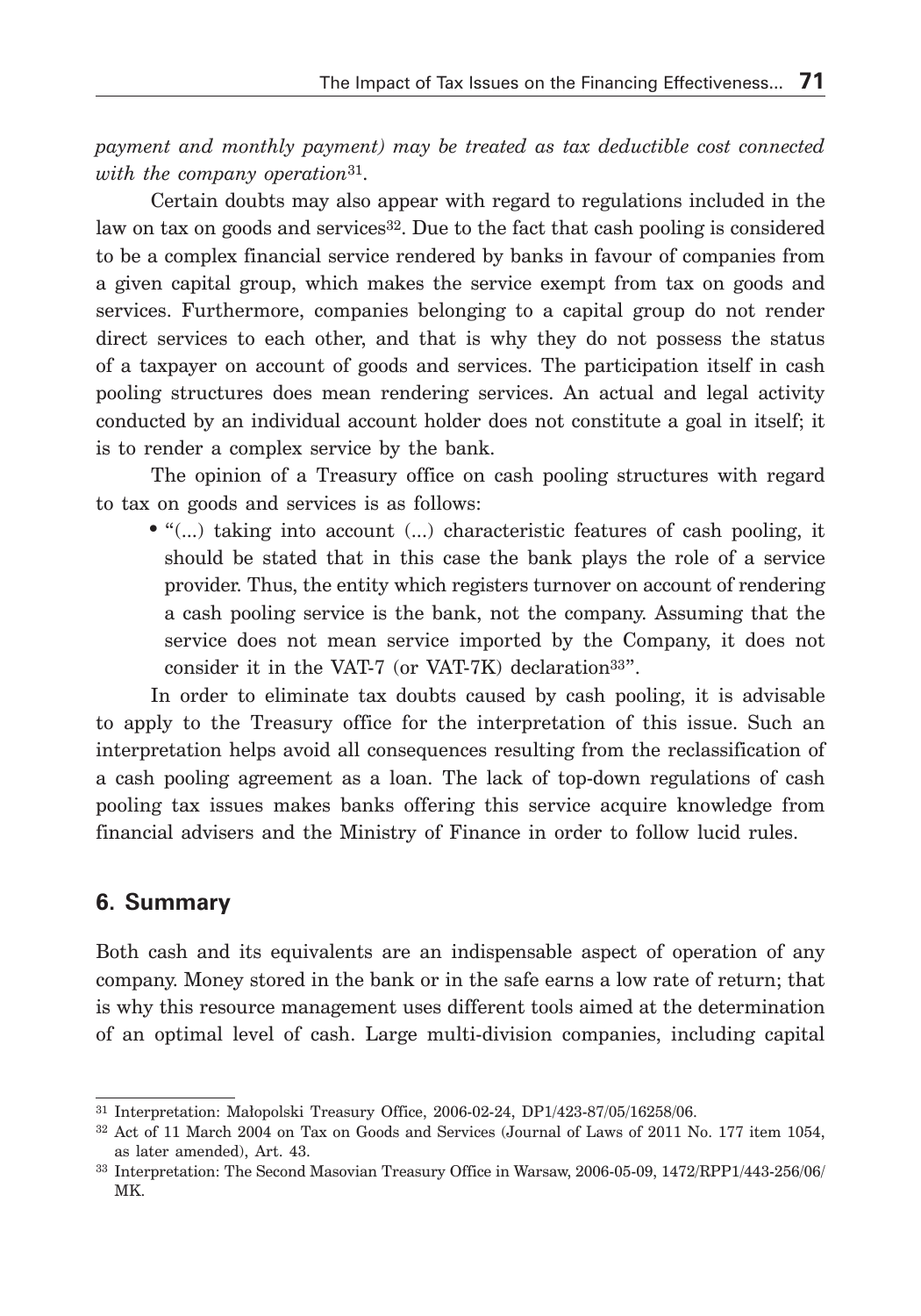groups, may apply cash pooling services which has an effective impact on fund management bringing a large amount of profit.

Financial liquidity means first of all that transactions are conducted easily. Capital groups due to their complex structure should have effective financing and fund management. This study indicates a wide variety of available instruments that improve the financing of capital groups.

The cash pooling service is an effective method of cash resource management. The opportunity to transfer cash resources between capital groups accounts contributes not only to the effective use of resources within the corporation but also to the minimisation of both transactional costs and costs of external financing. The cash pooling technique within the common policy leads to the optimisation of the costs and interest incomes, economies of scale and also in the case of transactions between transnational entities the reduction of currency risk.

Tax regulations are not uniform, which limits the development prospects of cash pooling services. It should be stressed that companies can apply to their Treasury offices in order to obtain their interpretation. The acquisition of such a document explains doubts with regard to the cash pooling agreement. In practice, it may be observed that banks offering this product make use of tax advisers' opinions to create lucid rules. The problem connected with legal and tax regulations points to the area in which some activities should be undertaken to improve the implementation of the effective service of cash resource management, i.e. cash pooling.

In conclusion, it is my opinion that the statement is legitimate that companies collapse as a rule due to the loss of liquidity; and the application of cash pooling as an effective method of fund management affects the improvement of efficiency of fund management and the performance of the company.

# **Bibliography**

#### **Bound publications:**

- 1. Aluchna M., Kierunki rozwoju polskich grup kapitałowych (Development trends of Polish capital groups). Perspektywa Międzynarodowa (International perspective), Oficyna Wydawnicza SGH, Warsaw 2010.
- 2. Aluchna M., Grupy kapitałowe w dobie globalizacji (Capital groups in the era of globalisation), in: Gospodarka Polski: system funkcjonowania i zarządzania w dobie globalizacji i internacjonalizacji procesów ekonomicznych (Poland's economy: system of functioning and management in the era of globalisation and internationalisation of economic processes), ed. R. Bartkowiak, J. Ostaszewski, Oficyna wydawnicza SGH, Warszawa 2009.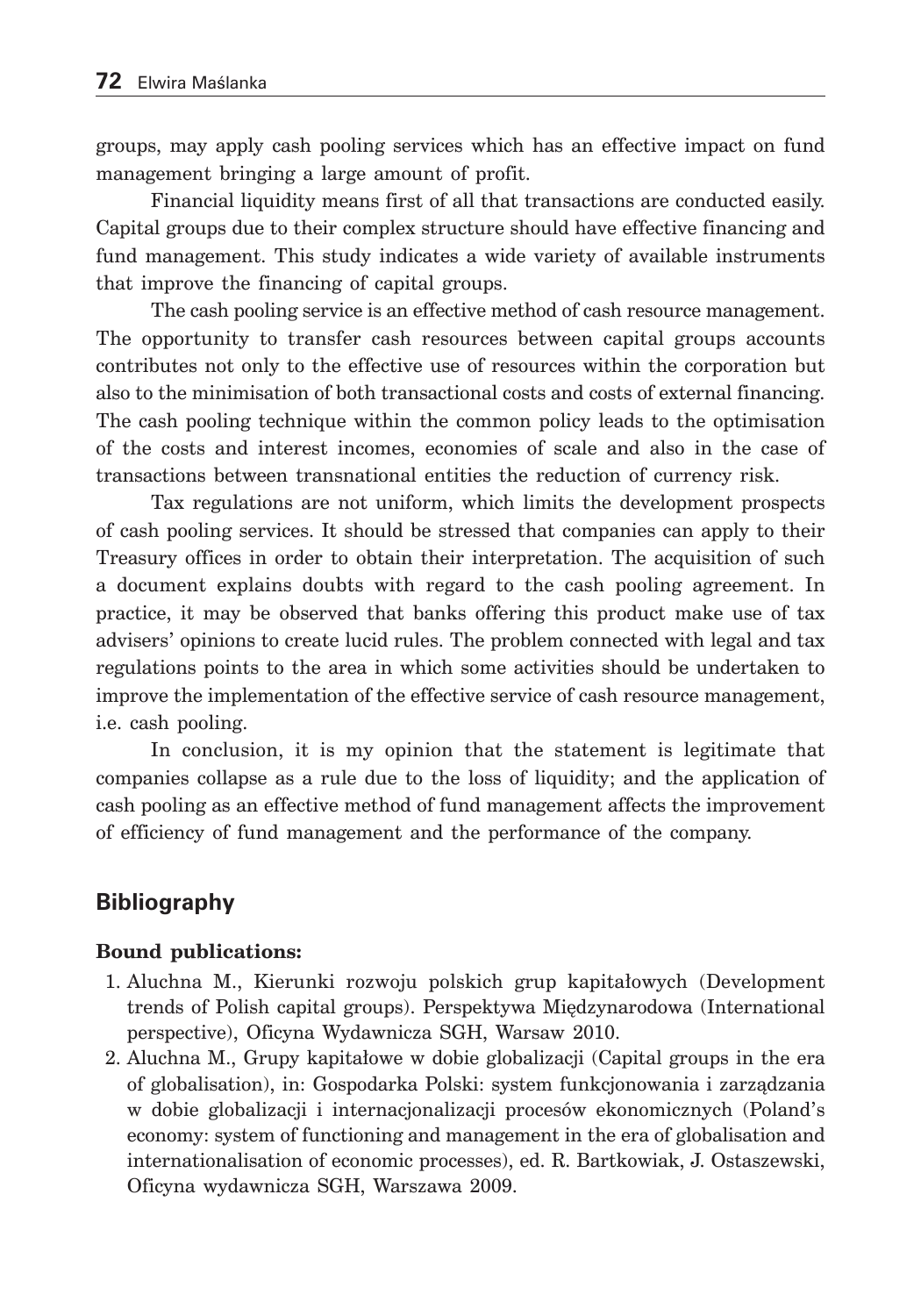- 3. Brycki G., Lepiej nie igrać z fiskusem (You'd better not play with the taxman),  $Rzeczpospolita$ ", No. 27(6710) 2 February 2004.
- 4. Grzywacz J., Bankowość elektroniczna w działalności przedsiębiorstwa (Electronic corporate banking), Oficyna Wydawnicza SGH, Warsaw 2004.
- 5. Michalski G., Płynność finansowa małych i średnich przedsiębiorstw (SME financial liquidity), PWN, Warsaw 2005.
- 6. Michalski G., Wartość płynności w bieżącym zarządzaniu finansami (Value of liquidity in current finance management), Wydawnictwo CeDeWu, Warsaw 2004.
- 7. Sierpińska M., Wędzki D., Zarządzanie płynnością finansową w przedsiębiorstwie (Corporate financial liquidity management), PWN, Warsaw 2002.

### **Legal documents:**

#### **Acts:**

- 1. Act of 16 February 2007 on Competition and Consumer Protection (Journal of Laws of 2007 No. 50, item 331, as later amended).
- 2. Act of 15 September 2000, Code of Partnerships and Companies (Journal of Laws No. 94, item 1037 as later amended.
- 3. Act of 9 September 2000 on Tax on Civil and Legal Transactions (text Journal of Laws of 2005 No. 41, item 399, as later amended).
- 4. Accounting Law of 29 September1994, (uniform text Journal of Laws No. 152 of 2009 item 1223, as later amended).
- 5. Act of 29 August 1997, Banking Law (Journal of laws of 2002 No. 72, item 665) and Amendment of 1 April 2004 (Journal of Laws of 2004 No. 91, item 870 as later amended).
- 6. Act of 15 February 1992 on Income Tax of Legal Persons (Journal of Laws of 2000 No. 54, item 654 as later amended).
- 7. Act of 11 March 2004 on Tax on Goods and Services (Journal of Laws of 2011 No. 177 item 1054, as later amended).

#### **Other legal documents:**

- 1. Ordinance of the Finance Minister of 25 September 2009 on detailed principles of consolidated financial reporting of capital groups, excluding banks and insurance or reinsurance companies (Journal of Laws No. 167 of 2009, item 1327).
- 2. Council Regulation (EEC) No. 696/93 of 15 March 1993 on the statistical units for the observation and analysis of the production system in the Community, (Journal of Laws No. 76 of 30 March 1993, p. 1), STATISTICAL UNITS OF THE PRODUCTION SYSTEM IN THE COMMUNITY SECTION III, point C.
- 3. Mucha E., Reply of the Undersecretary of State in the Ministry of Finance – authorised by the Minister – to repeated interpellation No. 6005 by MP Ryszard Nowak given on 2 July 2004.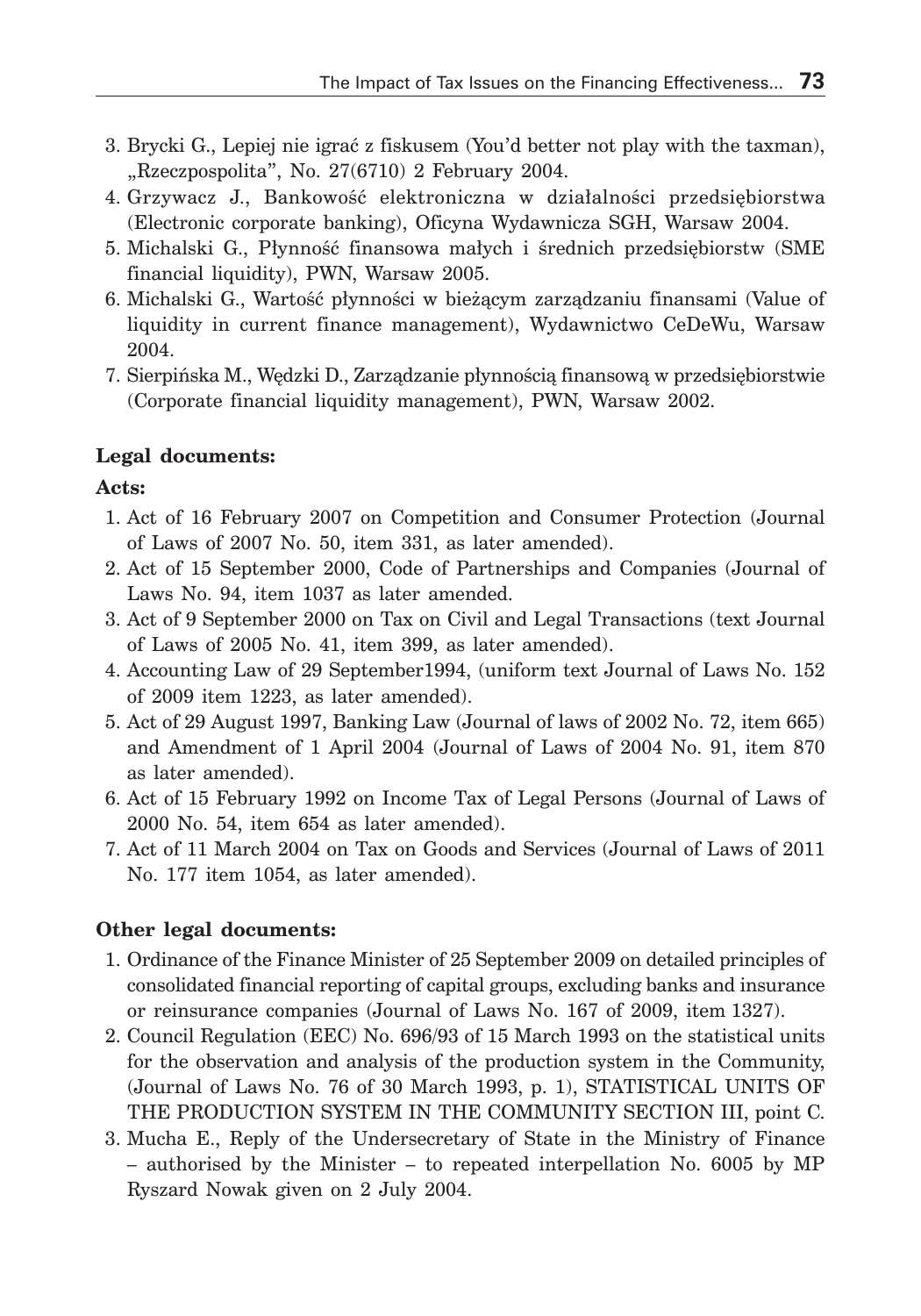- 4. Interpretation: Kujawsko-Pomorski Treasury Office, 17 September 2004, ZD/436-3/04.
- 5. Interpretation: The First Masovian Treasury Office in Warsaw, 17 February 2006, 1471/DC/436/59/05/HB.
- 6. Interpretation: Świętokrzyski Treasury Office, 29 May 2006, RO/436-2/06.
- 7. Interpretation: The Second Masovian Treasury Office in Warsaw, 2006-05-09, 1472/RPP1/443-256/06/MK.
- 8. Interpretation: Małopolski Treasury Office, 2006-02-24, DP1/423- 87/05/16258/06.

### **Press and special occasional articles:**

- 1. Ochędzan G., Efektywne finansowanie w grupie kapitałowej Effective financing in a capital group), conference materials: Przepływy pieniężne w grupie kapitałowej (Monetary flows in a capital group), Warsaw 14–15 June 2011.
- 2. Ratymirski W., Zarządzanie zapasami i wewnętrzny przepływ kapitału – efektywne poszukiwanie źródeł wewnątrz firmy (Stock management and internal capital flow – effective search for resources within the company), conference materials: Przepływy pieniężne w grupie kapitałowej (Monetary flows in a capital group), Warsaw 14–15 June 2011.
- 3. Wąsowski W., Finanse spółki kapitałowej. Istota i warunki utrzymania płynności finansowej Capital group finance. The idea and condtions of financial liquidity maintenance), Przegląd Corporate Governance, No. 1 (25) 2011, Editor: Fundacja Polski Instytut Dyrektorów.
- 4. Zawal-Kubiak H., Cash pooling skutki w podatku dochodowym (Cash pooling. Impact on income tax), Przegląd Podatkowy (Tax Review) No. 2/2004.

### **Internet materials:**

- 1. http://www.mf.gov.pl/
- 2. http://www.stat.gov.pl/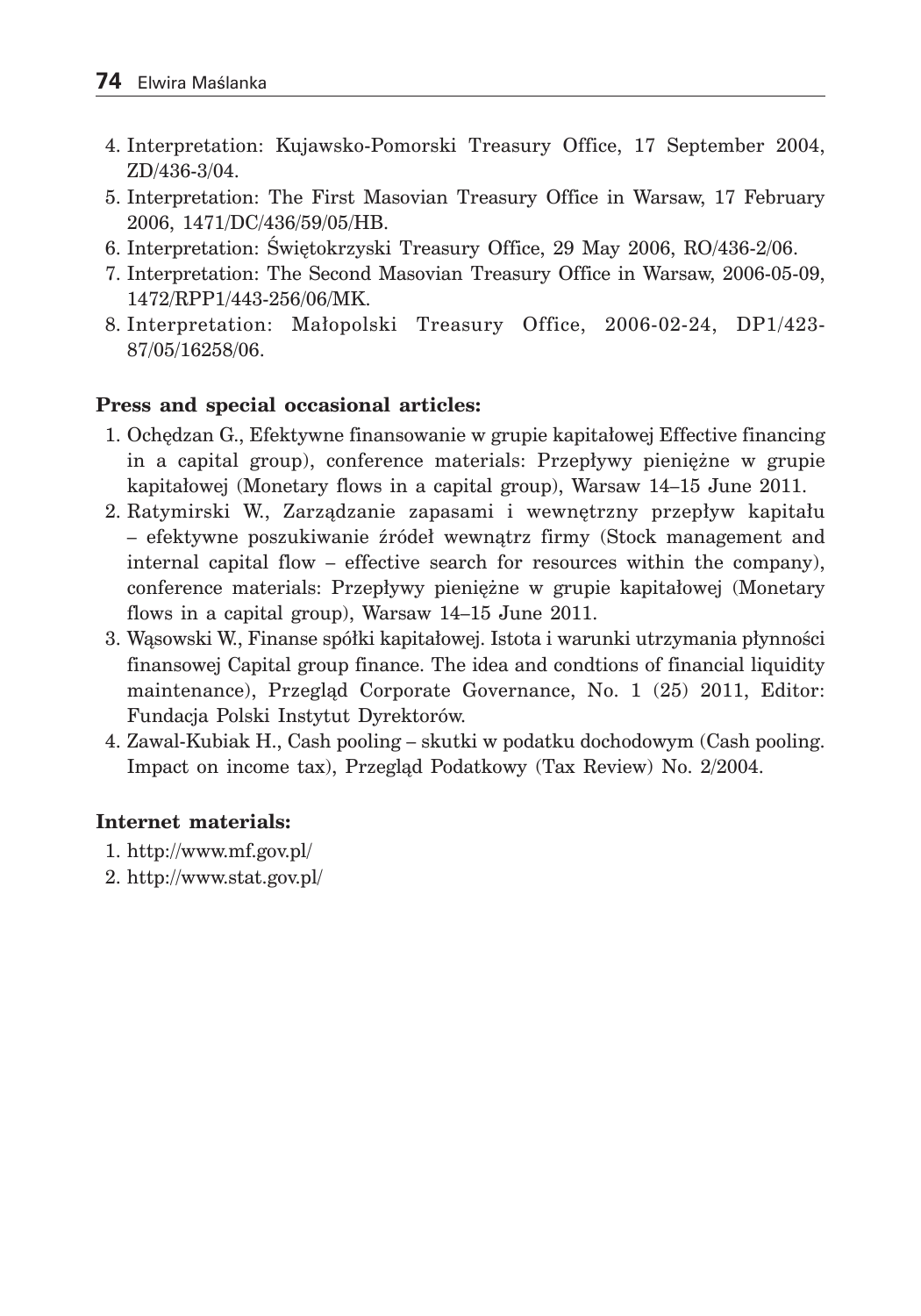Cezary Suszyński Collegium of Management and Finance Warsaw School of Economics

# **An Enterprise: The Integrated Approach. Several remarks on the emergence and development of a new scientific discipline**

## **1. Introduction**

The article is primarily aimed at the presentation of selected remarks – observations, doubts, questions and conclusions – that accompany the increasingly frequent isolation of a business enterprise as a distinct area or even discipline of scientific cognition. The assumption to go with the presentation is that the current substantive and general cognitive (research and didactic) as well as methodological (workshop, didactic) determinants of our knowledge of an enterprise have reached the advancement which justifies the perception of this field of knowledge as the one capable of developing in the future to become a relatively independent, autonomous scientific discipline.

Making an assumption on the growing level of epistemological identity of an enterprise cognisance as well as on increasing attempts to formulate sets of universal contents concerning enterprise, the title remarks will be well organised in the mutually complementary sections including:

- determinants of the emergence and development of a new scientific discipline based on the integrated, interdisciplinary approach to a business enterprise,
- the position of an emerging scientific discipline dealing with an enterprise, its relations within the system of economics based sciences,
- most frequently raised contents and issues determining the substantive scope of the emerging scientific discipline.

Irrespective of further remarks, it is worth mentioning that they do not exhaust the problem, nor do they claim the right to ultimate settlements. They are only to introduce a possible, undoubtedly necessary discussion which could involve not only the academic environment but also representatives of numerous practitioners related to a modern enterprise.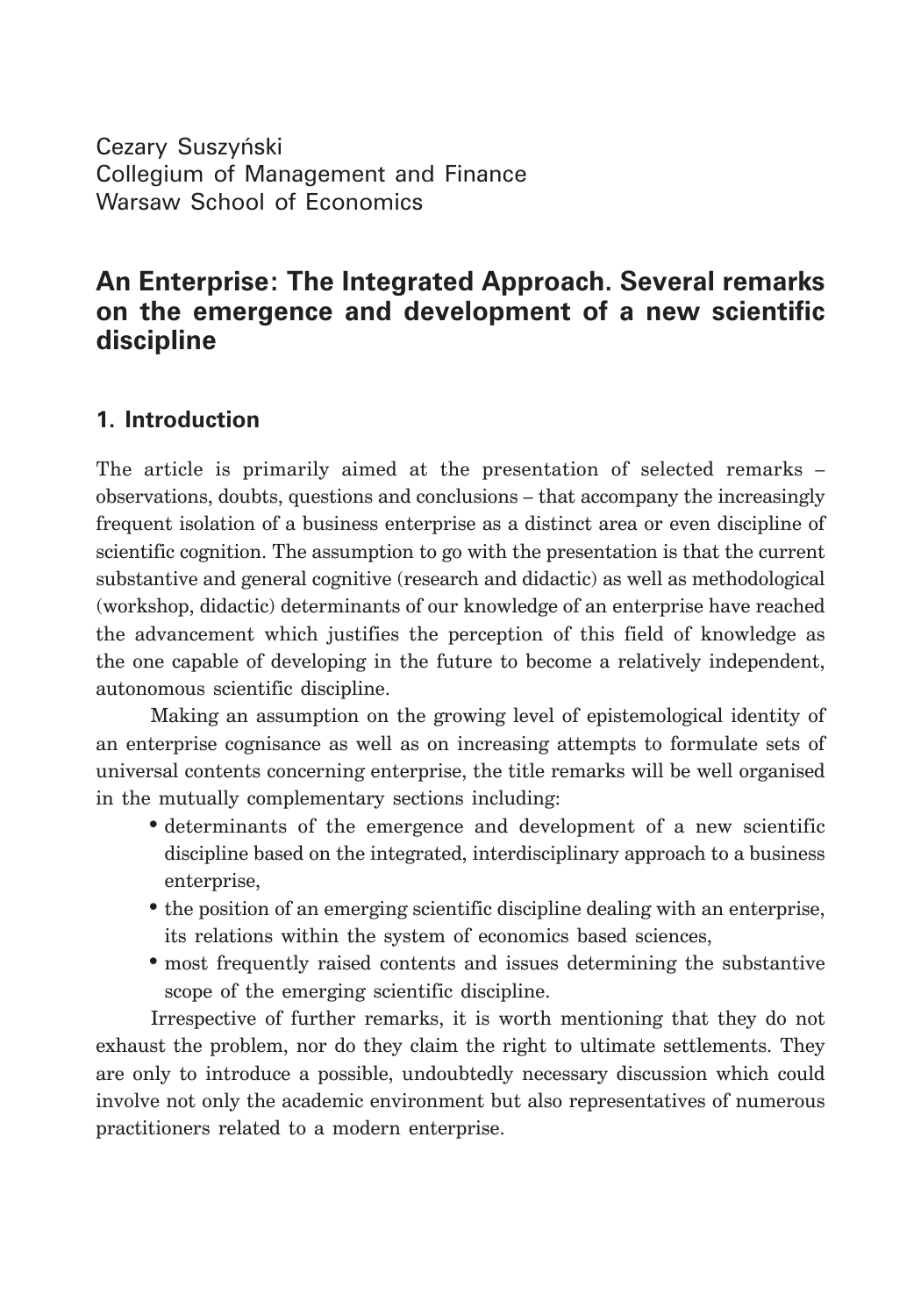## **2. Determinants of the creation and development of a new discipline**

The process of inception and accumulation of knowledge connected with enterprise is, naturally and comprehensibly, closely connected with the transformations and evolution of the enterprise itself, which is in its very nature a historical and social category<sup>1</sup>. From this perspective, in a sort of "first instance," numerous determinants of the emerging new scientific discipline should be perceived and analysed. In order to reduce the number of remarks and highlight the most current and significant issues, it is worth analysing closely at least two complementary groups of determinants.

The first group of determinants of the inception and development of the new discipline is connected with the unprecedented growth in the complexity of socio-economic matter that have come into effect in the few last decades. It is omnipresent and concerns not only enterprises. The nature of the problems determining this complexity gave rise to the necessity of a multifaceted, interdisciplinary approach in order to at least partially and temporarily mitigate the exponentially growing risk or even uncertainty resulting from this complexity. The formula of an integrated, interdisciplinary approach to the general foundations of enterprise as well as the detailed methods and rules shaping its operation and development has become a peculiar imperative. It determines not only the corporate management practices or sources of compulsory flexibility but also forms the basis of scientific approach and cognisance of an enterprise.<sup>2</sup> Interdisciplinary approach:

- is naturally eclectic, but used in a suitable way creates also new possibilities of cognition, and does not deserve exclusively critical assessment,
- enables new conclusions and creative development of the researched matter exactly on the basis of a broader formula of the isolated field of knowledge integrating various perspectives,
- remains methodologically not as rigorously obligatory as the more formalised theoretical perspective leading to numerous theories which are built on the basis of individual disciplines, frequently of different coherence level, hardly coping with the complex reality3.

<sup>1</sup> See more: Przedsiębiorstwo, wartość, zarządzanie (Enterprise, value, management), ed. C. Suszyński, PWE, Warsaw 2007.

<sup>2</sup> On flexibility of modern companies, see more: Zarządzanie przedsiębiorstwem w turbulentnym otoczeniu (Corporate management in turbulent environment), ed. R. Krupski, PWE, Warsaw 2005.

<sup>3</sup> With regard to the enterprise itself A. Noga presents 27 theories of this kind – see more: A. Noga, Teorie przedsiębiorstwa (Theories of the firm), PWE, Warsaw 2009.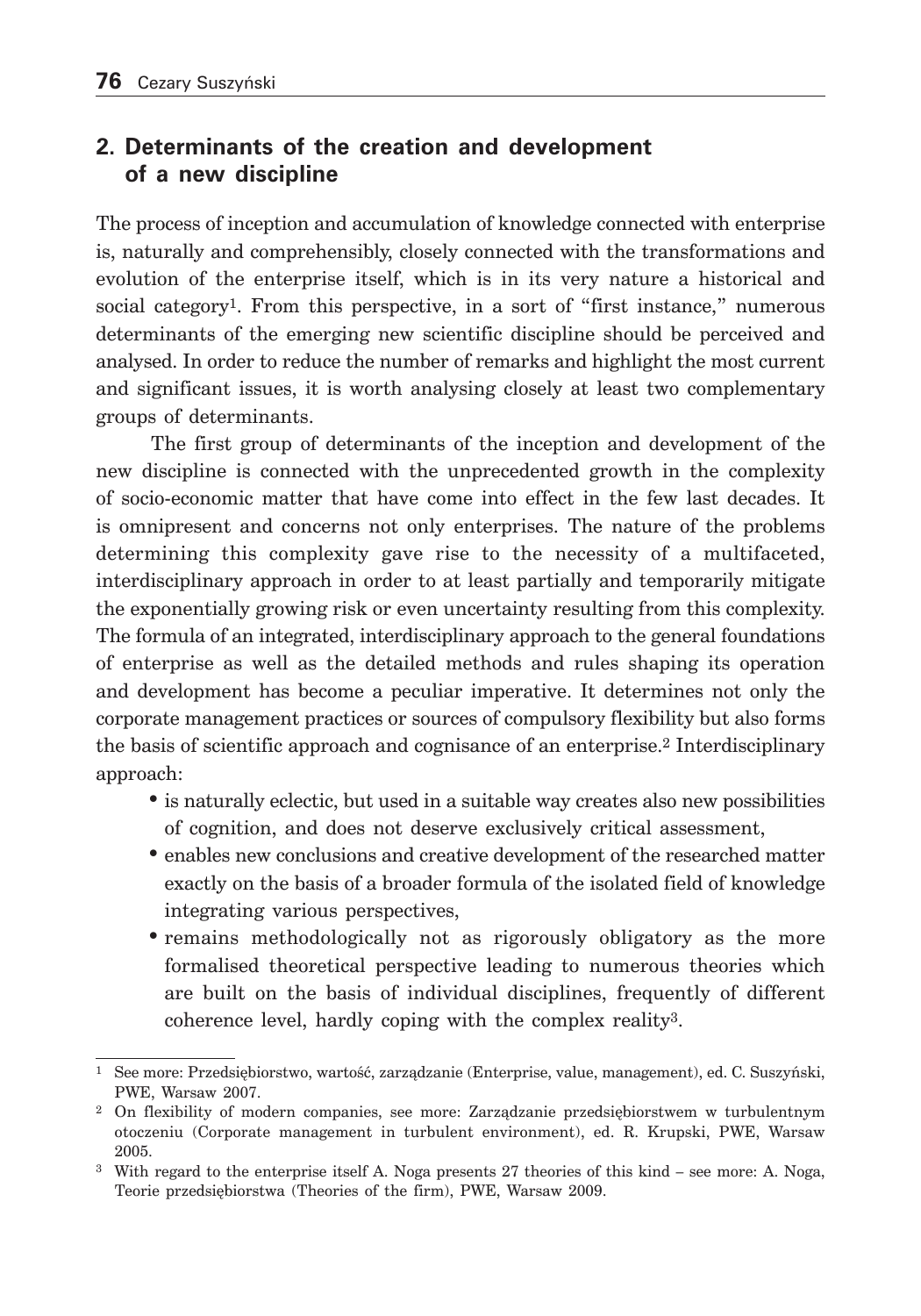Even very complicated enterprise models which enable the development of its different theories, but built on the basis of one scientific discipline, e.g. economic, financial or organisational model4, even if still retaining their demonstrative nature, they are not sufficient to provide description, and in particular to comprehend the phenomena and processes that actually determine the complexity of modern enterprises. In this situation, it was natural and necessary to combine on common ground the accomplishments of other, infrequently seemingly distant disciplines from the area of enterprise – from cybernetics to anthropology. Only such a treatment makes it possible to thoroughly demonstrate a multifaceted corporate structure of enterprise, to understand complicated corporate dynamics, and to introduce possible rules and accurate development. Thus, what remains significant is the interdisciplinary reasoning as a stimulus to expand and refine the emerging new discipline that tends to explore and describe an enterprise in accordance with the scientific approach principles.

The second group of determinants of the inception and development of this new discipline is connected with the current erosion of the paradigms of scientific cognition applied so-far5. Important cognitive limitations and transitions resulting from them in relation to enterprises are evident for instance in the following interrelated sections:

- cognition formula long dominating analytical concluding on the whole enterprise on the basis of its detailed examination and moulding its parts (induction, *pars pro toto* technique) is replaced by, what is closer to the complex reality, the synthetic comprehension of the whole as a deduction condition, not infrequently simply intuitive treatment (construction, use) of corporate constituents,
- the whole and parts (units, elements, resources, operation) composing the enterprise – from this perspective it stops being perceived as a simple arithmetic sum subject to traditional allocation optimisation, and becomes a phenomenon requiring a multifaceted treatment in the process of generating additional, infrequently specific effects (synergy),
- departure point key importance in cognition and operation of enterprise shifted from structural issues to the process and process approach to its operation, with a special role of the final user as a link of ultimate

<sup>4</sup> More thorough analysis of this kind of models is to be found, in: T. Gruszecki, Współczesne teorie przedsiębiorstwa (Modern theories of the firm), Wydawnictwo Naukowe PWN, Warsaw 2002.

<sup>5</sup> T. S. Kuhn, Dwa bieguny. Tradycja i nowatorstwo w badaniach naukowych (Polar opposites. Tradition and innovation is scientific research), PIW, Warsaw 1985. See also: Ł. Sułkowski, Epistemologia w naukach o zarządzaniu (Epistemology in management sciences), PWE, Warsaw 2005.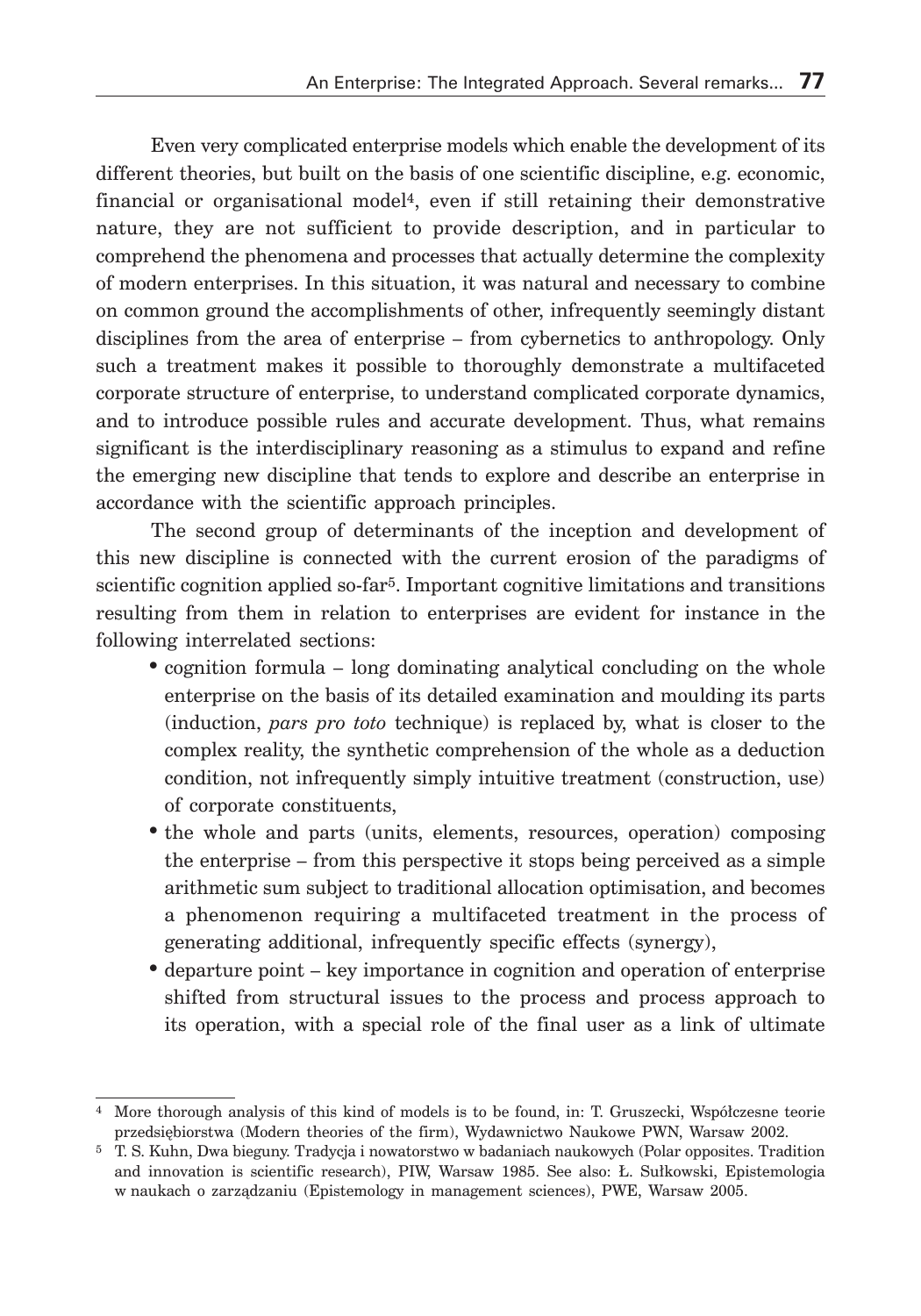verification not in terms of simple utility but broadly understood value provided by the enterprise.

• enterprise borders – in place of an explicitly structurally isolated entity of distinct, even physically defined borders there appears a creature of blurred scope tending to shift them further inside the current corporate environment, to engage partners on the plane of modern process solution (coopetition) and ephemeral form (networked enterprise, the virtualisation process)6.

As a result of the aforementioned and derivative phenomena and processes, there is a growing need for a new paradigm of an enterprise, closer to its present day nature than that stuck in the area of the truth of the time of Taylor, Fayol or Weber. It is another strong determinant of the development of a new scientific discipline to research a contemporary enterprise, which while remaining a preparadigmatic discipline, has a unique chance to coin its own identity based on the contribution to the formulation of a new corporate paradigm.

## **3. An enterprise: The integrated approach – its position and relations within a broader system of economics-based sciences**

The allocation of the emerging discipline within a broader system of scientific cognition is neither simple nor explicit. On the one hand, we have to do with the growing fragmentation of many areas and disciplines, the isolation of others, narrower cognition areas, and simultaneously deeper specificity of the object of interest and the related specialisation in practice. These phenomena reflect an objective process of knowledge growth and the methods of its application. The tendency to isolate the knowledge in the area of business management only confirms the modern trends. On the other hand, a far reaching arbitrariness is to be noted, partly formal nature of applied divisions and classifications, including those based on economics, resulting from totally different, sometimes simple administrative needs, e.g. the qualification of research work for a scientific degree. In this situation, accurate allocation of another discipline exploring an enterprise is as difficult as prospectively significant, especially considering its preliminary stage of development.

<sup>6</sup> J. Cygler, Kooperencja przedsiębiorstw. Czynniki sektorowe i korporacyjne (Corporate coopetition, Sectoral and corporate factors), SGH, Warszawa 2009; M. Werner, M. Witzel, Zarządzanie organizacją wirtualną Virtual organisation management), Oficyna Ekonomiczna, Krakow 2005.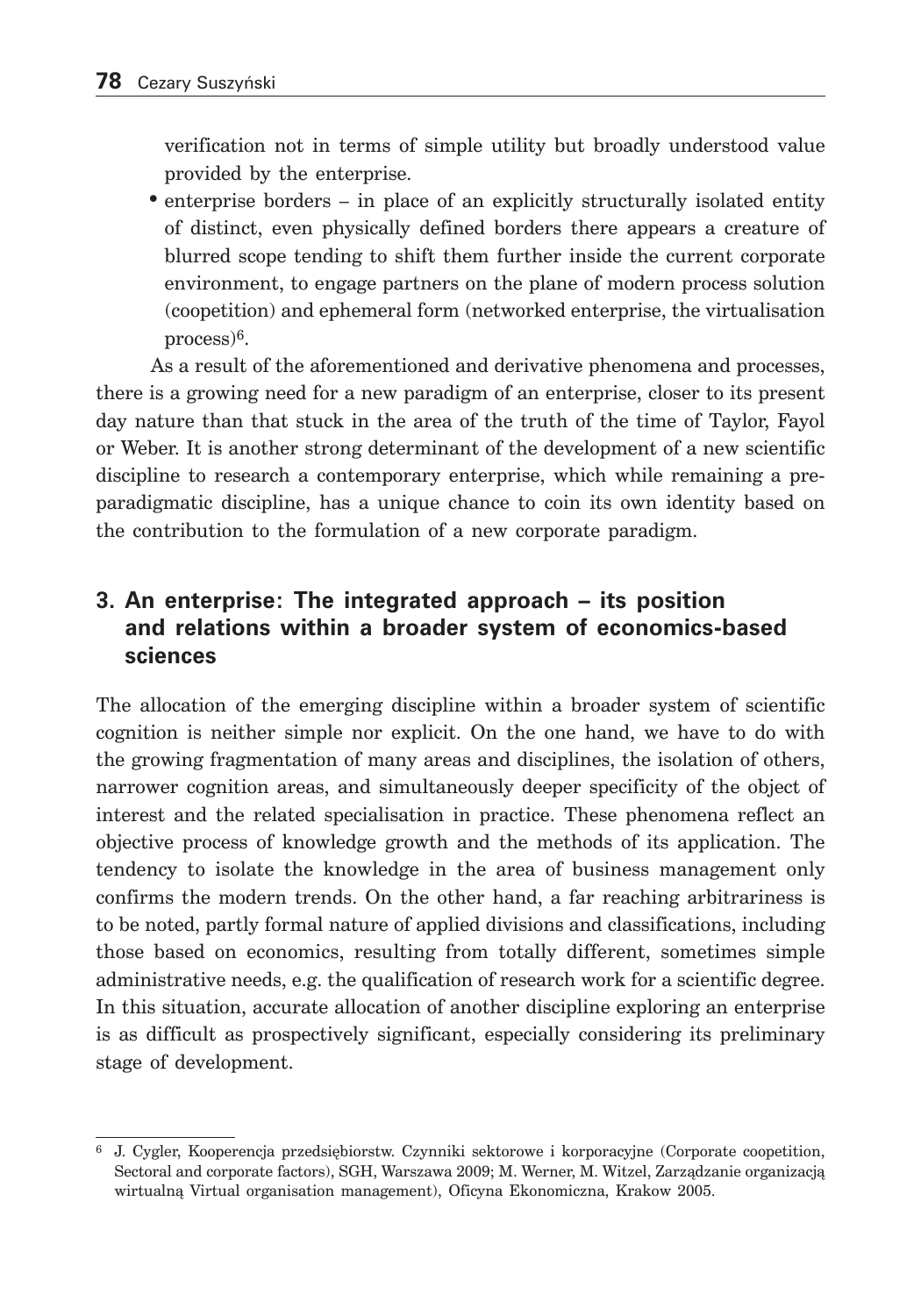When attempting to allocate the place the new discipline of science, it seems useful to consider the following sequence of ascertainments<sup>7</sup>:

- apparently, enterprise is the most common form of socio-economic organisation,
- the scope of operation and the nature of enterprise as a social organisation indicate the legitimacy of allocation of the emerging discipline first of all in the area of sciences treating business organisation as a basic object of interest,
- sciences treating business organisation as a basic object of interest are sciences based on economics; however, it is impossible to ignore sciences based beyond economics (e.g. sociology), partly focusing also on enterprise,
- sciences based on economics are first of all economics themselves, in particular microeconomics as a fragment of theory of economics dealing with regularities of operation of individuals and enterprises; and management sciences, especially in the area concerning business organisation management,
- economics and management sciences determine the basic area of interest of the new discipline based on the integrated approach to an enterprise,
- the new discipline is allocated to a large extent at the junction of microeconomics and business organisations management,
- an enterprise: the integrated approach may be perceived in the aforementioned context also as a sub-discipline of the organisation science.

Disregarding the doubtless disputability as well as more thorough justification of the aforementioned proposal to inscribe the new discipline exploring an enterprise in a broader context of scientific cognition, two important circumstances are to be quoted.

First, in the vital interest of this science, its further development and refinement, it should not aspire, as prompted by the ambition of researchers, to be prematurely isolated from other fields and disciplines based on economics. It is advisable for the contents, goals and methods to possibly at length, symbiotically penetrate one another.

Second, in this approach there appears a chance to inscribe a considerably more mature scientific discipline in an integrated system of the knowledge of socio-economic processes. The possible creation of such a meta-system in the future appears to be a target formula of comprehensive cognition of these processes, no matter how difficult to attain it may prove to be.

<sup>7</sup> The presented ascertainments are based on the divisions and classifications included in the study: S. Sudoł, Nauki o zarządzaniu. Węzłowe problemy i kontrowersje (Management sciences. Crucial problems and controversies), Wydawnictwo "Dom Organizatora", Toruń 2007.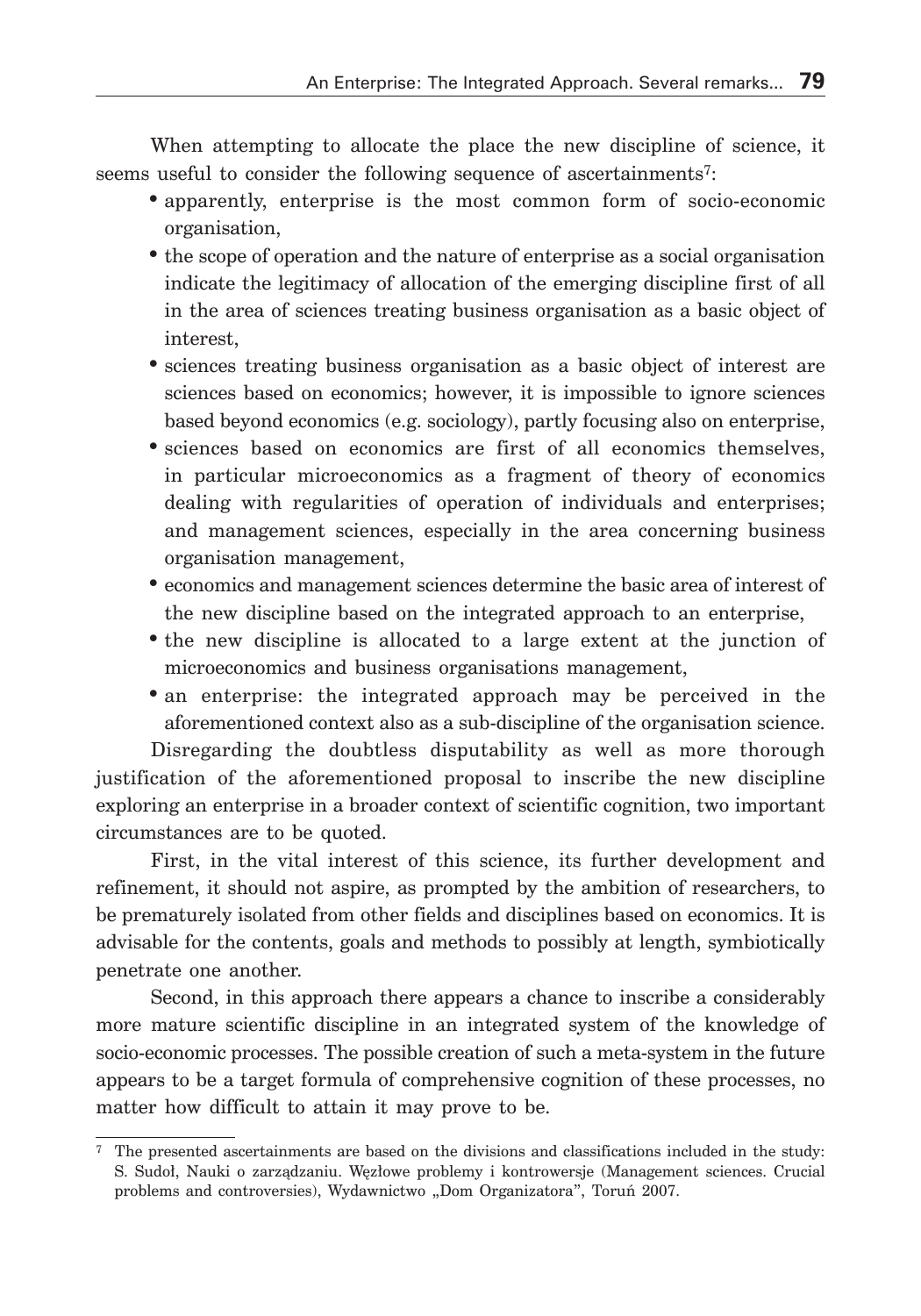## **4. Most frequently raised contents within the emerging discipline**

The basic observation on the most frequently raised problems and issues determining the substantive scope of the new discipline based on the integrated approach to an enterprise leads to the statement that there is a great diversity of presented contents. It is difficult to explicitly comment on; often underlying the subjectivity of authors or groups and research environments working on the selected problems of enterprise. There are still no legible and universal criteria to enable to the qualification of given contents within the scope of the emerging discipline, thus to crystallise its cognitive and methodological core. Apparently, such a situation may be perceived in a dual mode. On the one hand, it is natural in the case of an emerging discipline, whose openness and inaccurately defined character combined with the complexity of the matter simply encourages the broad treatment of its scope, and even to a certain extent justifies these efforts (creation of dominium). On the other hand, the determination of a more explicit and distinctive field of the premature discipline, not limiting anything as far its extension is concerned, enables faster advancement, specialisation, development of its own unique research methods, etc. (building the identity of a scientific discipline).

In order to determine of the proper research area of the emerging discipline, it may be useful to apply a simple action consisting in the comparative analysis of contents presented to students within the domestic written studies – textbooks to study the integrated, interdisciplinary approach to an enterprise.

Preliminary important conclusions resulting from the analysis of the presented contents are shown below8.

 1) formulating the substantive scope of the new discipline should be made by numerous research teams (exclusively team written studies). It explicitly indicates a broad cognitive context, but at the same time also signals the problem of the integration of these contents to the form of a relatively homogeneous matter specific to a given discipline;

<sup>8</sup> For comparison, three domestic studies were selected for reasons quoted below:

 <sup>1)</sup> Podstawy nauki o przedsiębiorstwie (Introduction tobusiness enterprise science), ed. J. Lichtarski, ed. IV, AE Wrocław, 2001 – one of the oldest, pioneer studies in this area, prepared by the Wrocław research environment;

 <sup>2)</sup> Nauka o przedsiębiorstwie. Wybrane zagadnienia (Business enterprise science. Selected issues), ed. I. Lichniak, SGH, Warsaw 2009 – the only study on the topic published at our university;

 <sup>3)</sup> Podstawy nauki o organizacji. Przedsiębiorstwo jako organizacja gospodarcza (Introduction to the science of organisation. Enterprise as business organisation, ed. S. Marek, M. Białosiewicz, PWE, Warsaw 2011 – the latest publication in the area prepared by the research workers of Szczecin University.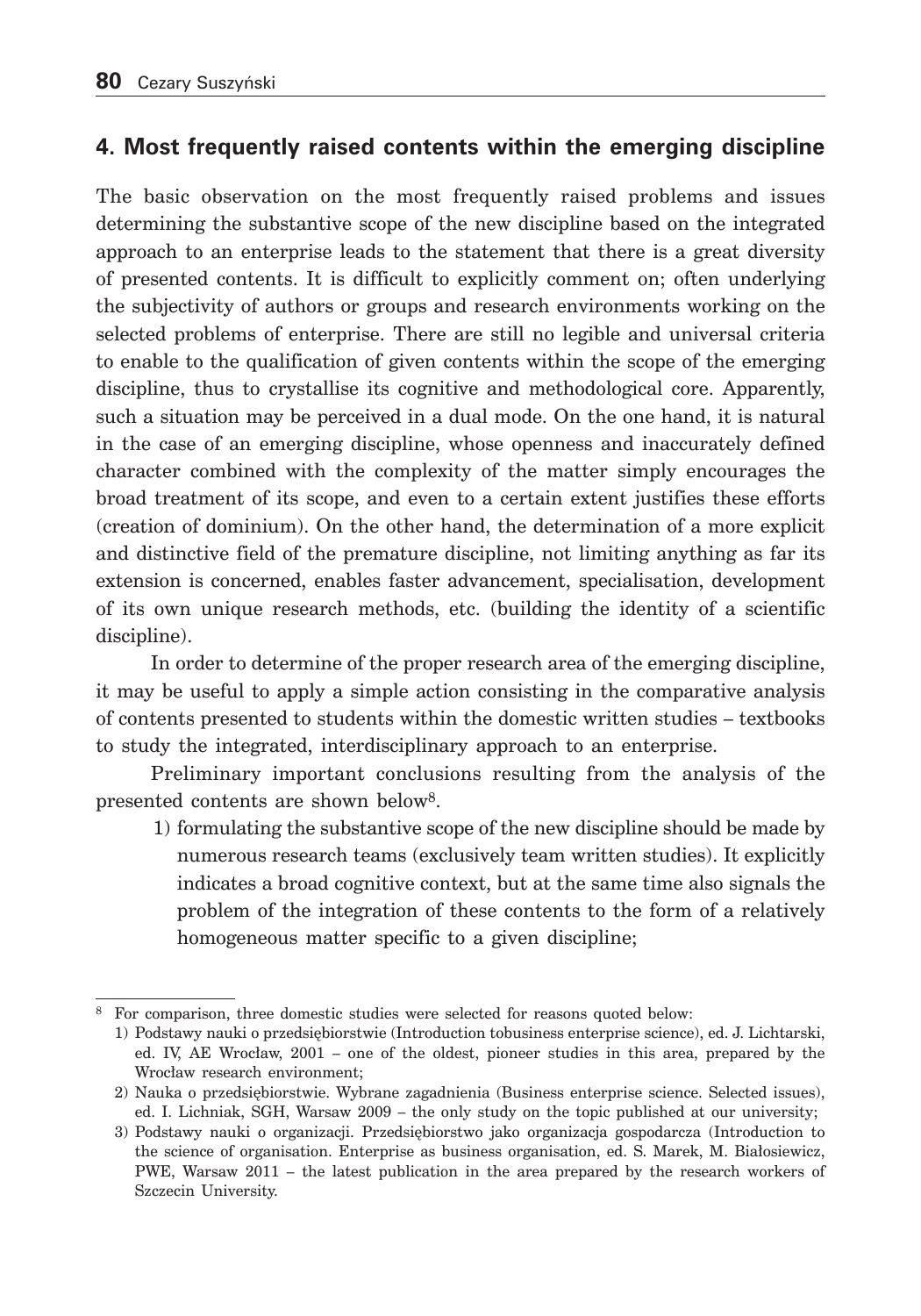- 2) general cognitive and theoretical contents are prevailing decisively, although there are individual attempts to verify them empirically (reference to self-designed research) as well as normative contents formulating proposals and recommendations for enterprises;
- 3) most common, repetitive issues of the emerging discipline, likely to become its core, appear to be:
	- goals and objectives of an enterprise,
	- legal and organisational forms,
	- enterprise resources and their significance (internal sources of innovations and competitive advantage),
	- enterprise's environment and cooperation with its participants (external sources of innovations and competitive advantage),
	- market context of corporate activity with a strongly exposed aspect of internationalisation and globalisation;
- 4) issues to a certain extent common; however appearing in a different substantive configuration and of a diversified level of intensity and advancement: possible development of the core of the discipline:
	- outcome of an enterprise activity (mainly financial results),
	- enterprise structures and functions,
	- issues of growth and development (life cycle, mergers and takeovers) as well as corporate crises (bankruptcies) – shown from the perspective of management, especially strategic management,
	- technological aspects of the operation and development of enterprise (communication technologies as an attribute of modern enterprise),
	- limited attempts to outline the image of the enterprise of the future.

# **5. Conclusion**

The aforementioned contents and formulations can hardly be regarded representative of all the interdisciplinary research based on the idea of an integrated approach to an enterprise. Analysing other related sources one can find such important topics not mentioned above, like entrepreneur and entrepreneurship, or ethical aspects of the firm's activity. Nevertheless, they preliminarily depict both the scope of contents ascribed to the emerging discipline and their general theoretical nature. The latter deserves some final attention as it illustrates the dilemma of the further development of the new science. The tendencies and directions of this development so far clearly indicate a considerable contribution of the subject matter from the area of broadly perceived management, e.g., decision making,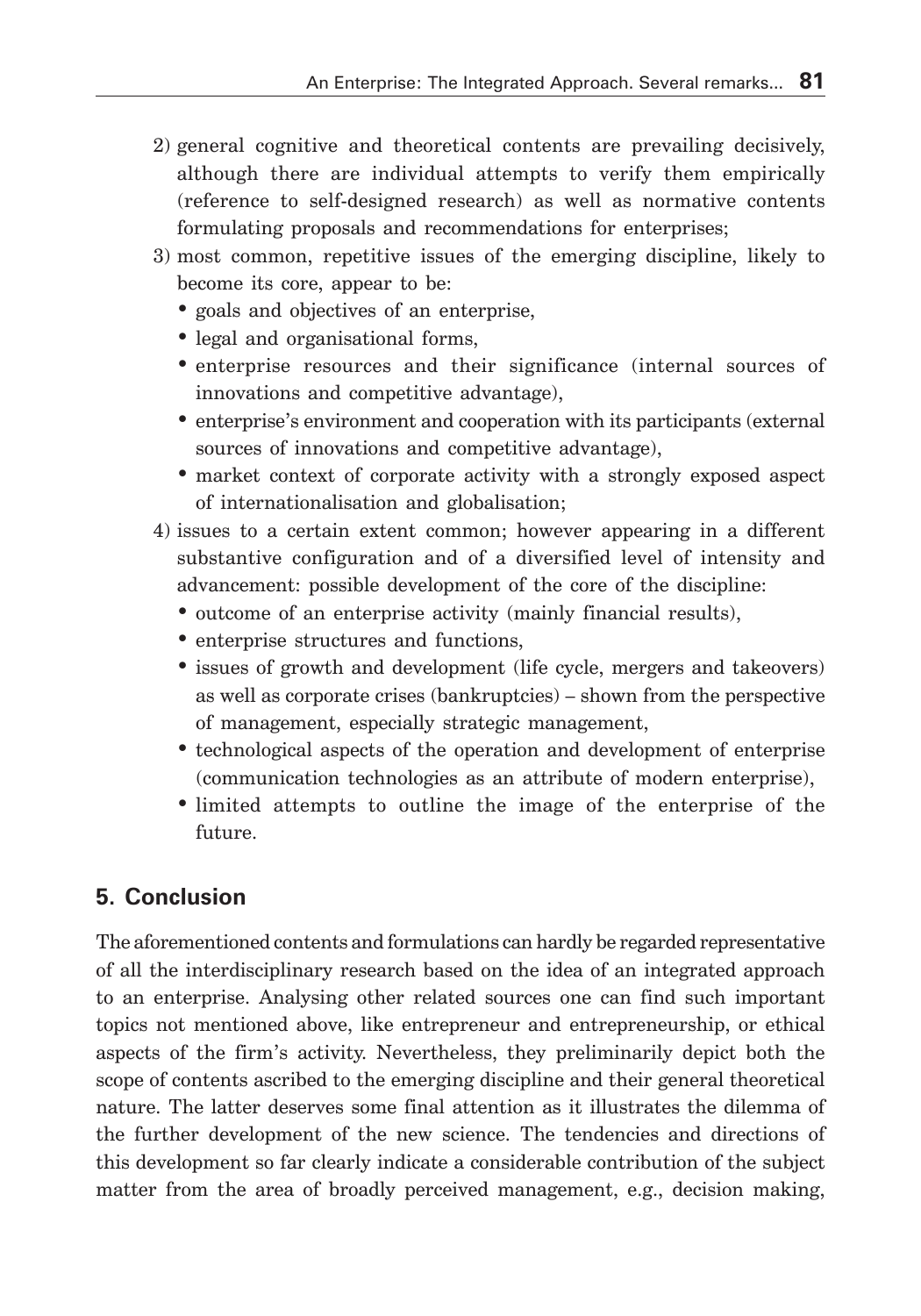market activities, into the contents of a new discipline. Management science is an empirical discipline, in which the majority of generalisations, proposals of new corporate tools and operation rules as well as the whole concepts are introduced on the basis of observation and research of the business reality. In this respect, practice is a primary and major source of inspiration, and at the same time an ultimate instance to verify the truthfulness and accuracy of theoretical statements. Thus, it should be claimed that the extension and growth of contents specific to management sciences co-creates a new field of research, and contributes to the development of an integrated approach to a modern enterprise<sup>9</sup>.

# **Bibliogrphy**

- 1. Cygler J., Kooperencja przedsiębiorstw. Czynniki sektorowe i korporacyjne (Corporate coopetition. Sectoral and corporate factors), SGH, Warsaw 2009.
- 2. Gruszecki T., Współczesne teorie przedsiębiorstwa (Modern theories of the firm), Wydawnictwo Naukowe PWN, Warsaw 2002.
- 3. Kuhn T. S., Dwa bieguny. Tradycja i nowatorstwo w badaniach naukowych (Polar opposites. Tradition and innovation in scientific research), PIW, Warsaw 1985.
- 4. Nauka o przedsiębiorstwie. Wybrane zagadnienia (Business enterprise science. Selected issues), ed. I. Lichniak, SGH, Warsaw 2009.
- 5. Noga A., Teorie przedsiębiorstwa (Theories of the firm), PWE, Warszawa 2009.
- 6. Płoszajski P., Dylematy praktycznej teorii zarządzania (Practical management theory dilemmas), Ossolineum, Warsaw 1985.
- 7. Podstawy nauki o organizacji. Przedsiębiorstwo jako organizacja gospodarcza (Introduction to the science of organisation. Enterprise as business organisation), ed. S. Marek, M. Białosiewicz, PWE, Warszawa 2011.
- 8. Podstawy nauki o przedsiębiorstwie (Introduction to the business enterprise science), ed. J. Lichtarski, ed. IV, Wydawnictwo AE Wrocław, Wrocław 2001.
- 9. Przedsiębiorstwo, wartość, zarządzanie (Enterprise, value, management), ed. C. Suszyński, PWE, Warsaw 2007.
- 10. Sudoł S., Nauki o zarządzaniu. Węzłowe problemy i kontrowersje (Management sciences. Crucial problems and controversies), Wydawnictwo "Dom Organizatora", Toruń 2007.

<sup>9</sup> See more: C. Suszyński, Ewolucja kategorii przedsiębiorstwa w procesie rozwoju nauk o zarządzaniu (Evolution of the category of enterprise in the process of development of management sciences) in: Osiągnięcia i perspektywy nauk o zarządzaniu (Accomplishments and prospects of management sciences), ed. S. Lachiewicz, B. Nogalski, Oficyna a Wolters Kluwers business, Warsaw 2010, pp. 30-51.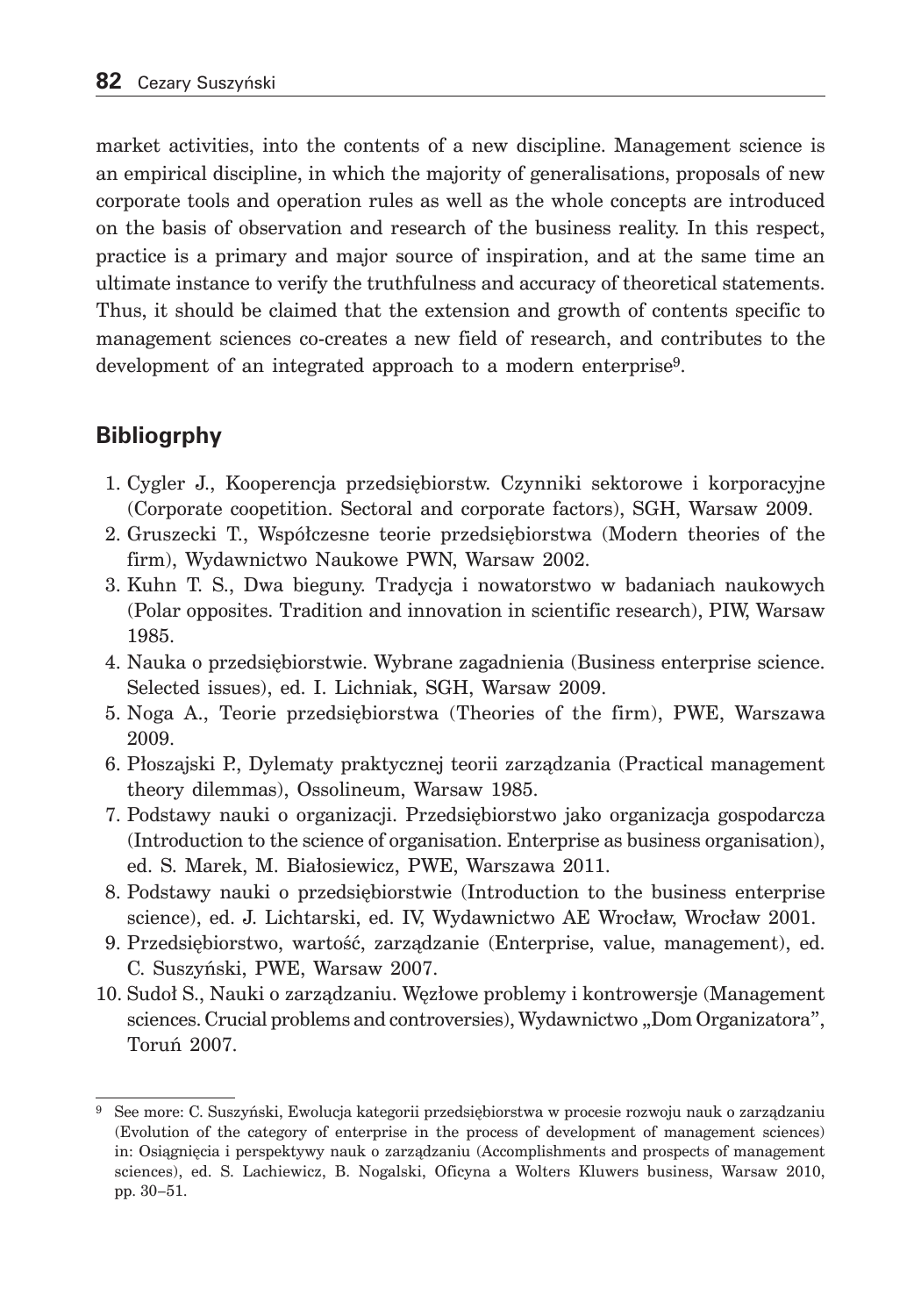- 11. Sułkowski Ł., Epistemologia w naukach o zarządzaniu (Epistemology in management sciences), PWE, Warsaw 2005.
- 12. Suszyński C., Ewolucja kategorii przedsiębiorstwa w procesie rozwoju nauk o zarządzaniu (Evolution of the category of enterprise in the process of development of management sciences), in: Osiągnięcia i perspektywy nauk o zarządzaniu (Accomplishments and prospects of management sciences), ed. S. Lachiewicz, B. Nogalski, Oficyna a Wolters Kluwer business, Warsaw 2010.
- 13. Werner M., Witzel M., Zarządzanie organizacją wirtualną (Virtual organisation management), Oficyna Ekonomiczna, Kraków 2005.
- 14. Zarządzanie przedsiębiorstwem w turbulentnym otoczeniu (Corporate management in a turbulent environment), ed. R. Krupski, PWE, Warsaw 2005.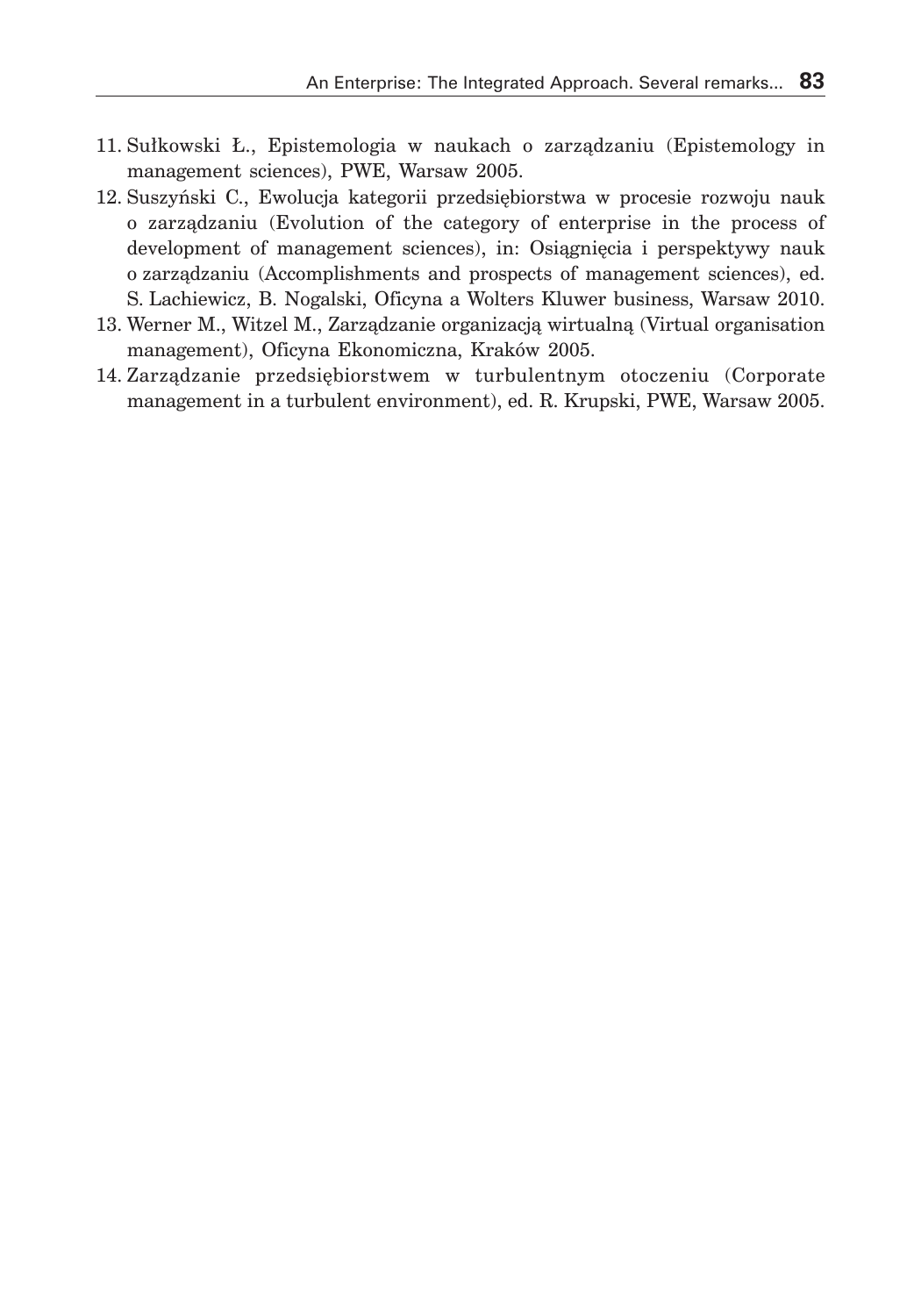Aleksandra Staniszewska Collegium of Management and Finance Warsaw School of Economics

# **Analysis of the Mortgage Portfolio in Poland and Europe in the period 2002–2009**

## **1. Introduction**

The mortgage portfolio (MP) in Poland is among of the most dynamically developing ones in Europe. In the course of two years (2007–2009), despite the crisis within the banking sector, the MP value in the non-financial sector amounted to 84 percentage points1. In December 2009 the housing loan portfolio value in the non-financial sector grew by 11 percentage points, in comparison with December 2008, up to a volume of 216 billion zlotys, which accounted for about  $35\%^2$  of assets of the Polish banking sector. The share of cooperative banks in the housing loan portfolio is inconsiderable and at the end of 2009 amounted to only 1%. Such a large interest in housing loans among the Polish society results mainly from two factors:

- overcrowding of the present housing properties<sup>3</sup>,
- decline in real interest rates in the long-term4.

The mortgage market is controlled by universal banks as only 1% of housing loans derive from specialist mortgage banks<sup>5</sup>. Three banks: PKO Bank Polski S.A., Bank Millennium and Bre Bank control 35% of the market. In 2006, 50% of the market was in the portfolio of PKO Bank Polski, PEKAO S.A. and Millennium6.

<sup>&</sup>lt;sup>1</sup> Calculation based on the data of the Financial Supervision Authority in: Rapport o sytuacji finansowej banków w 2009 roku (Report on the financial situation of banks in 2009), Warsaw 2010.

<sup>2</sup> Own calculations based on the data of the Banking Supervision Authority included in: Sytuacja finansowa banków Synteza (Bank financial situation. Synthesis), Warsaw, May 2006.

<sup>3</sup> According to the General Census of Population and Households of 2002, 66% of people live in dwellings, in which there more than 1 person per room (own calculations). Another census is planned in 2011 according to the European Union and Eurostat procedures.

<sup>4</sup> In 2000 average weighted interest of mortgage credits amounted to 15%, whereas in the middle of 2006 only 5–6% (own calculations based on the current bank offers and C. R. Merrill, E. Kozłowski, J. Łaszek, Poland: housing finance at the millennium, The Urban Institute, Washington, February 2000; Pawłowicz L., Najważniejsze będą kredyty na mieszkania (Housing loans will be crucial), Rzeczpospolita, 1 August 2006.

<sup>5</sup> Data from the Foundation for Mortgage Credit, 2006.

<sup>6</sup> Financial Supervision Authority, Finansowanie nieruchomości przez banki. Stan na koniec 2006 (Property financing by banks. End of the year 2006) and Finansowanie nieruchomości przez banki. Stan na koniec 2008 (Property financing by banks. End of the year 2008); available at www.knf. gov.pl as of 13 August 2010.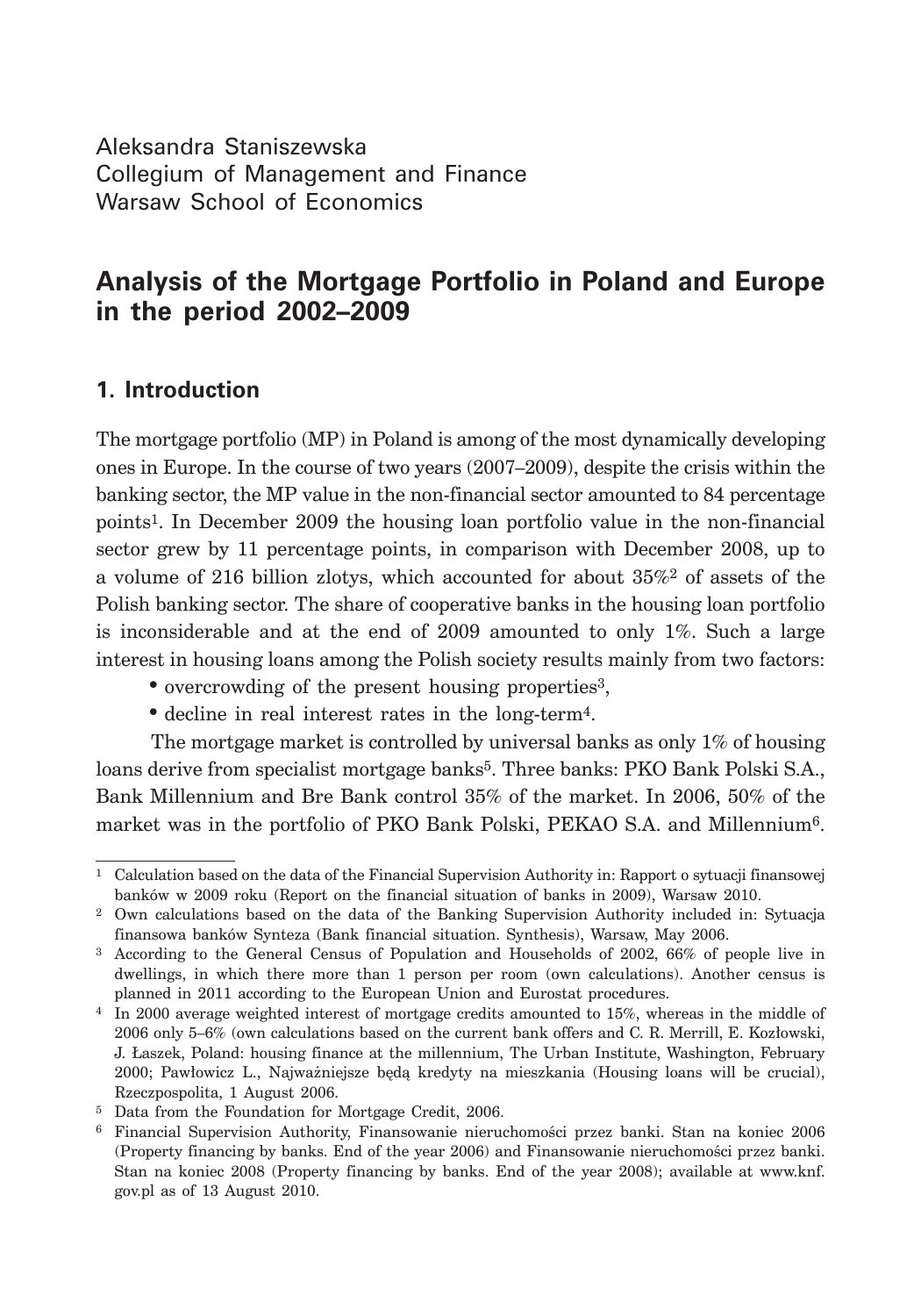Table 1 shows the data characterising the housing loan portfolio in Poland in the years 2002-2009.

|                                                 | 2002    | 2003    | 2004    | 2005    | 2006      | 2007      | 2008      | 2009      |
|-------------------------------------------------|---------|---------|---------|---------|-----------|-----------|-----------|-----------|
| Macroeconomic market data in millions of zlotys |         |         |         |         |           |           |           |           |
| GDP                                             | 769 400 | 842 120 | 922 157 | 967 700 | 1 027 697 | 1 176 737 | 1 275 432 | 1 344 000 |
| non-financial<br>sector MP <sup>*</sup> value   | 27 233  | 38 247  | 42 794  | 57 938  | 86 913    | 148 763   | 228 174   | 250 223   |
| including GD**<br>MP value                      | 19 607  | 28 982  | 34 985  | 49 476  | 76 546    | 115 492   | 183 139   | 204 233   |
| Housing loan market indicators                  |         |         |         |         |           |           |           |           |
| relation of MP<br>value to GDP                  | 3.54%   | 4.54%   | 4.64%   | 5.99%   | 8.42%     | 12.6%     | 17.8%     | 18.6%     |
| dynamics<br>of non-financial<br>sector MP value | 129%    | 140%    | 112%    | 135%    | 149%      | 171%      | 153%      | 109%      |
| dynamics<br>of households MP<br>value           | 142%    | 148%    | 121%    | 141%    | 155%      | 150%      | 158%      | 111%      |

|  |  |  |  |  |  | Tabela 1. Mortgage market in Poland in the years 2002–2009 |
|--|--|--|--|--|--|------------------------------------------------------------|
|--|--|--|--|--|--|------------------------------------------------------------|

\* MP – mortgage portfolio.

\*\* GD – households

(SZ) GUS Preliminary estimates at the end of 2007

Source: own materials based on: Sytuacja Finansowa Banków. Synteza (Bank financial situation. Synthesis), in the years 2002–2007 available at www.nbp.pl as of 28 August 2007; Financial Supervison Authority Raport o sytuacji banków w 2009 (Report on bank situation in 2009) Warsaw, 2010; Central Statistical Office, Roczne mierniki gospodarcze (Annual economic measures), available at www.stat. gov.pl as of 12 August 2010.

## **2. Mortgage portfolio growth indicators in the European Union countries**

The mortgage portfolio for households is one of the largest categories of assets in the Polish banking sector loan portfolio. In March 2010 its value amounted to 218.9 billion zlotys, which accounted for 53.3% of the households portfolio value and over 35% of loans granted within all the non-financial sector. According to the data of the National Bank of Poland and KNF the dynamics of the growth in housing loans is very high. Within a period of 8 years, the portfolio value increased nearly tenfold from 27 to 250 billion zlotys. Housing loans are the instruments used primarily by households. The share of households in the total of housing loans in the non-financial sector rose from 71% in 2002 to 81% in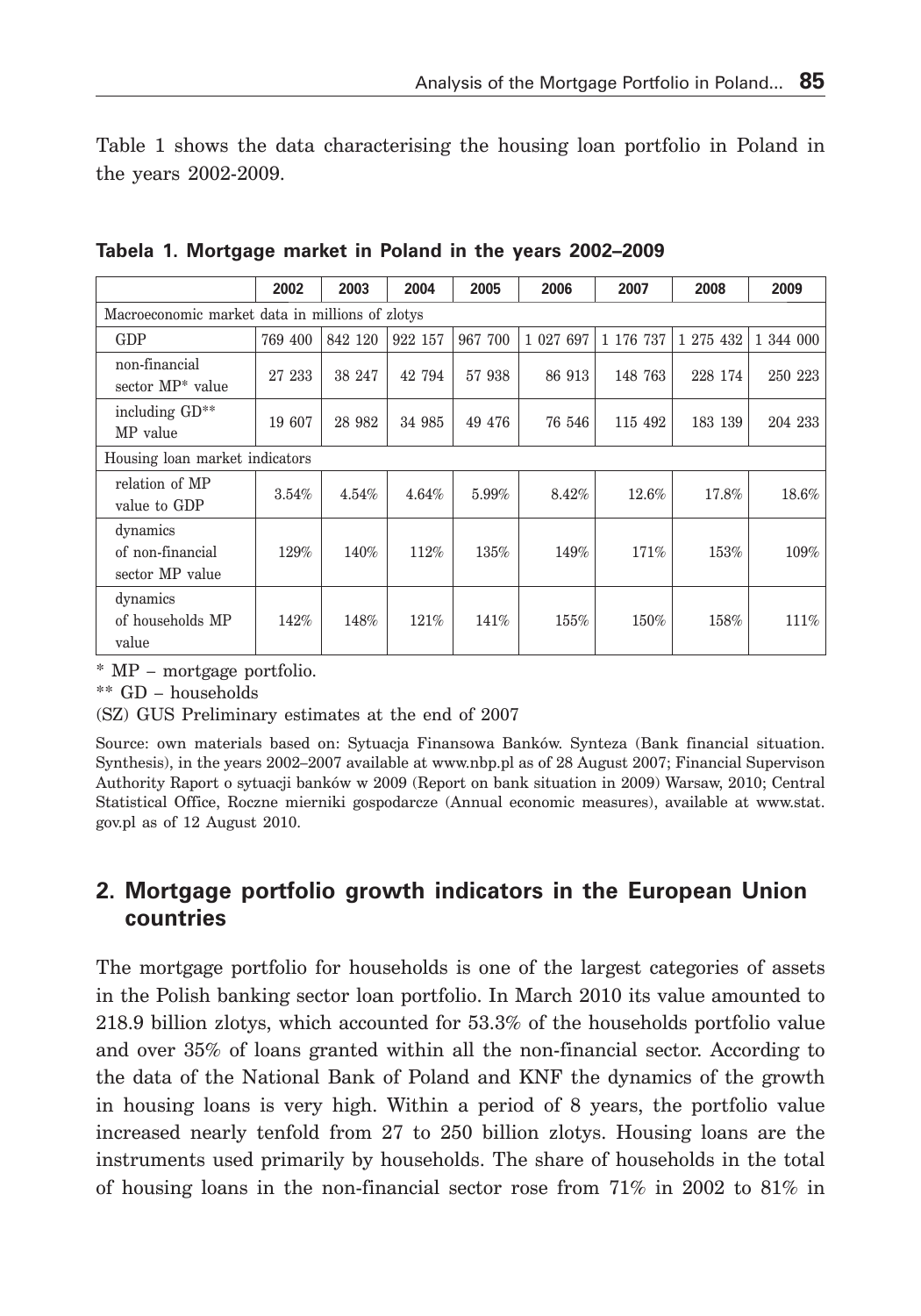20097. However, the Polish housing loan market is still among the underdeveloped markets in Europe in relation to GDP. The average of 27 EU countries amounted to 50%8 in 2008, and in Poland below 13% in 20099.





Source: European Mortgage Federation, Eurostat.

7 NBP (National Bank of Poland) data.

9 Own calculations based on NBP and GUS data.

<sup>8</sup> European Mortgage Federation data, available at http://www.hypo.org/content/default.asp?PageID=202 as of 3 September 2010.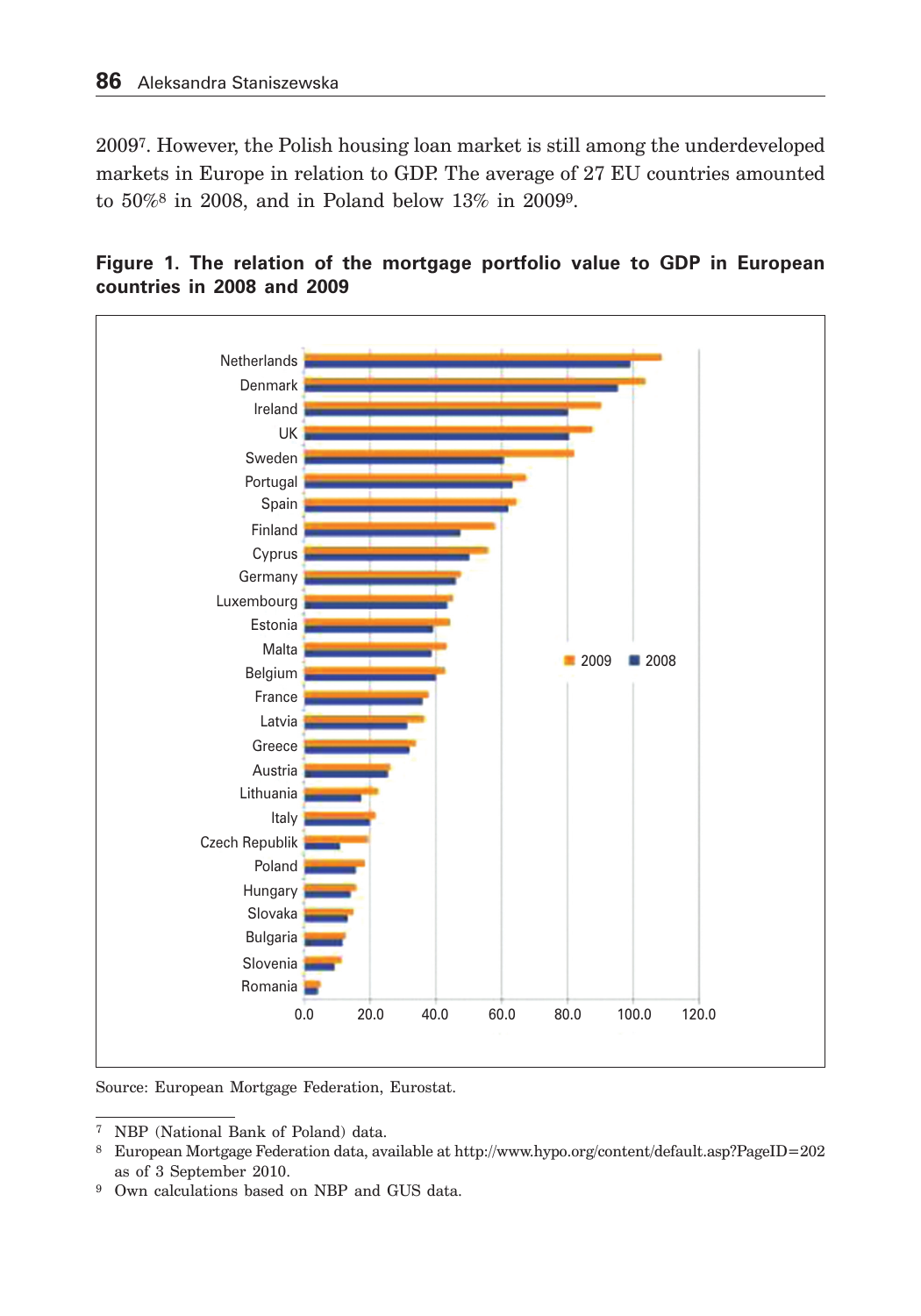The difference between the NBP and EMF data concerning Poland results from the fact that the EMF considers only mortgage backed housing loans. In the data presented in Table 1.1. the portfolio includes mortgage loans and buildinghousing loans. The EU new member countries (apart from Latvia and Estonia) have this indicator a few times lower than the average in the EU and Eurozone. The highest indicator is in Holland, Denmark, Great Britain and Germany. In Germany and Denmark refinancing of such a large portfolio is conducted by the issue of mortgage bonds. On the British and Dutch markets there are parallel techniques of mortgage assets securitisation resulting in the issue of mortgage backed securities (MBS).

When analysing the Polish portfolio of residential mortgage loans, it is necessary to make a comparison with the EU new member countries. This comparison is even more legitimate than the reference to the indicators in the well developed markets, where the instruments of housing mortgage loans have been used for several dozen years now. The rate of growth in the portfolio value in the new member countries is diversified. The analysis shows that in the period of 7 years since 2002 the relation of the MP value to GDP has risen most in Latvia and Estonia. In the Czech Republic a fivefold growth took place in 2008, which was the year characterised by the lack of liquidity in the banking sector. It may be perceived as a postponed demand for the real property due to the insufficient availability of mortgage credit instruments before.

|            | 2002    | 2003 | 2004 | 2005 | 2006     | 2007 | 2008 | 2009 |
|------------|---------|------|------|------|----------|------|------|------|
| Czech Rep. | 1.9     | 3    | 4.2  | 6    | 4.1      | 9.8  | 11   | 19   |
| Estonia    | 7.6     | 11.2 | 16.0 | 23.7 | 32.7     | 36.3 | 39.2 | 44   |
| Hungary    | 4.5     | 8    | 9.2  | 10.4 | 11.4     | 12.4 | 14   | 17   |
| Latvia     | 4.1     | 7.6  | 11.4 | 19.3 | 28.9     | 33.7 | 33.7 | 38   |
| Slovenia   | 0.8     | 1.1  | 3    | 5    | 6.6      | 8    | 9.1  | 10   |
| Lithuania  | $2.2\,$ | 4.1  | 6.9  | 11   | $12.6\,$ | 17.5 | 17.3 | 22   |

**Table 2. The relation of the mortgage portfolio value to GDP in selected new European Union member countries in the years 2002–2009 (in %)**

Source: own material based on: European Mortgage Federation "Hypostat 2009", available at www. hypo.org as of 23 May 2011.

Referring the market development to the experience of the countries of "old" and "new" Europe and considering:

- a small saturation of the market with housing loans,
- an unsatisfied demand for housing property,
- a low standard of the present propertyavailable,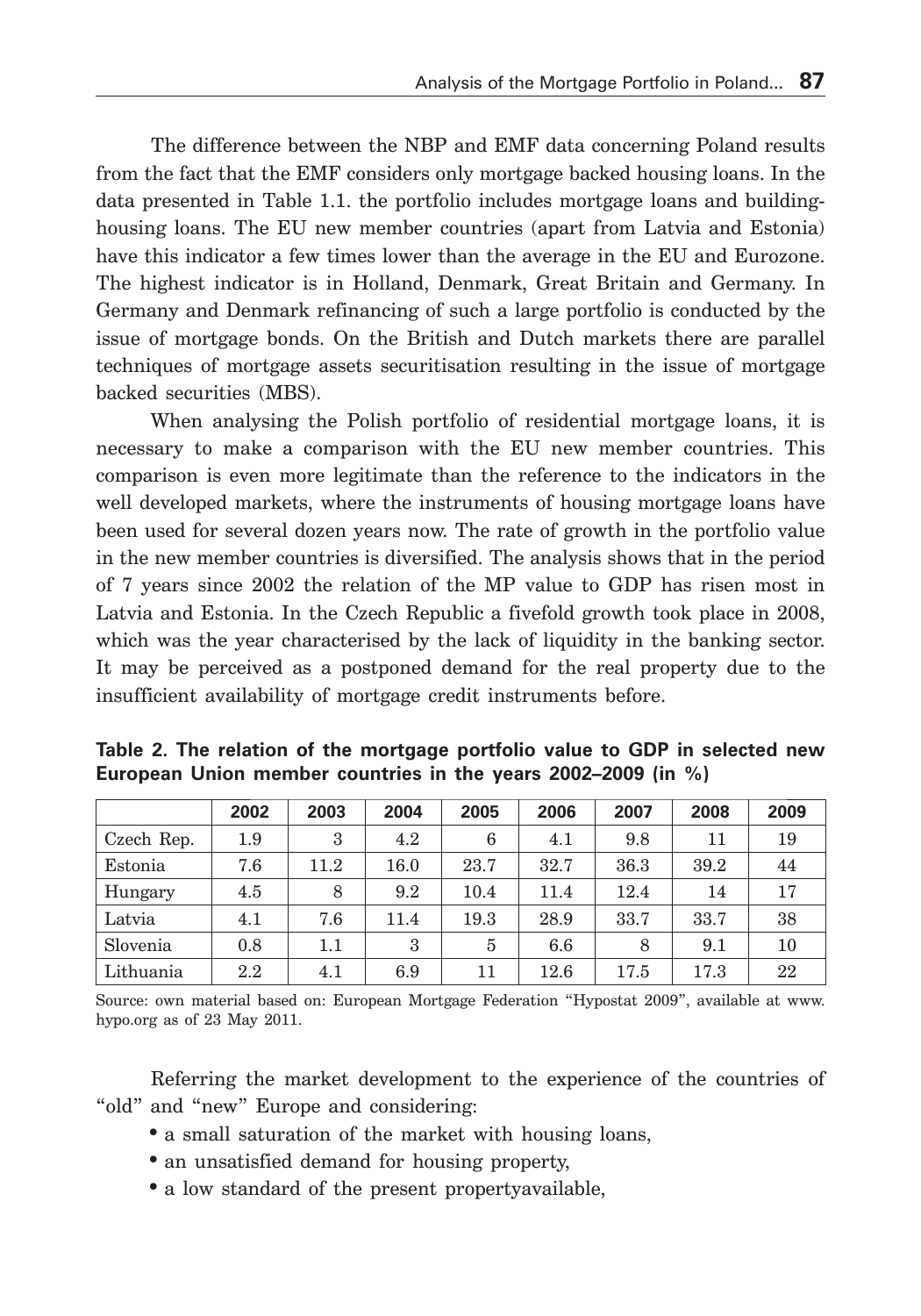the forecasts made by London Economics seem well grounded. According to the author, the key factor accelerating the demand for dwellings, and consequently housing loans, is at present overcrowded housing property. Poland recognises a dwelling as overcrowded when there are more than two people<sup>10</sup> per chamber<sup>11</sup>. In the European Union overcrowding is defined in a different way. It is classed as a dwelling with more than one person per room $^{12}$ . Taking into consideration a chamber and not a room additionally and artificially understates the overcrowding and overstates the standard of living in dwellings. If the number of people living in a room is analysed, Polish data look dramatically poor in comparison with the rest of Europe. The European Union data in Table 3.4. refers to households earning below 60% of the average in the country. Taking into account the fact that the data refer to the least wealthy part of the European community, and the whole of the Polish community, the indicators are disproportionately low and reflect the unsatisfied housing needs, and consequently the demand for housing loans that would allow people to meet these needs.

|                    |  | Tabela 3. Percentage of people living in overcrowded dwellings in 2002 in the |  |  |
|--------------------|--|-------------------------------------------------------------------------------|--|--|
| $EU13$ and Poland* |  |                                                                               |  |  |

| <b>EU 15</b> | 16 |
|--------------|----|
| Belgium      | 6  |
| Denmark      | 4  |
| Germany      | 14 |
| Greece       | 23 |
| Spain        | 19 |
| France       | 16 |
| Ireland      | 15 |
| Italy        | 37 |
| Luxemburg    | 22 |
| Holland      | 3  |

<sup>10</sup> Cf. Central Statistical Office, Zasoby i warunki mieszkaniowe (Housing resources and conditions), in: Raport z wyników Powszechnego Spisu Ludności i Mieszkań z 2002 roku (Report from the General Census of population and Households of 2002), Warsaw 2004.

<sup>11</sup> A chamber is a room of more than 4 square metres, separated from others with solid walls up to the ceiling with daylight available. Chambers are rooms and kitchens that meet these criteria. Others like halls or dressing rooms are regarded as auxiliary rooms.

<sup>12</sup> Eurostat Share of households living in overcrowded houses, available at http://epp.eurostat. ec.europa.eu/portal/page?\_pageid=1996,45323734&\_dad=portal&\_schema=PORTAL&screen=wel comeref&open=/C/C5/C53&language=en&product=Yearlies new population&root=Yearlies new population&scrollto=0 as of 28 August 2008.

<sup>&</sup>lt;sup>13</sup> Data concerning the European Union countries presented in the Table refer to the households earning below 60% of the average in the country.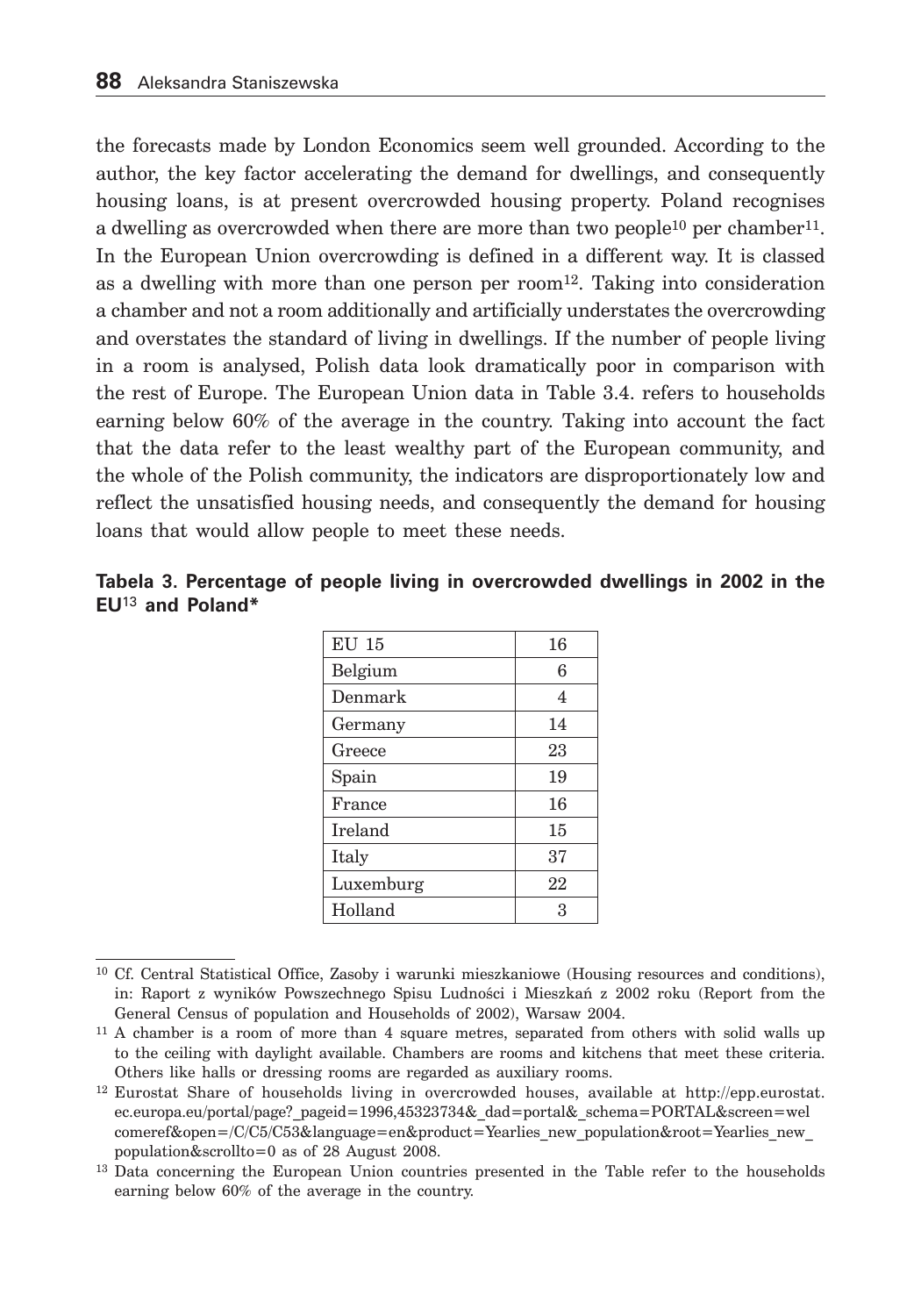#### **continued Table 3**

| Austria       | 10 |
|---------------|----|
| Portugal      | 23 |
| Finland       | 10 |
| Sweden        | 6  |
| Great Britain | 5  |
| Poland**      | ፍፍ |

\* data adjusted to European standards concerning overcrowding based on the General Census of Dwellings and Population of 2002.

\*\* from  $1-2$  persons per room  $(30.5\%)$ , from  $2-3$  persons per room  $(23.3\%)$ , from 3 persons per room without running water (12,2%).

Source: own material based on: Eurostat, Share of households living in overcrowded houses, available at: http://epp.eurostat.ec.europa.eu/portal/page/portal/product\_details/publication?p\_product\_code=KS-40-01-319 of 5 August 2010; Główny Urząd Statystyczny, Zasoby i warunki mieszkaniowe (Housing Resources and Conditions), in: Raport z wyników Powszechnego Spisu Ludności i Mieszkań z 2002 roku (Report from the General Census of Population and Households), Warsaw 2004.

## **3. Mortgage loans denominated in foreign currencies in the years 2002–2009**

Since 2000 there has been a continuous rise in the value of mortagages originated in foreign currencies. At the end of 2009,  $63\%$ <sup>14</sup> of the mortgages was denominated in foreign currencies, mainly the Swiss franc  $(CHF)^{15}$ . Two years later the share amounted to 48%16. In 2008 the rise in foreign currency loans over the previous year amounted to 100%. It should be noted that this kind of rise resulted to a large extent from a low exchange rate of the Polish zloty used for the calculation of the loan portfolio. In 2008 the zloty depreciated by about 24–40% against other currencies (EUR, CHF or USD). The priority given by customers to the Swiss franc loans is due to lower interest rates, e.g. an average annual housing loan interest rate in 2009 granted in the Polish zloty amounted to 6–9%, while in the case of the Swiss franc 3–5%17.

The analysis of the foreign currency residential mortgages indicates that the dynamics of these loans is much higher than those denominated in the

<sup>14</sup> Own calculations based on NBP and KNF.

<sup>15</sup> Banking Supervision Authority, Finansowanie nieruchomości w Polsce. Stan na czerwiec 2006 (Property financing in Poland. June 2006), Warsaw, November 2006.

<sup>16</sup> Financial Supervision Authority, Finansowanie nieruchomości przez banki w Polsce. Stan na koniec 2008 roku (Financing property by banks in Poland, End of the year 2008), available at www.knf. gov.pl as of 13 August 2010.

<sup>&</sup>lt;sup>17</sup> Own calculation based on present bank offers in the field of foreign currency and zloty housing loans, European Mortgage Federation, "Hypostat 2008", available at www.hypo.org as of 13 September 2010.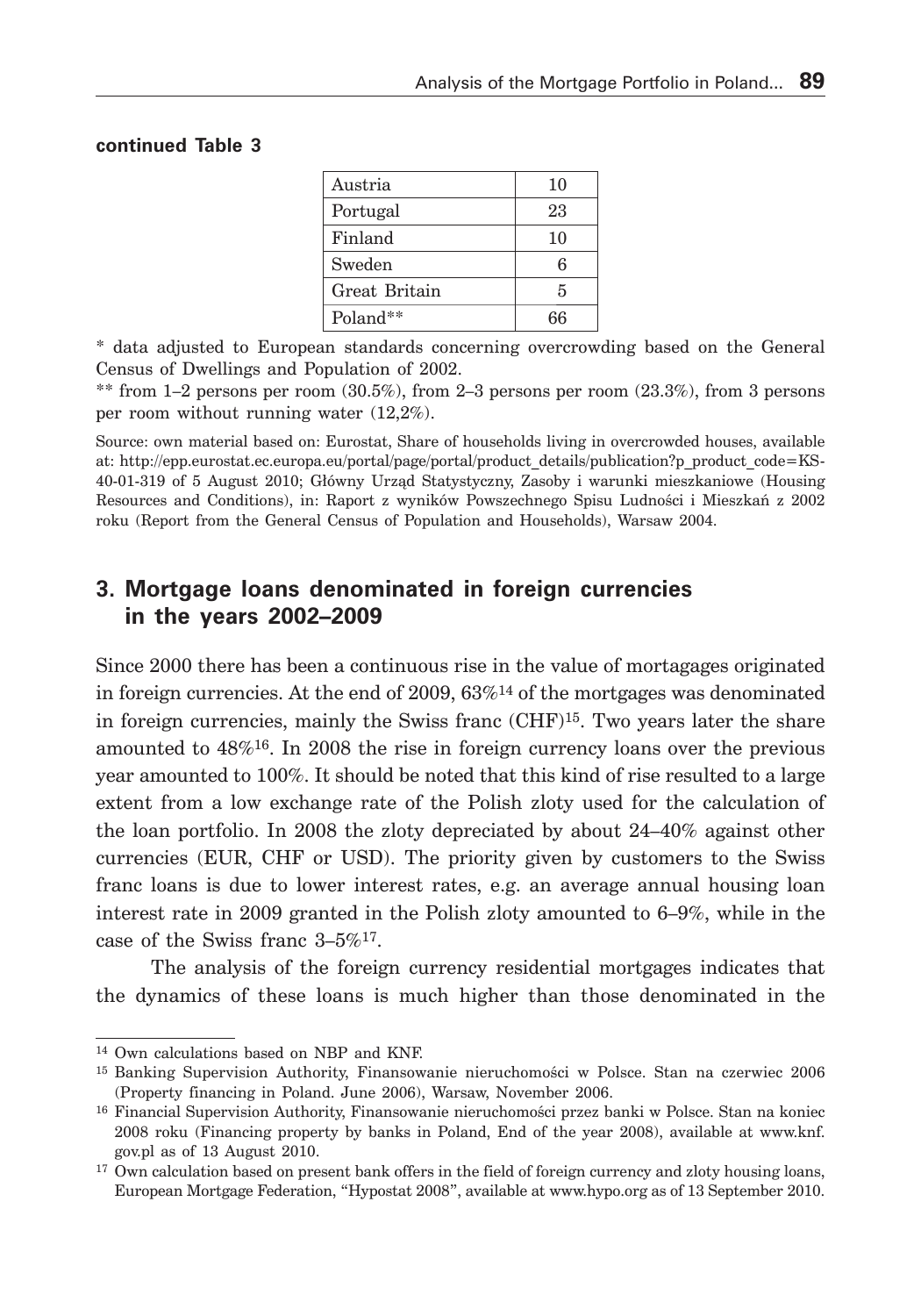Polish zloty. If the forecast of the Mortgage Credit Foundation is accepted and if it is assumed that the share of foreign currency morgages in the portfolio of non-financial sector housing loans is at the constant level of 50%, already in 2010 the value of the currency portfolio will amount to 60 billion zlotys, i.e. as much as the whole housing loan portfolio at the end of 200518. The comparison of data proves that the practice on the Polish market is more similar to the practices on the Estonian, Latvian and Lithuanian markets than the practices on the West European markets. Only in Austria, wealthier customers can take out foreign currency mortgages.

**Table 4. Foreign currency mortgages in the years 2002–2009. End of the year situation**

| Macroeconomic market data<br>in billions of zlotys                   |     |        |     |     |     |        | 2002 2003 2004 2005 2006 2007 2008 2009 |     |
|----------------------------------------------------------------------|-----|--------|-----|-----|-----|--------|-----------------------------------------|-----|
| Households MP <sup>*</sup> value                                     | 27  | 38     | 42  | 50  | 78  | 117    | 194                                     | 216 |
| Including foreign currency MP value                                  | 12  | 19     | 20  | 32  | 50  | 65     | 135                                     | 140 |
| Share of foreign currency mortgages<br>in total households mortgages | 44% | $50\%$ | 48% | 64% | 64% | $56\%$ | 70%                                     | 65% |

\* MP – residential mortgage portfolio.

Source: own material based on: Sytuacja Finansowa Banków. Synteza za lata 2002–2007 (Bank financial situation. Synthesis 2002–2007) available at www.nbp.pl as of 30 March 2010; Financial Supervision Authority, Raport o sytuacji finansowej banków w 2009 roku (Report on the bank financial situation, 2009, available at www.knf.gov.pl as of 13 August 2010.

In Romania, Latvia and Estonia the share of foreign currency housing loans was even higher than in Poland. The major loan currency was, like in Poland, the Swiss franc, whereas in Austria the yen was dominating. In the Czech Republic and Slovakia the share of foreign currency loans remained low, 5.5% and 0.8% respectively, due to domestic currency credit subsidies and relatively low interest rates. In Latvia, in 2008 the share of foreign currency credits rose to 87%. The euro was the major currency.

Already in 2005 due to the forecasts of growth in the value of the mortgages portfolio and dominating market preferences, the Banking Supervision Authority and rating agencies, e.g. Fitch Ratings19 began to worry about the security of the banking system in general, and in particular about customers' deposits in the

<sup>18</sup> Own calculation based on the forecasts by the Mortgage Credit Foundation and the National Bank of Poland.

<sup>19</sup> Cf. Ch. Birney, M. Steinbarth, CEE housing Finance: Rapid Growth, but at What Risk?, Fitch Ratings, special report, November 2005.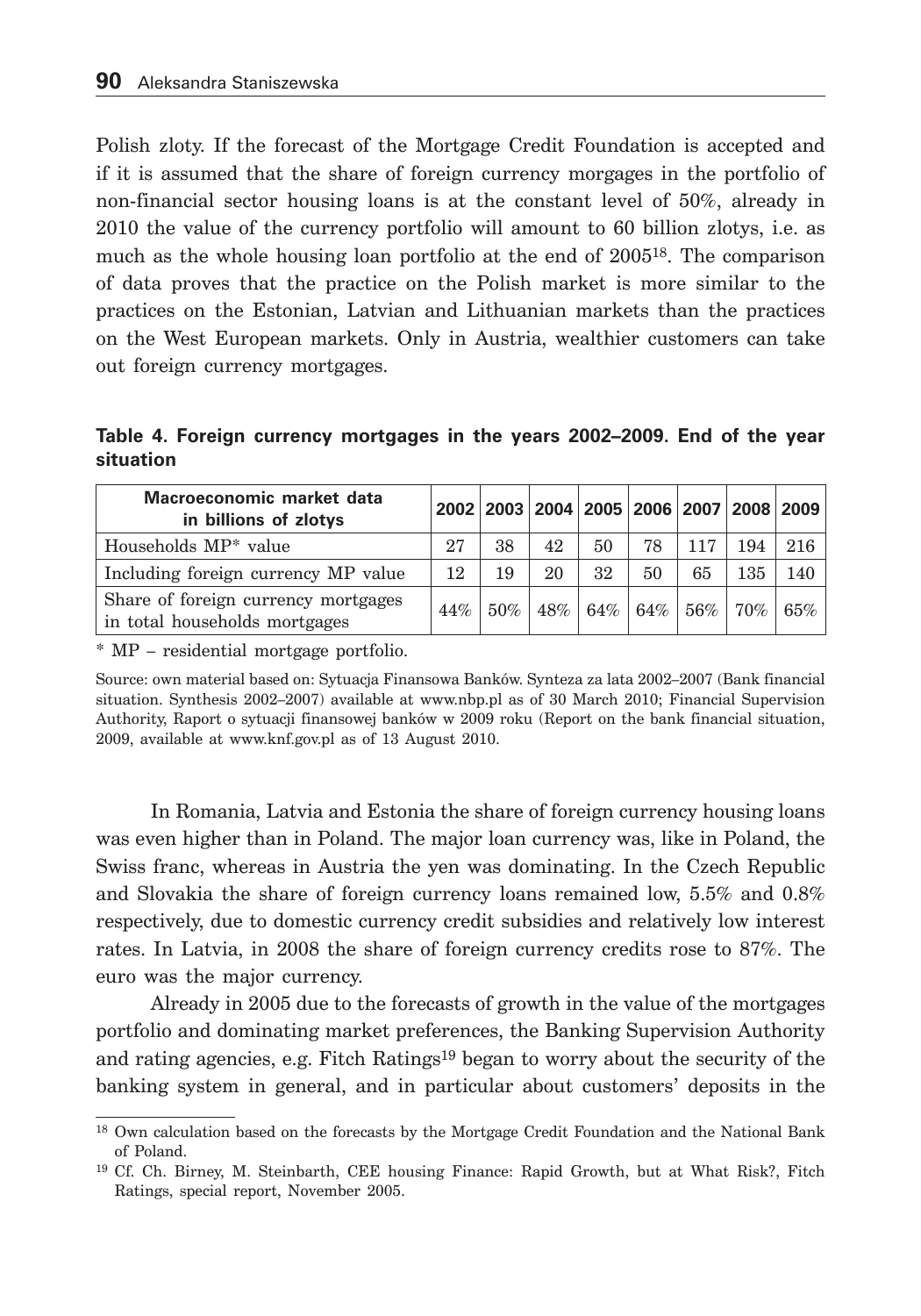situation of crisis on the property market or currency market. The anxiety on the part of regulators and agencies did not remain unconfirmed for long. From the perspective of a foreign currency debtor the worse scenario is the one in which the value of principal and interest instalments grows with the simultaneous decline in the mortgaged property value. It was quite common that the credit value calculated in the domestic currency considerably exceeded the value of the mortgaged property. In the USA the very decline in property prices, without any currency problems, resulted in the rapid rise in the number of bailiff auctions and difficulties in debt servicing. However, in the Central European countries this mechanism did not occur on such a large scale. It resulted mainly from the fact that households purchased property to satisfy their housing needs and not to invest in property, which was the case in the USA, Spain or Ireland. That is why, despite an unfavourable situation on the currency markets and on the housing market, they continued to service their debts.

|            | 2002 | 2003 | 2004    | 09/2005 | 06/2006 |
|------------|------|------|---------|---------|---------|
| Czech Rep. | 4.8  | 4.7  | 5.7     | 5.5     | n/a     |
| Estonia    | 95.9 | 82.7 | 79.4    | 88.2    | n/a     |
| Hungary    | 1.7  | 1.3  | 8.2     | 18.3    | 40      |
| Latvia     | 53.2 | 60.8 | 68.5    | 72.7    | 70      |
| Poland     | 46.0 | 48.9 | 47.4    | 55.6    | 57      |
| Austria    | 27.5 | 30.0 | 33.2    | 35.5    | n/a     |
| Bulgaria   | n/a  | 15.9 | 24.0    | 29.4    | 18      |
| Romania    | n/a  | n/a  | 89.2    | 91.9    | n/a     |
| Slovenia   | 0.1  | 0.1  | $3.2\,$ | 14.5    | n/a     |
| Slovakia   | n/a. | n/a  | n/a     | 0.8     | n/a     |
| Malta      | n/a  | 0.4  | 0.3     | 0.3     | n/a     |

**Table 5. The share of foreign currency loans in residential mortgages in selected countries in the years 2002–2006 (in %)**

Source: own material based on: General Inspectorate of Banking Supervision, Wybrane charakterystyki kredytów walutowych (Selected characteritics of foreign currency credits), unpublished data, Warsaw 2006; Sytuacja Finansowa Banków. Synteza za lata 1999–2005 (Bank financial situation. Synthesis. 1999–2005) available www.nbp.pl as of 28 August 2008, European Mortgage Federation, Eurostat 2006 and 2008, available at www.hypo.org as of 13 August 2010.

From the bank perspective, foreign currency loan products bring both opportunities and threats. Due to the liquidity crisis, banks subsidised loans granted in the Swiss franc in 2006, when currency swaps were cheap and longterm refinancing available on the market. Until the time of the credit crunch there had been higher margins on foreign currency loans than on zloty loans,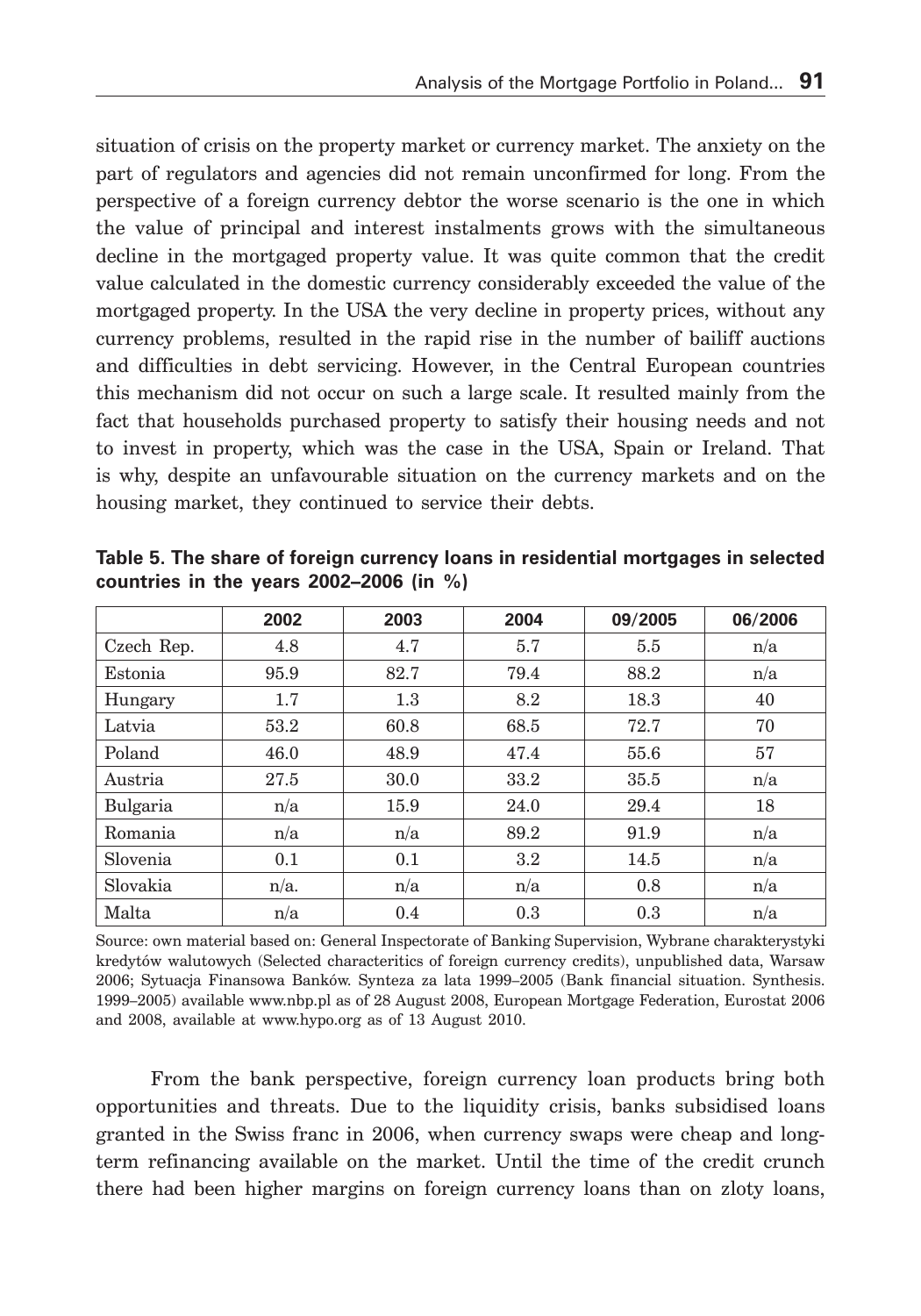which contributed to the creditor's higher interest income. In conclusion, the factors mentioned below are considered to be major threats.

- 1) No access to long-term Swiss franc liabilities. The longest renewable swaps, making foreign currencies accessible to banks, are not longer than one year. Furthermore, small banks find it more difficult to have their contracts renewed than large banks.
- 2) Lack of experience in managing of long term instruments bearing currency risk.
- 3) In case of client's default difficulties with mortgages disclosures.
- 4) Banks that do not offer foreign currency loans bear the risk generated in another part of the sector.
- 5) Debtors "unaware" or "disregarding" the currency risk pose a threat to the security of deposited funds in bank accounts, which are the major source of refinancing<sup>20</sup> of the mortgage portfolio.

In 2005 banks were shown four methods of reducing the currency risk within the MP. They were "hard" or "soft" regulations. There was a certain fear that due to indirect relative restrictions, foreign currency credit "sales" advertising campaigns could appear or that banks would face unfair competition. In this connection, some banks opted for the complete ban on foreign currency loans. Discussions with banks resulted in the following compromise solutions:

- setting a higher level of disposable income per family member,
- estimating creditworthiness according to interest rates on PLN loans,
- lower level of loan to value (LTV) indicator,
- improved customer education,
- change in examination procedures of customer creditworthiness,
- larger role and complexity of insurance products,
- creation of the system to subsidise the interest on the zloty housing loans,
- tax breaks on account of loans granted in the Polish zloty,
- granting foreign currency loans to customers paid in a foreign currency21.

The discussion with the banks resulted in Recommendation S in March 2006, Recommendation SII in 2008 and Recommendation T in 2010, aimed at the reduction of currency risk on the part of banks and customers taking out foreign currency loans. They include numerous quality requirements, the most important of which are:

<sup>20</sup> Wnioski ze Stałej Konferencji Ekonomicznej Związku Banków Polskich (Conclusions from the Permanent Conference of the Polish Banks Association), unpublished materials, Związek Banków Polskich, 21 December 2005.

<sup>21</sup> Ibid.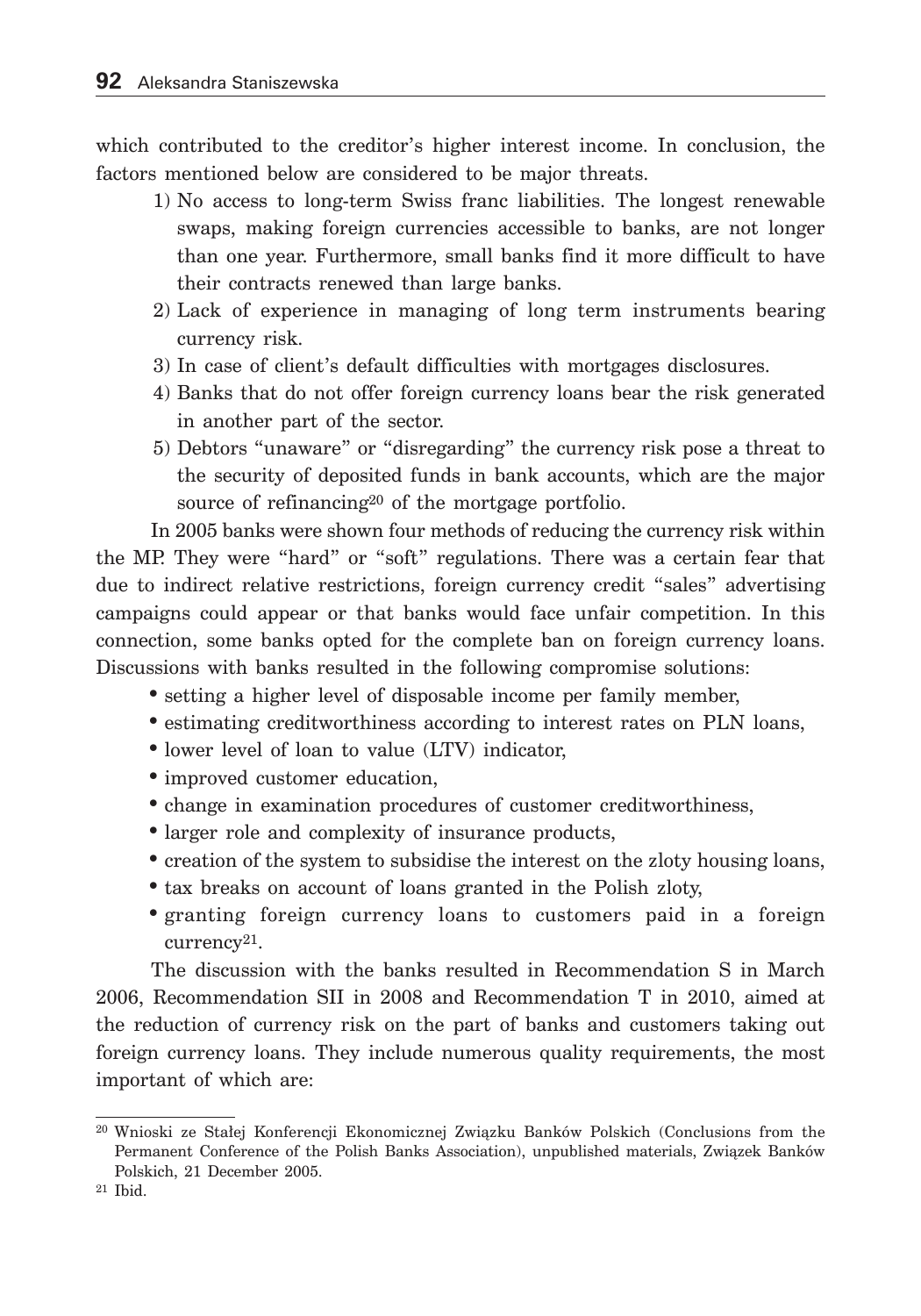- creation of databases and using external databases concerning the credit history,
- systematic controlling of receivables quality,
- systematic controlling of insurance quality and value,
- precise description of responsibility for internal audit within the loan portfolio,
- obligation to conduct stress tests at least once a year,
- information standard tp make customers aware of the currency and interest rate risk22,
- adjustment of asset and liabilities time structure of the loan portfolio,
- cost reduction on the part of customer due to the bank currency spread in the case of loans repaid in foreign currencies.

Besides quality regulation, it was planned in 2009 to introduce quantitative requirements for currency expositions for households, such as:

- additional capital requirement for all foreign currency loans<sup>23</sup>,
- rigid concentration limit of currency credits with regard to bank own funds,
- determination of the maximum level of the LTV indicator<sup>24</sup>.

However, "hard" regulations did not leave the phase of concept. The banks supporting the currency restrictions were, as a rule, the ones that did not offer foreign currency denominated loans, unless the customer earned in a foreign currency. PEKAO S.A. is an example of such a bank. The bank policy results from the inexperience of its shareholder UniCredito on the Italian market. In the 1990s, the Swiss franc mortgage loans gained an enormous popularity among Italian borrowers due to the same factor existing at present on the Polish market, i.e. lower interest. Unfavourable changes on the currency and interest rate markets in the following years caused a lower quality of the portfolio, debtors' repayment difficulties and even bankruptcy. In that time, the reputation of many Italian banks suffered, and their long-term credit policy became an object of analysis and criticism of the banking supervision. It should be added that financial instruments were offered to customers with incomes higher than the national average, unlike the practices on the Polish, Latvian or Estonian market<sup>25</sup>. On the other hand,

<sup>&</sup>lt;sup>22</sup> Banking Supervision Authority "Recommendation S", Recommendation 19 and 20, Warsaw 2006.

<sup>&</sup>lt;sup>23</sup> According to M. Samcik, Banks reduced credit operation gradually, "Gazeta Wyborcza", 21 February 2006. BPH Bank President Józef Wancer claimed that increased capital requirements for foreign currency credits may mean the necessity for recapitalisation of the banking sector by about 17–20 bn zlotys. In the case of banks with the largest portfolios of these credits, it may be connected with the need to increase the capital by 50–100%.

<sup>24</sup> National Bank of Poland, Sytuacja Finansowa banków. Synteza 2005 (Bank financial situation. Synthesis), May 2006.

<sup>25</sup> Cf. Ch. Birney, M. Steinbarth, CEE housing Finance: Rapid Growth, but at What Risk?, Fitch Ratings, special report, November 2005.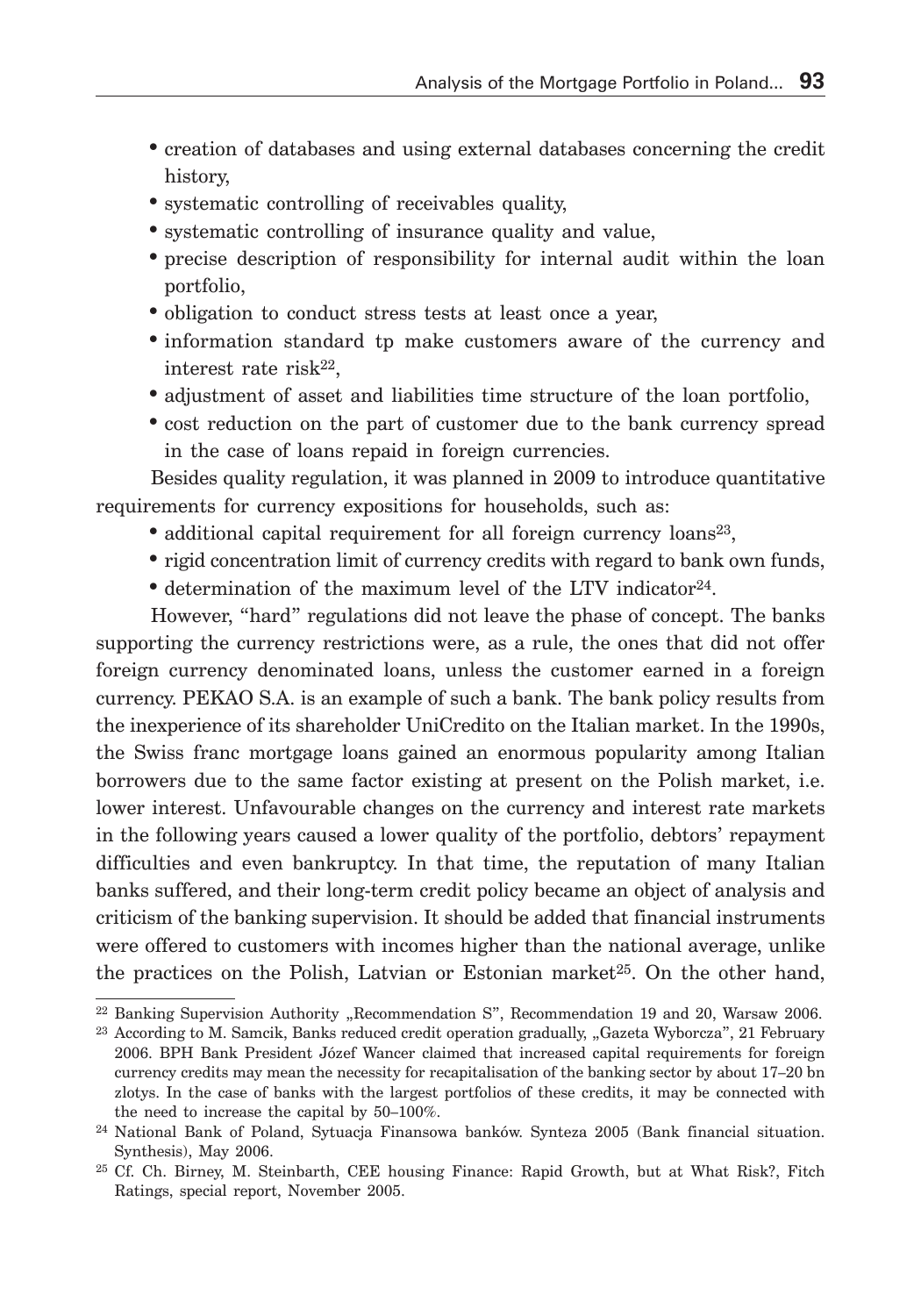Austrian banks did not experience any negative effects of strong involvement in currency loans. Supposedly, due to this they are more flexible in granting foreign currency loans on the Polish and Hungarian market than Italian banks26.

## **4. Comparison of housing markets in Poland and Europe**

Due to the lack of cross-sectional and comparable data in relation to 2009, the present chapter is based on the results of research included in Hypostat 2009 of the European Mortgage Federation. The dynamics of credit value declined year by year. The lack of liquidity of major creditors and uncertainty about prices on the property market caused the first regress in the portfolio value in the period of 10 years. Great Britain was the country to most significantly reduce its credit operations. The differences in the dynamics of the loan portfolio growth in the European Union countries resulted from:

- conditions on the property market on the supply side (housing market supply indicator).
- price level,
- interest rate level,
- local factors (for instance information about the rise in VAT within the housing industry in Germany).

The indicators of granted planning permissions, housing starts and housing properties put into operation per 1,000 inhabitants reflect the supply on the housing property market. In the boom period, in countries like Ireland or Spain within the duration of 10 years (1997–2006) the indicator of dwellings put in operation doubled, in Sweden the indicator of planning permissions granted quadrupled, and in Estonia there was a tenfold rise. The aggregated data for the whole Union in relation to 2007 and 2008 are not available.

**Table 6. The construction sector in the European Union (in millions)**<sup>27</sup>

|                                        | 1997 | 2008 |
|----------------------------------------|------|------|
| Number of planning permissions granted | 1.76 | 2.43 |
| Number of dwellings starts             | 1.25 | 2.18 |
| Number of dwellings put into operation | 1.47 | 1.60 |

Source: own material based on the data of the European Mortgage Federation.

 $26$  Ihid.

<sup>27</sup> It should be noted that the rise in absolute values is due also to the new European Union entrants, on whose territories the housing property markets began to develop rapidly in the discussed period.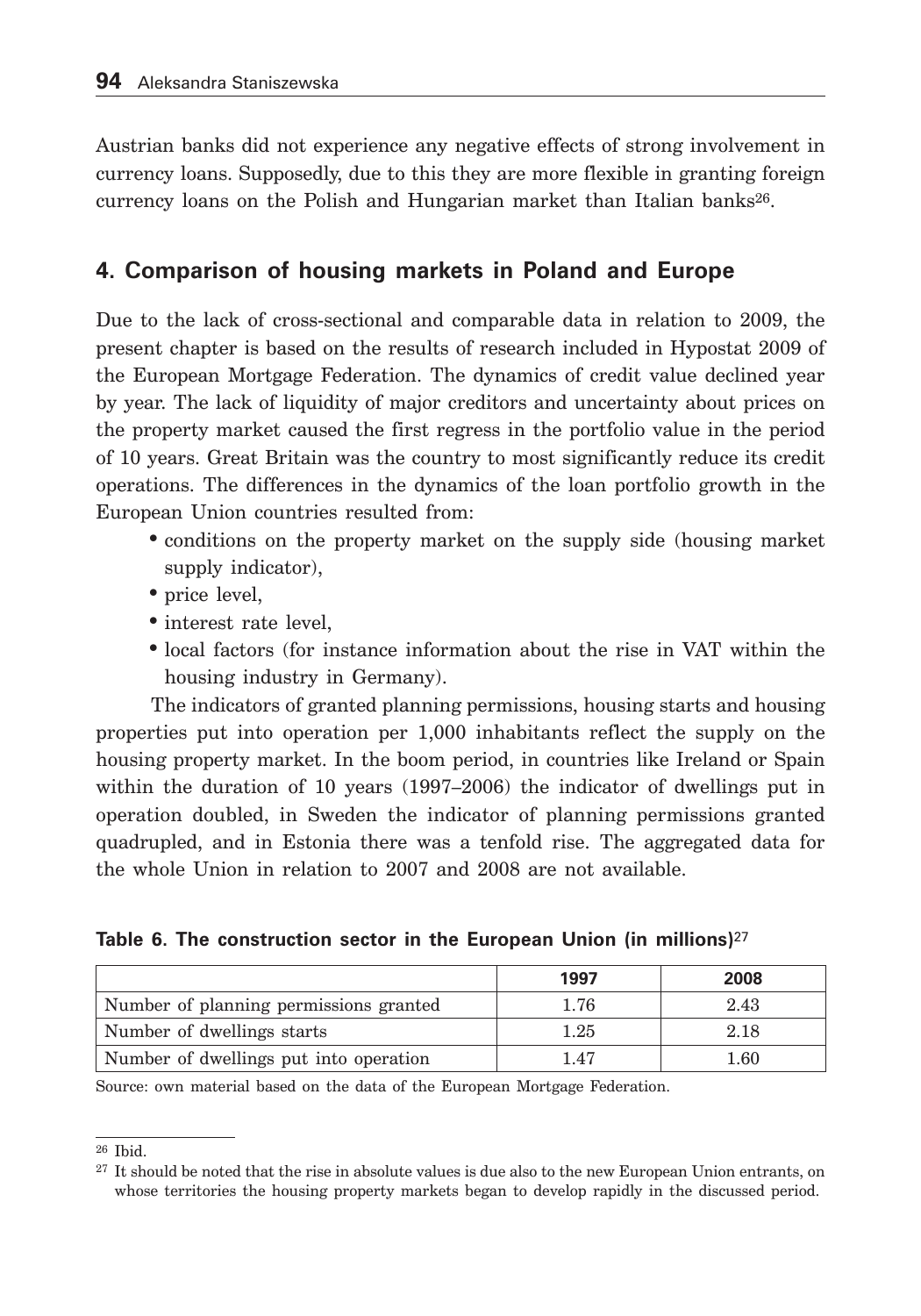Despite such a rise in the Central European countries, the supply of new housing property remains at an incomparably lower level than in the "old Union". In the period of dynamic growth in the housing market in Europe (2002–2007) in the Union new member countries the average number of new dwellings put in operation did not exceed 3.8 per 1,000 inhabitants, whereas in the EU15 this indicator came up to 22.2 (Spain). The planning permission indicator is similar. In Central Europe it fluctuated from 2.2 in Lithuania to 4.9 in the Czech Republic. For comparison, in the EU it was between 3 in Belgium and 19.8 in Spain. It should be noted that the lowest indicators in the Union are observed in the countries with the most saturated housing property markets (Belgium, Holland, Great Britain or Scandinavian countries). On the other hand, in the countries that are "bridging the gap" (Spain or Ireland) the indicator dynamics is incomparably higher than the dynamics seen in the EU new member states. Paradoxically, the financial crisis created a chance for the Central European countries to catch up with the rest of Europe. People in these countries are making their way and have not had an opportunity to speculate on the property market on such a large scale as it was the case in Spain and Ireland. The demand for housing property not driven by speculation did not freeze so many developers' investments as in those countries. Consequently, demand indicators improved against the background of pre-crisis "tigers". In 2008 in Spain for the first time in the last 10 years the number of dwellings put into operation declined by 5% to the level of 615,000. In Ireland there has been a decline since 2006 and it amounts to nearly 50%, which means that only 52,000 dwellings were put into operation in 2008<sup>28</sup>.

The rise in housing property value prices until 2007 depended to a large extent on the lack of adjustment between supply and demand as well as on the opportunity to take out cheap loans and make use of refinancing instruments. In the majority of European countries the biggest price rises occurred in the years 2006–2007 (Central European countries, Ireland or Belgium). In some other countries the rise was slower in comparison with 2005 (Denmark, Greece, Spain or France). In this period in Dublin the inflation of property prices amounted to 33%, and in major Polish cities reached even 50–60%. In Germany there was a slowdown trend of price decline on the secondary market, prevailing there for several years. On the other hand, on the primary market property prices began to grow. The reverse trend in Germany may be explained by the economic growth of 2.8% in 2006 and the aforementioned rise in VAT on property from 16% to 19%.

<sup>28</sup> European Mortgage Federation, "Hypostat 2008", available at www.hypo.org as of 13 August 2010.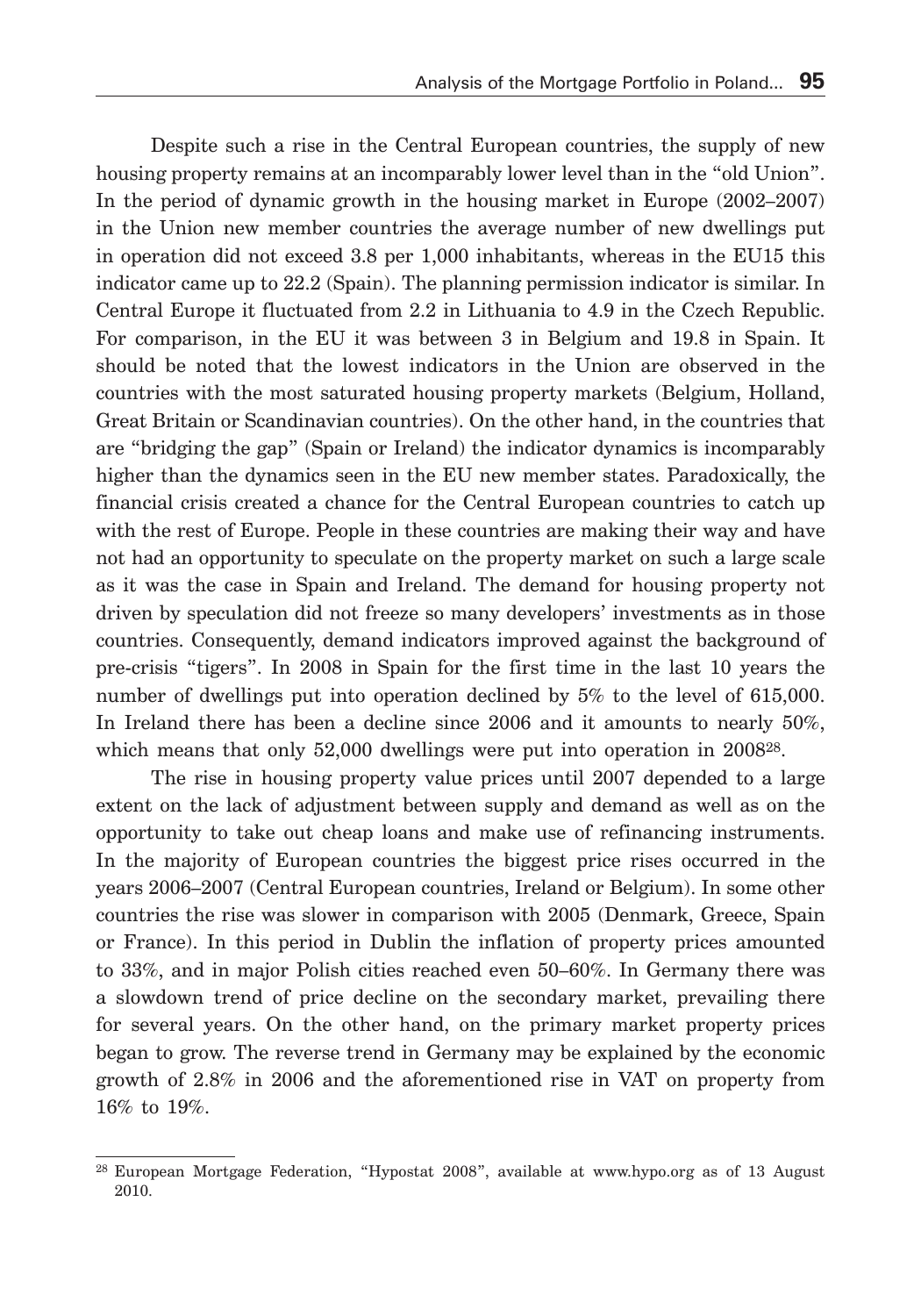2008 brought a cooled down economic situation, payment hold-ups and credit finance limitation. In countries like Great Britain, Portugal, Spain and Ireland prices declined by 1%, 6,3%, 0,7%, 9% respectively. Central European countries had even more serious declines (for instance Estonia – 28%). In Poland the price decline was not so rapid due to the number of transactions which remained on the same level.

Another factor to affect the volume of the housing loan portfolio was the historically low interest rates and economic stability. Central banks successfully controlling the level of inflation created a sense of stability among investors on the capital market as well as on the property market. Debtors overwhelmed with the sense of stability willingly took out loans for the assets whose market price continued to rise. In the period of 2002–2006 in the majority of European countries credit interest declined. The biggest decline was observed in the countries that were the last to join the European Union (Slovenia, Bulgaria or Latvia). This was due to the stabilisation and higher economic growth potential. In the case of housing property the integration caused rapid appreciation, which, in turn, caused the limited availability of property for the society. Because the supply of property in short term is not flexible, one of the solutions to increase the availability is a stabilised interest rates policy aimed at their reduction. This kind of activity of monetary authorities can be actually seen in all the new members countries. Since 2007 due to the limited liquidity of the financial sector and mistrust towards the housing market, credit interest rose considerably.

The financial sector liquidity crisis resulted from the recession within the real sphere, i.e. the property market. A slowdown in the property price rise and sometimes even the decline should have raised the demand, and consequently the number of transactions on the markets. However, it did not occur. Property is an asset partly or entirely bought on credit, and in the years 2006–2008 bank credit policies became restrictive on account of limited liquidity and portfolio refinancing capacity. Indebtedness per person is diversified. It fluctuates from 1,000 euros (in Central European countries) to 40,000 euros (in Denmark). Such a large disproportion may be accounted for by the former membership of the eastern bloc, where there were no market mechanisms to finance property purchase through household indebtedness. In Poland the growing portfolio is being refinanced actually in 100% by deposits on bank accounts, which, as a matter of principle, are short-term. On the other hand, in Denmark for years there has been a model of capital based portfolio refinancing, i.e. debt securities issue. It is not possible to make up for the disproportions, which would not be advisable anyway. Foreign experiences show that high indebtedness becomes the source of instability of both the real and financial sphere. These experiences also allow for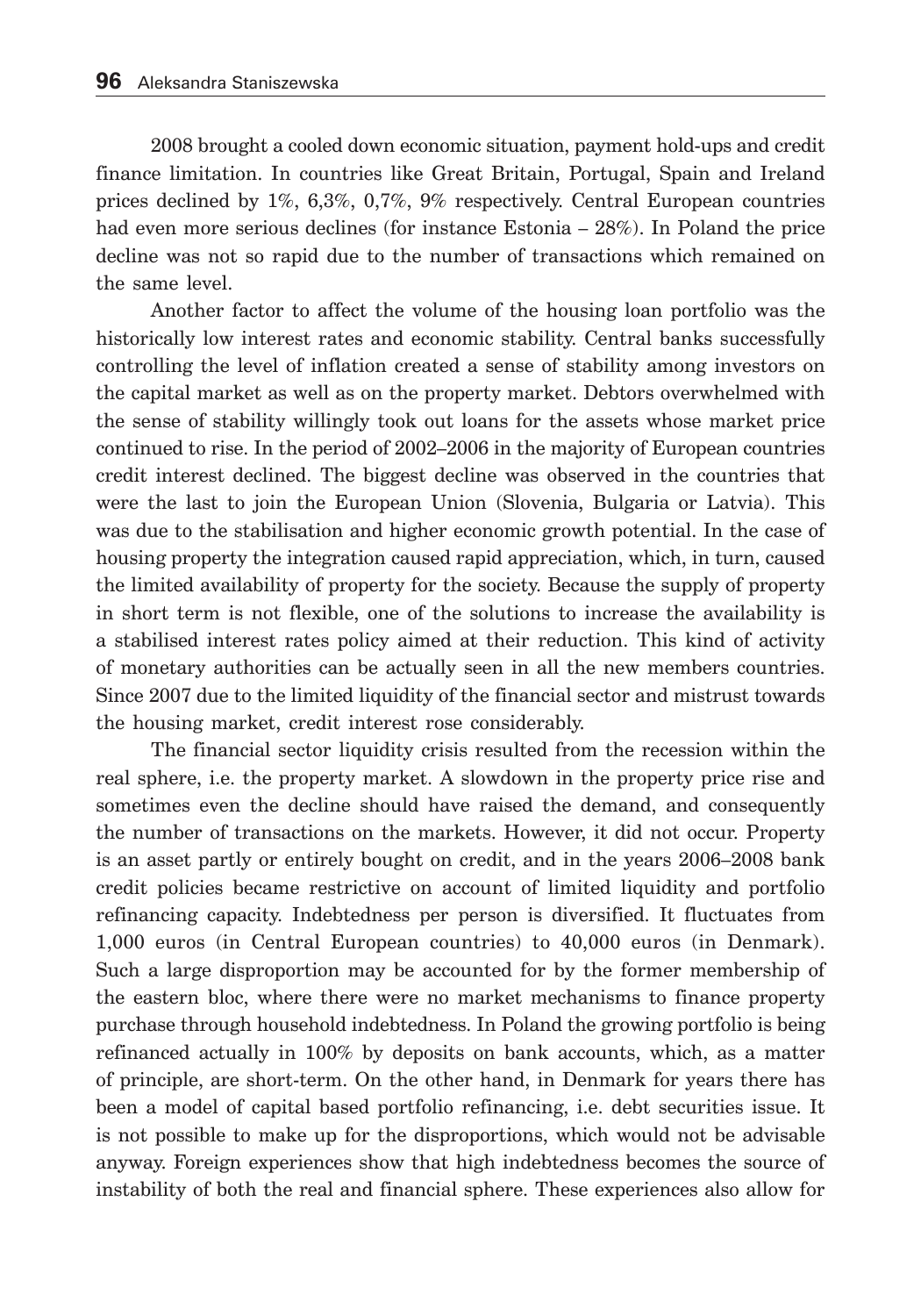the conclusion that only the combination of diversified methods of refinancing (deposit and capital methods) are able to guarantee market liquidity.

The development of housing property market depends to a large extent on the market mortgage loan financing. The number of transactions grows if the loan portfolio value is on the rise. A very small percentage of households are able to self-finance the purchase of a property. As a rule, the purchases or repairs of property are financed by households in all or partly by a mortgage loan. It should be noted that the expansive bank credit policy in the years 2002–2007 improved credit availability, and consequently it caused the increased demand and rise in prices on the housing market. However, every market is to a certain extent subject to the business cycle, in the course of which prices rise and fall. This is what happened on the property market. It is quite explicitly shown by the value of index S&P Case-Shiller Composite 10 CSXR in the years 1987–2011. Trends on the European market were identical. The years 2005–2007 saw top prices on the property market, the highest credit portfolio dynamics as well as the number of transactions.



**Figure 2. Value of index S&P 10 CSXR in the years 1987–2011**

Source: Standard&Poors available at http://www.standardandpoors.com/indices/ of 4 February 2011.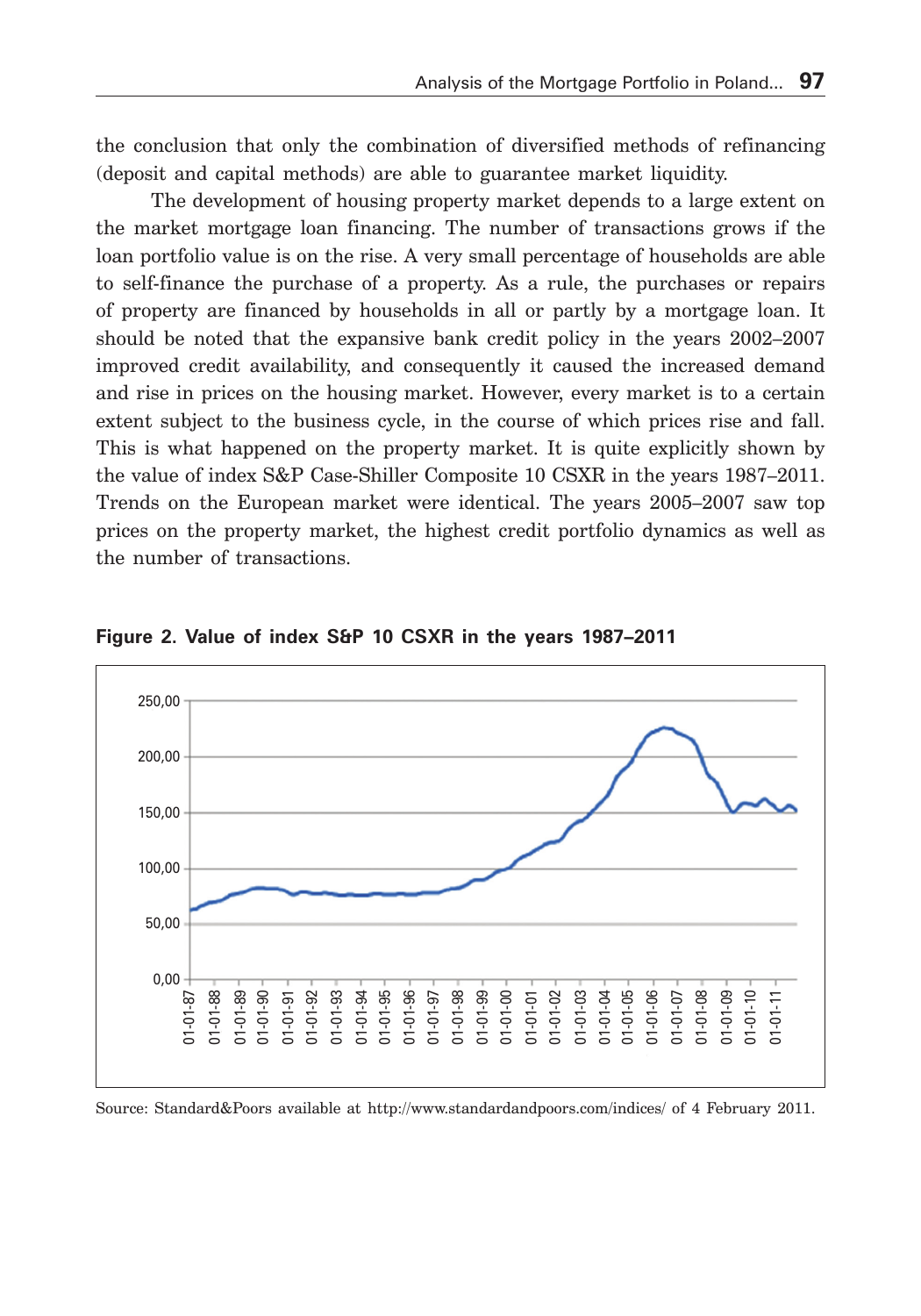|  | Table 7. Mortgage portfolio and housing market in the European Union in the |  |  |  |  |  |
|--|-----------------------------------------------------------------------------|--|--|--|--|--|
|  | vears 2004-2006                                                             |  |  |  |  |  |

|               | Mortgage portfolio<br>value in millions<br>of euros; per person<br>in thousands of euros |              |           | <b>Number</b><br>of transactions<br>on the housing<br>market | Change in house<br>prices over<br>the previous year |          |  |  |
|---------------|------------------------------------------------------------------------------------------|--------------|-----------|--------------------------------------------------------------|-----------------------------------------------------|----------|--|--|
|               | 2006                                                                                     | 2009         | 2006      | 2009                                                         | 2006                                                | 2009     |  |  |
| Belgium       | 10.83                                                                                    | 13.56        | 116 563   | 112 791                                                      | 12%                                                 | 1.7%     |  |  |
| Bulgaria      | 0.23                                                                                     | 0.56         | n/a       | n/a                                                          | $15\%$                                              | $-21.4%$ |  |  |
| Czech Rep.    | 0.79                                                                                     | 2.49         | n/a       | n/a                                                          | 0.1%                                                | n/a      |  |  |
| Denmark       | 40.9                                                                                     | 42.0         | 69 558    | 40 713                                                       | 16%                                                 | $-7.5%$  |  |  |
| Germany       | 14.36                                                                                    | 14.0         | 460 000   | 446 000                                                      | $1\%$                                               | $-32.7%$ |  |  |
| Estonia       | 3.18                                                                                     | 4.55         | 44 925    | 26 278                                                       | $21\%$                                              | $-28%$   |  |  |
| Greece        | 5.14                                                                                     | 7.15         | 172 897   | 94 801                                                       | $9\%$                                               | $-3.6%$  |  |  |
| Spain         | 13.07                                                                                    | 14.81        | 955 187   | 463 719                                                      | $10\%$                                              | $-6.3\%$ |  |  |
| France        | 9.17                                                                                     | 11.46        | n/a       | n/a                                                          | 10%                                                 | $-4.4%$  |  |  |
| Ireland       | 29.3                                                                                     | 33.18        | 114 593   | 25 097                                                       | 14%                                                 | $-18.5%$ |  |  |
| Italy         | 4.7                                                                                      | 5.51         | 845 051   | 609 145                                                      | 8,8%                                                | n/a      |  |  |
| Cyprus        | 7.11                                                                                     | 13,04<br>n/a |           | n/a                                                          | 10%                                                 | $-8.0\%$ |  |  |
| Latvia        | $\overline{2}$                                                                           | 3.04         | n/a       | n/a                                                          | n/a                                                 | n/a      |  |  |
| Lithuania     | 0.8                                                                                      | 1.8          | n/a       | n/a                                                          | n/a                                                 | n/a      |  |  |
| Luxembourg    | 24.7                                                                                     | 32           | n/a       | 3 001<br>(for 2008)                                          | $3.5\%$                                             | $-2.1%$  |  |  |
| Hungary       | $\mathbf{1}$                                                                             | 1.55         | 109 058   | 81 997                                                       | 4.9%                                                | $-6.5%$  |  |  |
| Malta         | 4.38                                                                                     | 5.94         | n/a       | n/a                                                          | $9.2\%$                                             | $-5.0\%$ |  |  |
| Holland       | 33.6                                                                                     | 36.53        | 209 767   | 127 532                                                      | 5%                                                  | $-6.5\%$ |  |  |
| Austria       | 7.34                                                                                     | 8.68         | n/a       | n/a                                                          | 3%                                                  | $3.0\%$  |  |  |
| Poland        | 0.59                                                                                     | 1.48         | 70 380    | 78 970                                                       | $33\%$                                              | $-1.7%$  |  |  |
| Portugal      | 8.69                                                                                     | 10.42        | 285 483   | n/a                                                          | $2\%$                                               | $-0.2%$  |  |  |
| Romania       | 0.1                                                                                      | 0.27         | 682 000   | 352 000                                                      | n/a                                                 | n/a      |  |  |
| Slovenia      | 0.98                                                                                     | 1.95         | n/a       | 4 900                                                        | $15\%$                                              | n/a      |  |  |
| Slovakia      | 0.78                                                                                     | 1.7          | n/a       | n/a                                                          | n/a                                                 | $-3.4\%$ |  |  |
| Finland       | 10.45                                                                                    | 18.61        | 77 131    | 75 000                                                       | $8\%$                                               | $-0.3\%$ |  |  |
| Sweden        | 19.18                                                                                    | 21.68        | 57 900    | 51 548                                                       | 11.4%                                               | $0.2\%$  |  |  |
| Great Britain | 26.22                                                                                    | 25.0         | 1 670 000 | 856 000                                                      | 6%                                                  | $-7.8%$  |  |  |
| <b>EU 27</b>  | 10.48                                                                                    | 12.37        | n/a       | n/a                                                          | 10.8%                                               | $-6.8$   |  |  |

Source: own material based on Hypostat 2008, data of Royal Institution of Chartered Surveyors, GUS, EMF.

A rapid growth in the mortgage loan portfolio required intensified refinancing. On some markets (for instance the Polish market) it occurs due to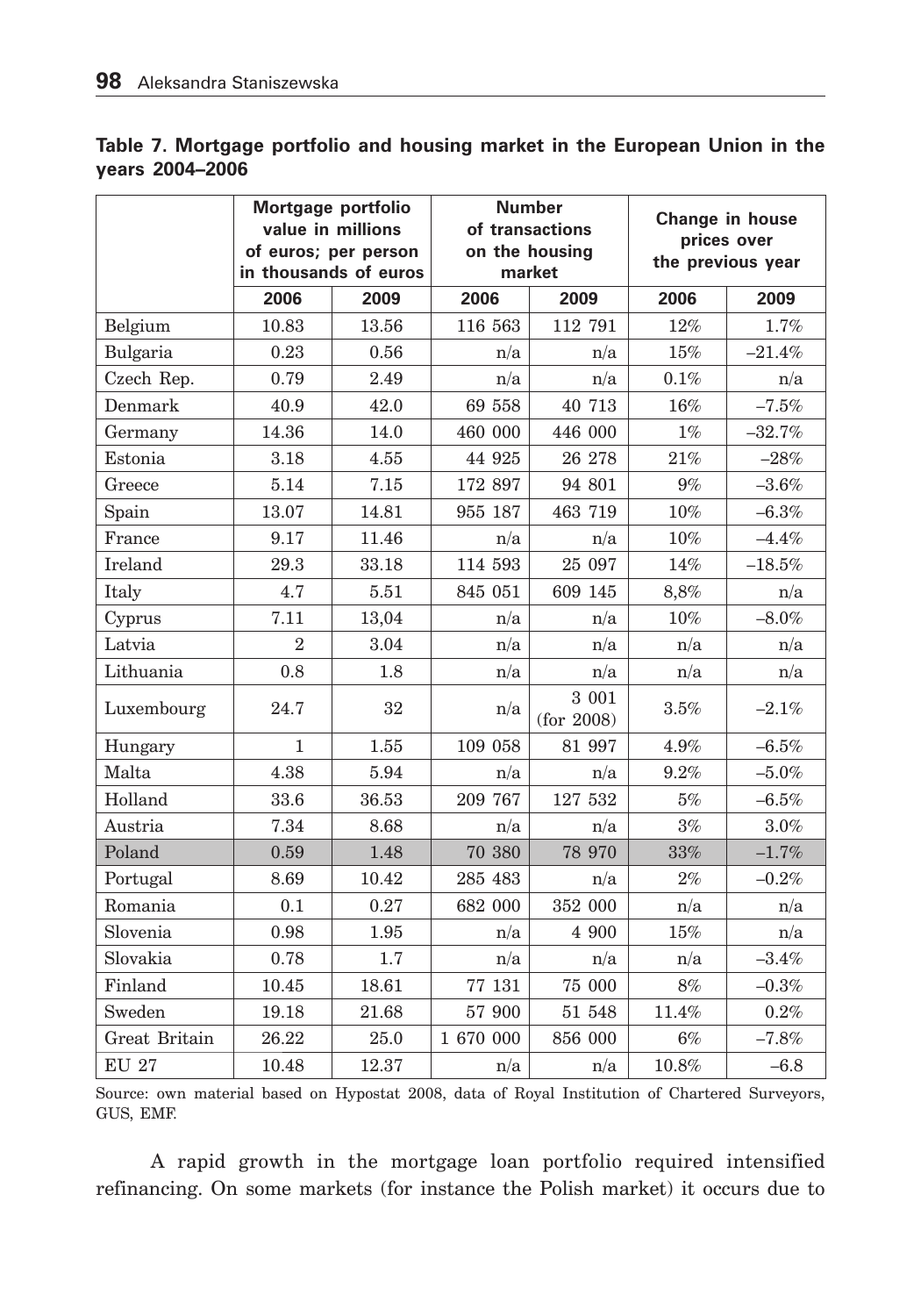the growth in the deposit base. On other markets (Spanish, German, British and American) through refinancing on the capital market by means of instruments like covered bonds or mortgage backed securities. The growing deregulation of the financial market in progress since the 1980s has distorted the useful mechanisms of refinancing through the capital market. Banks focused on origination of loans and not on the monitoring or evaluation of credit risk. The moment they originated loans, they planned to resell them to the capital market investors. It should be noted, however, that the mechanism of refinancing the mortgage portfolio through the capital market is a useful mechanism resulting in a higher liquidity of banks, and consequently in meeting the credit needs of a higher number of households. Unfortunately, its distortion and deregulation led to predatory mortgage origination and the inflation of property prices to the levels having, at times, nothing in common with its real value.

## **5. Summary**

It is difficult to judge whether in 10 years the Polish market will be where the German, Danish or Dutch markets are at the moment. Further market development is to a large extent dependent on the alternative method of portfolio refinancing. Crisis experiences of West European markets and the USA may allow Poland to avoid repeating the mistakes in the course of the construction of the mortgage loan portfolio. It may be stated that the last decade was a period of house prices growth, lowering interest rates and stable inflation. Such a situation favoured the growth in portfolio value in developing countries. The Polish market may face a more difficult challenge of meeting housing needs through debt instruments in hard times for the financial and insurance sector. It is possible that the solutions worked out so far will require considerable modifications. So that mortgage products, being secure for banks and satisfactory for customers, could raise mortgage indebtedness of the society up to satisfactory but still safe level.

## **Bibliography**

### **State publications:**

- 1. Banking Supervision Authority, Rekomendacja S dotycząca dobrych praktyk w zakresie ekspozycji kredytowych zabezpieczonych hipotecznie (Recommendation S of good practices within mortgage backed credit expositions, Warsaw 2006.
- 2. Banking Supervision Authority, Rekomendacja S II dotycząca dobrych praktyk w zakresie ekspozycji kredytowych zabezpieczonych hipotecznie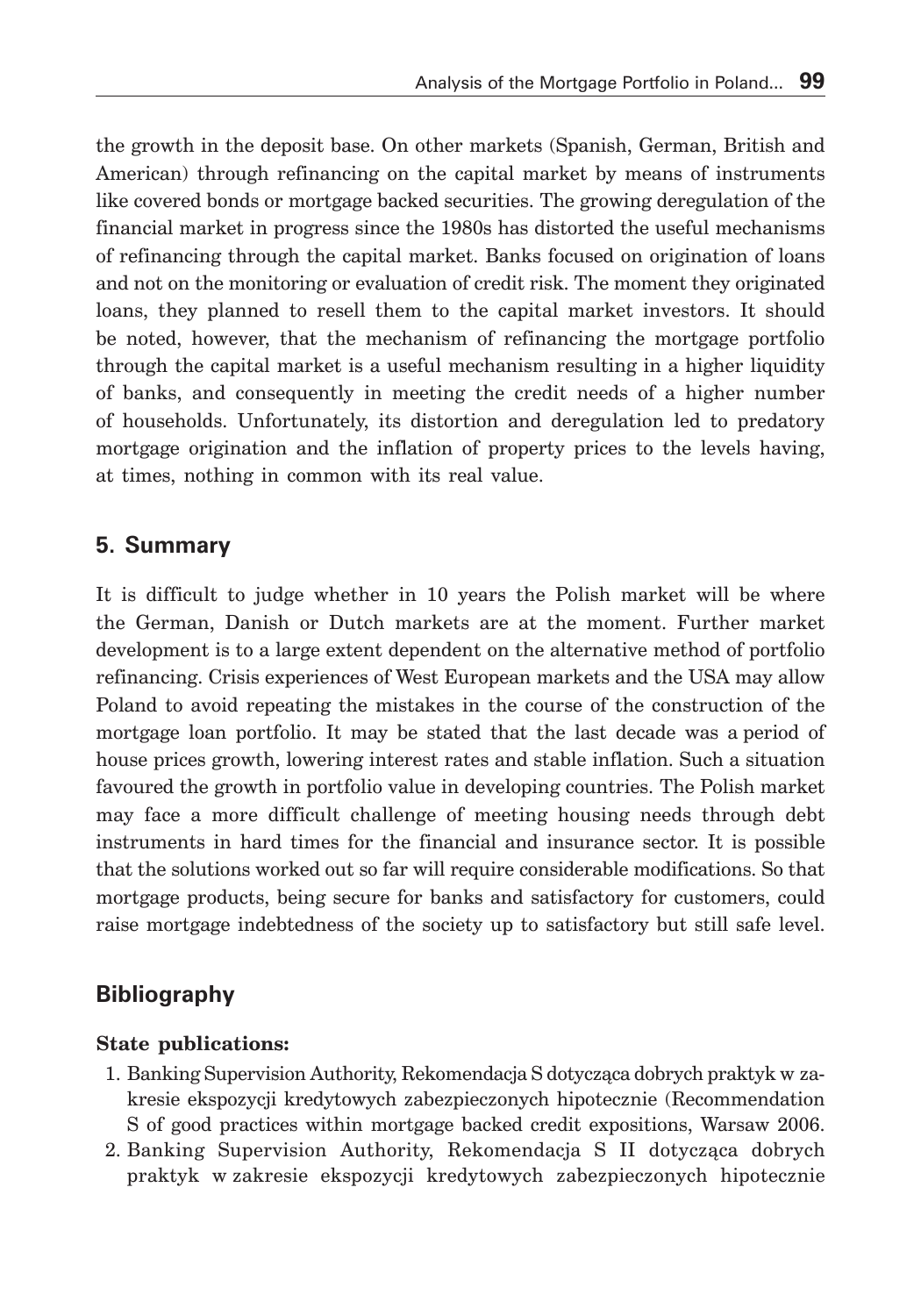(Recommendation SII of good practices within mortgage backed credit expositions), Warszawa 2008.

- 3. Banking Supervision Authority, Rekomendacja T dotycząca dobrych praktyk w zakresie zarządzania ryzykiem detalicznych ekspozycji kredytowych (Recommendation T of good practices within risk management of retail credit expositions, Warszawa 2010.
- 4. Financial Supervision Authority, in: Raport o sytuacji finansowej banków w 2009 roku (Report on the financial situation of banks in 2009), Warsaw 2010.
- 5. Financial Supervision Authority, Finansowanie nieruchomości przez banki. Stan na koniec 2008 (Property financing by banks. End of the year 2008), available at www.knf.gov.pl as of 13 August 2010.
- 6. Financial Supervision Authority, Finansowanie nieruchomości przez banki. Stan na koniec 2006 (Property financing by banks. End of the year 2006), Warsaw 2007.
- 7. Komisja Nadzoru Finansowego, Mity związane z Rekomendacją T (Myths related to Recomendation T), available at http://www.knf.gov.pl/opracowania/ sektor bankowy/raporty i opracowania/analizy opracowania/index.html as of 13 September 2010.
- 8. National Bank of Poland, Sytuacja Finansowa banków. Synteza 2005 (Bank financial situation. Synthesis 2005), Warsaw 2006.

### **Statistical materials:**

- 1. Eurostat, SShare of households living in overcrowded houses, available at http:// epp.eurostat.ec.europa.eu/portal/page?\_pageid=1996,45323734&\_dad=portal&\_ schema=PORTAL&screen=welcomeref&open=/C/C5/C53&language=en&prod uct=Yearlies new population&root=Yearlies new population&scrollto=0 as of 28 August 2008.
- 2. Central Statistical Office, Zasoby i warunki mieszkaniowe (Housing resources and conditions) in: Raport z wyników Powszechnego Spisu Ludności i Mieszkań z 2002 roku, Report from results of General Census of Population and Households), Warsaw 2004.
- 3. Central Statistical Office, Spis Powszechny Ludności i Mieszkań (General Census of Population and Households), Warsaw 2002.
- 4. London Economics, The Costs and Benefits on Integration of EU Mortgage Markets, report for the European Commission, August 2005.

### **Foreign materials:**

- 1. European Mortgage Federation, "Hypostat 2009", available at www.hypo.org as of 13 May 2011.
- 2. International Monetary Fund, Republic of Estonia 2005. Article VI Consultation Mission Conclusion Statement, 25 August 2006.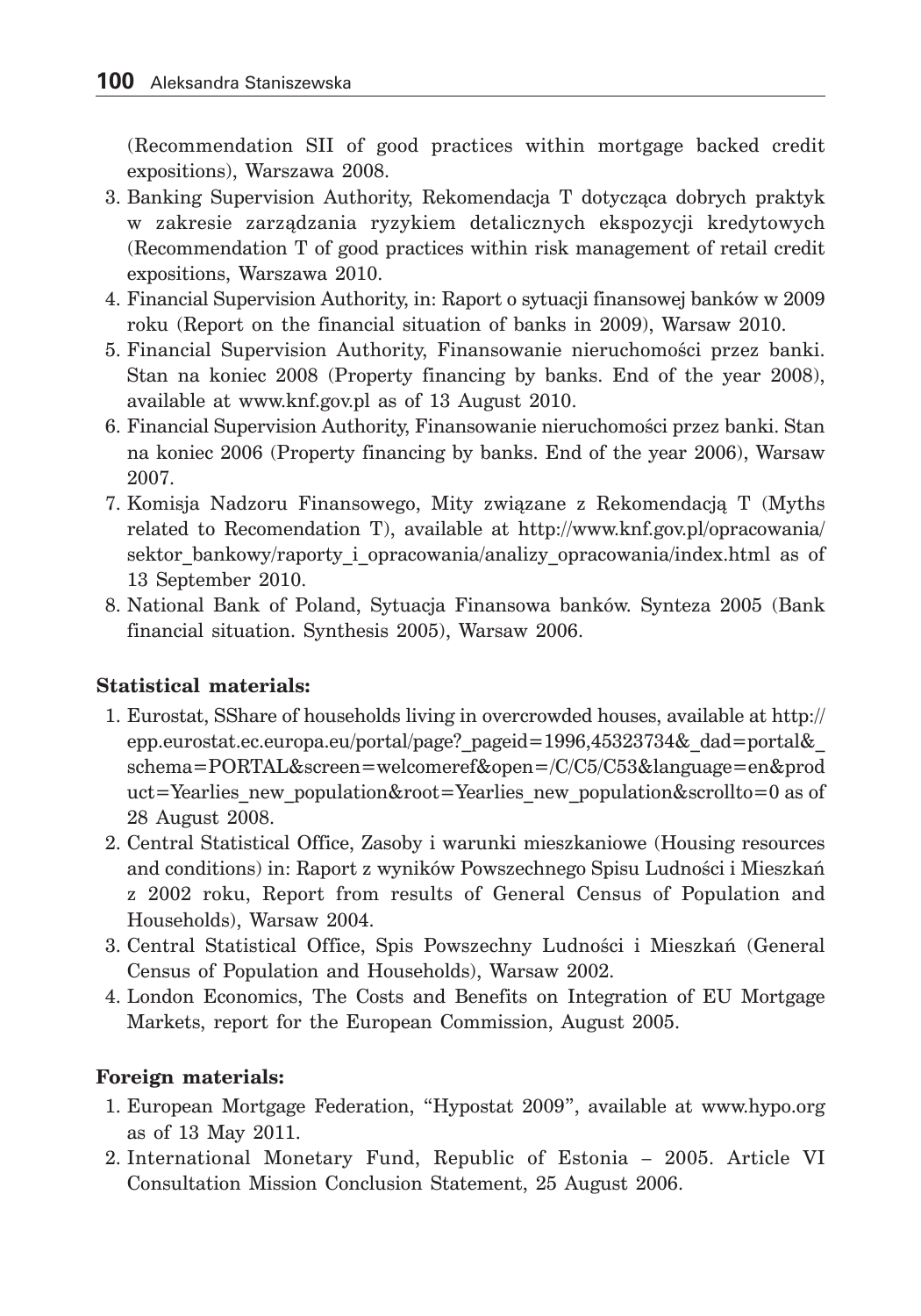3. International Monetary Fund, Republic of Latvia – Staff visit to the Republic of Latvia, 13–15 October 2004.

### **Articles:**

- 1. Birney Ch., Steinbarth M., CEE housing Finance: Rapid Growth, but at What Risk?, Fitch Ratings, special report, November 2005.
- 2. Merrill C. R., Kozłowski E., Łaszek J., Poland: housing finance at the millennium, The Urban Institute, Washington, February 2000.
- 3. Pawłowicz L., Najważniejsze będą kredyty na mieszkania (Mortgage credits will be crucial), Rzeczpospolita, 1 August 2006.

#### **Websites www:**

1. www.standardandpoors.com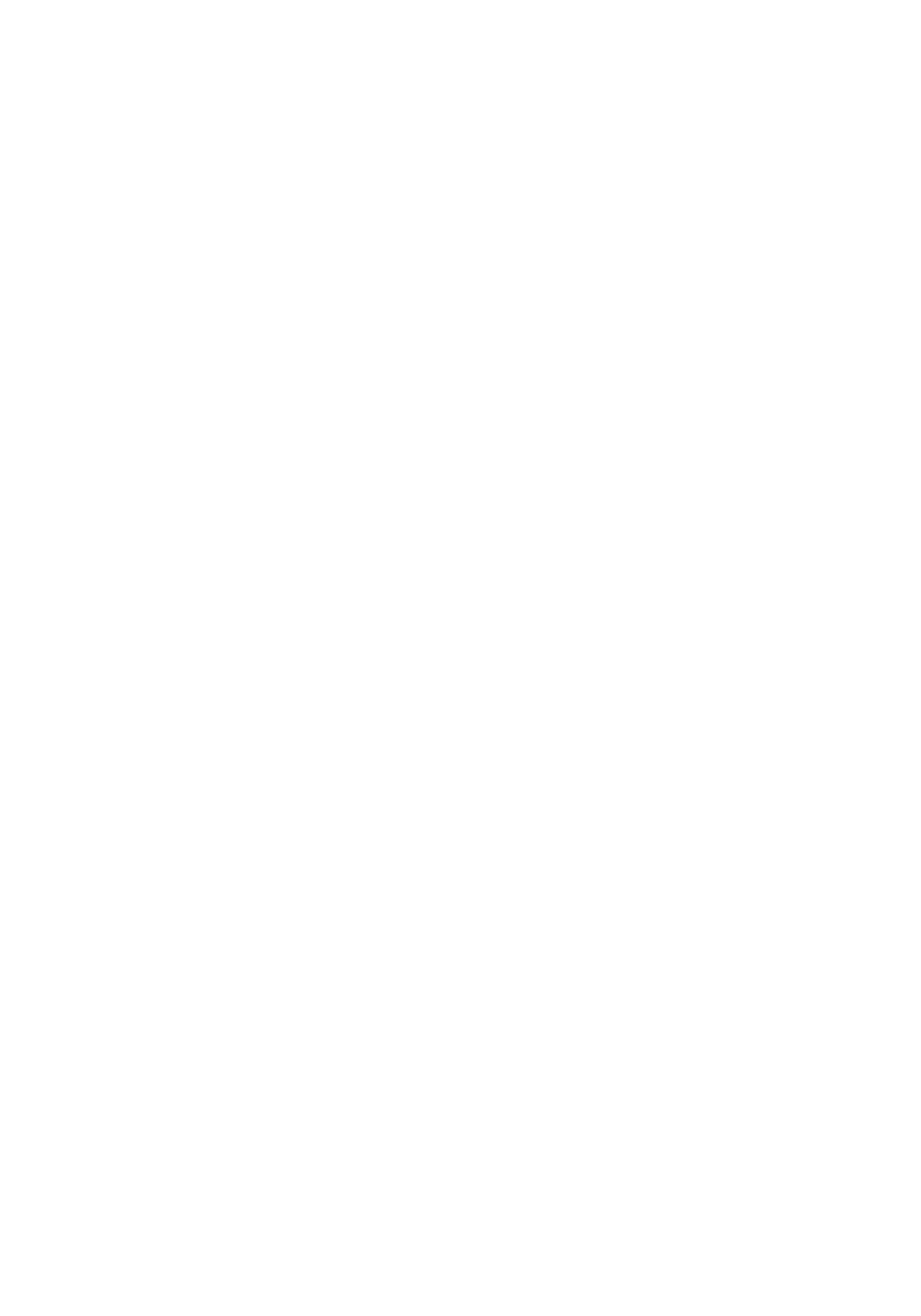# **Summary**

#### Paweł Dziewulski, Łukasz Woźny

## **On Constructive Methods for Equilibrium Modelling on Dynamic Oligopolistic Markets under Uncertainty**

This is a survey article on equilibria in dynamic oligopolistic markets under uncertainty. Our discussion focuses on constructive aspects of methods proposed in the literature for the analysis of equilibria in such markets. Specifically, we present results concerning numerical properties of methods of equilibrium calculation in the models with and without strategic interactions, including cases of the finite or infinite number of players. The study concludes with a summary to indicate the future research areas and selected thematic literature.

#### Mirosław Jarosiński

### **The Early Internationalisation of Polish Companies. Research results**

Early internationalisation has been arousing interest of researchers all over the world for the past 20 years. Although everybody approves the theoretical definitions of this phenomenon formulated at the beginning of the 1990s, there is no consensus on the operational definitions. A review of 40 publications in English on born globals revealed a considerable diversity of opinions in this area. The analysis of Polish literature also indicates differences in opinions among Polish researchers. The identification of born globals among randomly selected Polish companies operating on international markets, made by means of four operational definitions of varied degree of restrictiveness allowed for the distinction, in each case, a group of companies meeting the criteria determined by the definitions. Unfortunately, it appeared that the characteristics of some companies identified in this way did not meet the requirements set in theoretical definitions.

#### Elwira Maślanka

## **The Impact of Tax Issues on the Financing Effectiveness of Capital Groups Using** *Cash Pooling* **Services**

The development of capital groups causes the increase of the demand of effective cash assets control and management which are at the disposal of capital group. The purpose of the article is to present a specific of capital groups and to provide effective types of financing, including the use of *cash pooling* service, as well as to present how does the lack of tax regulations impact in this regard. The author's intention is to outline a brief characteristic of capital groups and to show the effective ways of financing, including the use of *cash pooling* service and also to provide some constraints on its development because of doubts in tax matters. The analysis proves that *cash pooling*  service improves the efficiency of financial management in the enterprise, however there is a concern that its further development may be at risk.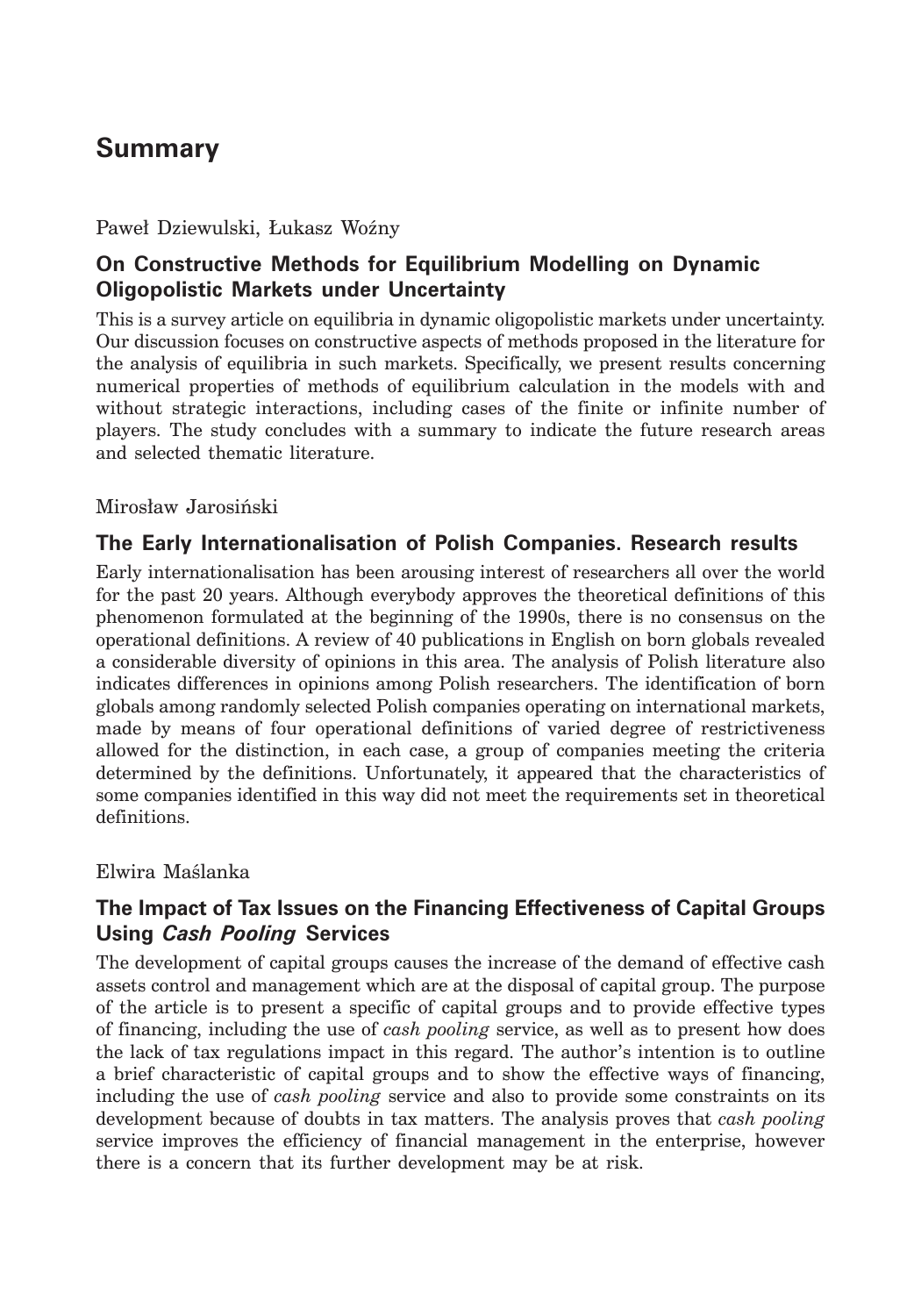### Cezary Suszyński

## **An Enterprise: The Integrated Approach. Several remarks on the emergence and development of a new scientific discipline**

The article presents primary remarks on the emergence and development of a new scientific discipline – "an enterprise science" – dealing with an enterprise on the basis of the interdisciplinary, integrated approach to an enterprise. Assuming such tendency the major premisses and determinants of the emergence are discussed, followed by presentation of the position and relations of the new discipline within the broader system of economics based sciences. Next, the substantive scope of the new discipline is analysed, taking into account most frequently raised, repetitive contents of three domestic textbooks dedicated to the interdisciplinary approach to an enterprise. The final conclusion underlines a considerable input to the scope and nature of an emerging "enterprise science" from contemporary management sciences.

### Aleksandra Staniszewska

## **Analysis of the Mortgage Portfolio in Poland and Europe in the period 2002–2009**

This article analyses the housing loan portfolio in Poland in the period of boom (2002–2006) and bust (2007–2009). The article focuses on this subject because mortgage instruments are a tool used to satisfy the housing and consumption needs. The development and availability of these instruments, to a large extent, determine the standard of living of the society and the wealth of households.

This article consists of three sections. The first section analyses the portfolio of housing loans in commercial banks with reference to their volume and dynamics. The second part discusses the problem of the growing value of loans denominated in foreign currencies in Poland and other Central European countries. The last section presents the comparison of Poland with other European countries on account of the property prices, number of transactions and loan portfolio volume.